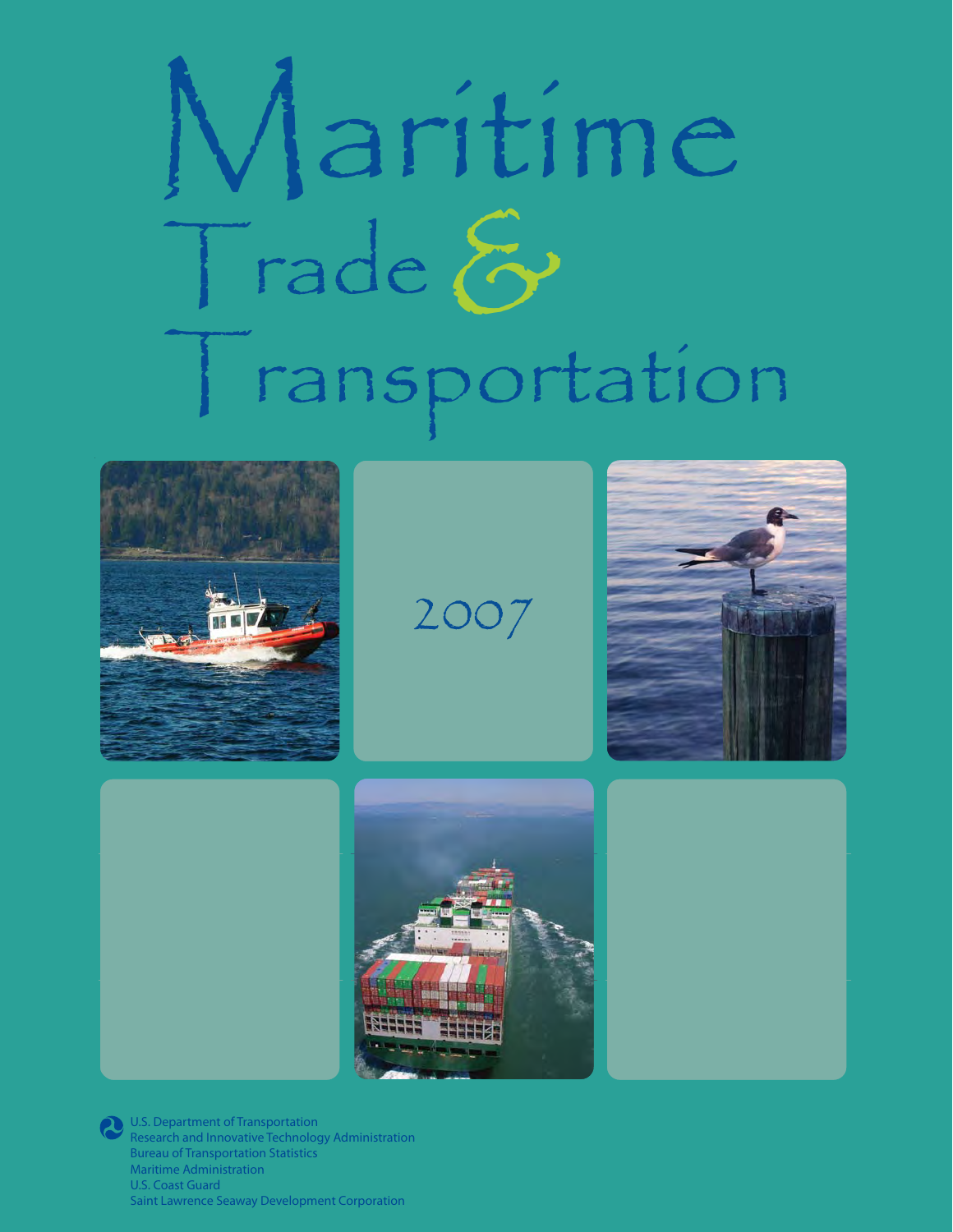# Maritime Trade & Transportation 2007

U.S. Department of Transportation Research and Innovative Technology Administration Bureau of Transportation Statistics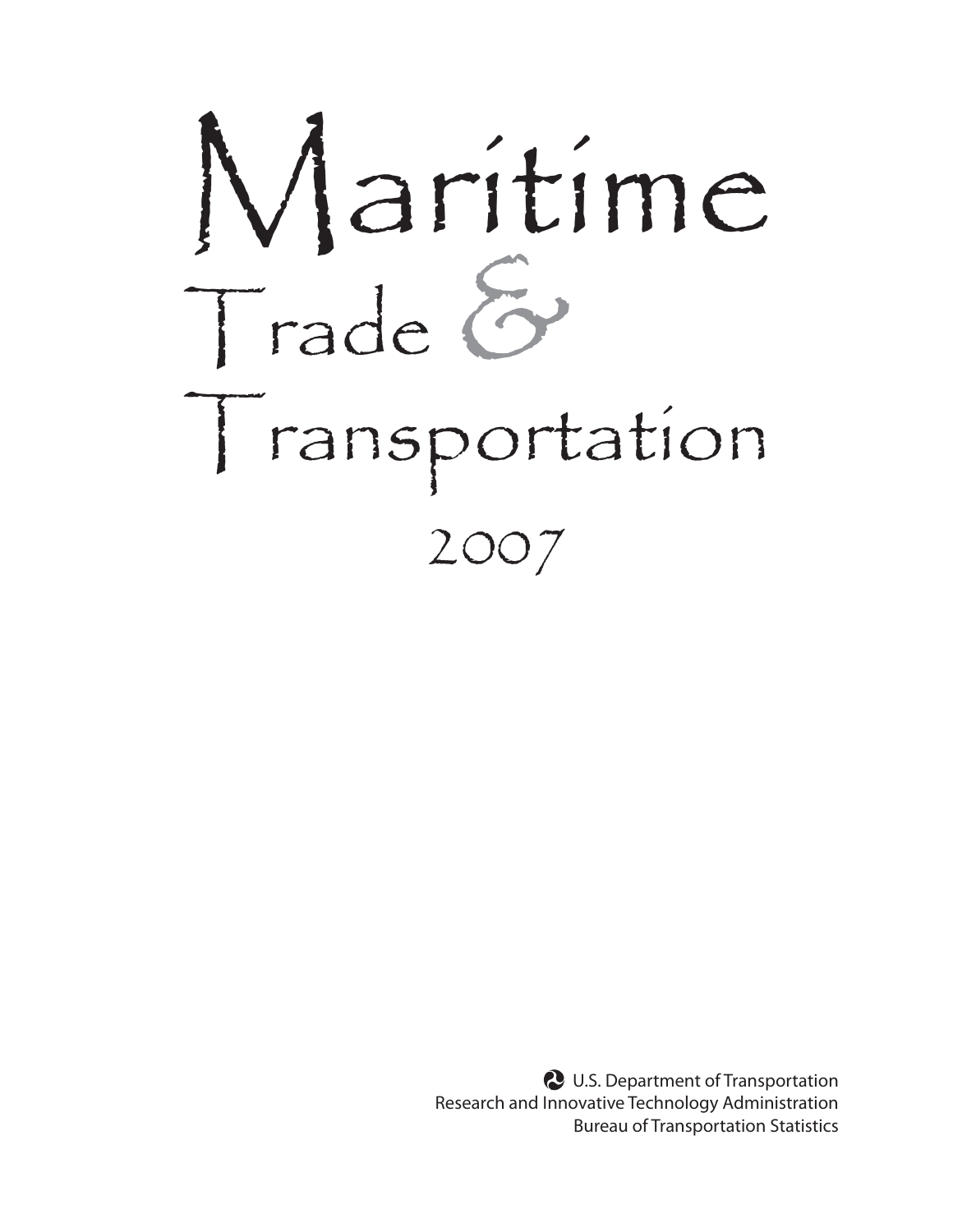# **Research and Innovative Technology Administration Bureau of Transportation Statistics**

# **To obtain** *Maritime Trade & Transportation, 2007*  **and other BTS publications**

Mail: Product Orders Research and Innovative Technology Administration Bureau of Transportation Statistics U.S. Department of Transportation 1200 New Jersey Avenue, SE Washington, DC 20590

Internet: www.bts.gov

# **BTS Information Service**

E-mail: answers@bts.gov Phone: 800-853-1351

# **Recommended citation**

U.S. Department of Transportation, Research and Innovative Technology Administration, Bureau of Transportation Statistics, *Maritime Trade & Transportation, 2007* (Washington, DC: 2008)

All material contained in this report is in the public domain and may be used and reprinted without special permission; citation as to source is required.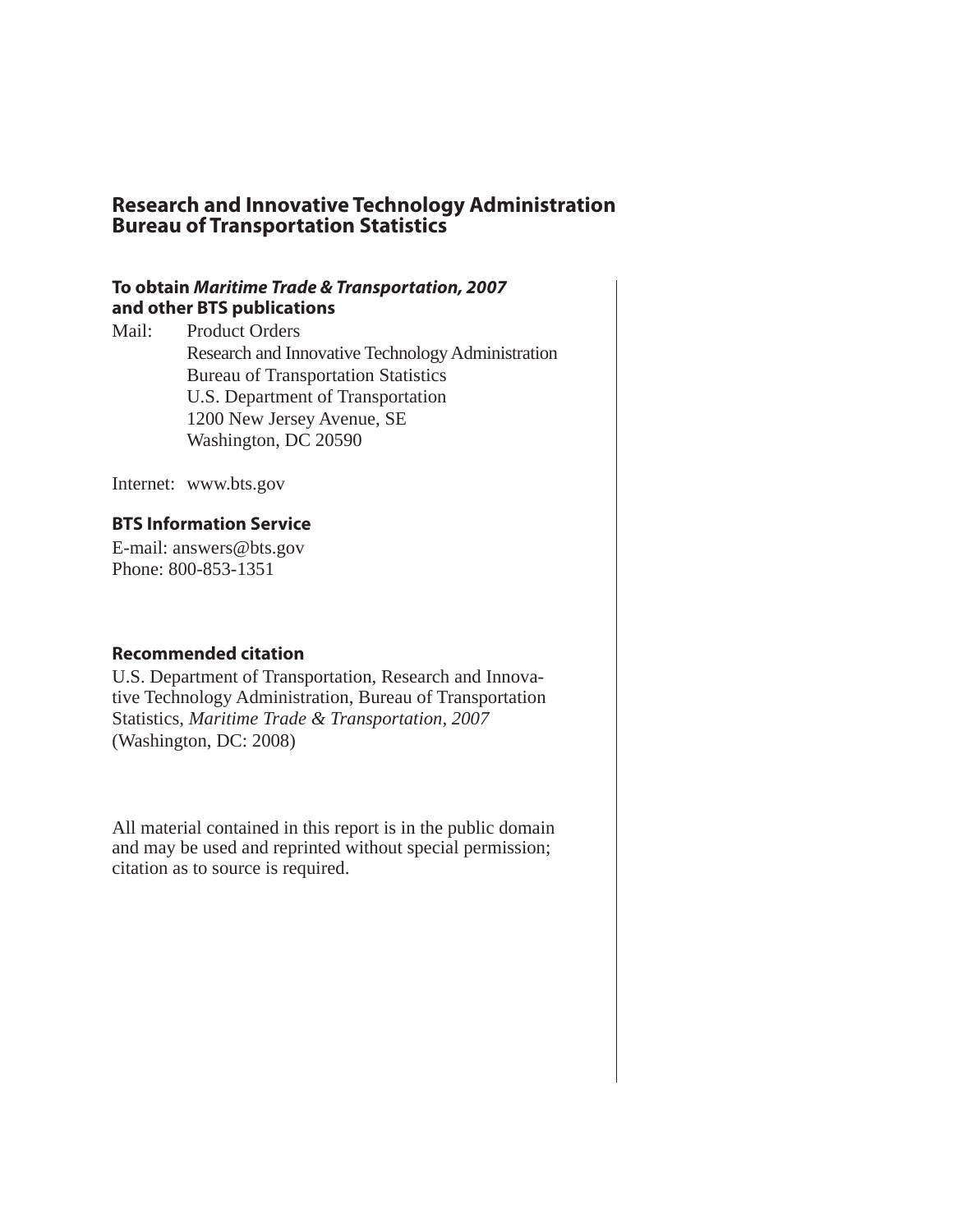# **Acknowledgments**



# **U.S. Department of Transportation**

Mary E. Peters *Secretary*

Thomas J. Barrett *Deputy Secretary*

# **Research and Innovative Technology Administration**

Paul R. Brubaker *Administrator*

Cheryl McQueary *Deputy Administrator*

# **Bureau of Transportation Statistics**

Steven D. Dillingham, Ph.D. *Director*

Steven K. Smith, Ph.D. *Deputy Director*

**Produced under the direction of:** Deborah Johnson *Program Manager for Transportation Analysis*

**Project Manager** Matthew Chambers

**Contributors** Felix Ammah-Tagoe, Research and Innovative Technology Administration

Robert Brown, Maritime Administration

Tom Bryan, Maritime Administration

Russ Byington, Maritime Administration

Cristin Finkel, Transportation Security Administration

Lennis Fludd, Maritime Administration

Deborah Johnson, Research and Innovative Technology Administration

Richard Lolich, Maritime Administration

Wassel Mashagbeh, Maritime Administration Doug McDonald, U.S. Army Corps of Engineers

William H. Moore, Research and Innovative Technology Administration

Kevin O'Malley, Saint Lawrence Seaway Development Corporation

Roy Pearson, Federal Maritime Commission

Gail Perkins, Maritime Administration

Denise Williams, U.S. Coast Guard

Alpha Glass Wingfield, Research and Innovative Technology Administration

Ernie Worden, Federal Maritime Commission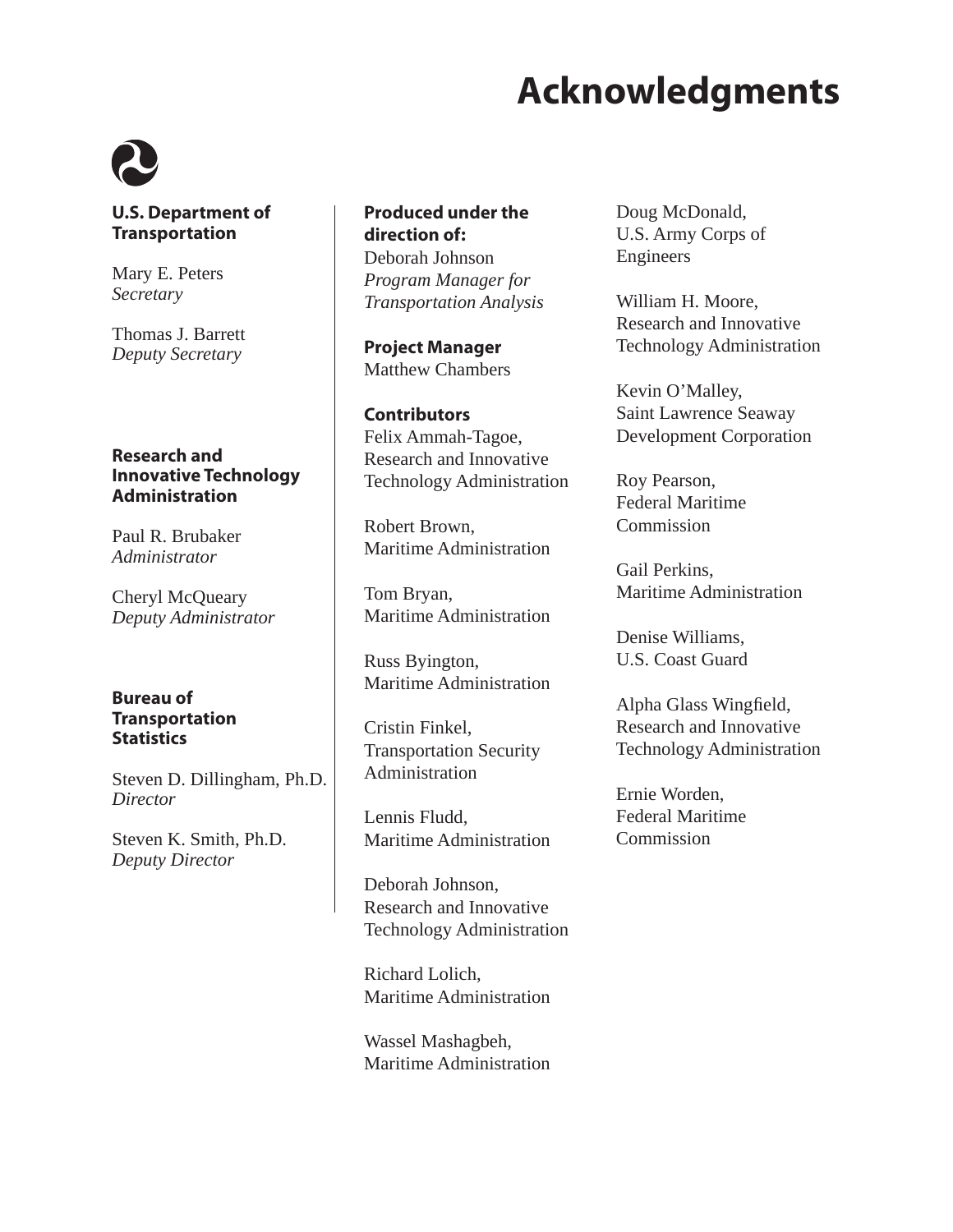# **Preface**

The *Maritime Trade and Transportation* report is a cooperative effort of the members of the Maritime Data Group sponsored by the Bureau of Transportation Statistics of the Research and Innovative Technology Administration. Group members include the Bureau of Transportation Statistics, Committee on the Marine Transportation System, Federal Maritime Commission, Maritime Administration, Saint Lawrence Seaway Development Corporation, Transportation Security Administration, U.S. Army Corps of Engineers, U.S. Coast Guard, and U.S. Department of Agriculture.

This latest edition of *Maritime Trade and Transportation* follows two prior reports released in 1999 and 2002. These reports reflect an ongoing effort by the Maritime Data Working Group to provide quality, timely, comprehensive, and relevant maritime-related data and information to federal, state, and local government and maritime industry stakeholders.

The Marine Transportation System (MTS) contributes to U.S. economic growth, enhances our global competitiveness, and supports national security objectives, among many other things. The MTS consists of an extensive network of waterways, ports, channels, cargo handlers and other transportation workers, intermodal facilities, and vessels. Each component of this system is dependent on the other for the smooth and efficient flow of waterborne trade, transportation, and U.S. foreign and domestic commerce.

This report provides an update on major trends in marine infrastructure, maritime-related transportation services, domestic and international freight and passenger trade, the economic impact of the MTS, safety and environment, national security, and shipbuilding. In addition, this report presents information about the St. Lawrence Seaway and the U.S. Coast Guard.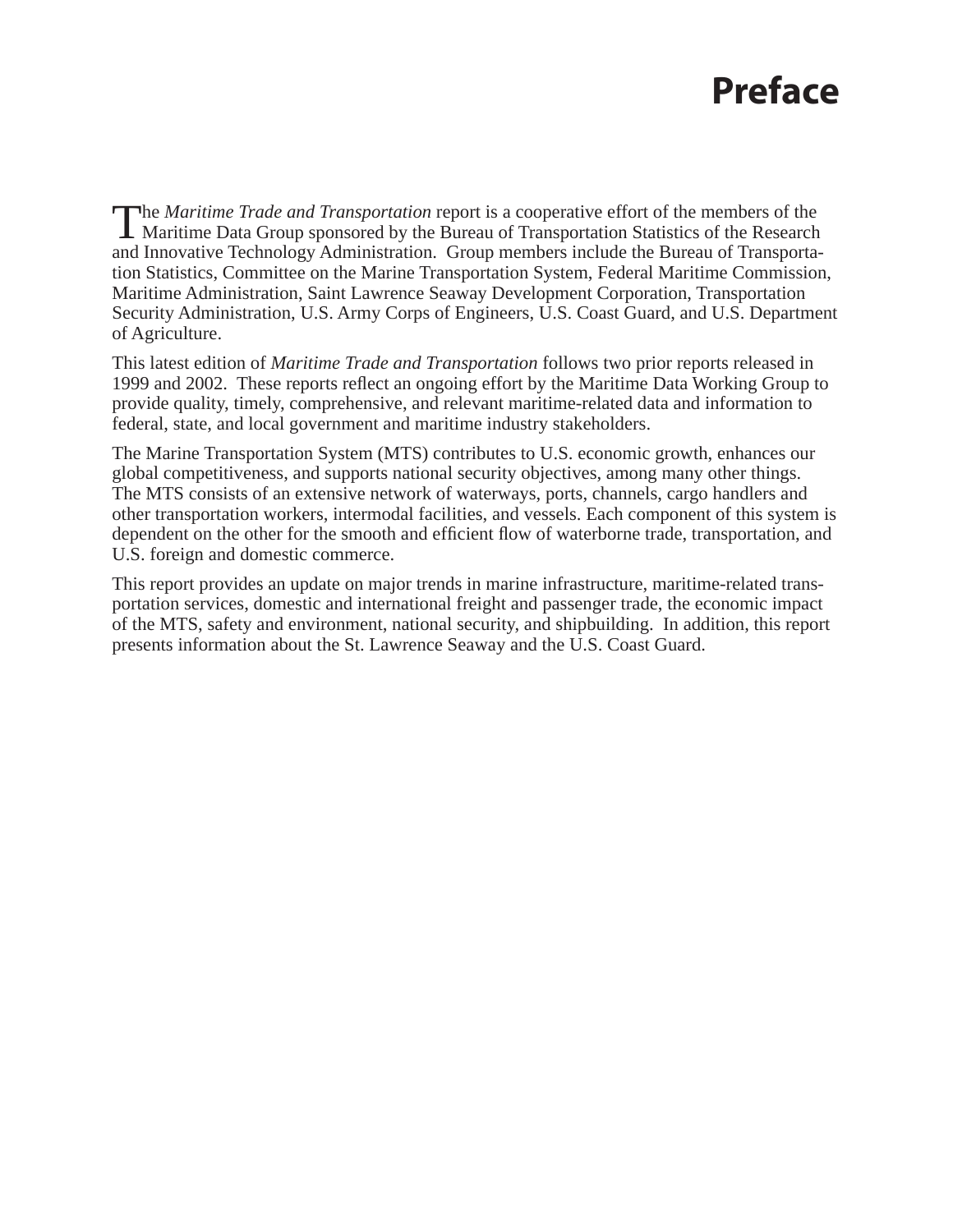# **Table of Contents**

| <b>Chapter 1:</b> | Infrastructure-Capacity and System Performance  1                     |  |
|-------------------|-----------------------------------------------------------------------|--|
| Table 1-1         |                                                                       |  |
| Table 1-2         | Top 25 North American Cruises by Departure Port, 2003-20063           |  |
| Table 1-3         | U.S. Maritime Port Activity and Landside Traffic Delay Per            |  |
| Table 1-4         |                                                                       |  |
| Figure 1-1        |                                                                       |  |
| Figure 1-2        | Total Tons Passing Through U.S. Locks by Major Commodity Groups,      |  |
| Figure 1-3        |                                                                       |  |
| Figure 1-4        |                                                                       |  |
| Table 1-5         | U.S. Seaway International Trade Through December 31, 2006 11          |  |
| Table 1-6         | Changes in Panama Canal Traffic Along Principal Trade Routes,         |  |
| Table 1-7         |                                                                       |  |
| Table 1-8         | U.S. Cargo Transiting the Panama Canal from the Atlantic to the       |  |
| Table 1-9         | U.S. Cargo Transiting the Panama Canal from the Pacific to the        |  |
| Table 1-10        | Top 25 Countries Using the Panama Canal by Origin and                 |  |
| Table 1-11        |                                                                       |  |
| <b>Chapter 2:</b> |                                                                       |  |
| Table 2-1         | Top 15 Ranking of World Merchant Fleet by Country of Owner,           |  |
| Table 2-2         |                                                                       |  |
| Table 2-3         | Number of Licensed and/or Bonded Ocean Transportation Intermediaries, |  |
| Table 2-4         | Vessel Operating Common Carriers' Service Contracts and Amendments    |  |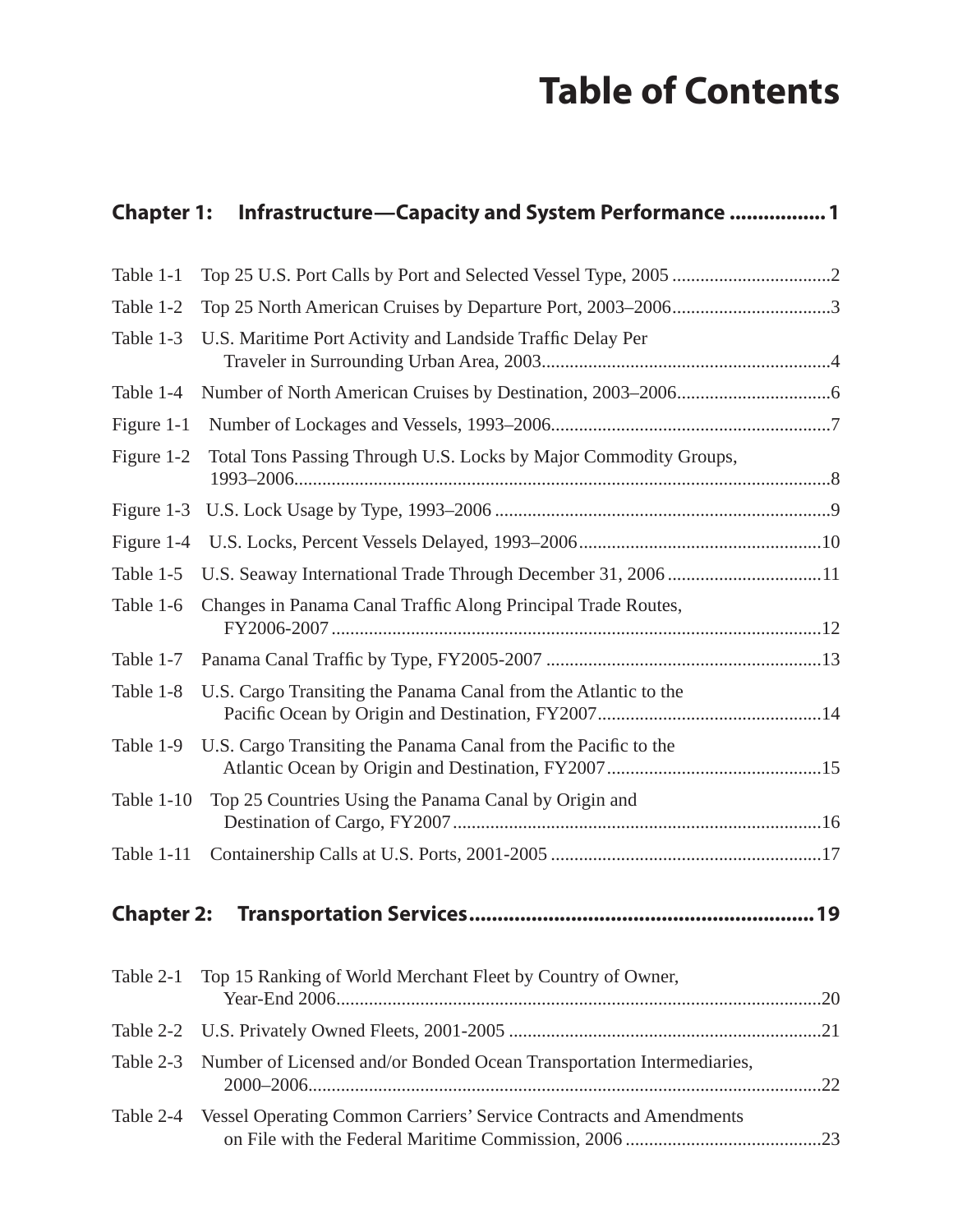|              | Table 2-5 Vessel Operating Common Carriers' Service Contracts: Number of Original<br>Contracts and Amendments on File with the Federal Maritime |  |
|--------------|-------------------------------------------------------------------------------------------------------------------------------------------------|--|
| Table 2-6    | Participation by Vessel Operating Common Carriers in Agreements on                                                                              |  |
|              | Table 2-7 Types and Number of Active Marine Terminal Operator Agreements on File                                                                |  |
|              | Table 2-8 Location of U.S.-Based Ocean Transportation Intermediaries Licensed by the                                                            |  |
| Table 2-9    | The Types and the Number of Active Vessel Operating Common Carrier<br>Agreements on File with the Federal Maritime Commission, 2000–200628      |  |
| Table $2-10$ | Number of Vessel Operating Common Carrier Agreements on File with<br>the Federal Maritime Commission by Geographical Region as of               |  |
| Table $2-11$ | Non-Vessel Operating Common Carriers' Service Arrangements:<br>Number of Original Service Arrangements and Amendments on File                   |  |
| Table 2-12   |                                                                                                                                                 |  |

# **Chapter 3: Domestic and International Freight and Passenger Trade .....33**

| Table 3-1         |                                                                        |  |
|-------------------|------------------------------------------------------------------------|--|
| Table 3-2         | Top 20 U.S. Liner Cargo Trading Partners—Exports and Imports35         |  |
| Table 3-3         | U.S. Waterborne Foreign Trade Export by U.S. Custom District, Calendar |  |
| Table 3-4         | U.S. v. World Maritime Container Traffic and Gross Domestic Product,   |  |
| Table 3-5         |                                                                        |  |
| Table 3-6         |                                                                        |  |
| Table 3-7         | U.S. Related Party Trade in All Available NAICS2 with China for 2006,  |  |
| Table 3-8         | U.S. Related Party Trade In All Available NAICS2 with China For 2006,  |  |
| Table 3-9         | Top Trading Partners—Total Trade, Exports, Imports, Year-to-Date       |  |
| <b>Table 3-10</b> |                                                                        |  |
| <b>Table 3-11</b> |                                                                        |  |
| Table 3-12        |                                                                        |  |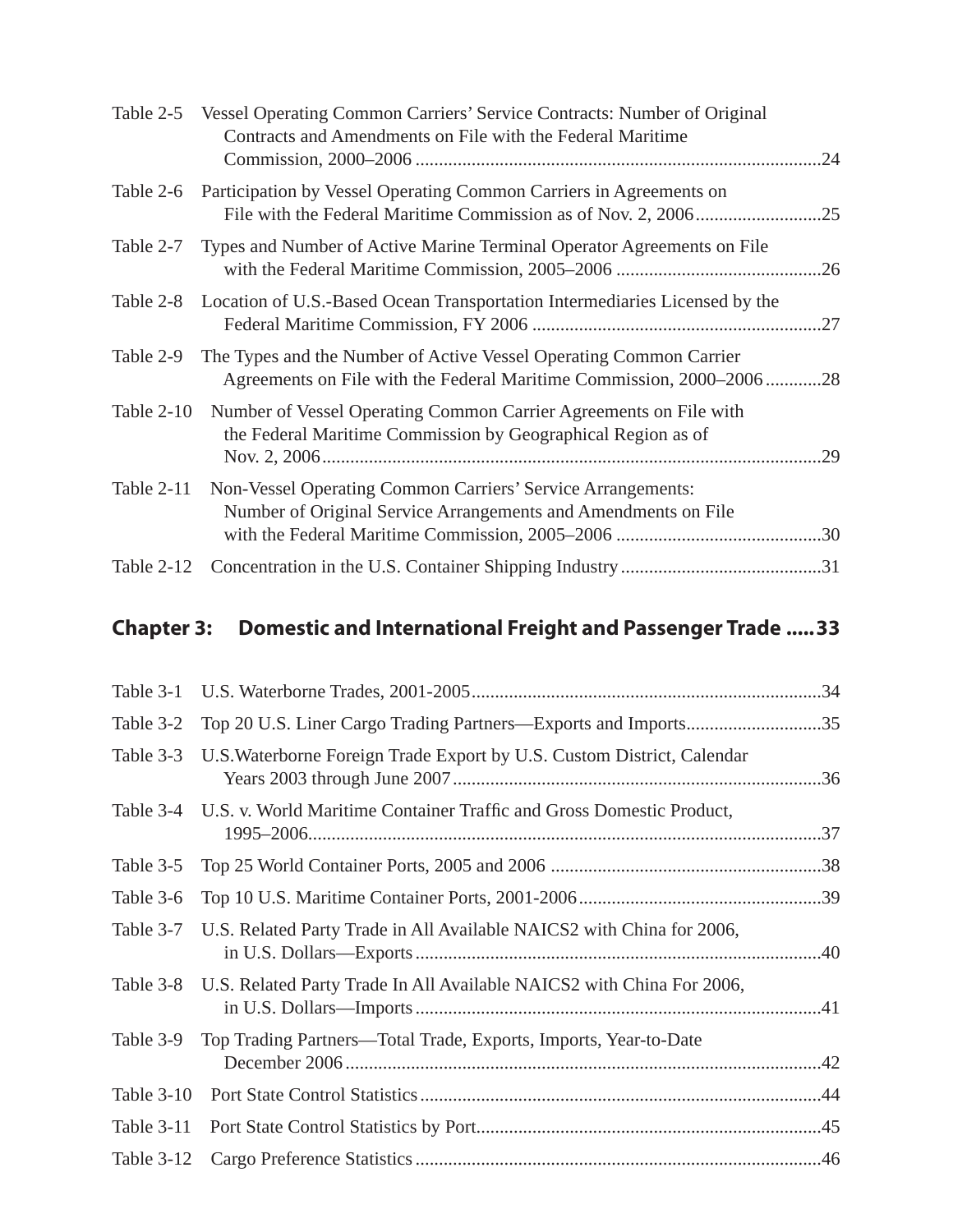| <b>Chapter 4:</b> |                                                                               |  |
|-------------------|-------------------------------------------------------------------------------|--|
| Table 4-1         |                                                                               |  |
| Table 4-2         |                                                                               |  |
| Table 4-3         | Employment in Water Transportation and Support Services, 2001-200650          |  |
| Table 4-4         |                                                                               |  |
| Table 4-5         | U.S. Public Port Capital Dredging Expenditures, 2005 Improvement vs.          |  |
|                   | Table 4-6 U.S. Public Port Capital Expenditures by Type of Expenditure and    |  |
|                   | Table 4-7 FY 2005 Analysis of Dredging Costs, Actual Amounts for FY 200554    |  |
| <b>Chapter 5:</b> |                                                                               |  |
| Table 5-1         |                                                                               |  |
| Figure 5-1        | Alcohol Use as a Contributing Factor in Accidents, 2002-2006 59               |  |
| Table 5-2         |                                                                               |  |
| Table 5-3         |                                                                               |  |
| Table 5-4         |                                                                               |  |
| Table 5-5         |                                                                               |  |
| Table 5-6         | Commercial Vessel—Spills from Facilities and Vessels by Type, 2002-200564     |  |
| Table 5-7         |                                                                               |  |
| Table 5-8         | Commercial Vessel—Waterborne Transport Safety Data and Property               |  |
| <b>Chapter 6:</b> |                                                                               |  |
| Figure 6-1        |                                                                               |  |
| Table 6-1         | Safety Compliance Performance Statistics by Flag State & Safety Detentions 69 |  |
| Table 6-2         | Security Compliance Performance Statistics by Flag State & ISPS Major         |  |
| Table 6-3         |                                                                               |  |
| Table 6-4         | Security Deficiencies Associated with Major Control Actions by Category72     |  |
| Table 6-5         | Transportation Worker Identification Credential Program (TWIC)73              |  |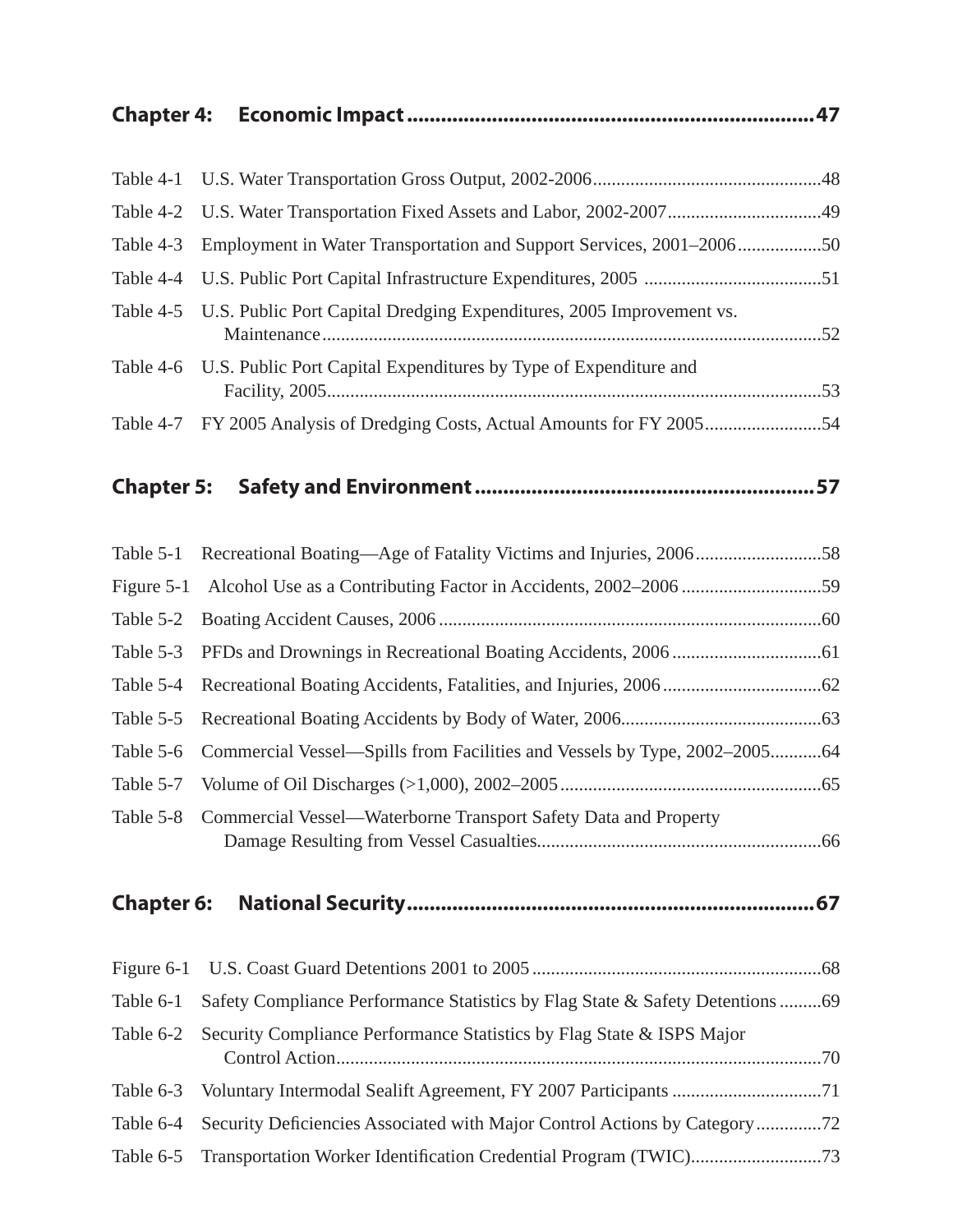| Table 7-3 World Merchant Fleet 10,000 Deadweight Tons and Above by Top 25          |  |
|------------------------------------------------------------------------------------|--|
| Table 7-4 World Merchant Fleet, 10,000 Deadweight Tons and Above by Top 25 Country |  |
|                                                                                    |  |

# **Special Section: St. Lawrence Seaway .........................................................83**

|--|--|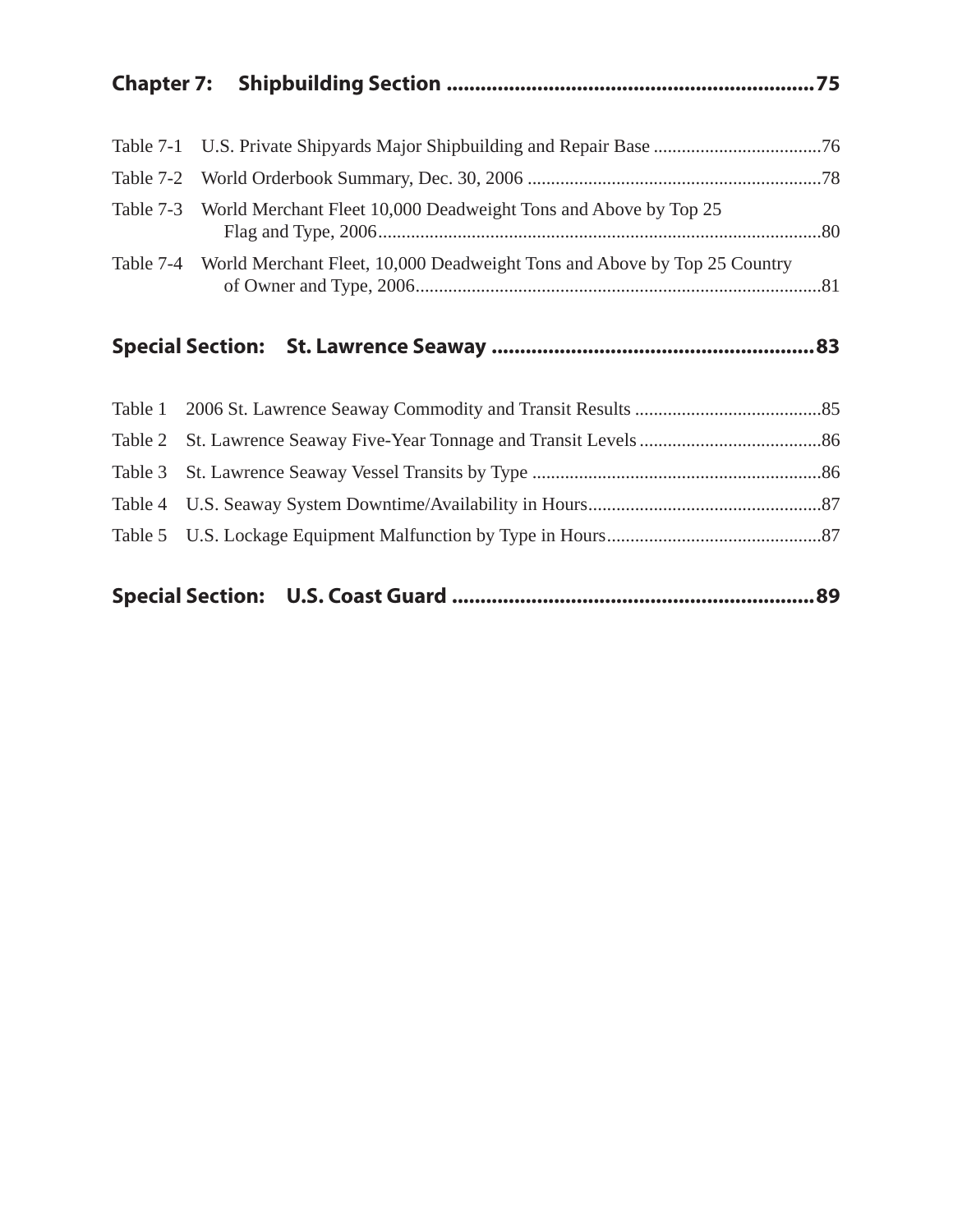# Infrastructure—Capacity and System Performance



Matthew Chambers

The U.S. marine transportation system carries domestic and international freight. It also handles national and global transport of people. The needs of freight and passenger transportation are many and varied, and the capacity of the system to handle both has been constrained and congested due to increased need for freight and passenger capacity in different regions of our nation. Millions of Americans take cruises every year. Maritime vessels from the around the world call at U.S. ports delivering goods bound for the consumer market and material for industry. This chapter assesses the lock, port, terminal, vessel, and passenger capacity and performance of U.S. maritime transportation.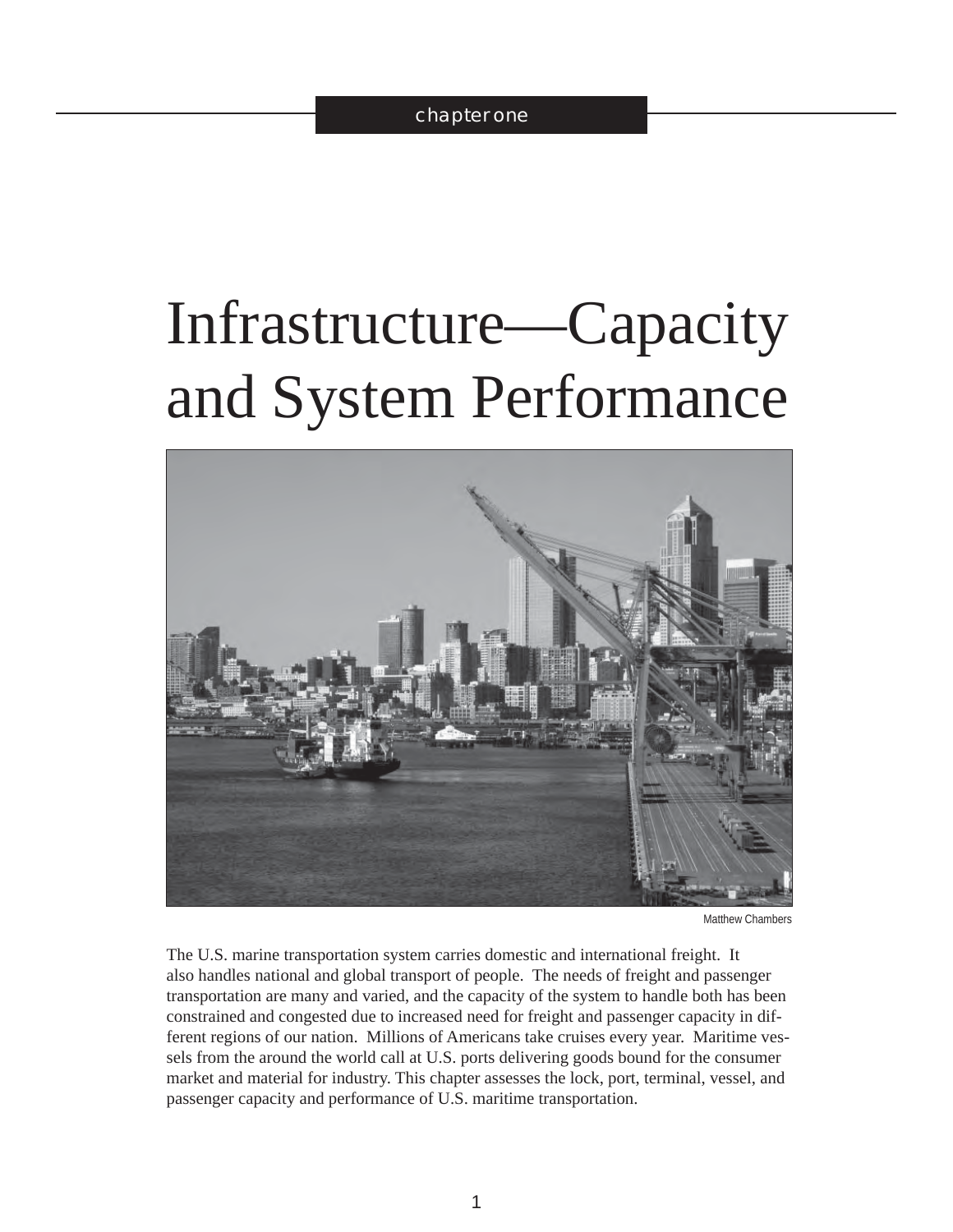| TABLE <sub>1-1</sub> |         |               |         | Top 25 U.S. Port Calls by Port and Selected Vessel Type, 2005 |                |                |         |               |         |               |                   |                |               |
|----------------------|---------|---------------|---------|---------------------------------------------------------------|----------------|----------------|---------|---------------|---------|---------------|-------------------|----------------|---------------|
|                      |         | All types     |         | Tanker*                                                       |                | Product tanker |         | Crude tanker  |         | Container     |                   |                | Dry bulk      |
| Port/State           | Calls   | Capacity      | Calls   | Capacity                                                      | Calls          | Capacity       | Calls   | Capacity      | Calls   | Capacity      | Capacity<br>(TEU) | Calls          | Capacity      |
| Houston, TX          | 5,891   | 250,823,769   | 3,392   | 163,907,841                                                   | 2,578          | 82,225,743     | 814     | 81,682,098    | 874     | 30,284,76     | 2,196,390         | 765            | 29,671,250    |
| LA/Long Beach, CA    | 5,178   | 289,014,533   | 1,070   | 92,444,602                                                    | 649            | 28,294,632     | 421     | 64,149,970    | 2,812   | 50,299,154    | 11,537,927        | 640            | 30,640,580    |
| New York, NY         | 4,902   | 221,032,610   | 1,380   | 77,476,160                                                    | 030            | 43,248,457     | 350     | 34,227,703    | 2,370   | 08,546,934    | 7,882,07          | 348            | 13,096,095    |
| San Francisco, CA    | 3,871   | 202,746,382   | 692     | 56,985,135                                                    | 389            | 6,385,435      | 303     | 40,599,700    | 1,930   | 01,207,703    | 7,836,474         | 792            | 31,987,827    |
| New Orleans, LA      | 3,749   | 177,678,399   | 1,121   | 69,525,042                                                    | 677            | 24,406,604     | 444     | 45,118,438    | 310     | 11,208,260    | 797,579           | 1,962          | 85,156,384    |
| Philadelphia, PA     | 2,998   | 177,613,791   | 1,534   | 136,614,201                                                   | 707            | 27,211,013     | 827     | 109,403,188   | 390     | 12,390,890    | 892,680           | 435            | 6,755,196     |
| Virginia Ports, VA   | 2,547   | 119,456,161   | 147     | 10, 153, 242                                                  | 102            | 4,017,071      | 45      | 6,136,171     | 1,731   | 77,240,883    | 5,581,313         | 391            | 20,105,086    |
| Savannah, GA         | 2,333   | 101,035,995   | 273     | 10,773,237                                                    | 261            | 9,895,812      | 은       | 877,425       | 1,386   | 67,581,318    | 4,900,973         | 264            | 8,643,968     |
| Columbia River, OR   | 2,189   | 84,708,904    | 132     | 4,977,977                                                     | 127            | 4,347,035      | 5       | 630,942       | 85      | 4,306,017     | 344,772           | 1,586          | 35,043,911    |
| Charleston, SC       | 2,046   | 87,739,000    | 166     | 7,387,247                                                     | 163            | 7,123,230      | က       | 264,017       | 1,464   | 67,307,416    | 4,864,293         | 138            | 6,200,222     |
| Baltimore, MD        | 1,825   | 61,557,398    | 165     | 6,161,186                                                     | 163            | 6,005,335      | 2       | 155,851       | 376     | 14,857,892    | 1,054,436         | 408            | 9,049,942     |
| Port Arthur, TX      | 1,563   | 111,666,129   | 1,270   | 100,067,287                                                   | 436            | 16,542,973     | 834     | 83,524,314    |         | 20,191        | 1,024             | 179            | 7,220,348     |
| Miami, FL            | 1,299   | 45,829,262    | $\circ$ | 206,117                                                       | ဖ              | 206,117        | $\circ$ | $\circ$       | 507     | 39,985,279    | 2,943,294         | က              | 98,754        |
| Tacoma, WA           | 1,270   | 56,751,144    | 67      | 4,174,218                                                     | 35             | 1,060,968      | S2      | 3,113,250     | 618     | 28,224,289    | 2,218,535         | 280            | 17,976,685    |
| Jacksonville, FL     | 1,237   | 37,179,183    | 299     | 13,058,974                                                    | 296            | 2,778,334      | က       | 280,640       | 244     | 6,971,362     | 480,204           | $\overline{5}$ | 8,325,983     |
| Seattle, WA          | 1,186   | 64,053,660    |         | 350,548                                                       |                | 258,531        |         | 92,017        | 808     | 44,315,123    | 3,510,414         | 295            | 6,423,024     |
| Port Everglades, FL  | 1,182   | 41,893,470    | 440     | 19,798,979                                                    | 429            | 8,801,575      | Ξ       | 997,404       | 460     | 14,653,190    | 1,047,372         | 113            | 4,486,107     |
| Texas City, TX       | 1,142   | 72,948,527    | 1,074   | 69,639,438                                                    | 605            | 21,317,567     | 469     | 48,321,871    | $\circ$ |               | 0                 | 59             | 2,709,290     |
| San Juan, PR         | 1,086   | 23,494,456    | 109     | 5,325,560                                                     | 100            | 4,552,645      | တ       | 772,915       | 485     | 10,071,314    | 698,637           | 55             | 1,823,835     |
| Tampa, FL            | 1,003   | 36,366,002    | 401     | 14,912,990                                                    | 398            | 14,637,575     | S       | 275,415       | 38      | 586,624       | 38,413            | 396            | 5,884,888     |
| Corpus Christi, TX   | 989     | 66,777,408    | 788     | 55,676,311                                                    | 437            | 19,236,670     | 351     | 36,439,641    | 0       |               | $\circ$           | 145            | 5,927,968     |
| Mobile, AL           | 811     | 42,256,516    | 187     | 11,628,925                                                    | 108            | 3,833,426      | 79      | 7,795,499     | 35      | 492,282       | 39,936            | 415            | 23,386,644    |
| Freeport, TX         | 760     | 43, 823, 547  | 561     | 38,406,357                                                    | 274            | 8,929,203      | 287     | 29,477,154    | 57      | 1,269,997     | 83,610            | 80             | 1,443,059     |
| Lake Charles, LA     | 701     | 45,495,866    | 434     | 33,267,389                                                    | $\frac{16}{1}$ | 6,015,030      | 273     | 27,252,359    |         | 12,652        | 428               | 164            | 7,021,240     |
| Wilmington, NC       | 600     | 21,888,523    | 267     | 10,040,314                                                    | 266            | 9,956,274      |         | 84,040        | 96      | 4,271,444     | 320,492           | 108            | 3,217,061     |
| Total, top 25        | 52,358  | 2,483,830,635 | 15,983  | 1,012,959,277                                                 | 10,404         | 391,287,255    | 5,579   | 621, 672, 022 | 17,508  | 796,104,975   | 59,271,267        | 10,162         | 442, 295, 347 |
| Total, all           | 113,405 | 5,541,221,238 | 36,101  | 2,462,583,341                                                 | 22,621         | 854,992,070    | 13,480  | 1,607,591,271 | 36,050  | 1,622,899,669 | 120,842,770       | 21,568         | 935,897,336   |

SOURCE: U.S. Department of Transportation, Maritime Administration, data and statistics, available at http://www.marad.dot.gov/marad%5Fstatistics/ as of July 30, 2007. **SOURCE:** U.S. Department of Transportation, Maritime Administration, data and statistics, available at http://www.marad.dot.gov/marad%5Fstatistics/ as of July 30, 2007.\*Tanker includes product tanker and crude tanker. \*Tanker includes product tanker and crude tanker.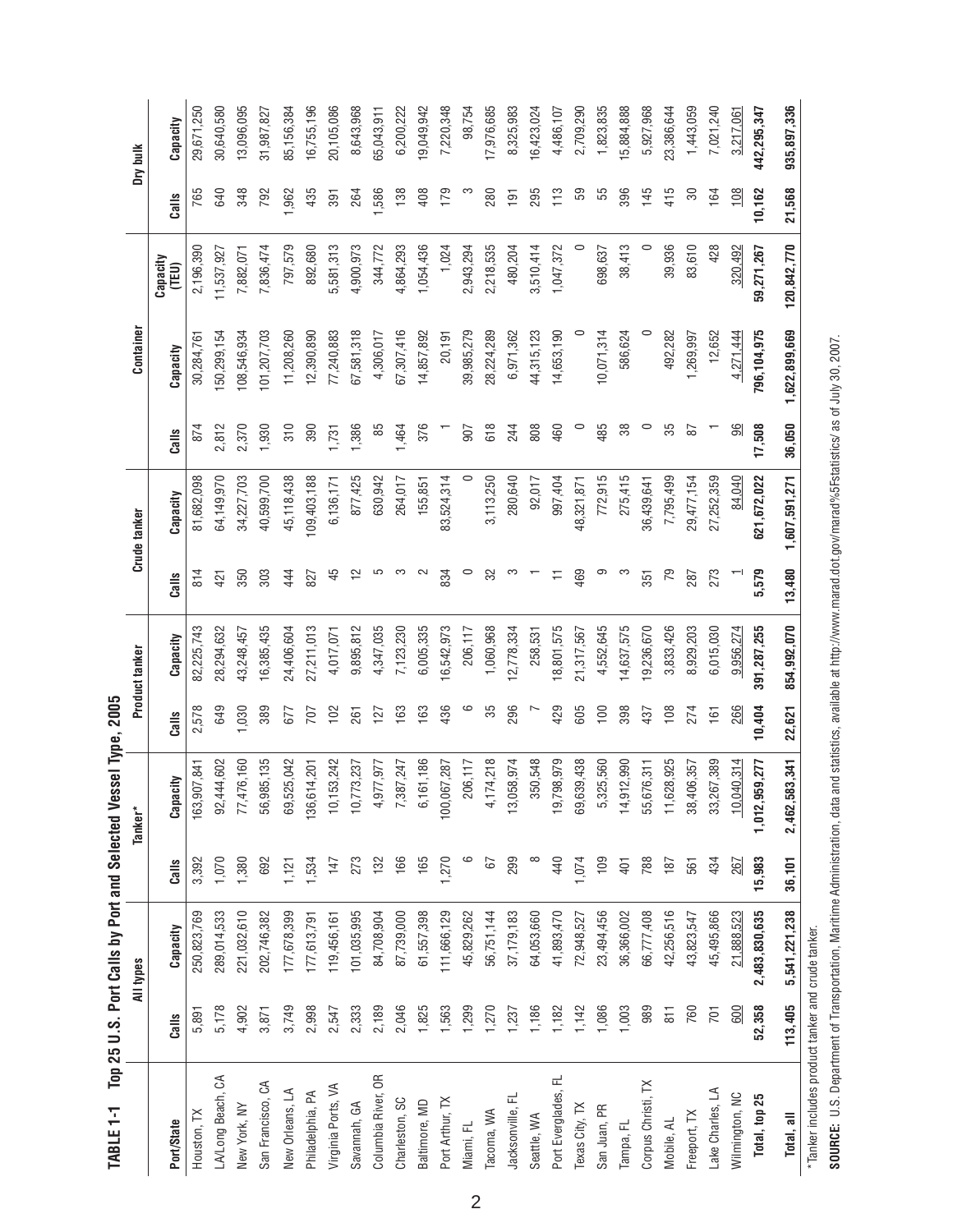| <b>Port/State</b>   | 2003  | 2004  | 2005  | 2006  |
|---------------------|-------|-------|-------|-------|
| Miami, FL           | 738   | 641   | 656   | 705   |
| Fort Lauderdale, FL | 593   | 637   | 618   | 534   |
| Port Canaveral, FL  | 450   | 466   | 455   | 525   |
| Galveston, TX       | 203   | 208   | 222   | 248   |
| Los Angeles, CA     | 229   | 193   | 263   | 245   |
| New York, NY        | 236   | 253   | 171   | 231   |
| San Juan, PR        | 258   | 322   | 264   | 230   |
| Tampa, FL           | 216   | 198   | 192   | 222   |
| Vancouver, CA       | 269   | 241   | 238   | 220   |
| Seattle, WA         | 79    | 135   | 151   | 187   |
| Long Beach, CA      | 70    | 166   | 150   | 157   |
| Honolulu, HI        | 80    | 90    | 121   | 155   |
| San Diego, CA       | 65    | 104   | 133   | 94    |
| Jacksonville, FL    | 5     | 65    | 83    | 77    |
| Mobile, AL          | 0     | 18    | 52    | 60    |
| Cape Liberty, NJ    | 0     | 0     | 59    | 53    |
| Whittier, AK        | 0     | 42    | 51    | 52    |
| San Francisco, CA   | 51    | 54    | 54    | 50    |
| Seward, AK          | 90    | 53    | 44    | 42    |
| Boston, MA          | 43    | 47    | 49    | 39    |
| St. Thomas, VI      | 75    | 57    | 43    | 38    |
| Philadelphia, PA    | 16    | 22    | 34    | 35    |
| New Orleans, LA     | 143   | 178   | 121   | 34    |
| Houston, TX         | 8     | 55    | 56    | 31    |
| Charleston, SC      | 17    | 24    | 25    | 29    |
| Total, top 25       | 3,934 | 4,269 | 4,305 | 4,293 |
| Top 25, % of all    | 96.1% | 95.6% | 96.5% | 96.8% |
| Total, all          | 4,094 | 4,465 | 4,463 | 4,435 |

### **TABLE 1-2 Top 25 North American Cruises by Departure Port, 2003–2006**

**SOURCE:** U.S. Department of Transportation, Maritime Administration, North American Cruises, available at www.marad.dot.gov/marad statistics as of 4th quarter 2006.

- Since 2003, Miami has maintained its number one rank among all North American cruise departure ports. The top 25 cruise departure ports have accounted for at least 96% of all North American cruise departures over the last 4 years.
- The Port of New Orleans had 72% less cruise departures from 2005 to 2006. Over the same period, 45% fewer cruises departed from the Port of Houston.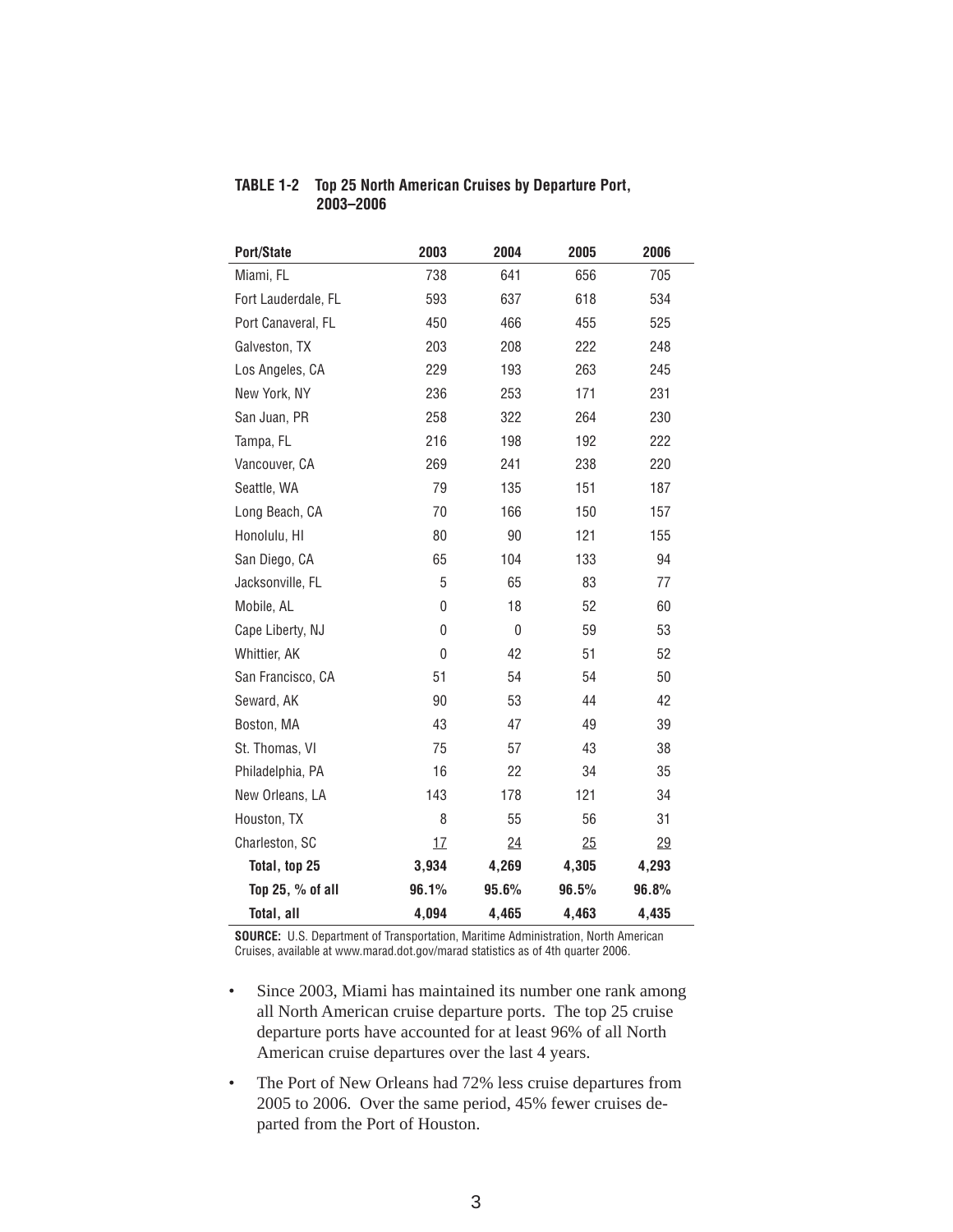# TABLE 1-3 U.S. Maritime Port Activity and Landside Traffic Delay Per Traveler in Surrounding Urban Area, 2003 (dwt, millions)

|                                             |                                                |              |       | Port calls and<br>capacity by all vessel<br>types | <b>Overall maritime cargo</b><br>tonnage (domestic and<br>international) |                    | Landside annual<br>traffic delay per<br>traveler in<br>surrounding urban<br>area* |                |
|---------------------------------------------|------------------------------------------------|--------------|-------|---------------------------------------------------|--------------------------------------------------------------------------|--------------------|-----------------------------------------------------------------------------------|----------------|
| Ranked by port calls by<br>all vessel types | Port                                           | <b>State</b> | Calls | Capacity<br>(dwt,<br>millions)                    | <b>Total short</b><br>tons<br>(millions)                                 | Rank by<br>tonnage | <b>Hours of</b><br>delay                                                          | Rank           |
| 1                                           | Los Angeles/Long Beach                         | СA           | 5,130 | 265                                               | 121                                                                      | 4                  | 93                                                                                | $\mathbf{1}$   |
| $\overline{2}$                              | Houston                                        | <b>TX</b>    | 4,857 | 212                                               | 191                                                                      | $\overline{2}$     | 63                                                                                | 5              |
| 3                                           | New York                                       | <b>NY</b>    | 4,853 | 216                                               | 146                                                                      | 3                  | 49                                                                                | 18             |
| 4                                           | New Orleans                                    | LA           | 4,464 | 213                                               | 84                                                                       | $\overline{7}$     | 18                                                                                | 54             |
| 5                                           | San Francisco Bay Area Ports <sup>1</sup>      | СA           | 3,623 | 184                                               | 41                                                                       | 20                 | 72                                                                                | $\overline{2}$ |
| 6                                           | Philadelphia/Delaware River Ports <sup>2</sup> | PA           | 2,486 | 141                                               | 101                                                                      | 5                  | 38                                                                                | 27             |
| 7                                           | Savannah                                       | GA           | 2,087 | 88                                                | 23                                                                       | 31                 | <b>NA</b>                                                                         | <b>NA</b>      |
| 8                                           | Charleston                                     | SC           | 2,024 | 85                                                | 25                                                                       | 29                 | 25                                                                                | 45             |
| 9                                           | Port Arthur                                    | TX           | 1,732 | 130                                               | 27                                                                       | 27                 | 14                                                                                | 63             |
| 10                                          | <b>Baltimore</b>                               | MD           | 1,635 | 53                                                | 40                                                                       | 21                 | 50                                                                                | $\overline{7}$ |
| 11                                          | Virginia Ports <sup>3</sup>                    | VA           | 1,539 | 70                                                | 43                                                                       | 18                 | 26                                                                                | 46             |
| 12                                          | Columbia River Ports <sup>4</sup>              | 0R           | 1,505 | 54                                                | 46                                                                       | 17                 | 39                                                                                | 26             |
| 13                                          | Jacksonville                                   | FL.          | 1,401 | 40                                                | 22                                                                       | 35                 | 34                                                                                | 32             |
| 14                                          | Miami                                          | FL.          | 1,184 | 41                                                | 9                                                                        | 52                 | 51                                                                                | 13             |
| 15                                          | Tacoma                                         | WA           | 1,174 | 52                                                | 23                                                                       | 33                 | 46                                                                                | 20             |
| 16                                          | <b>Texas City</b>                              | TX           | 1,101 | 70                                                | 61                                                                       | 10                 | 63                                                                                | 5              |
| 17                                          | Seattle                                        | WA           | 1,016 | 52                                                | 19                                                                       | 36                 | 46                                                                                | 20             |
| 18                                          | Corpus Christi                                 | TX           | 977   | 67                                                | 77                                                                       | 9                  | $\overline{7}$                                                                    | 80             |
| 19                                          | Port Everglades                                | FL.          | 921   | 32                                                | 23                                                                       | 32                 | <b>NA</b>                                                                         | ΝA             |
| 20                                          | Tampa                                          | FL.          | 769   | 26                                                | 48                                                                       | 16                 | 46                                                                                | 20             |
| 21                                          | Freeport                                       | TX           | 734   | 38                                                | 31                                                                       | 25                 | NА                                                                                | <b>NA</b>      |
| 22                                          | <b>Lake Charles</b>                            | LA           | 690   | 43                                                | 53                                                                       | 13                 | <b>NA</b>                                                                         | <b>NA</b>      |
| 23                                          | Valdez                                         | AK           | 681   | 75                                                | 50                                                                       | 15                 | <b>NA</b>                                                                         | <b>NA</b>      |
| 24                                          | Mobile                                         | AL           | 606   | 31                                                | 50                                                                       | 14                 | <b>NA</b>                                                                         | <b>NA</b>      |
| 25                                          | Boston                                         | MA           | 583   | 25                                                | 25                                                                       | 30                 | 51                                                                                | 13             |

**KEY:** dwt = deadweight tons; NA = Not available in the Texas Transportation Institute 2005 Annual Mobility Study.

\*Annual delay per Traveler = Extra travel time for peak period travel during the year divided by the number of travelers who begin a trip during the peak period (6 to 9 am and 4 to 7 p.m.). These are compared to free-flow speeds (60 mph on freeways and 35 mph on principal arterials).

1 San Francisco Bay Area Ports (Oakland, Redwood City, Richmond, San Francisco, and Stockton)

2 Philadelphia/Delaware River Ports (Philadelphia, Paulsboro, Marcus Hook, Camden-Gloucester, Chester, and Wilmington)

3 Virginia Ports (Norfolk, Richmond, and Newport News)

4 Columbia River Ports (Portland, Longview, Vancouver, and Kalama)

**SOURCES:** U.S. Department of Transportation, Research and Innovative Technology Administration, Bureau of Transportation Statistics, based on: Ports calls data: Maritime Administration, Ports Calls Data, at www.marad.dot.gov as of May 23, 2007.

Cargo weight data: U.S. Army Corps of Engineers, Waterborne Commerce Statistics Center, at http://www.iwr.usace.army.mil/ndc/wcsc/wcsc.htm as of May 23, 2007. Traffic delay data: Texas Transportation Institute, 2005 Annual Mobility Study, Table 1 Key Mobility Measures, at http://mobility.tamu.edu/ums/ as of May 23, 2007.

continued on next page...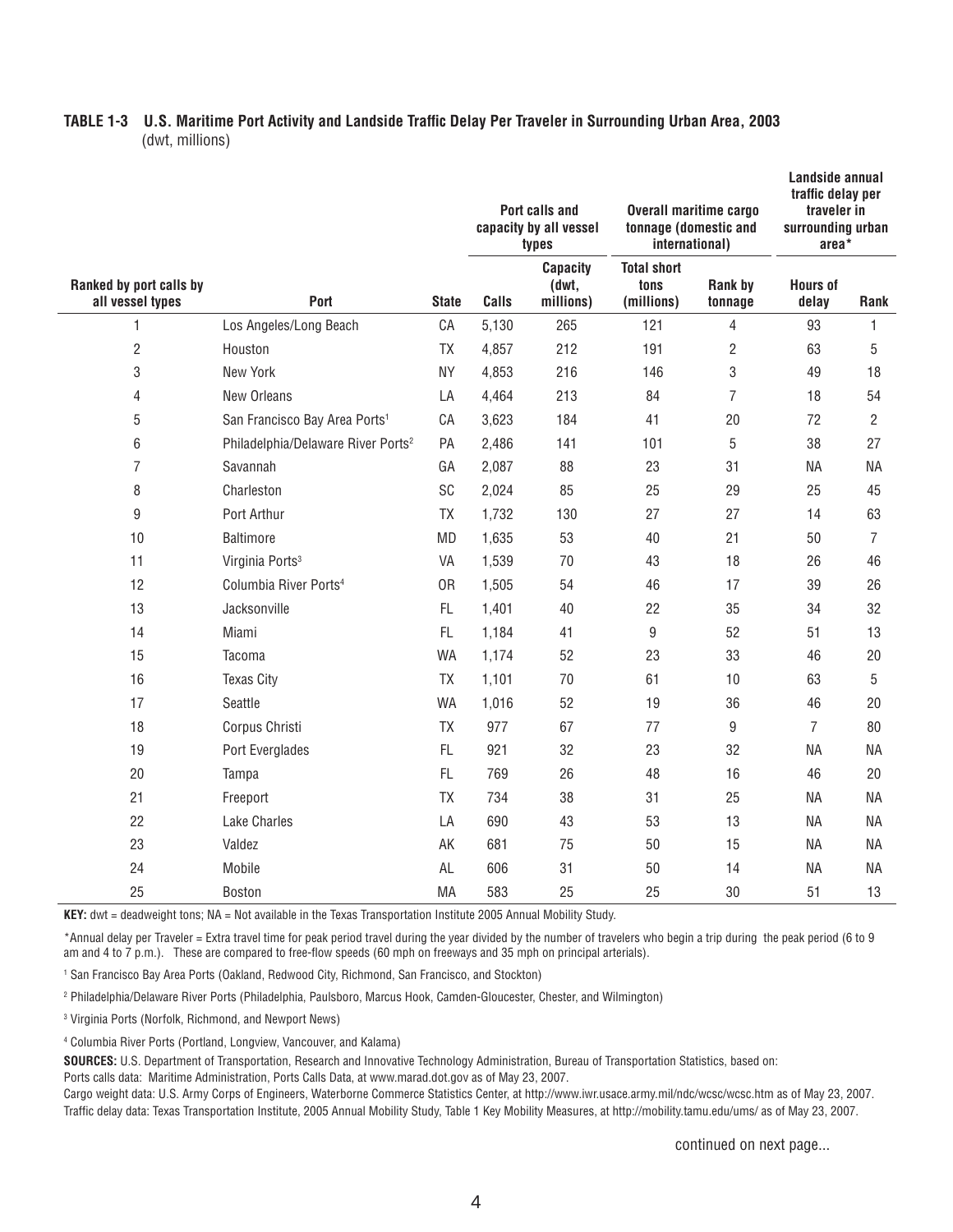continued...

- Traffic bottlenecks on the landside transportation system serving the nation's seaports impact the ports' performance and efficient movement of goods.
- In 2003, the most recent year for which data on both port freight activity and landside traffic delay are available, the top seaports ranked by port vessel calls were the ports of Los Angeles and Long Beach. The Los Angeles-Long Beach metropolitan area was also the top ranked urban area in terms of annual traffic delay per traveler, averaging about 93 hours of delay in 2003.
- Growing traffic delays on the access routes serving the nation's largest seaports combined with the rising volumes of inbound and outbound cargo may result in increased congestion in the surrounding communities.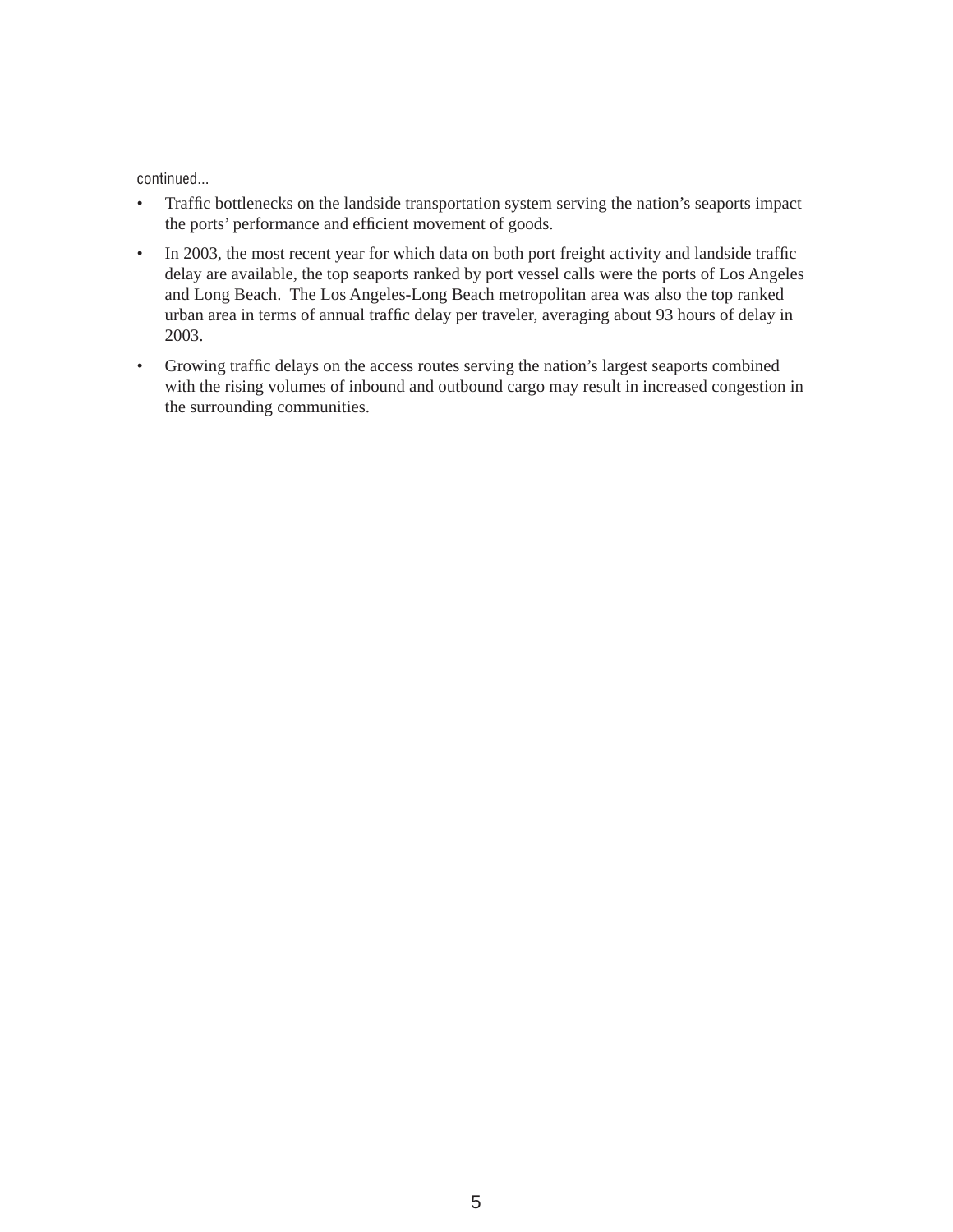| <b>Destination</b>     | 2003            | 2004           | 2005  | 2006           |
|------------------------|-----------------|----------------|-------|----------------|
| Western Caribbean      | 1,341           | 1,374          | 1,335 | 1,293          |
| <b>Bahamas</b>         | 536             | 597            | 591   | 654            |
| Eastern Caribbean      | 527             | 541            | 556   | 554            |
| Alaska                 | 449             | 473            | 487   | 493            |
| Mexico (Pacific)       | 327             | 430            | 491   | 457            |
| Southern Caribbean     | 362             | 454            | 377   | 357            |
| Hawaii                 | 110             | 127            | 161   | 200            |
| Bermuda                | 146             | 143            | 137   | 136            |
| Transatlantic          | 67              | 71             | 91    | 82             |
| Canada/New England     | 100             | 112            | 98    | 79             |
| Trans-Panama Canal     | 75              | 82             | 83    | 69             |
| Pacific Coast          | 20              | 28             | 32    | 30             |
| South America          | 17              | 10             | 7     | 15             |
| South Pacific/Far East | 10 <sup>°</sup> | 10             | 11    | 9              |
| Nowhere                | 7               | 13             | 5     | 6              |
| <b>Far East</b>        | $\Omega$        | 0              | 0     | 1              |
| <b>Atlantic Coast</b>  | $\overline{0}$  | $\overline{0}$ | 1     | $\overline{0}$ |
| Total                  | 4,094           | 4,465          | 4,463 | 4,435          |

**TABLE 1-4 Number of North American Cruises by Destination, 2003–2006**

**SOURCE:** U.S. Department of Transportation, Maritime Administration, North American Cruises, available at www.marad.dot.gov/marad statistics as of 4th quarter 2006.

- In 2006, the Western Caribbean maintained its number one rank for North American cruise destinations over the past several years. The number two ranked Bahamas had about half the number of cruises by destination.
- The top six North American cruise destinations accounted for about 86% of market share for the last 4 years.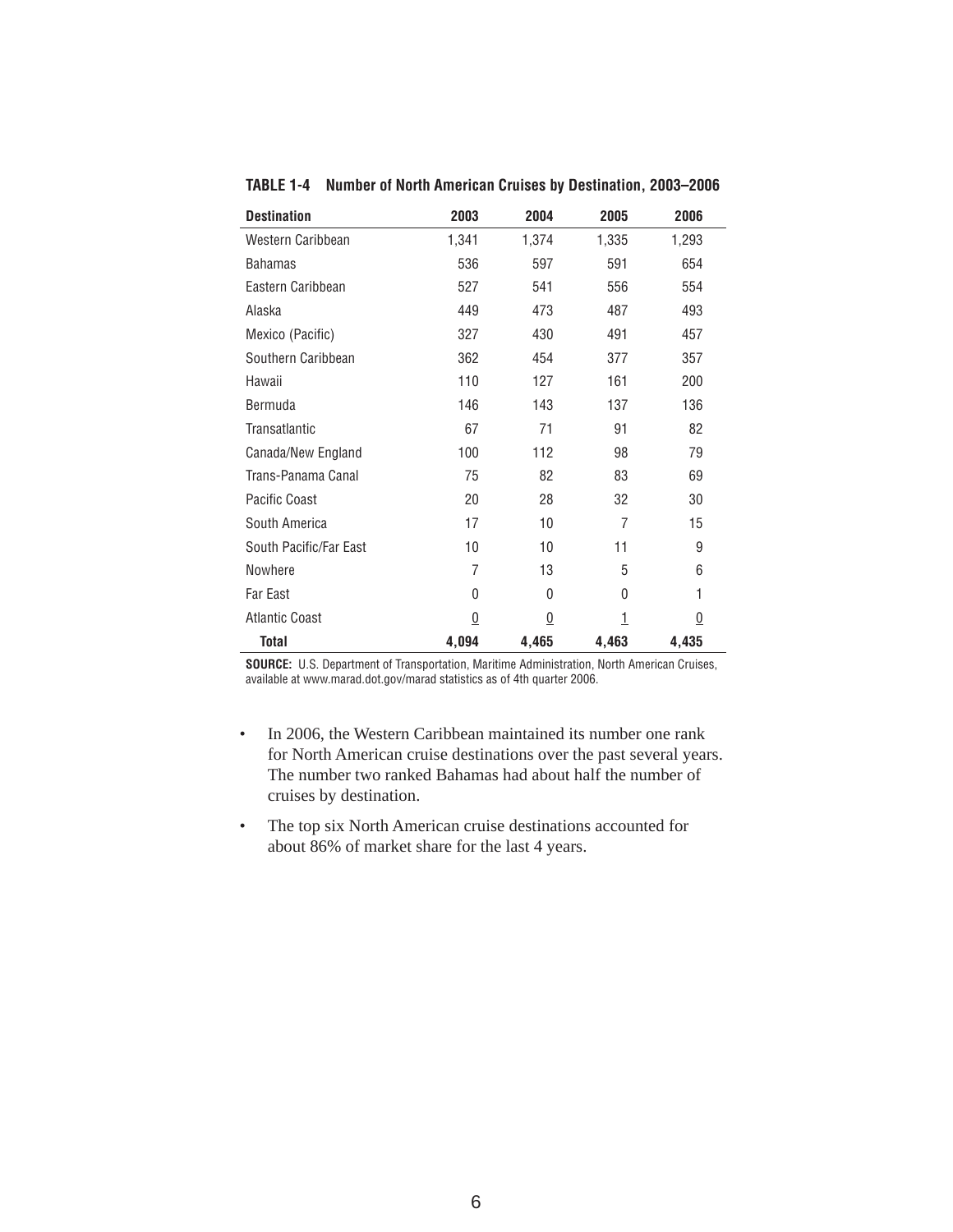

**FIGURE 1-1 Number of Lockages and Vessels, 1993–2006** (thousands)

**NOTE:** A lockage is the transfer of a vessel(s), or that part of the tow that can be contained in the lock chamber, through a chamber in a single direction.

**SOURCE:** U.S. Army Corps of Engineers, Waterborne Commerce Statistics Center, Navigation Data Center, available at www.iwr.usace.army.mil/ndc as of April 2007.

- The number of lockages has remained basically flat over the past several years.
- The number of vessels traversing the locks has declined since the peak in the late 1990s.
- Barges (loaded and empty) remain the major vessel type traveling on the U.S. inland waterways.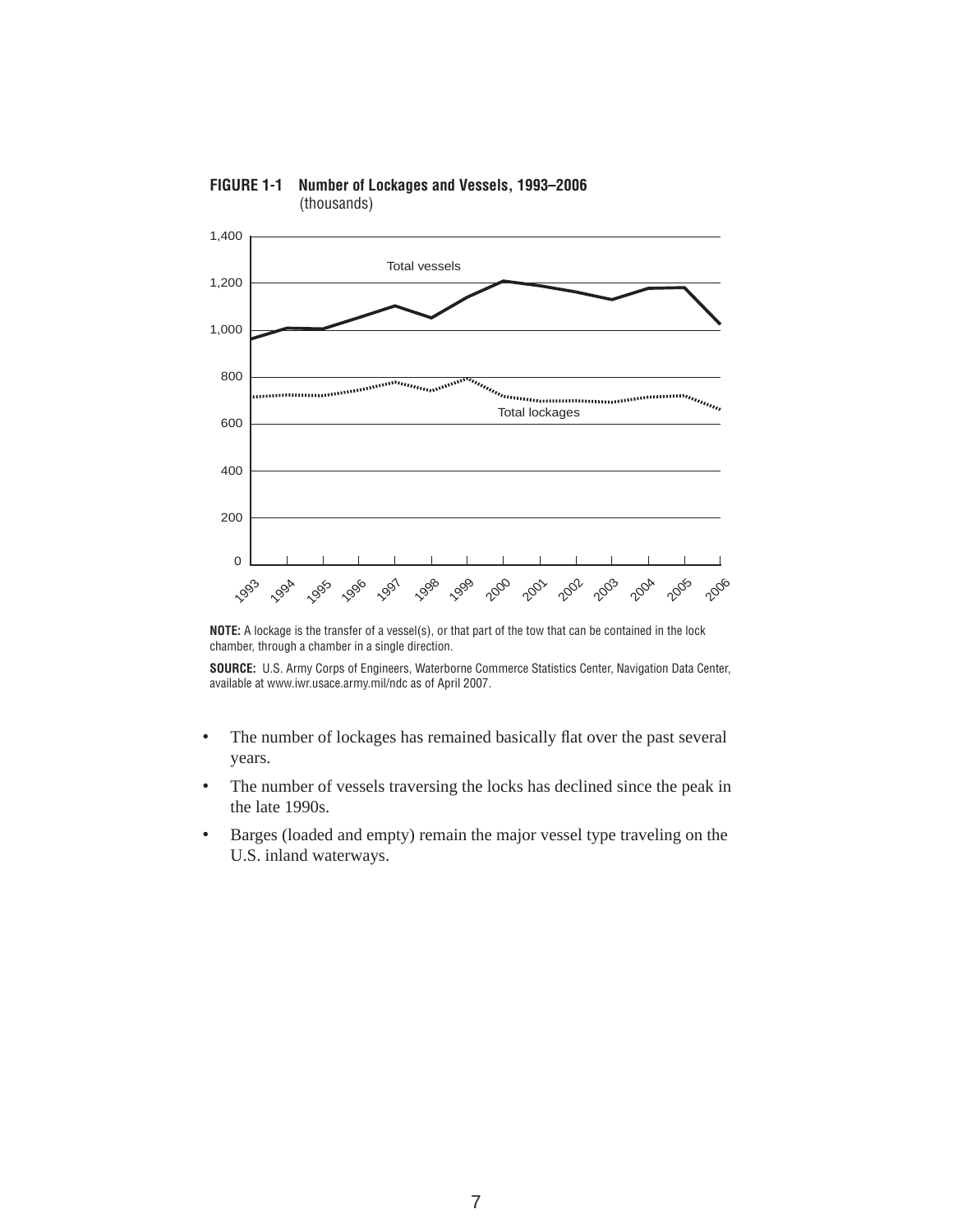

**FIGURE 1-2 Total Tons Passing Through U.S. Locks by Major Commodity Groups, 1993-2006** (millions)



**SOURCE:** U.S. Army Corps of Engineers, Waterborne Commerce Statistics Center, Navigation Data Center, available at www.iwr.usace.army.mil/ndc as of April 2007.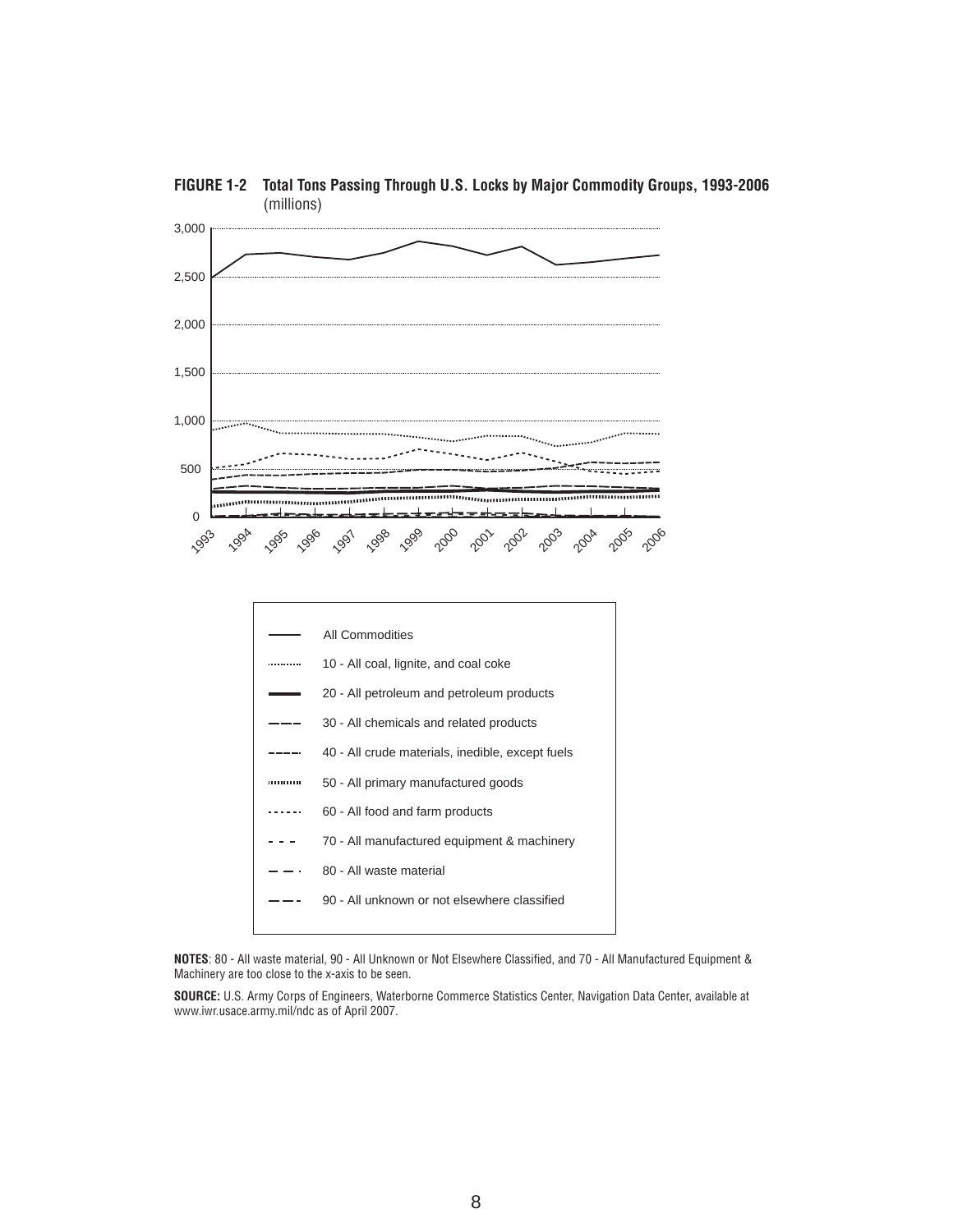

# **FIGURE 1-3 U.S. Lock Usage by Type, 1993–2006**

\* "Other lockages" and "other" vessels are too close to the x axis to be seen.

**SOURCE:** U.S. Army Corps of Engineers, Waterborne Commerce Statistics Center, Navigation Data Center, available at www.iwr.usace.army.mil/ndc as of April 2007.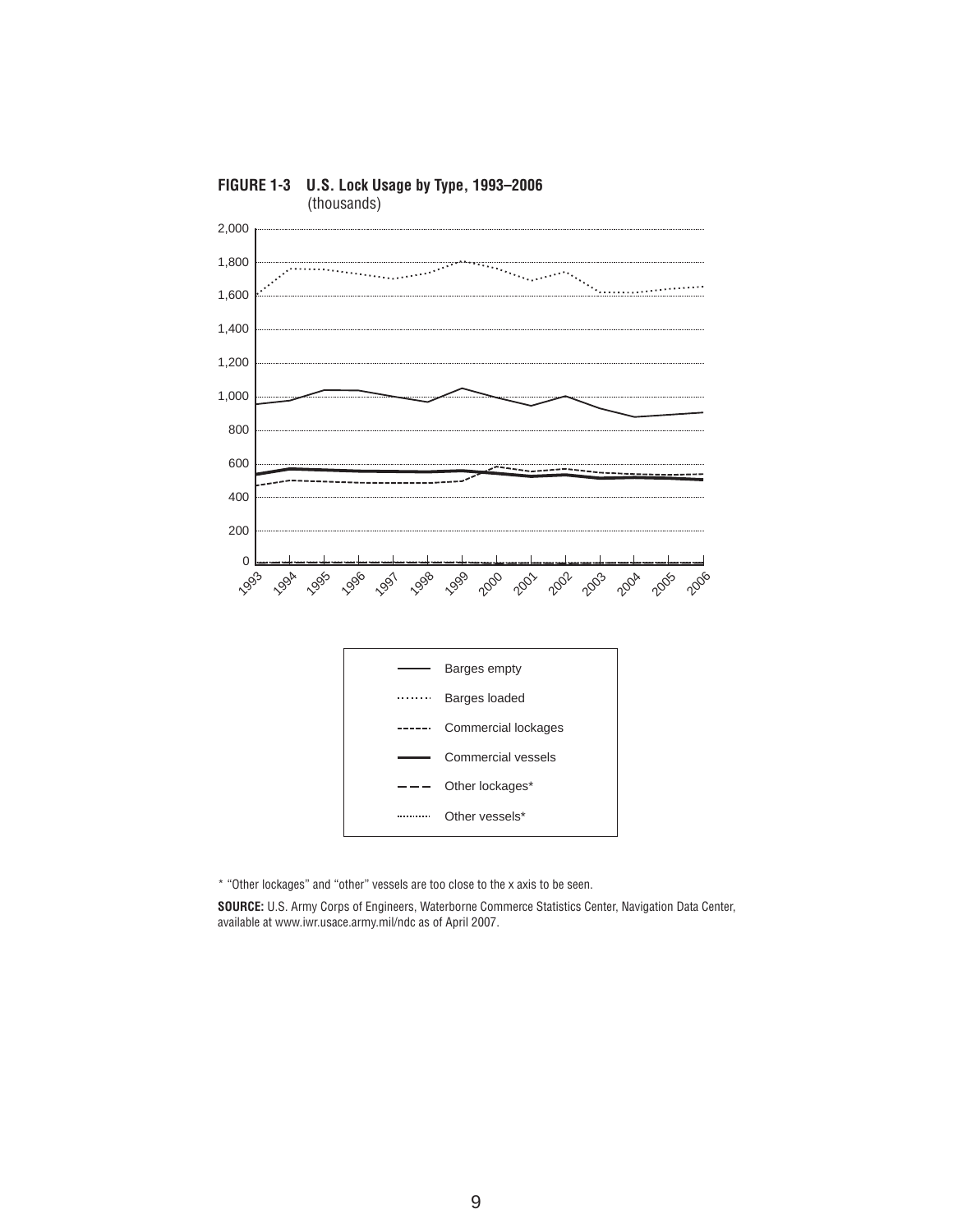**FIGURE 1-4 U.S. Locks Percent Vessels Delayed, 1993–2006**



**NOTE:** The percentage of all vessels delayed before passing through a lock chamber. **SOURCE:** U.S. Army Corps of Engineers, Waterborne Commerce Statistics Center, Navigation Data Center, available at www.iwr.usace.army.mil/ndc as of April 2007.

- Vessel delays have increased dramatically since 2003.
- Age of locks is considered to be a major factor in vessel delays.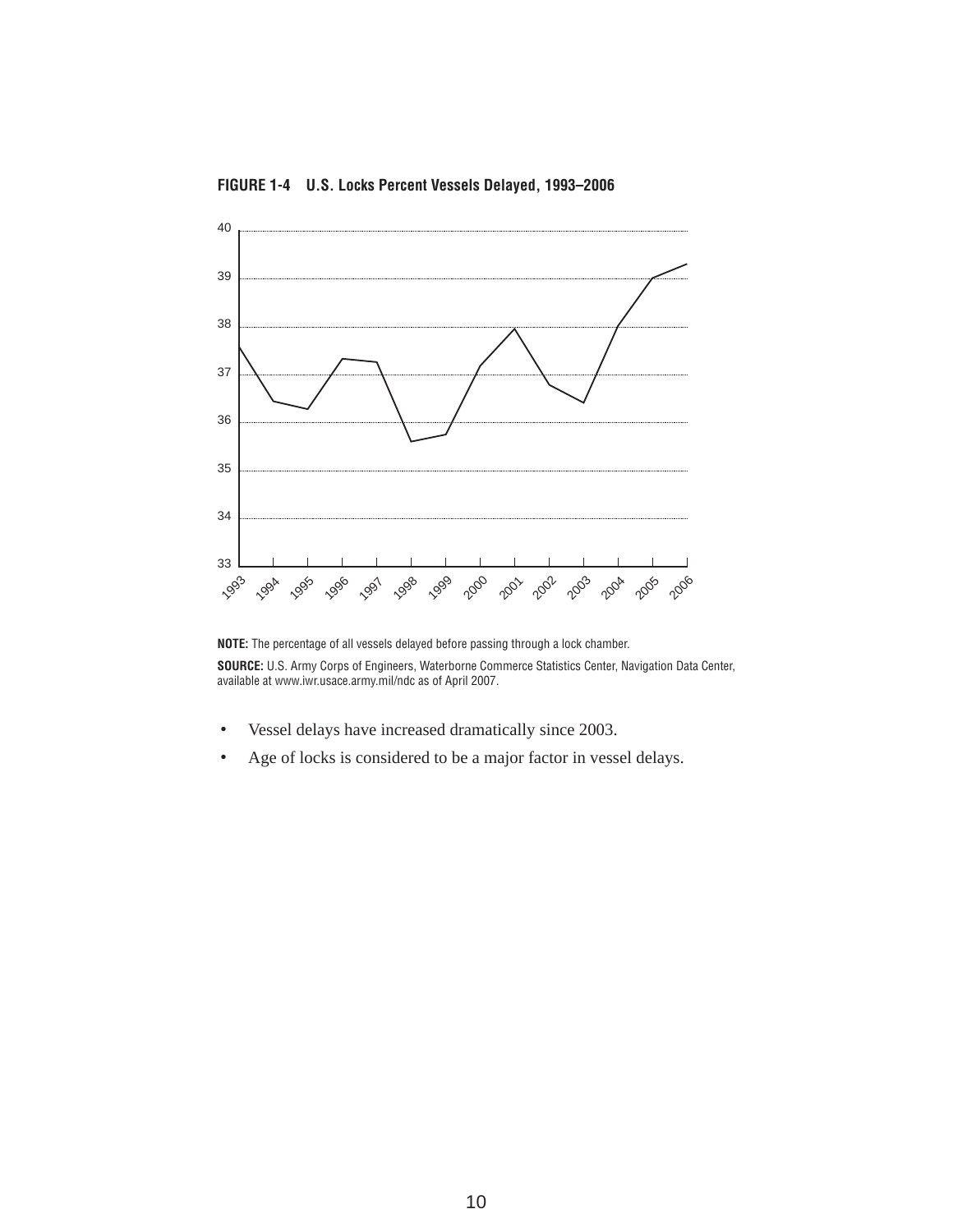# **TABLE 1-5 U.S. Seaway International Trade Through December 31, 2006 (**metric tons)

| <b>U.S. imports from overseas</b>  |           |             |                   | <b>U.S. exports to overseas</b>   |                 |           |                          |
|------------------------------------|-----------|-------------|-------------------|-----------------------------------|-----------------|-----------|--------------------------|
| <b>Commodity</b>                   | 2005      | 2006        | Percent<br>change | <b>Commodity</b>                  | 2005            | 2006      | <b>Percent</b><br>change |
| Other agricultural                 | 0         | 0           | N/A               | Wheat                             | 1,229,457       | 1,184,990 | $-3.6%$                  |
| Other agricultural (transshipped)  | 0         | 0           | N/A               | Corn                              | 336,751         | 1,309,658 | 288.9%                   |
| Coal                               | 0         | 0           | N/A               | <b>Barley</b>                     | 37,594          | 0         | $-100.0\%$               |
| Iron ore                           | 0         | 0           | N/A               | Soybeans                          | 272,385         | 569,888   | 109.2%                   |
| Iron ore (transshipped)            | 690,368   | 932,549     | 35.1%             | Beans & peas                      | 100,632         | 99,028    | $-1.6%$                  |
| Ores & concentrates                | 73,983    | 97,082      | 31.2%             | Sunflowers                        | 0               | 0         | N/A                      |
| Ores & concentrates (transshipped) | 0         | 93,576      | N/A               | Canola (rapeseed)                 | $\mathbf{0}$    | 0         | N/A                      |
| Clay & bentonite                   | 6,004     | 0           | $-100.0%$         | Wheat (transhipped)               | 860,906         | 111,795   | $-87.0%$                 |
| Misc. mne products                 | 47,668    | 18,600      | $-61.0%$          | Corn (transhipped)                | 217,989         | 138,585   | $-36.4%$                 |
| Lumber                             | 98,424    | $\mathbf 0$ | $-100.0\%$        | Barley (transhipped)              | 0               | 0         | N/A                      |
| Chemicals                          | 46,981    | 34,406      | $-26.8%$          | Soybeans (transhipped)            | 509,306         | 618,735   | 21.5%                    |
| Coke                               | 38,754    | 102,780     | 165.2%            | Beans & peas (transshipped)       | 66,889          | 0         | $-100.0\%$               |
| Coke (transshipped)                | 241,931   | 415,066     | 71.6%             | Other agricultural                | 209,378         | 201,359   | $-3.8%$                  |
| Salt                               | 0         | 0           | N/A               | Other agricultural (transshipped) | 0               | 0         | N/A                      |
| Metal & alloys                     | 3,066     | 0           | $-100.0\%$        | Forest products                   | 7,006           | 0         | $-100.0\%$               |
| Aluminium                          | 0         | 0           | N/A               | Iron ore                          | 0               | 208,510   | N/A                      |
| Pig iron                           | 42,027    | 89,956      | 114.0%            | Clay & bentonite                  | 99,637          | 154,658   | 55.2%                    |
| I&s billets, blooms & ingots       | 153,993   | 98,158      | $-36.3%$          | Coal                              | 0               | 0         | N/A                      |
| 1&s slabs                          | 63,829    | 318,096     | 398.4%            | Coke                              | 17,915          | 132,135   | 637.6%                   |
| 1&s bars & rods                    | 65,798    | 87,206      | 32.5%             | Ores & concentrates               | 9,816           | 19,074    | 94.3%                    |
| 1&s nails and wires                | 509       | 0           | $-100.0\%$        | Misc. mine products               | 0               | 0         | N/A                      |
| 1&s manufactured                   | 1,136,880 | 1,950,309   | 71.5%             | Chemicals                         | $\Omega$        | 0         | N/A                      |
| I&s pipes & fittings               | 14,012    | 46,955      | 235.1%            | Tar, pitch, creosote              | 5,249           | 0         | $-100.0\%$               |
| Machinery, machines & parts        | 58,337    | 46,685      | $-20.0%$          | I&s manufactured                  | 15,648          | 0         | $-100.0\%$               |
| Woodpulp                           | 92,679    | 105,818     | 14.2%             | I&s pipes & fittings              | 0               | 397       | N/A                      |
| Forest products                    | 0         | 49,455      | N/A               | Pig iron                          | 0               | 0         | N/A                      |
| Sugar                              | 32,000    | 66,174      | 106.8%            | Machinery, machines & parts       | 9,527           | 9,027     | $-5.2%$                  |
| Cement & clinkers                  | 0         | 0           | N/A               | Vehicule & parts                  | 0               | 131       | N/A                      |
| Cement & clinkers (transshipped)   | 102,892   | 0           | $-100.0\%$        | Woodpulp                          | 12,206          | 0         | $-100.0\%$               |
| Slags                              | 173,991   | 140,108     | $-19.5%$          | Slags                             | 0               | 0         | N/A                      |
| Scrap i&s / waste material         | 12,271    | 55          | $-99.6%$          | Scrap i&s / waste material        | 0               | 0         | N/A                      |
| Vehicules & parts                  | 54        | 400         | 640.7%            | Misc. manufactures                | $\underline{0}$ | 713       | N/A                      |
| Misc. manufactures                 | 1,350     | 6,479       | 379.9%            | Subtotal, exports                 | 4,018,291       | 4,758,683 | 18.4%                    |
| Subtotal, imports                  | 3,197,801 | 4,699,913   | 47.0%             | <b>Grand total</b>                | 7,216,092       | 9,458,596 | 31.1%                    |

**KEY**: N/A = Not available.

**SOURCE**: Saint Lawrence Seaway Management Corporation, Apr. 30, 2007.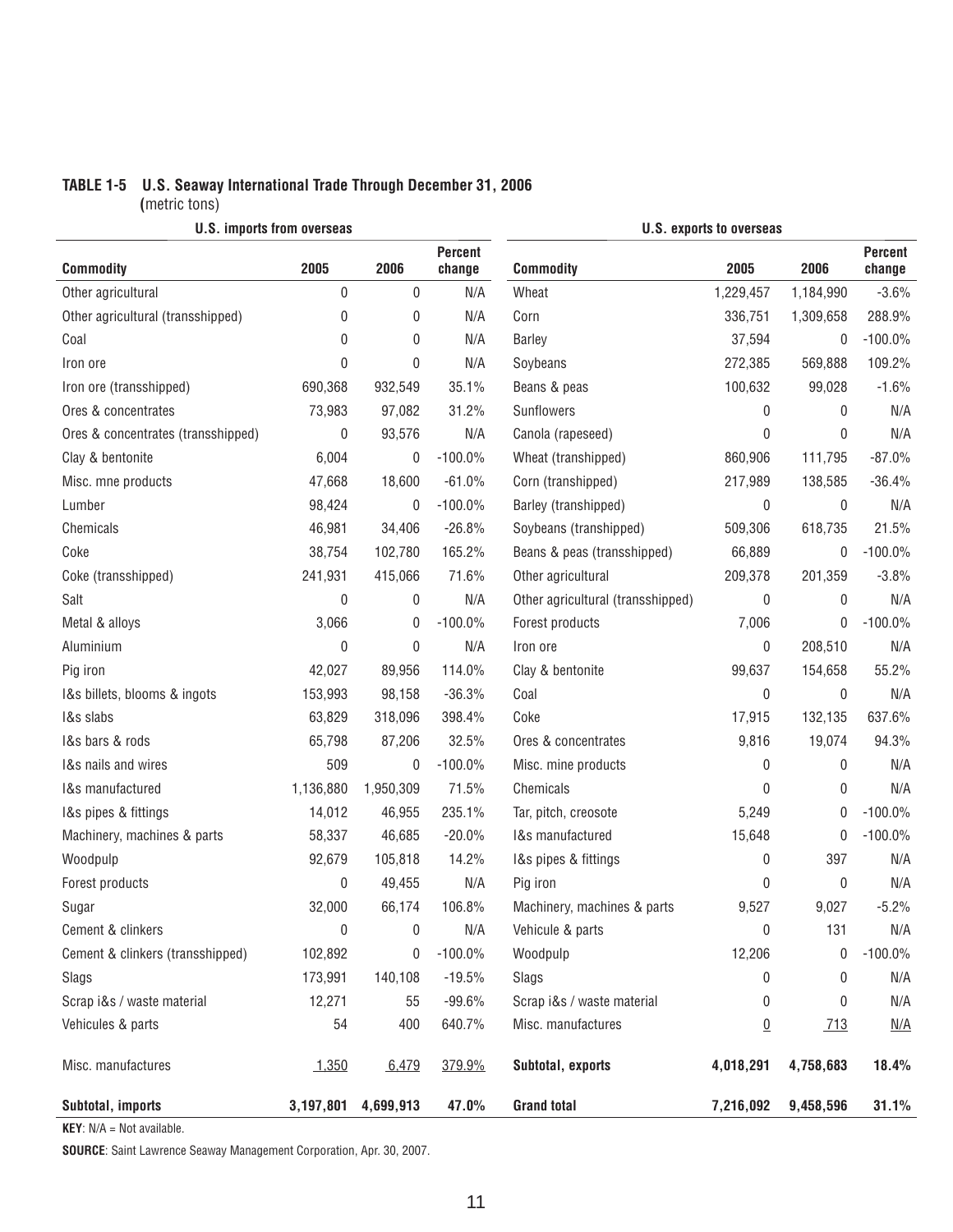# **TABLE 1-6 Changes in Panama Canal Traffic Along Principal Trade Routes, FY2006-2007<sup>1</sup>**

(thousands)

|                                                 |                           | <b>FY2006</b>      |                           | <b>FY2007</b>      |                           | <b>Percent change</b> |
|-------------------------------------------------|---------------------------|--------------------|---------------------------|--------------------|---------------------------|-----------------------|
| <b>Vessel trade route</b>                       | <b>PC/UMS</b><br>net tons | Long tons<br>cargo | <b>PC/UMS</b><br>net tons | Long tons<br>cargo | <b>PC/UMS</b><br>net tons | Long tons<br>cargo    |
| East Coast U.S.-Asia                            | 135,187                   | 92,798             | 140,434                   | 87,380             | 3.9%                      | $-5.8\%$              |
| East Coast U.S.-W.C. South America              | 21,724                    | 21,713             | 19,761                    | 19,658             | $-9.0\%$                  | $-9.5%$               |
| Round-the-World                                 | 163                       | 136                | 141                       | 85                 | $-13.7%$                  | $-37.5%$              |
| Europe-West Coast South America                 | 23,088                    | 14,196             | 24,000                    | 14,437             | 4.0%                      | 1.7%                  |
| Europe-Asia                                     | 6,329                     | 2,866              | 4,188                     | 1,882              | $-33.8%$                  | $-34.3%$              |
| Europe-West Coast U.S./Canada                   | 10,629                    | 10,767             | 11,631                    | 10,700             | $9.4\%$                   | $-0.6%$               |
| East Coast U.S.–W.C. Central America            | 9,648                     | 10,535             | 9,917                     | 10,879             | 2.8%                      | 3.3%                  |
| South America Intercoastal                      | 7,669                     | 6,517              | 10,075                    | 9,356              | 31.4%                     | 43.6%                 |
| West Indies-W.C. Central America                | 8,108                     | 4,134              | 11,345                    | 5,445              | 39.9%                     | 31.7%                 |
| U.S. Intercoastal (including Alaska and Hawaii) | 8,374                     | 4,215              | 13,883                    | 5,646              | 65.8%                     | 34.0%                 |
| East Coast U.S./Canada-Oceania                  | 5,031                     | 3,808              | 5,609                     | 2,911              | 11.5%                     | $-23.6%$              |
| E.C. South America-West Coast U.S./Canada       | 2,773                     | 3,178              | 2,205                     | 2,303              | $-20.5%$                  | $-27.5%$              |
| <b>Subtotal</b>                                 | 238,723                   | 174,863            | 253,189                   | 170,682            | 6.1%                      | $-2.4%$               |
| All other routes                                | 58,353                    | 36,743             | 58,930                    | 37,546             | 1.0%                      | $2.2\%$               |
| Total                                           | 297,076                   | 211,606            | 312,118                   | 208,228            | 5.1%                      | $-1.6%$               |

1 Oceangoing commerical

**NOTE**: In thousands. This amount also includes the conversion of the number of TEU that transited the Canal.

**SOURCE:** U.S. Department of Transportation, Research and Innovative Technology Administration, Bureau of Transportation Statistics, derived from data published by the Office of Market Research and Analysis, Panama Canal Authority, available at http://www.pancanal.com/eng/maritime/reports/table00.pdf as of Mar. 4, 2008.

**Long ton** - a measure of weight equal to 2,240 pounds or 1,016 kilograms.

**Panama Canal/Universal Measurement System (PC/UMS)** - the tonnage measurement system used by the Panama Canal, following the rules of the 1969 International Convention on Tonnage Measurement of Ships, when assessing tolls.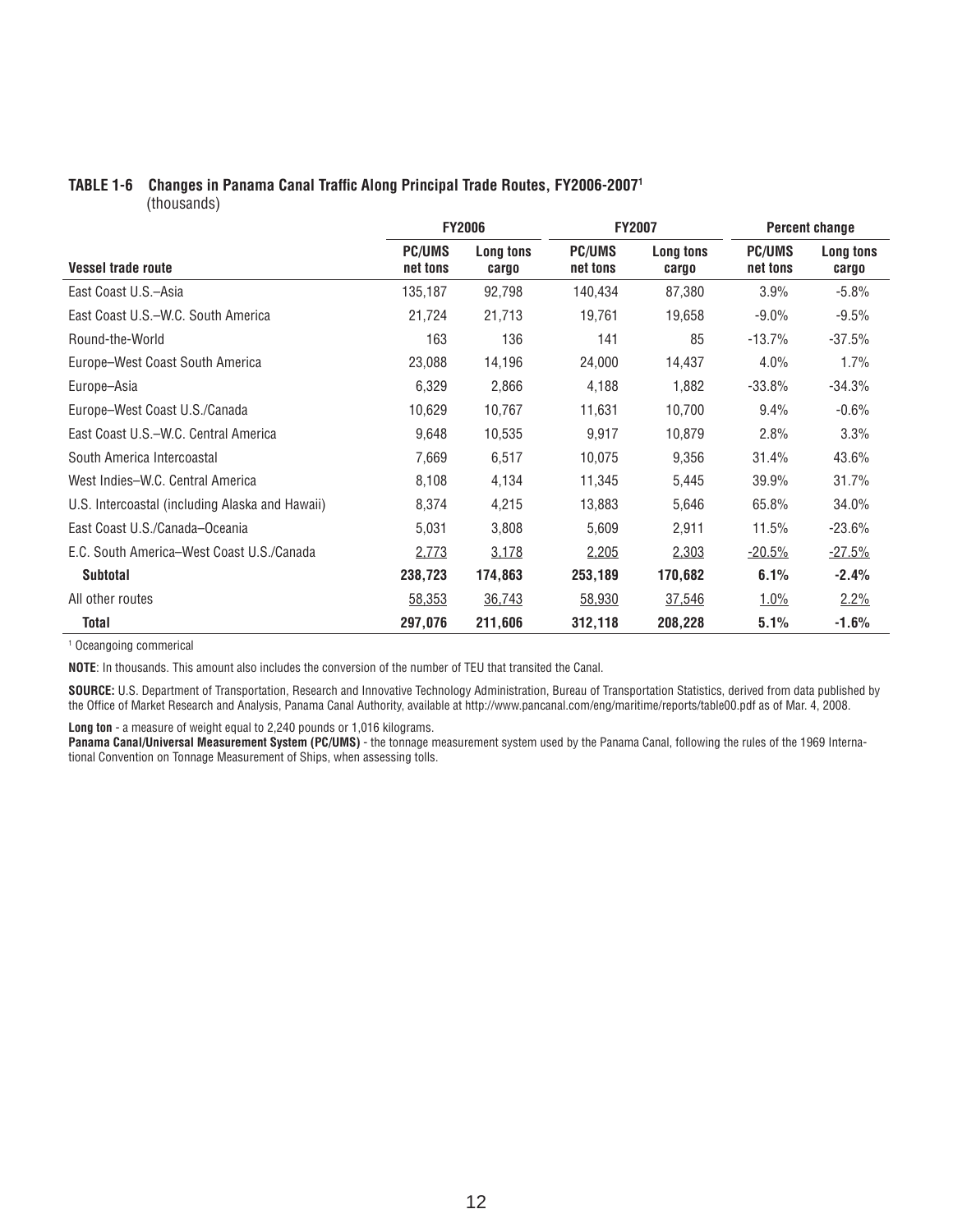|                    |                              | <b>Total traffic</b> |                       |                                            | <b>Traffic assessed tolls on net</b><br>tonnage basis |                              | <b>Traffic assessed tolls on</b><br>displacement tonnage basis |
|--------------------|------------------------------|----------------------|-----------------------|--------------------------------------------|-------------------------------------------------------|------------------------------|----------------------------------------------------------------|
| <b>Fiscal Year</b> | <b>Number of</b><br>transits | <b>Tolls</b>         | Long tons of<br>cargo | Number of<br>transits                      | Panama canal/<br><b>UMS net</b><br>tonnage *          | <b>Number of</b><br>transits | <b>Displacement</b><br>tonnage                                 |
|                    |                              |                      |                       | Oceangoing commerical traffic <sup>1</sup> |                                                       |                              |                                                                |
| 2005               | 12,636                       | 846,262,259          | 193,804,429           | 12,544                                     | 278,507,918                                           | 92                           | 456,297                                                        |
| 2006               | 12,763                       | 1,025,042,828        | 211,605,295           | 12,694                                     | 297,075,614                                           | 69                           | 391,169                                                        |
| 2007               | 13,223                       | 1,182,528,570        | 208,227,994           | 13,144                                     | 312,118,330                                           | 79                           | 475,297                                                        |
|                    |                              |                      |                       | Free oceangoing traffic <sup>2</sup>       |                                                       |                              |                                                                |
| 2005               | 11                           | 0                    | 0                     | 0                                          | 0                                                     | 11                           | 22,668                                                         |
| 2006               | 8                            | $\boldsymbol{0}$     | $\boldsymbol{0}$      | $\pmb{0}$                                  | $\boldsymbol{0}$                                      | 8                            | 19,859                                                         |
| 2007               | 11                           | $\mathbf 0$          | 0                     | $\mathbf{0}$                               | 0                                                     | 11                           | 24,457                                                         |
|                    |                              |                      |                       | Total oceangoing traffic 3                 |                                                       |                              |                                                                |
| 2005               | 12,647                       | 846,262,259          | 193,804,429           | 12,544                                     | 278,507,918                                           | 103                          | 478,965                                                        |
| 2006               | 12,771                       | 1,025,042,828        | 211,605,295           | 12,694                                     | 297,075,614                                           | 77                           | 411,028                                                        |
| 2007               | 13,234                       | 1,182,528,570        | 208,227,994           | 13,144                                     | 312,118,330                                           | 90                           | 499,754                                                        |
|                    |                              |                      |                       | Small commerical traffic <sup>1</sup>      |                                                       |                              |                                                                |
| 2005               | 1,355                        | 1,303,544            | 35,866                | 1,306                                      | 491,211                                               | 49                           | 30,046                                                         |
| 2006               | 1,413                        | 1,356,011            | 929                   | 1,388                                      | 516,369                                               | 25                           | 19,567                                                         |
| 2007               | 1,480                        | 1,400,638            | 3,578                 | 1,430                                      | 530,804                                               | 50                           | 24,270                                                         |
|                    |                              |                      |                       | Small free traffic <sup>2</sup>            |                                                       |                              |                                                                |
| 2005               | 9                            | 0                    | 0                     | 6                                          | 3,498                                                 | 3                            | 3,144                                                          |
| 2006               | 10                           | $\boldsymbol{0}$     | 0                     | 6                                          | 3,498                                                 | 4                            | 2,970                                                          |
| 2007               | $\overline{7}$               | $\mathbf 0$          | 0                     | $\overline{4}$                             | 2,332                                                 | 3                            | 3,144                                                          |
|                    |                              |                      |                       | Total small traffic <sup>4</sup>           |                                                       |                              |                                                                |
| 2005               | 1,364                        | 1,303,544            | 35,866                | 1,312                                      | 494,709                                               | 52                           | 33,190                                                         |
| 2006               | 1,423                        | 1,356,011            | 929                   | 1,394                                      | 519,867                                               | 29                           | 22,537                                                         |
| 2007               | 1,487                        | 1,400,638            | 3,578                 | 1,434                                      | 533,136                                               | 53                           | 27,414                                                         |
|                    |                              |                      |                       | Total panama canal traffic                 |                                                       |                              |                                                                |
| 2005               | 14,011                       | 847,565,803          | 193,840,295           | 13,856                                     | 279,002,627                                           | 155                          | 512,155                                                        |
| 2006               | 14,194                       | 1,026,398,839        | 211,606,224           | 14,088                                     | 297,595,481                                           | 106                          | 433,565                                                        |
| 2007               | 14,721                       | 1,183,929,208        | 208,231,572           | 14,578                                     | 312,651,466                                           | 143                          | 527,168                                                        |

### TABLE 1-7 Panama Canal Traffic by Type, FY2005-2007

**SOURCE**: U.S. Department of Transportation, Research and Innovative Technology Administration, Bureau of Transportation Statistics, derived from data published by the Office of Market Research and Analysis, Panama Canal Authority, available at http://www.pancanal.com/eng/maritime/reports/table01.pdf as of Mar. 4, 2008. **Long ton** - a measure of weight equal to 2,240 pounds or 1,016 kilograms.

**Panama Canal/Universal Measurement System (PC/UMS)** - the tonnage measurement system used by the Panama Canal, following the rules of the 1969 International Convention on Tonnage Measurement of Ships, when assessing tolls.

\* The tonnage measurement system for Panama Canal tolls assessment, the Panama Canal/Universal Measurement System (PC/UMS).

This amount also includes the conversion of the number of TEU that transited the Canal.

1 As of Jan. 1, 2000, vessels categorized as commercial include those previously categorized as U.S. Government vessels.

<sup>2</sup> Free traffic includes ships of the Colombian and Panamanian Governments and ships transiting for repairs by the Panama Canal Authority.

3 Oceangoing vessels are those paying tolls greater than the minimum tariffs implemented on June 1, 1998.

4 Vessels assessed minimum toll amounts as established by criteria implemented on June 1, 1998.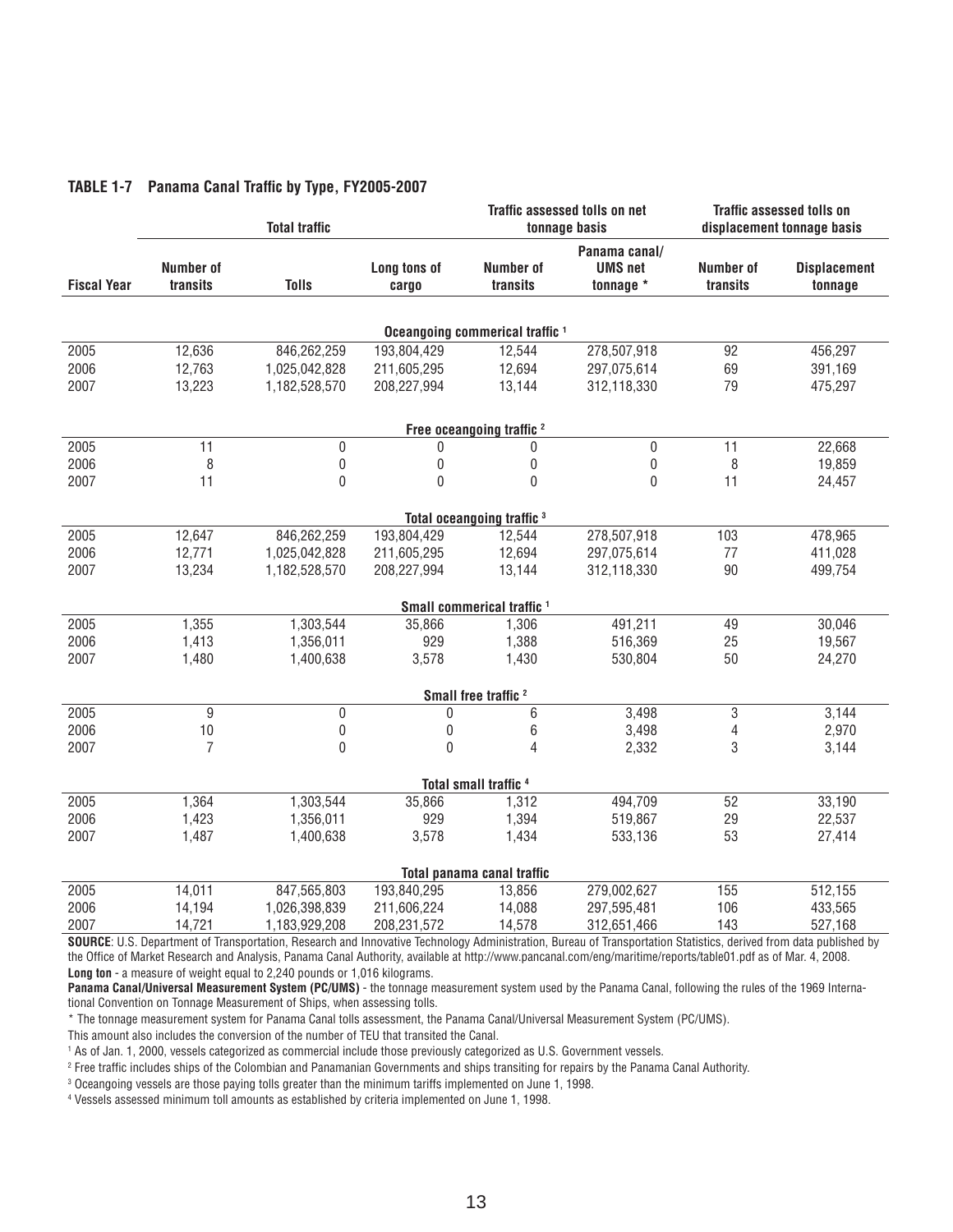| .<br>בשטבי<br>jä                                | (elion film)   מסור   הרוב   המונח   המונח   המונח   המונח   המונח   המונח   המונח   המונח   המונח   המונח   המונח   המונח   המונח   המונח   המונח   המונח   המונח   המונח   המונח   המונח   המונח   המונח   המונח   המונח     | West Coast of the United States |                                 |            | <b>West Coast</b><br>Canada         |            |             |           |                       | West Coast Central America |             |                                         |                           |           |
|-------------------------------------------------|--------------------------------------------------------------------------------------------------------------------------------------------------------------------------------------------------------------------------------|---------------------------------|---------------------------------|------------|-------------------------------------|------------|-------------|-----------|-----------------------|----------------------------|-------------|-----------------------------------------|---------------------------|-----------|
| From East Coast of the<br><b>United States:</b> | Alaska                                                                                                                                                                                                                         | Hawaii                          | Mainland                        | Total      | Total                               | Costa Rica | Salvador    | Guatemala | <b>Mexico</b>         | Nicaragua                  | Panama      | Other Central<br>America <sup>(1)</sup> | Balboa, RP <sup>(2)</sup> | Total     |
| North Atlantic ports                            | 0                                                                                                                                                                                                                              | $\circ$                         | 12,205                          | 12,205     | $\circ$                             | $\circ$    | 14,805      | 285       | 107,721               | 130                        | 0           | 0                                       | 101,829                   | 224,770   |
| South Atlantic ports                            | $\circ$                                                                                                                                                                                                                        | 12,032                          | 71,233                          | 83,265     | 321                                 | 63,654     | 28,953      | 92,317    | 70,017                | 21,532                     | $\circ$     | $\circ$                                 | 227,100                   | 503,573   |
| Great Lakes ports                               | $\circ$                                                                                                                                                                                                                        | $\circ$                         | 10,454                          | 10,454     | $\circ$                             | $\circ$    | $\circ$     | $\circ$   | $\circ$               | $\circ$                    | $\circ$     | $\circ$                                 | 884                       | 884       |
| Gulf ports                                      | 487                                                                                                                                                                                                                            | 1,569                           | 831,462                         | 833,518    | 803<br>29,                          | 1,441,939  | 1,948,874   | 1,150,270 | 436,458               | 975,883                    | 262,344     | 66,019                                  | 720,335                   | 7,002,123 |
| United States (Other) <sup>1</sup>              | $\circ$                                                                                                                                                                                                                        | $\circ$                         | $\circ$                         | $\circ$    | $\circ$                             | $\circ$    | $\circ$     | $\circ$   | $\circ$               | $\circ$                    | $\circ$     | $\circ$                                 | $\circ$                   | $\circ$   |
| Total U.S.                                      | 487                                                                                                                                                                                                                            | 13,601                          | 925,354                         | 939,442    | 125<br>ສ,                           | 1,505,593  | 1,992,632   | 1,242,873 | 614,196               | 997,545                    | 262,344     | 66,019                                  | 1,050,148                 | 7,731,350 |
| ë                                               |                                                                                                                                                                                                                                |                                 | <b>West Coast South America</b> |            |                                     |            |             |           |                       |                            | Oceania     |                                         |                           |           |
| From East Coast of the<br><b>United States:</b> | Chile                                                                                                                                                                                                                          | Colombia                        | Ecuador                         | Peru       | Other South<br>America <sup>1</sup> | Total      |             |           | <b>Australia</b>      | French Oceania             | New Zealand | Other Oceania                           | Total                     |           |
| North Atlantic ports                            | 643,688                                                                                                                                                                                                                        | 28,801                          | 158,628                         | 123,039    | $\circ$                             | 954,156    |             |           | 61,428                | $\circ$                    | 8,616       | 3,126                                   | 73,170                    |           |
| South Atlantic ports                            | 463,226                                                                                                                                                                                                                        | 170,006                         | 394,762                         | 323,887    | $\circ$                             | 1,351,881  |             |           | 582,988               | $\circ$                    | 104,933     | 84,623                                  | 772,544                   |           |
| Great Lakes ports                               | 5,058                                                                                                                                                                                                                          | 520                             | 262                             | 5,653      | $\circ$                             | 11,494     |             |           | 104,341               | $\circ$                    | 49,798      | 52                                      | 154,191                   |           |
| Gulf ports                                      | 3,029,246                                                                                                                                                                                                                      | 1,832,271                       | 2,074,295                       | 2,106,883  | $\circ$                             | 9,042,695  |             |           | 176,501               | $\circ$                    | 32,556      | 986                                     | 210,043                   |           |
| United States (Other) <sup>1</sup>              | $\circ$                                                                                                                                                                                                                        | $\circ$                         | $\circ$                         | $\circ$    | $\circ$                             | $\circ$    |             |           | $\circ$               | $\circ$                    | $\circ$     | $\circ$                                 | $\circ$                   |           |
| Total U.S.                                      | 4,141,218                                                                                                                                                                                                                      | 2,031,598                       | 2,627,948                       | 2,559,462  | $\circ$                             | 11,360,226 |             |           | 925,258               | $\circ$                    | 195,903     | 88,787                                  | 1,209,948                 |           |
| ρï                                              |                                                                                                                                                                                                                                |                                 |                                 |            |                                     |            | Asia        |           |                       |                            |             |                                         |                           |           |
| From East Coast of the<br><b>United States:</b> | China (inc. Hong Kong)                                                                                                                                                                                                         | Taiwan                          | Indonesia                       | Japan      | Philippine<br>Islands               | Singapore  | South Korea | Thailand  | Federation<br>Russian | Other Asia <sup>(1)</sup>  | Total       |                                         | Grand Total               |           |
| North Atlantic ports                            | 2,933,990                                                                                                                                                                                                                      | 582,418                         | 10,332                          | 359,489    | 7,158                               | 2,970      | 507,423     | 13,042    | 150                   | 11,747                     | 4,428,720   |                                         | 5,693,021                 |           |
| South Atlantic ports                            | 3,952,815                                                                                                                                                                                                                      | 709,713                         | 15,974                          | 2,057,113  | 25,966                              | 54,283     | 1,245,875   | 27,932    | 656                   | 39,376                     | 8,129,702   |                                         | 10,841,286                |           |
| Great Lakes ports                               | 16,271                                                                                                                                                                                                                         | 34,378                          | $\circ$                         | 37,212     | $\circ$                             | $\circ$    | 2,537       | $\circ$   | $\circ$               | 34                         | 90,432      |                                         | 267,454                   |           |
| Gulf ports                                      | 6,261,075                                                                                                                                                                                                                      | 1,134,404                       | 39,625                          | 18,493,233 | 100,358                             | 425,971    | 5,132,201   | 100,527   | $\circ$               | 60,383                     | 31,747,777  |                                         | 48,865,960                |           |
| United States (Other) <sup>1</sup>              | $\circ$                                                                                                                                                                                                                        | $\circ$                         | $\circ$                         | $\circ$    | $\circ$                             | $\circ$    | $\circ$     | $\circ$   | $\circ$               | $\circ$                    | $\circ$     |                                         | $\circ$                   |           |
| Total U.S.                                      | 13, 164, 152                                                                                                                                                                                                                   | 2,460,913                       | 65,931                          | 20,947,047 | 133,482                             | 483,224    | 6,888,036   | 141,501   | 806                   | 111,539                    | 44,396,631  |                                         | 65,667,721                |           |
|                                                 | SOURCE: U.S. Department of Transportation (USDOT), Research and Innovative Technology Administration (RITA), Bureau of Transportation Statistics (BTS), derrived from data published by the Office of Market Research and Anal |                                 |                                 |            |                                     |            |             |           |                       |                            |             |                                         |                           |           |

TABLE 1-8 U.S. Cargo Transiting the Panama Canal from the Atlantic to the Pacific Ocean by Origin and Destination, FY2007 (long tons) TABLE 1-8 U.S. Cargo Transiting the Panama Canal from the Atlantic to the Pacific Ocean by Origin and Destination, FY2007 (long tons)

Long ton-a measure of weight equal to 2,240 pounds or 1,016 kilograms. and the soul war. 4, 2008. time/reports/tat

**Long ton**—a measure of weight equal to 2,240 pounds or 1,016 kilograms.

<sup>1</sup> Includes cargo not routed to permit segregation between specific countries. <sup>1</sup> Includes cargo not routed to permit segregation between specific countries.

<sup>2</sup> Includes both local and transshipped cargo. 2 Includes both local and transshipped cargo.

<sup>3</sup> Totals do not include cargo from countries with the same coast. 3 Totals do not include cargo from countries with the same coast.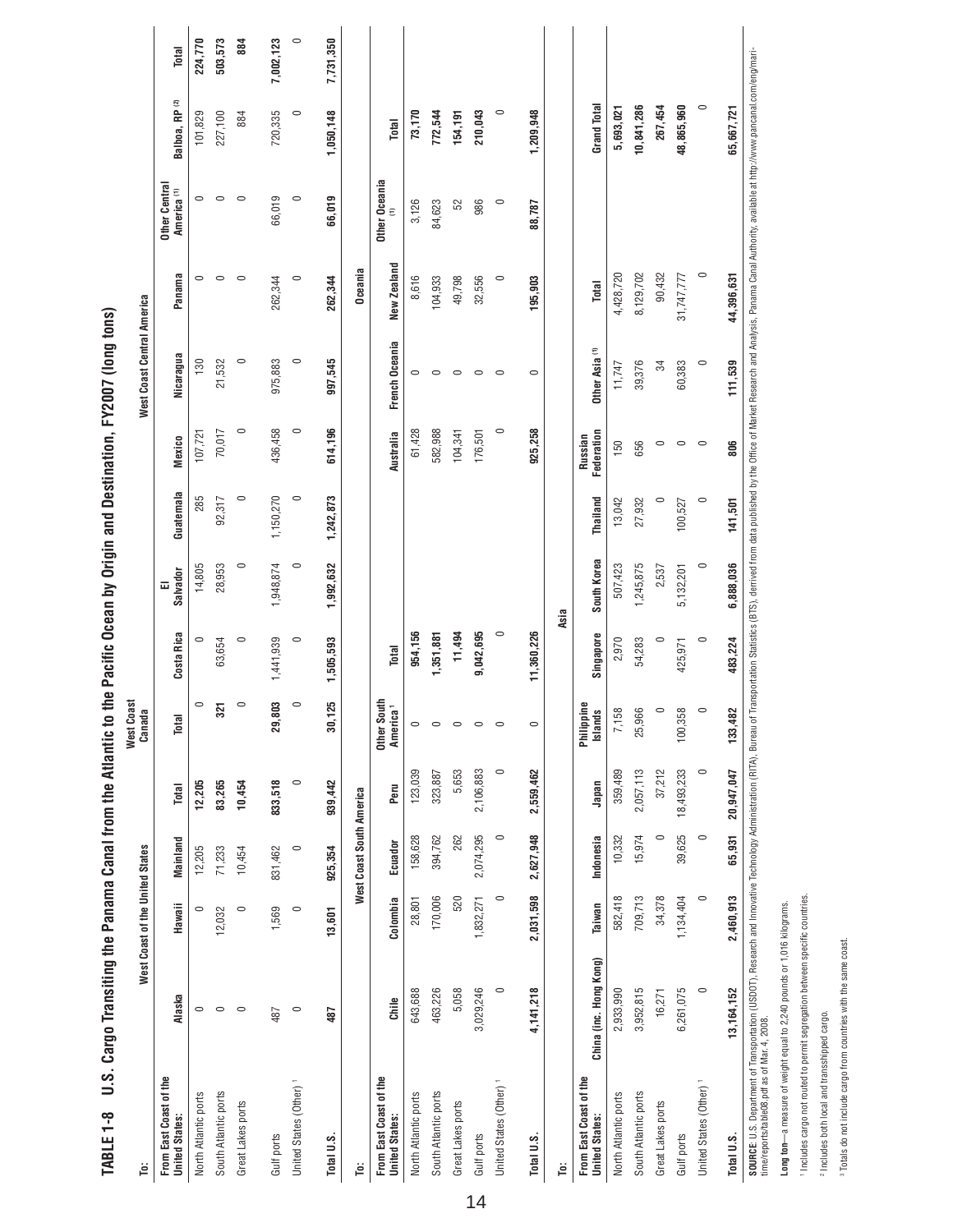| TABLE <sub>1-9</sub><br>μë                                                                                                                                                                                                    | U.S. Cargo Transiting the Panama Canal from the Pacific to the Atlantic Ocean by Origin and Destination, FY2007 (long tons) |                         | East Coast of the United States |                                                |                                            |                      |                              |                                 |                   |                                 | East Coast Central America |                                       |                                          |             |
|-------------------------------------------------------------------------------------------------------------------------------------------------------------------------------------------------------------------------------|-----------------------------------------------------------------------------------------------------------------------------|-------------------------|---------------------------------|------------------------------------------------|--------------------------------------------|----------------------|------------------------------|---------------------------------|-------------------|---------------------------------|----------------------------|---------------------------------------|------------------------------------------|-------------|
| From West Coast of<br>the United States:                                                                                                                                                                                      | North Atlantic<br>Ports                                                                                                     | South Atlantic<br>Ports | Great Lakes<br><b>Ports</b>     | Gulf Ports                                     | <b>Other United</b><br>States <sup>1</sup> | Total                |                              |                                 |                   | <b>Mexico</b>                   | Panama                     | Other Central<br>America <sup>1</sup> | Cristobal, RP <sup>2</sup>               | Total       |
| Alaska                                                                                                                                                                                                                        | $\circ$                                                                                                                     | $\circ$                 | $\circ$                         | $\circ$                                        | $\circ$                                    | $\circ$              |                              |                                 |                   | $\circ$                         | 86,008                     | $\circ$                               | $\circ$                                  | 86,008      |
| Hawaii                                                                                                                                                                                                                        | $\circ$                                                                                                                     | $\circ$                 | $\circ$                         | $\circ$                                        | $\circ$                                    | $\circ$              |                              |                                 |                   | $\circ$                         | 0                          | $\circ$                               | $\circ$                                  | $\circ$     |
| Mainland                                                                                                                                                                                                                      | 40,492                                                                                                                      | 211,950                 | $\circ$                         | 432,492                                        | $\circ$                                    | 684,934              |                              |                                 |                   | 14,129                          | 128,360                    | 167                                   | 49,604                                   | 192,260     |
| Total U.S.                                                                                                                                                                                                                    | 40,492                                                                                                                      | 211,950                 | $\circ$                         | 432,492                                        | $\circ$                                    | 684,934              |                              |                                 |                   | 14,129                          | 214,368                    | 167                                   | 49,604                                   | 278,268     |
| jë                                                                                                                                                                                                                            |                                                                                                                             |                         | East Coast South America        |                                                |                                            | East Coast<br>Canada |                              |                                 |                   |                                 | Caribbean                  |                                       |                                          |             |
| From West Coast of<br>the United States:                                                                                                                                                                                      | Brazil                                                                                                                      | Colombia                | Venezuela                       | Other South<br>America <sup>1</sup><br>America | Total                                      | <b>Total</b>         | Cuba                         | Dominican<br>Republic<br>Haiti/ | Jamaica           | lands West<br>Nether-<br>Indies | Puerto<br>Rico             | <b>Trinidad and</b><br>Tobago         | <b>Other West</b><br>Indies <sup>1</sup> | Total       |
| Alaska                                                                                                                                                                                                                        | $\circ$                                                                                                                     | $\circ$                 | $\circ$                         | $\circ$                                        | $\circ$                                    | 60,727               | $\circ$                      | $\circ$                         | $\circ$           | $\circ$                         | $\circ$                    | $\circ$                               | $\circ$                                  | $\circ$     |
| Hawaii                                                                                                                                                                                                                        | $\circ$                                                                                                                     | $\circ$                 | $\circ$                         | $\circ$                                        | $\circ$                                    | $\circ$              | $\circ$                      | $\circ$                         | $\circ$           | $\circ$                         | 11,329                     | $\circ$                               | $\circ$                                  | 11,329      |
| Mainland                                                                                                                                                                                                                      | 281,473                                                                                                                     | 106,577                 | 50,238                          | $\circ$                                        | 438,288                                    | 128,466              | 5,466                        | 29,109                          | $\circ$           | 12,406                          | 71,851                     | 25,388                                | 186,123                                  | 330,343     |
| Total U.S.                                                                                                                                                                                                                    | 281,473                                                                                                                     | 106,577                 | 50,238                          | $\circ$                                        | 438,288                                    | 189,193              | 5,466                        | 29,109                          | $\circ$           | 12,406                          | 83,180                     | 25,388                                | 186,123                                  | 341,672     |
| ë                                                                                                                                                                                                                             |                                                                                                                             |                         |                                 |                                                |                                            |                      | Europe                       |                                 |                   |                                 |                            |                                       |                                          |             |
| From West Coast of<br>the United States:                                                                                                                                                                                      | Belgium                                                                                                                     | Denmark                 | Finland                         | France                                         | <b>Italy</b>                               | <b>Netherlands</b>   | Spain and<br>Portugal        | Sweden                          | Kingdom<br>United | Federation<br>Russian           | Yugoslavia                 | Germany                               | Other Europe <sup>1</sup>                | Total       |
| Alaska                                                                                                                                                                                                                        | 48,853                                                                                                                      | $\circ$                 | $\circ$                         | $\circ$                                        | 49,080                                     | 9,371                | 55,330                       | $\circ$                         | 0                 | $\circ$                         | 0                          | 33,907                                | 0                                        | 196,541     |
| Hawaii                                                                                                                                                                                                                        | $\circ$                                                                                                                     | $\circ$                 | $\circ$                         | $\circ$                                        | $\circ$                                    | $\circ$              | $\circ$                      | $\circ$                         | $\circ$           | $\circ$                         | $\circ$                    | $\circ$                               | $\circ$                                  | $\circ$     |
| Mainland                                                                                                                                                                                                                      | 708,803                                                                                                                     | $\circ$                 | $\circ$                         | 137,684                                        | 116,904                                    | 484,350              | 679,232                      | 18,214                          | 110,880           | 14,773                          | $\circ$                    | 184,953                               | 5,459                                    | 2,461,251   |
| Total U.S.                                                                                                                                                                                                                    | 757,656                                                                                                                     | $\circ$                 | $\circ$                         | 137,684                                        | 165,984                                    | 493,722              | 734,562                      | 18,214                          | 110,880           | 14,773                          | $\circ$                    | 218,860                               | 5,459                                    | 2,657,792   |
| jë                                                                                                                                                                                                                            |                                                                                                                             |                         |                                 | Asia (Middle East)                             |                                            |                      |                              |                                 |                   |                                 |                            |                                       |                                          |             |
| From West Coast of<br>the United States:                                                                                                                                                                                      | Asia (Middle<br>East)                                                                                                       | Algeria                 | Egypt                           | Morocco                                        | South Africa                               | Tunisia              | Africa <sup>1</sup><br>Other | Total                           |                   |                                 |                            |                                       |                                          | Grand Total |
| Alaska                                                                                                                                                                                                                        | $\circ$                                                                                                                     | $\circ$                 | 0                               | $\circ$                                        | $\circ$                                    | $\circ$              | 0                            | 0                               |                   |                                 |                            |                                       |                                          | 343,276     |
| Hawaii                                                                                                                                                                                                                        | $\circ$                                                                                                                     | $\circ$                 | $\circ$                         | $\circ$                                        | $\circ$                                    | $\circ$              | $\circ$                      | $\circ$                         |                   |                                 |                            |                                       |                                          | 11,329      |
| Mainland                                                                                                                                                                                                                      | $\circ$                                                                                                                     | $\circ$                 | 460,567                         | $\circ$                                        | $\circ$                                    | $\circ$              | 907                          | 461,474                         |                   |                                 |                            |                                       |                                          | 4,697,015   |
| Total U.S.                                                                                                                                                                                                                    | $\overline{\phantom{0}}$                                                                                                    | $\bullet$               | 460,567                         | $\blacksquare$                                 | $\overline{\phantom{0}}$                   | $\bullet$            | 500                          | 461,474                         |                   |                                 |                            |                                       |                                          | 5,051,621   |
| SOURCE: U.S. Department of Tansportation (USDOT), Research and Innovative Teorion Bother Rother (RITA), Bureau of Transportation Statistics (BTS), derived from data published by the Office of Market Research and Analysis, |                                                                                                                             |                         |                                 |                                                |                                            |                      |                              |                                 |                   |                                 |                            |                                       |                                          |             |

Ŗ inda ļ

Long ton-a measure of weight equal to 2,240 pounds or 1,016 kilograms. **Long ton**—a measure of weight equal to 2,240 pounds or 1,016 kilograms.

<sup>1</sup> Includes cargo not routed to permit segregation between specific countries. <sup>1</sup> Includes cargo not routed to permit segregation between specific countries.

<sup>2</sup> Includes both local and transshipped cargo. 2 Includes both local and transshipped cargo.

<sup>3</sup> Totals do not include cargo from countries with the same coast. 3 Totals do not include cargo from countries with the same coast.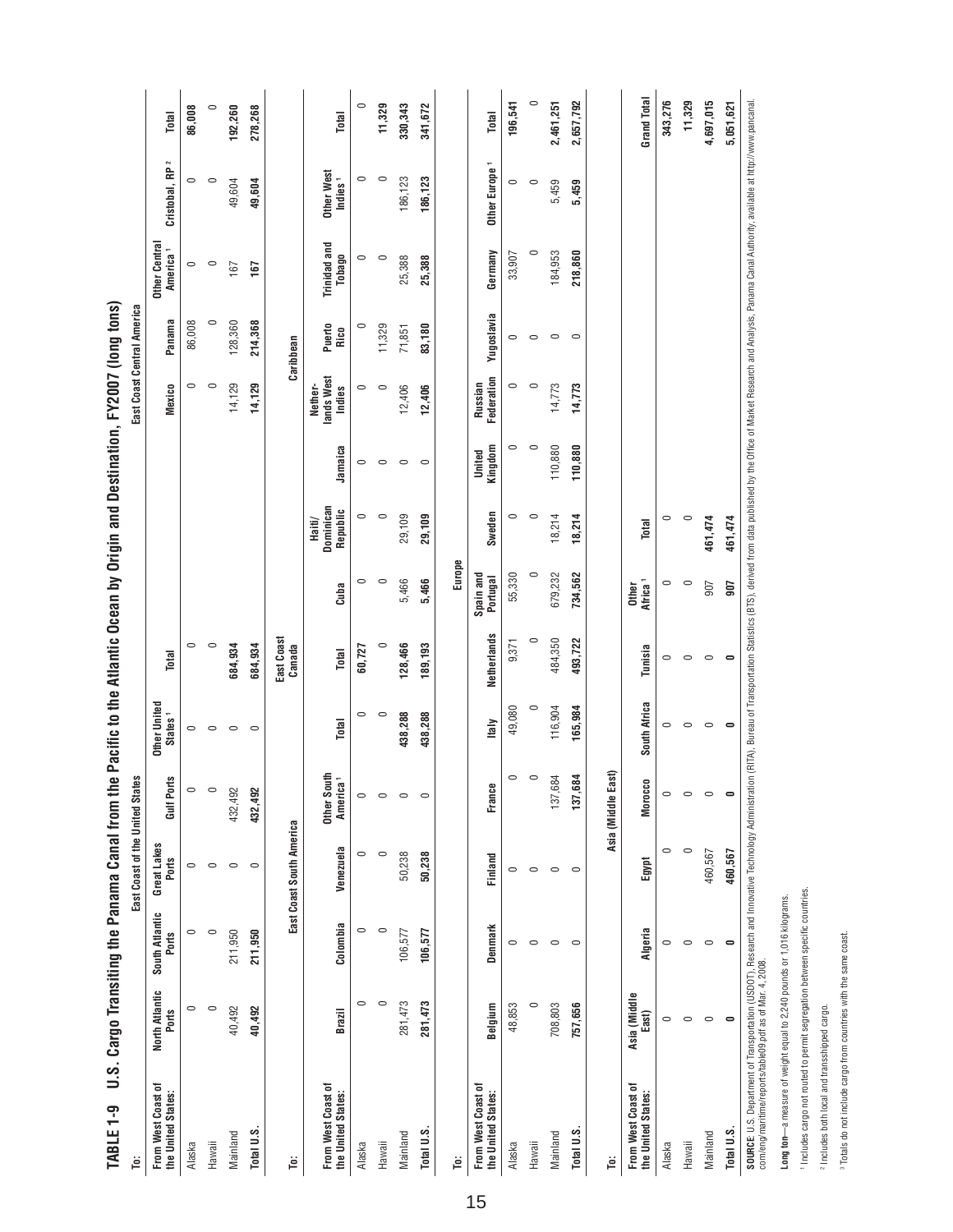| <b>Rank</b> | <b>Country</b>                   | <b>Origin</b> | <b>Destination</b> | <b>Intercoastal</b> | <b>Total</b> | <b>Total (except</b><br>intercoastal) |
|-------------|----------------------------------|---------------|--------------------|---------------------|--------------|---------------------------------------|
| 1           | <b>United States</b>             | 72,383,144    | 66,287,163         | 1,781,228           | 138,670,307  | 136,889,079                           |
| 2           | People's Republic of China       | 27,420,264    | 16,278,638         | $\boldsymbol{0}$    | 43,698,902   | 43,698,902                            |
| 3           | Japan                            | 6,491,814     | 22,709,351         | 0                   | 29,201,165   | 29,201,165                            |
| 4           | Chile                            | 12,512,670    | 9,472,873          | 0                   | 21,985,543   | 21,985,543                            |
| 5           | South Korea                      | 9,647,126     | 7,637,096          | 0                   | 17,284,222   | 17,284,222                            |
| 6           | Ecuador                          | 7,186,904     | 6,384,233          | $\boldsymbol{0}$    | 13,571,137   | 13,571,137                            |
| 7           | Peru                             | 6,723,344     | 6,343,398          | 0                   | 13,066,742   | 13,066,742                            |
| 8           | Mexico                           | 5,234,053     | 5,692,436          | 213,835             | 10,926,489   | 10,712,654                            |
| 9           | Colombia                         | 5,321,087     | 4,861,810          | 67,238              | 10,182,897   | 10,115,659                            |
| 10          | Canada                           | 7,778,550     | 2,331,303          | 26,874              | 10,109,853   | 10,082,979                            |
| 11          | Panama                           | 3,889,162     | 8,418,757          | 129,799             | 12,307,919   | 12,178,120                            |
| 12          | Taiwan                           | 4,252,900     | 2,903,096          | $\boldsymbol{0}$    | 7,155,996    | 7,155,996                             |
| 13          | Venezuela                        | 4,868,889     | 1,819,543          | 0                   | 6,688,432    | 6,688,432                             |
| 14          | Germany                          | 1,687,860     | 3,115,368          | 0                   | 4,803,228    | 4,803,228                             |
| 15          | Netherlands                      | 1,756,025     | 2,812,328          | 0                   | 4,568,353    | 4,568,353                             |
| 16          | Spain                            | 1,063,167     | 3,288,948          | 0                   | 4,352,115    | 4,352,115                             |
| 17          | Belgium                          | 1,522,788     | 2,525,087          | 0                   | 4,047,875    | 4,047,875                             |
| 18          | Guatemala                        | 916,887       | 2,942,495          | 1,963               | 3,859,382    | 3,857,419                             |
| 19          | Jamaica                          | 1,424,939     | 2,423,292          | 0                   | 3,848,231    | 3,848,231                             |
| 20          | <b>Brazil</b>                    | 3,108,449     | 680,722            | 0                   | 3,789,171    | 3,789,171                             |
| 21          | El Salvador                      | 598,375       | 2,932,145          | 0                   | 3,530,520    | 3,530,520                             |
| 22          | <b>Not Specified West Indies</b> | 1,871,773     | 1,552,970          | 0                   | 3,424,743    | 3,424,743                             |
| 23          | Italy                            | 992,610       | 2,385,195          | $\boldsymbol{0}$    | 3,377,805    | 3,377,805                             |
| 24          | <b>United Kingdom</b>            | 1,130,299     | 1,906,728          | 0                   | 3,037,027    | 3,037,027                             |
| 25          | Australia                        | 1,378,607     | 1,553,685          | 0                   | 2,932,292    | 2,932,292                             |

**TABLE 1-10 Top 25 Countries Using the Panama Canal by Origin and Destination of Cargo, FY2007 (long tons)**

**NOTES**: Overall, the United States generated the most long tons of cargo transiting the Panama Canal in FY2007, followed by the People's Republic of China, Japan, Chile, and South Korea. In addition, the U.S. generated the most intercoastal cargo.

The United States originated the most long tons of cargo passing through the canal, followed by the People's Republic of China, Chile, South Korea, and Canada.

The United States was the leading destination for long tons of cargo routed through the canal, followed by Japan, People's Republic of China, Chile, and Panama.

**SOURCE**: U.S. Department of Transportation (USDOT), Research and Innovative Technology Administration (RITA), Bureau of Transportation Statistics (BTS), derrived from data published by the Office of Market Research and Analysis, Panama Canal Authority, available at http://www.pancanal. com/eng/maritime/reports/table09.pdf as of Mar. 4, 2008.

**Long ton** - a measure of weight equal to 2,240 pounds or 1,016 kilograms.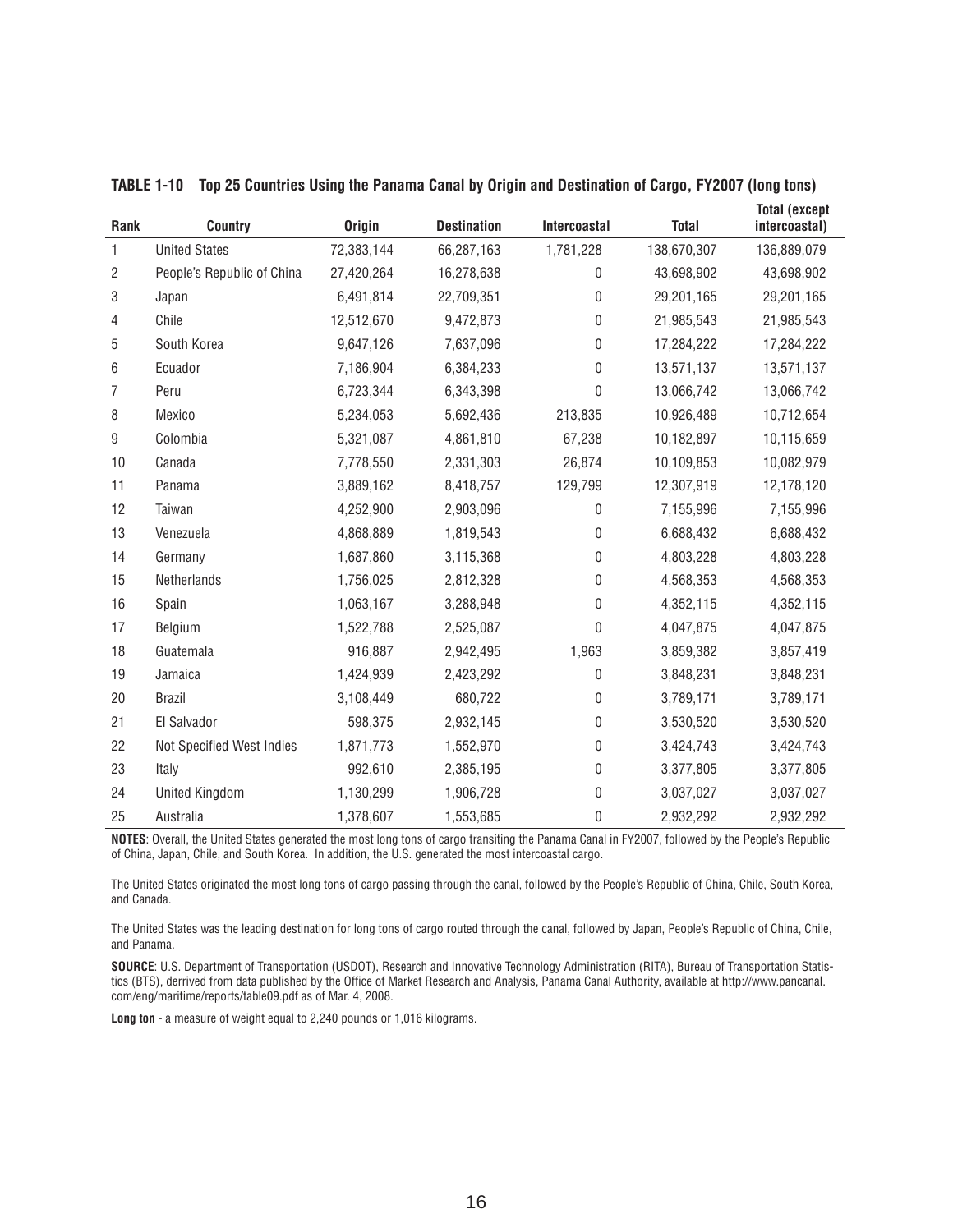| Type            | 2001   | 2002  | 2003   | 2004   | 2005   | Percent change<br>2001-2005 |
|-----------------|--------|-------|--------|--------|--------|-----------------------------|
| Calls           | 17.076 | 17138 | 17.287 | 18.279 | 18.542 | 8.6                         |
| TEU/call        | 2.801  | 3.020 | 3.144  | 3.241  | 3.321  | 18.6                        |
| Millions of TEU | 48     | 52    | 54     | 59     | 62     | 29.2                        |

**TABLE 1-11 Containership Calls at U.S. Ports, 2001-2005**

**KEY:** TEU = Twenty-foot equivalent unit.

**SOURCE:** U.S. Department of Transportation, Maritime Administration, *Vessel Calls at U.S. and World Ports, 2005*

• As container trade has increased so has the size of containerships calling at U.S. ports. From 2001 through 2005, containership calls at U.S. ports increased by 9%, but the average size of containerships per call increased by 19%. Also, in 2005, the average size of containerships calling at U.S. ports was 17% larger than for container ships calling at ports around the world. The difference was due largely to a scarcity of U.S. feeder and short-sea services. These services, which use smaller vessels than line-haul services, are common in intra-European and intra-Asian trades.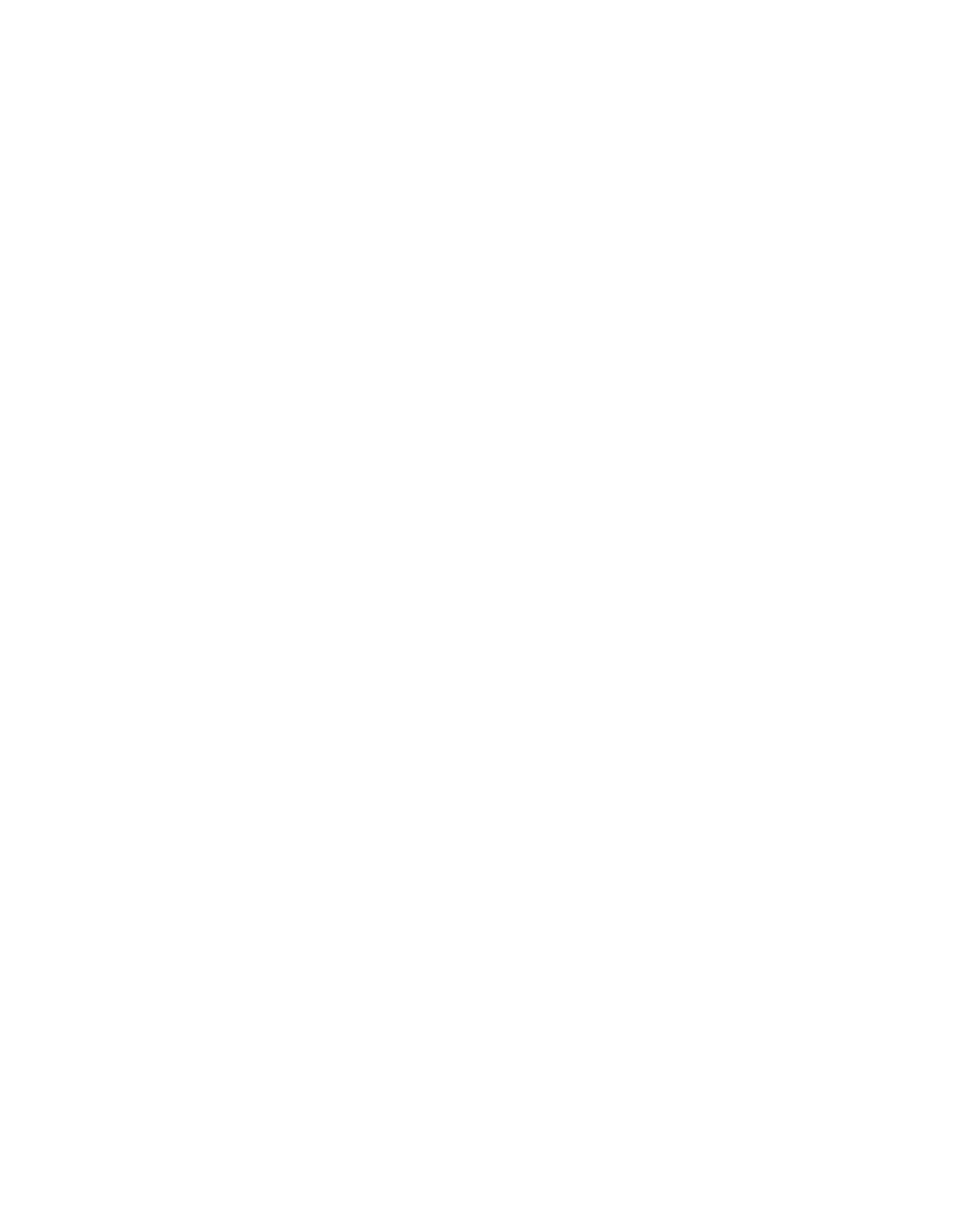# Transportation Services



Matthew Chambers

The U.S. water transportation services industry comprises companies that carry freight or passengers on the open seas, the Great Lakes, or U.S. inland waterways; offer lighterage<sup>1</sup> and towing services; operate canals and terminals; and own and charter vessels and handle cargo and passengers. The major segments of the industry are domestic and international freight transportation, passenger transportation, and port and terminal services. This chapter displays information on vessel and terminal operating agreements, vessel types, and the world and U.S. fleet. Finally, port facilities, locations, and port calls data are shown.

 $1$  Lighterage is the carriage of goods by a lighter (a ship or barge used to load or unload a vessel) and charges assessed therefrom.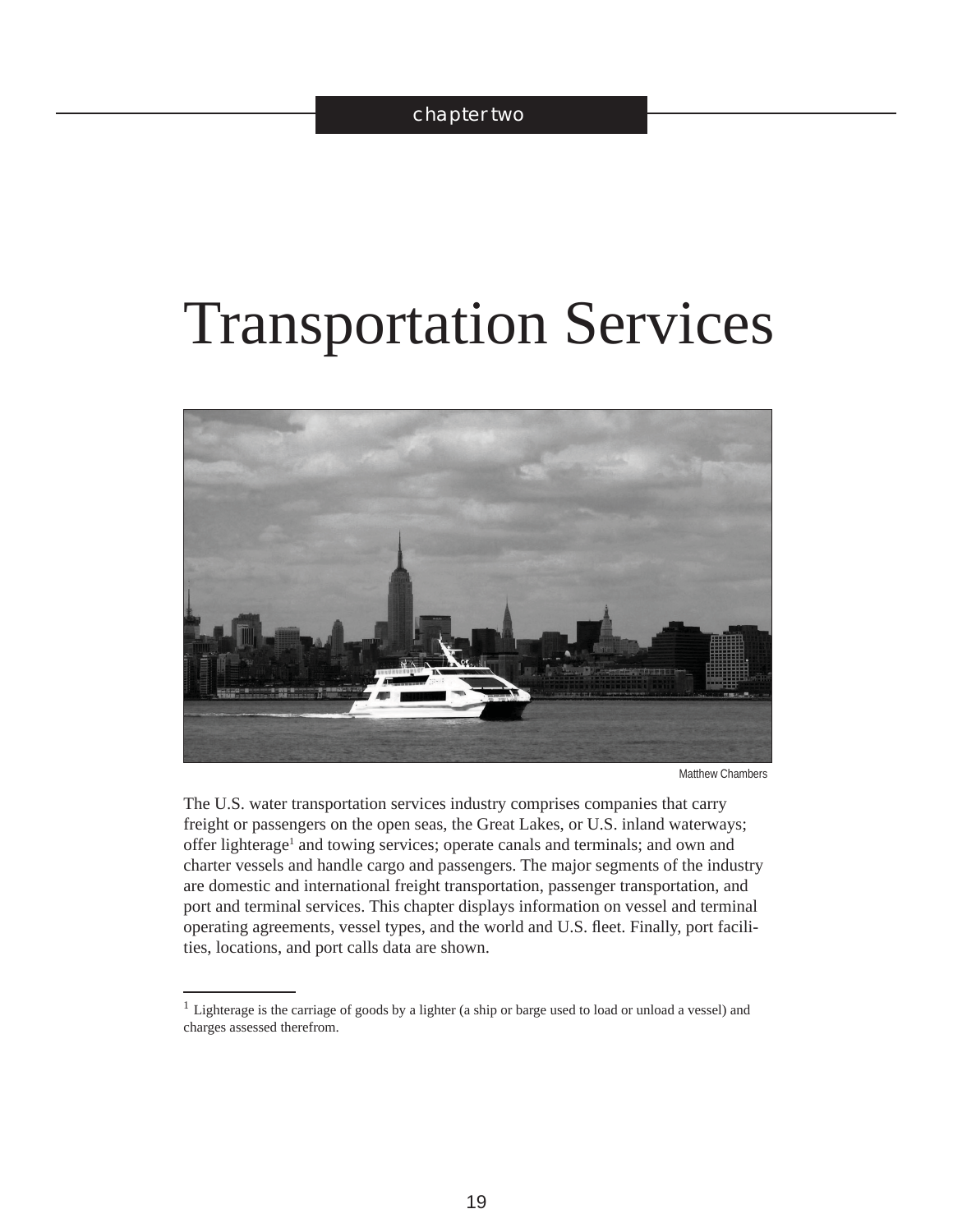|                      |        |              |          |                  | Roll-on/ |                    |                    |              |
|----------------------|--------|--------------|----------|------------------|----------|--------------------|--------------------|--------------|
| <b>Country</b>       | Tanker | Liquid gas   | Dry bulk | <b>Container</b> | Roll-off | <b>Combination</b> | Other <sup>a</sup> | <b>Total</b> |
| Japan                | 728    | 276          | 1,041    | 242              | 377      | $\mathbf{0}$       | 337                | 3,001        |
| Greece               | 827    | 73           | 1,326    | 168              | 69       | 20                 | 318                | 2,801        |
| Germany              | 169    | 56           | 182      | 1,209            | 56       | 6                  | 659                | 2,337        |
| China P.R.           | 319    | 75           | 979      | 324              | 40       | 6                  | 587                | 2,330        |
| Norway               | 309    | 93           | 175      | 16               | 121      | 27                 | 145                | 886          |
| South Korea          | 220    | 61           | 224      | 140              | 44       | 0                  | 119                | 808          |
| Singapore            | 341    | 41           | 175      | 153              | 8        | 5                  | 67                 | 790          |
| <b>United States</b> | 316    | 19           | 197      | 63               | 91       | 12                 | 74                 | 772          |
| United Kingdom       | 232    | 45           | 142      | 107              | 56       |                    | 91                 | 674          |
| Taiwan               | 48     | 6            | 209      | 203              | 8        | 3                  | 86                 | 563          |
| Netherlands          | 49     | 19           | 15       | 49               | 38       | 0                  | 375                | 545          |
| Italy                | 214    | 42           | 75       | 21               | 93       | 2                  | 63                 | 510          |
| Russia               | 179    | $\mathbf{0}$ | 72       | 24               | 16       | 0                  | 194                | 485          |
| Turkey               | 151    | 7            | 146      | 44               | 26       |                    | 104                | 479          |
| Denmark              | 142    | 58           | 24       | 151              | 35       | $\underline{0}$    | 59                 | 469          |
| Total, top 15        | 4,244  | 871          | 4,982    | 2,914            | 1,078    | 83                 | 3,278              | 17,450       |
| Total, all flags     | 6,042  | 1,190        | 6,225    | 3,641            | 1,600    | 102                | 4,815              | 23,615       |

# **TABLE 2-1 Top 15 Ranking of World Merchant Fleet by Country of Owner, Year-End 2006 Number of vessels**

**Deadweight (thousands)**

|                      |         |            |          |                  | Roll-on/ |                    |                    |              |
|----------------------|---------|------------|----------|------------------|----------|--------------------|--------------------|--------------|
| <b>Country</b>       | Tanker  | Liquid gas | Dry bulk | <b>Container</b> | Roll-off | <b>Combination</b> | Other <sup>a</sup> | <b>Total</b> |
| Greece               | 71,220  | 1,339      | 76,555   | 6,242            | 538      | 1,416              | 3,429              | 160,739      |
| Japan                | 42,758  | 4,878      | 75,234   | 9,201            | 4,626    | $\mathbf{0}$       | 2,698              | 139,394      |
| China P.R.           | 16,951  | 257        | 51,555   | 8,872            | 290      | 423                | 7,313              | 85,661       |
| Germany              | 7,555   | 444        | 10,096   | 36,225           | 395      | 1,112              | 4,732              | 60,558       |
| <b>United States</b> | 24,999  | 1,127      | 9,757    | 1,816            | 1,827    | 1,002              | 900                | 41,428       |
| Singapore            | 23,726  | 849        | 9,723    | 3,255            | 73       | 423                | 797                | 38,845       |
| United Kingdom       | 17,436  | 2,001      | 10,138   | 4,235            | 429      | 79                 | 878                | 35,196       |
| Norway               | 17,826  | 3,247      | 7,787    | 329              | 1,750    | 2,556              | 959                | 34,454       |
| South                | 7,971   | 1,546      | 15,881   | 2,935            | 591      | $\mathbf{0}$       | 811                | 29,734       |
| Taiwan               | 5,693   | 132        | 14,301   | 7,309            | 49       | 220                | 583                | 28,286       |
| Bermuda              | 17,374  | 0          | 153      | 0                | 0        | 1,353              | 31                 | 18,911       |
| Denmark              | 5,922   | 499        | 1,140    | 8,278            | 371      | $\mathbf{0}$       | 441                | 16,651       |
| Italy                | 7,011   | 425        | 4,852    | 666              | 1,249    | 137                | 656                | 14,995       |
| India                | 8,773   | 560        | 4,875    | 109              | 16       | 123                | 217                | 14,674       |
| Monaco               | 4,227   | 269        | 4,932    | 2,303            | 66       | 130                | <u>120</u>         | 12,047       |
| Total, top 15        | 279,442 | 17,573     | 296,979  | 91,775           | 12,270   | 8,974              | 24,565             | 731,573      |
| Total, all flags     | 356,488 | 24,150     | 348,089  | 111,418          | 17,012   | 9,718              | 42,288             | 909,147      |

a Breakbulk, partial containerhships, refrigerated cargo, barge carriers, and specialized ships.

**NOTES:** The top 13 countries have held their same position since 2003, and the top 3 countries, Greece, Japan, and China, have gained a 7.2% growth rate by deadweight over the same time period. However, the top 20 countries by deadweght has accounted for 81% of the total.

Since 2003, the United States has ranked in fifth place by deadweight, except, the United States ranked fourth in 2004.

**SOURCE:** Clarksons Research Services Limited, Shipping Vessel Registers, London: Clarkson Shipbrokers, available at: www.clarksonresearch.com.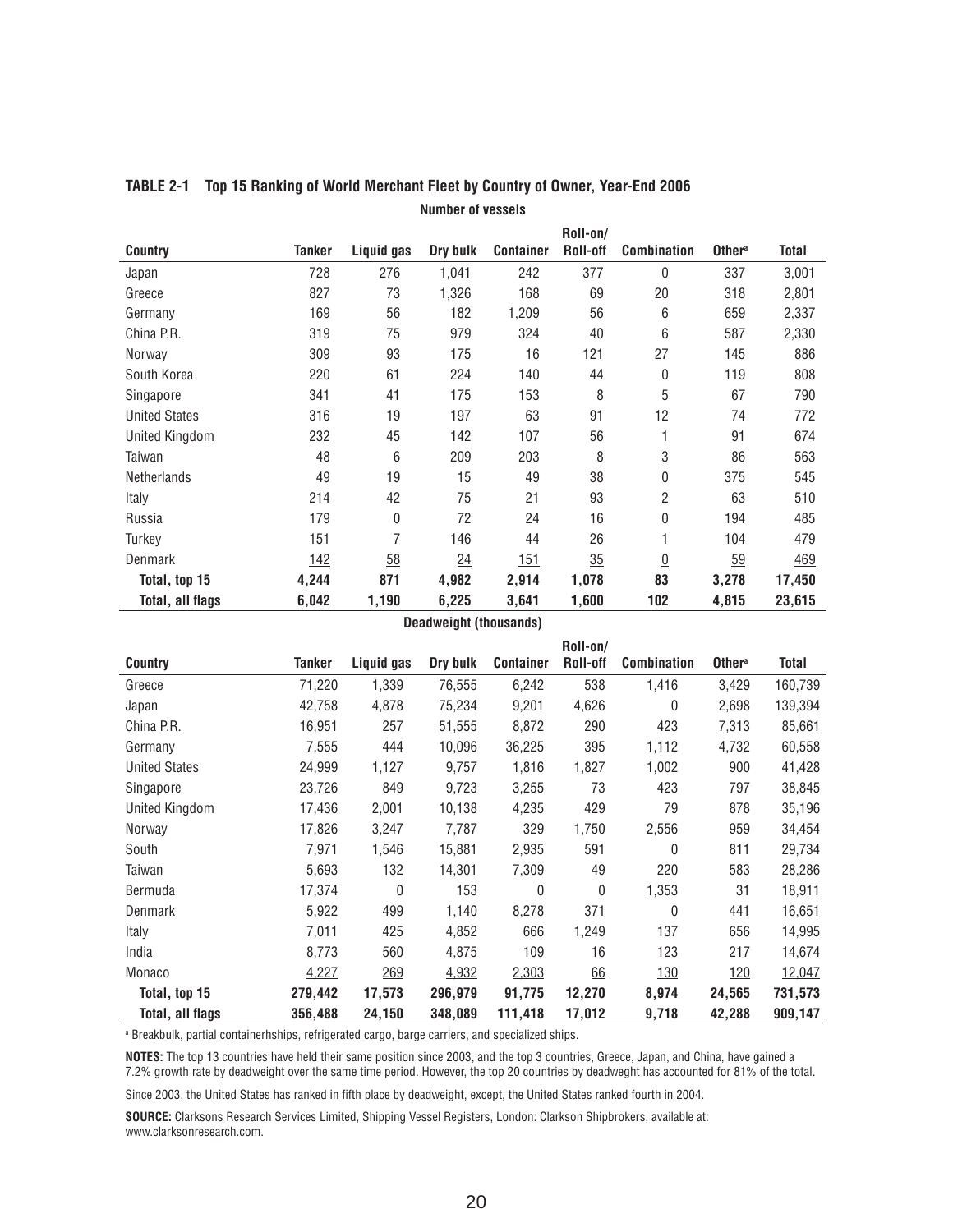| <b>Trade</b>           | 2001   | 2002   | 2003   | 2004   | 2005   | <b>Percent change</b><br>2001-05 |
|------------------------|--------|--------|--------|--------|--------|----------------------------------|
| <b>Ocean</b>           | 740    | 685    | 701    | 714    | 736    | $-0.5$                           |
| Tanker                 | 286    | 271    | 287    | 290    | 275    | $-3.8$                           |
| Double-hull            | 131    | 138    | 173    | 187    | 193    | 47.3                             |
| Dry bulk               | 198    | 174    | 163    | 175    | 201    | 1.5                              |
| Lakers                 | 52     | 51     | 50     | 49     | 48     | $-7.7$                           |
| Container              | 84     | 80     | 82     | 85     | 86     | 2.4                              |
| Roll on/roll off       | 54     | 53     | 54     | 53     | 58     | 7.4                              |
| Gas                    | 16     | 17     | 17     | 17     | 18     | 12.5                             |
| Combination            | 13     | 13     | 15     | 11     | 12     | $-7.7$                           |
| General cargo          | 37     | 26     | 33     | 34     | 38     | 2.7                              |
| <b>Offshore supply</b> | 465    | 479    | 490    | 518    | 532    | 14.4                             |
| Coastal & waterways    | 38,769 | 38,094 | 37,082 | 37,209 | 38,098 | $-1.7$                           |
| Tugs                   | 5,180  | 5,150  | 5,172  | 5,314  | 5,510  | 6.4                              |
| Dry cargo barges       | 28,888 | 28,281 | 27,272 | 27,197 | 27,690 | $-4.1$                           |
| Tank barges            | 4,122  | 4,068  | 4,031  | 4,069  | 4,254  | 3.2                              |
| Double-hull            | 2,717  | 2,820  | 2,809  | 2,895  | 3,045  | 12.1                             |
| Ferries                | 579    | 595    | 607    | 629    | 644    | 11.2                             |

**TABLE 2-2 U.S. Privately Owned Fleets, 2001-2005 (Vessels)**

**SOURCES:** Clarksons Research Services Limited, Shipping Vessel Register for ocean and offshore; U.S. Army Corps of Engineers, Transportation Lines of the United States for coastal and waterways.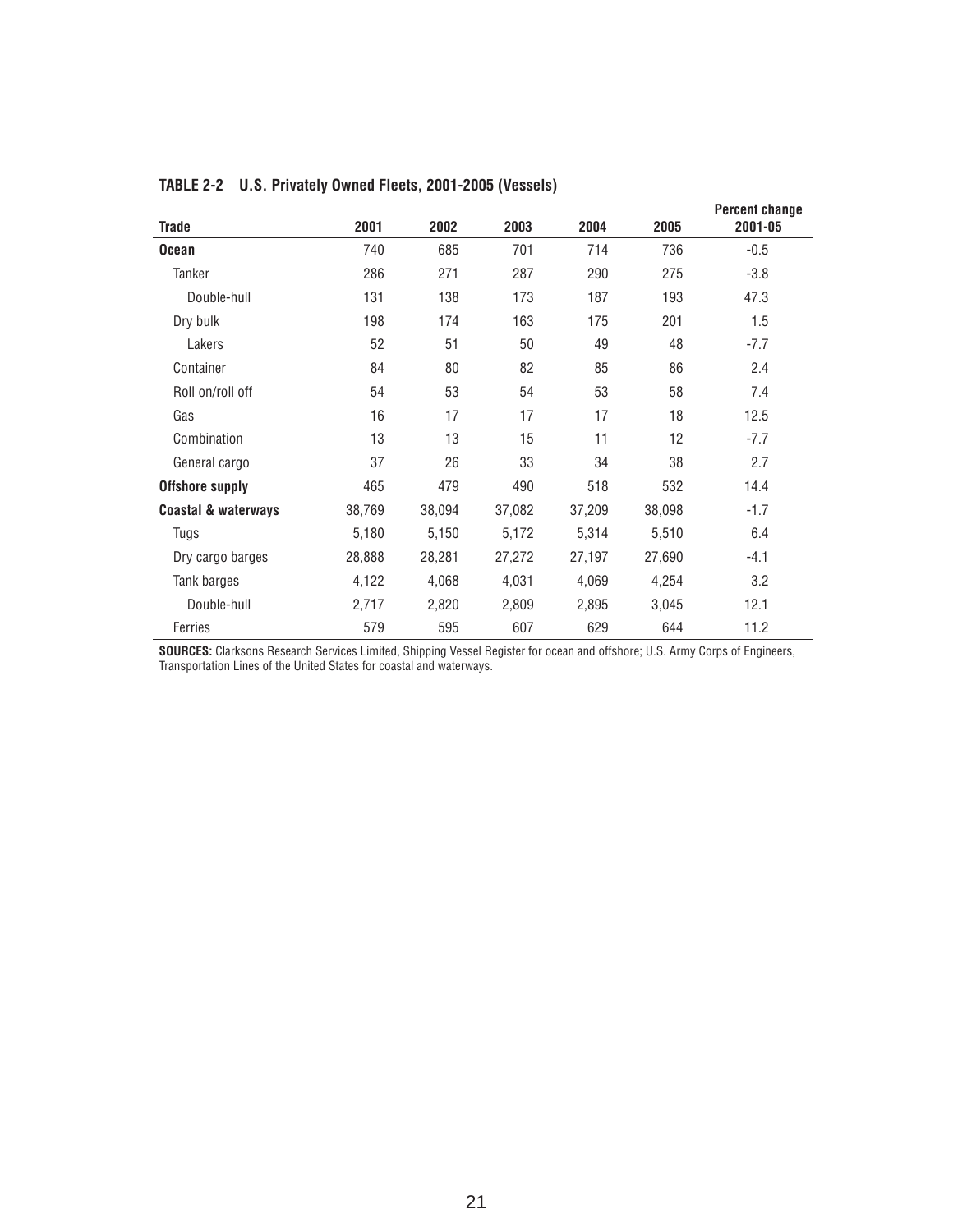| <b>Fiscal year</b><br>ending | U.S.-based OTIs<br>holding only a<br>freight forwarder<br>license | U.S.-based OTIs<br>holding only a non-<br>vessel<br>operating common<br>carrier license | U.S.-based OTIs holding<br>both a freight forwarder<br>and non-vessel operat-<br>ing common carrier<br>license | <b>Foreign-based</b><br>bonded and/or<br>licensed non-<br>vessel operating<br>common carriers | <b>Total</b> |
|------------------------------|-------------------------------------------------------------------|-----------------------------------------------------------------------------------------|----------------------------------------------------------------------------------------------------------------|-----------------------------------------------------------------------------------------------|--------------|
| 2000                         | 1.396                                                             | 1,287                                                                                   | 761                                                                                                            | 575                                                                                           | 4,019        |
| 2001                         | 1,331                                                             | 1,251                                                                                   | 844                                                                                                            | 637                                                                                           | 4,063        |
| 2002                         | 1.294                                                             | 1.298                                                                                   | 873                                                                                                            | 694                                                                                           | 4,159        |
| 2003                         | 1,262                                                             | 1.317                                                                                   | 900                                                                                                            | 761                                                                                           | 4,240        |
| 2004                         | 1.242                                                             | 1,401                                                                                   | 946                                                                                                            | 811                                                                                           | 4,400        |
| 2005                         | 1.186                                                             | 1.488                                                                                   | 1.035                                                                                                          | 863                                                                                           | 4.572        |
| 2006                         | 1,157                                                             | 1,561                                                                                   | 1,119                                                                                                          | 928                                                                                           | 4,765        |

### **TABLE 2-3 Number of Licensed and/or Bonded Ocean Transportation Intermediaries (OTIs), 2000–2006**

SOURCE: Federal Maritime Commission, Office of Passenger Vessels and Information Processing, special tabulation, May 30, 2007.

- An ocean transportation intermediary (OTI) is an ocean freight forwarder or a nonvessel operating common carrier.
- An ocean freight forwarder is a person, in the United States, who dispatches shipments from the United States via a common carrier and books or otherwise arranges space for those shipments on behalf of shippers and processes the documentation or performs related activities to those shipments.
- A nonvessel operating common carrier is a common carrier that does not operate the vessels by which the ocean transportation is provided and is the shipper in its relationship with an ocean common carrier.
- All U.S.-based OTIs must be licensed by and demonstrate financial responsibility to the Federal Maritime Commission. U.S.-based OTIs can elect to offer freight forwarding services, nonvessel operating common carrier services, or both. The license issued by the Federal Maritime Commission indicates which services the OTI is licensed to perform. In addition to obtaining a license, all U.S.-based nonvessel operating common carriers must publish a tariff and notify the Federal Maritime Commission of the location of the tariff.
- All foreign-based nonvessel operating common carriers must demonstrate financial responsibility to the Federal Maritime Commission and publish a tariff. They can also elect to be licensed by the Federal Maritime Commission and publish a tariff.
- A list of all currently licensed and/or bonded OTIs can be found at: http://www.fmc.gov.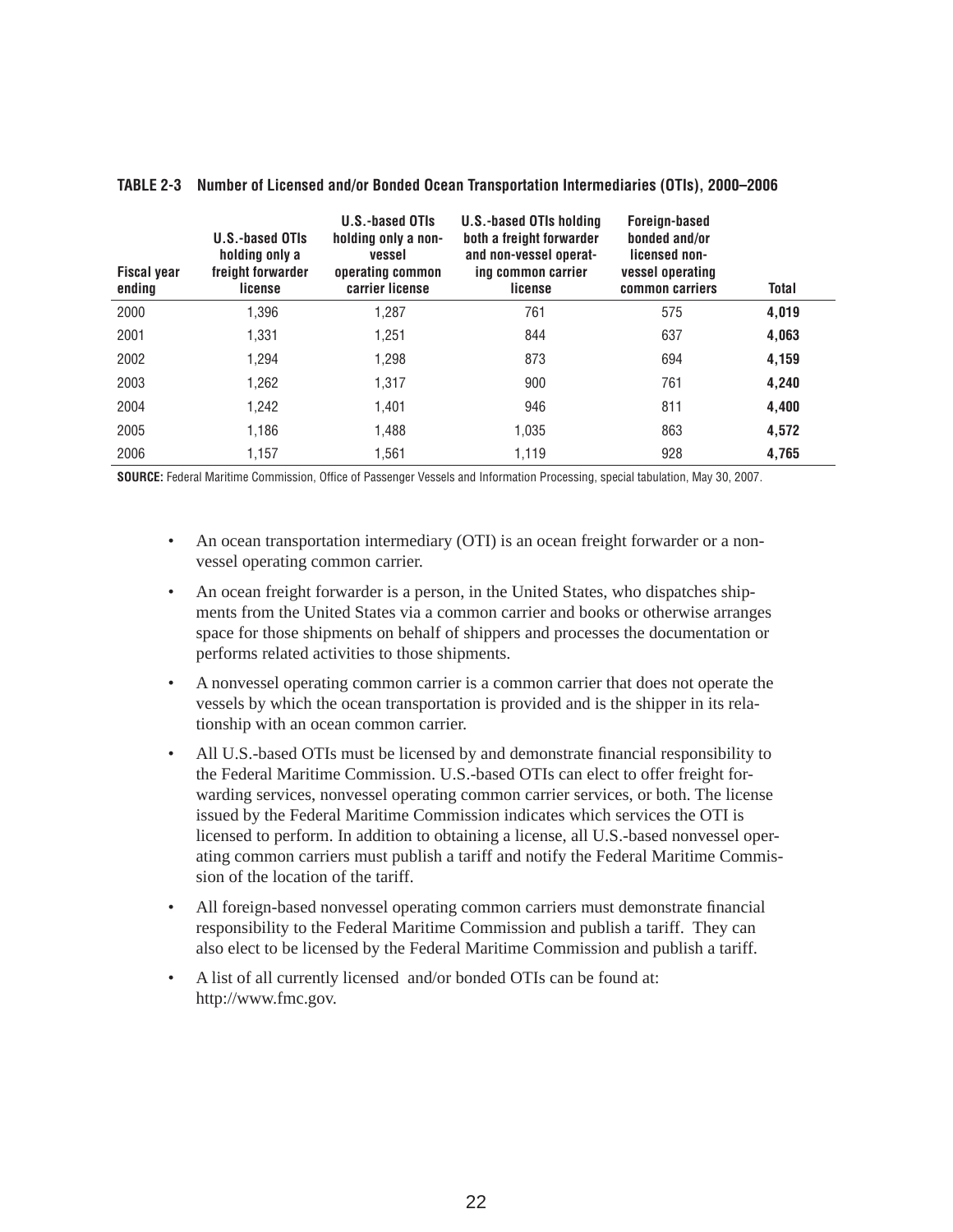| <b>Month</b> | <b>Original contracts</b> | <b>Amendments</b> |
|--------------|---------------------------|-------------------|
|              |                           |                   |
| January      | 3,448                     | 18,768            |
| February     | 3,519                     | 18,159            |
| March        | 4,945                     | 23,955            |
| April        | 8,116                     | 23,747            |
| May          | 7,482                     | 21,199            |
| June         | 4,126                     | 24,861            |
| July         | 2,752                     | 21,427            |
| August       | 2,603                     | 22,098            |
| September    | 2,544                     | 20,646            |
| October      | 2,629                     | 19,781            |
| November     | 2,313                     | 20,009            |
| December     | 2,757                     | 20,855            |
| Total        | 47,234                    | 255,505           |

**TABLE 2-4 Vessel Operating Common Carriers' Service Contracts and Amendments on File with the Federal Maritime Commission, 2006**

**SOURCE:** Federal Maritime Commission, Office of Service Contracts and Tariffs, special tabulation, May 30, 2007.

- The Federal Maritime Commission (FMC) is an independent regulatory agency responsible for the regulation of oceanborne transportation in the foreign commerce of the United States. The principal statutes or statutory provisions administered by the Commission are: the Shipping Act of 1984; the Foreign Shipping Practices Act of 1988; section 19 of the Merchant Marine Act, 1920; and Public Law 89-777.<sup>1</sup>
- An ocean common carrier is defined in the Shipping Act of 1984 as a vessel operating common carrier (VOCC). VOCCs are required to keep tariffs (a showing of its rates, charges, classifications, rules, and practices between all points or ports) open for public inspection (46 CFR Part 520).<sup>2</sup>
- Vessel operating common carriers may enter into agreements under the Shipping Act of 1984. The rules for this can be found in 46 CFR Part 535. In addition, VOCCs may enter into service contracts with one or more shippers (46 CFR Part 530).

<sup>1</sup> Federal Maritime Commission, *About Us*, available at http://www.fmc.gov/ as of August 2007.

<sup>2</sup> Federal Maritime Commission, *Vessel Operating Common Carriers*, available at http://www.fmc.gov/ home/VesselOperatingCommonCarriers.asp as of August 2007.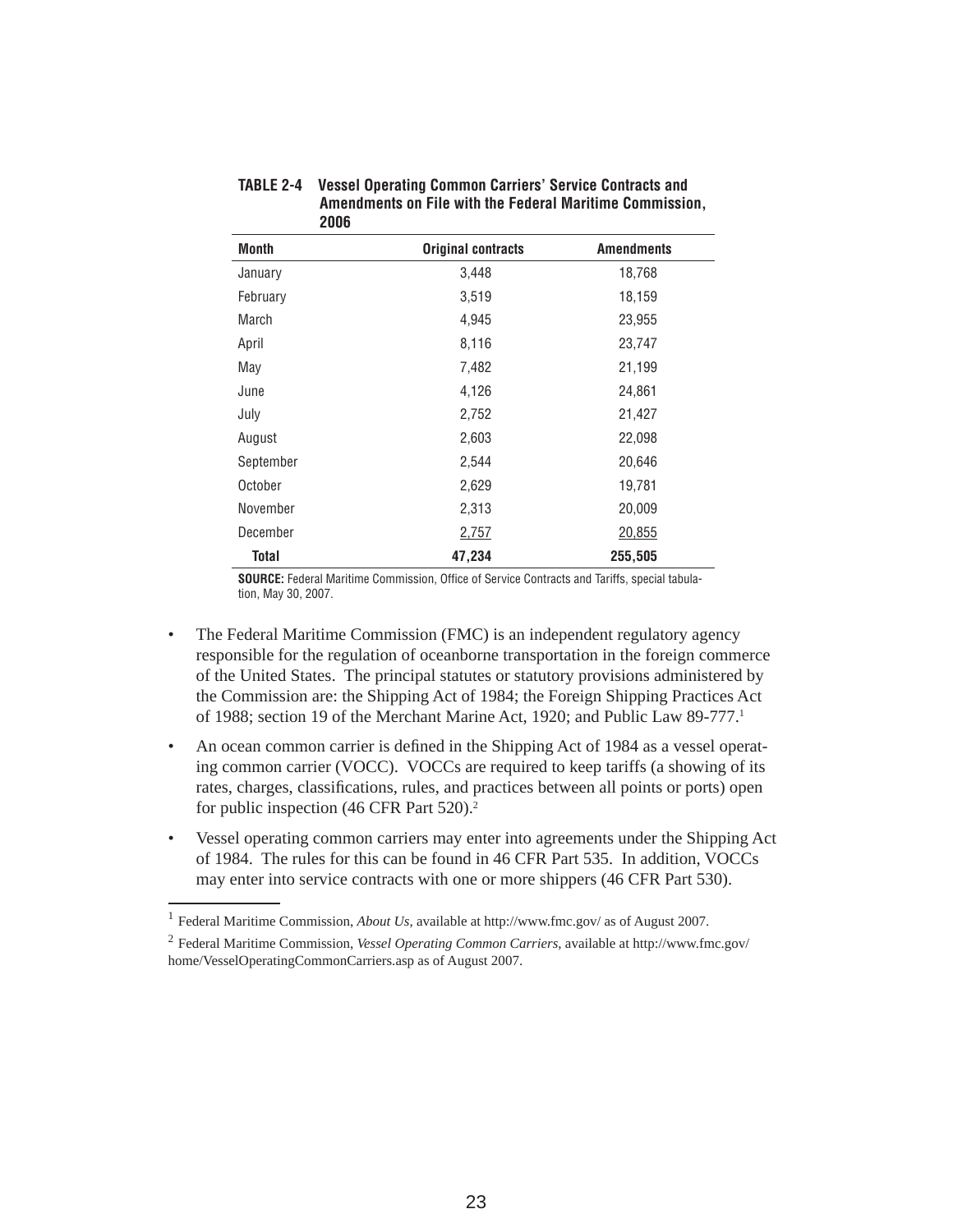| <b>TABLE 2-5 Vessel Operating Common Carriers' (VOCC) Service Contracts: Number of Original</b> |
|-------------------------------------------------------------------------------------------------|
| Contracts and Amendments on File with the Federal Maritime Commission                           |
| $(FMC)$ , 2000-2006                                                                             |

| <b>Fiscal year ending</b> | <b>Original service contracts</b> | <b>Amendments</b> | Total   |
|---------------------------|-----------------------------------|-------------------|---------|
| 2000                      | 35.190                            | 110,780           | 145,970 |
| 2001                      | 47.629                            | 182,403           | 230,032 |
| 2002                      | 48.154                            | 210,172           | 258,326 |
| 2003                      | 46.492                            | 192.807           | 239,299 |
| 2004                      | 46.025                            | 216.526           | 262,551 |
| 2005                      | 47.648                            | 231,508           | 279,156 |
| 2006                      | 46,682                            | 252.566           | 299.248 |

**SOURCE:** Federal Maritime Commission, Office of Service Contracts and Tariffs, special tabulation, May, 30, 2007.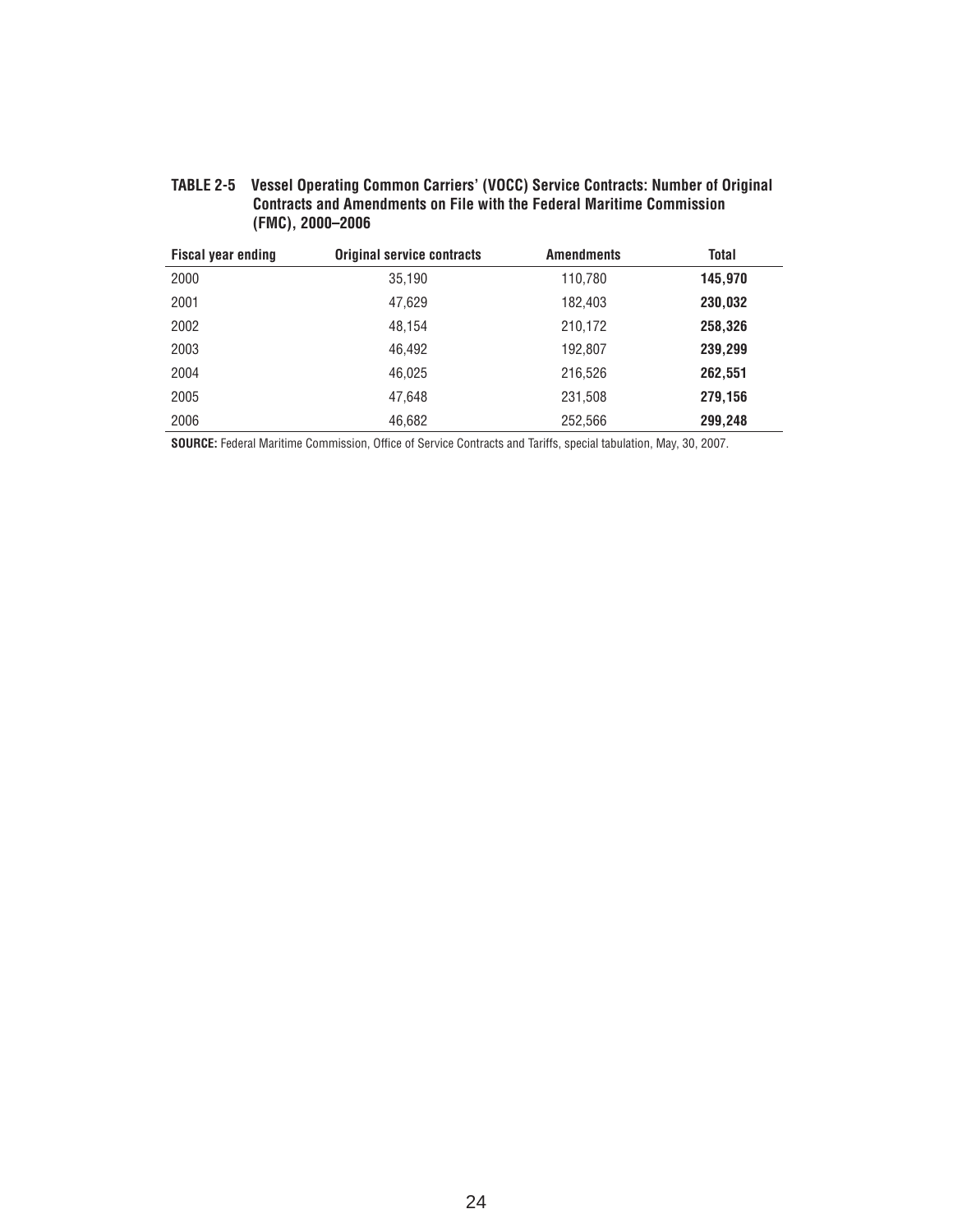| VOCC*                                             | Number of agreements in<br>which VOCC participates | Percent**      |
|---------------------------------------------------|----------------------------------------------------|----------------|
| Hapag-Lloyd AG                                    | 44                                                 | 20             |
| CMA CGM, S.A.                                     | 37                                                 | 17             |
| Nippon Yusen Kaisha                               | 36                                                 | 16             |
| A.P. Moller-Maersk A/S                            | 33                                                 | 15             |
| Hamburg-Sud                                       | 30                                                 | 14             |
| APL Co. PTE Ltd.                                  | 29                                                 | 13             |
| Zim Integrated Shipping Services Ltd.             | 29                                                 | 13             |
| Compania Sud Americana de Vapores S.A.            | 28                                                 | 13             |
| Mitsui O.S.K. Lines Ltd.                          | 28                                                 | 13             |
| American President Lines, Ltd.                    | 27                                                 | 12             |
| Kawasaki Kisen Kaisha Ltd.                        | 27                                                 | 12             |
| China Shipping Container Lines Co. Ltd.           | 22                                                 | 10             |
| Crowley Liner Services Inc.                       | 21                                                 | 10             |
| COSCO Container Lines Co. Ltd.                    | 21                                                 | 10             |
| Hyundai Merchant Marine Co. Ltd.                  | 21                                                 | 10             |
| Hanjin Shipping Co., Ltd.                         | 20                                                 | 9              |
| Yang Ming Marine Transport Corp.                  | 18                                                 | 8              |
| Seaboard Marine Ltd.                              | 16                                                 | $\overline{7}$ |
| Wallenius Wilhelmsen Logistics AS                 | 15                                                 | $\overline{7}$ |
| Mediterranean Shipping Company S.A.               | 15                                                 | 7              |
| Orient Overseas Container Lines Ltd.              | 14                                                 | 6              |
| Compania Libra de Navegacion Uruguay S.A.         | 12                                                 | 5              |
| <b>Atlantic Container Line AB</b>                 | 12                                                 | 5              |
| Compania Chilena de Navegacion Interoceanica S.A. | 11                                                 | 5              |
| Tropical Shipping & Construction Co.              | 10                                                 | 5              |
| Safmarine Container Lines NV                      | 10                                                 | 5              |
| China Shipping Container Line (HK) Co. Ltd.       | 10                                                 | 5              |

**TABLE 2-6 Participation by Vessel Operating Common Carriers (VOCCs) in Agreements on File with the Federal Maritime Commission as of Nov. 2, 2006**

\*Agreement membership may include the parent company and/or its subsidaries.

\*\*Percent is based on the total number of active vessel operating common carrier agreements on file with the Federal Maritime Commission.

**SOURCE:** Federal Maritime Commission, Office of Agreements, special tabulation, May, 30, 2007.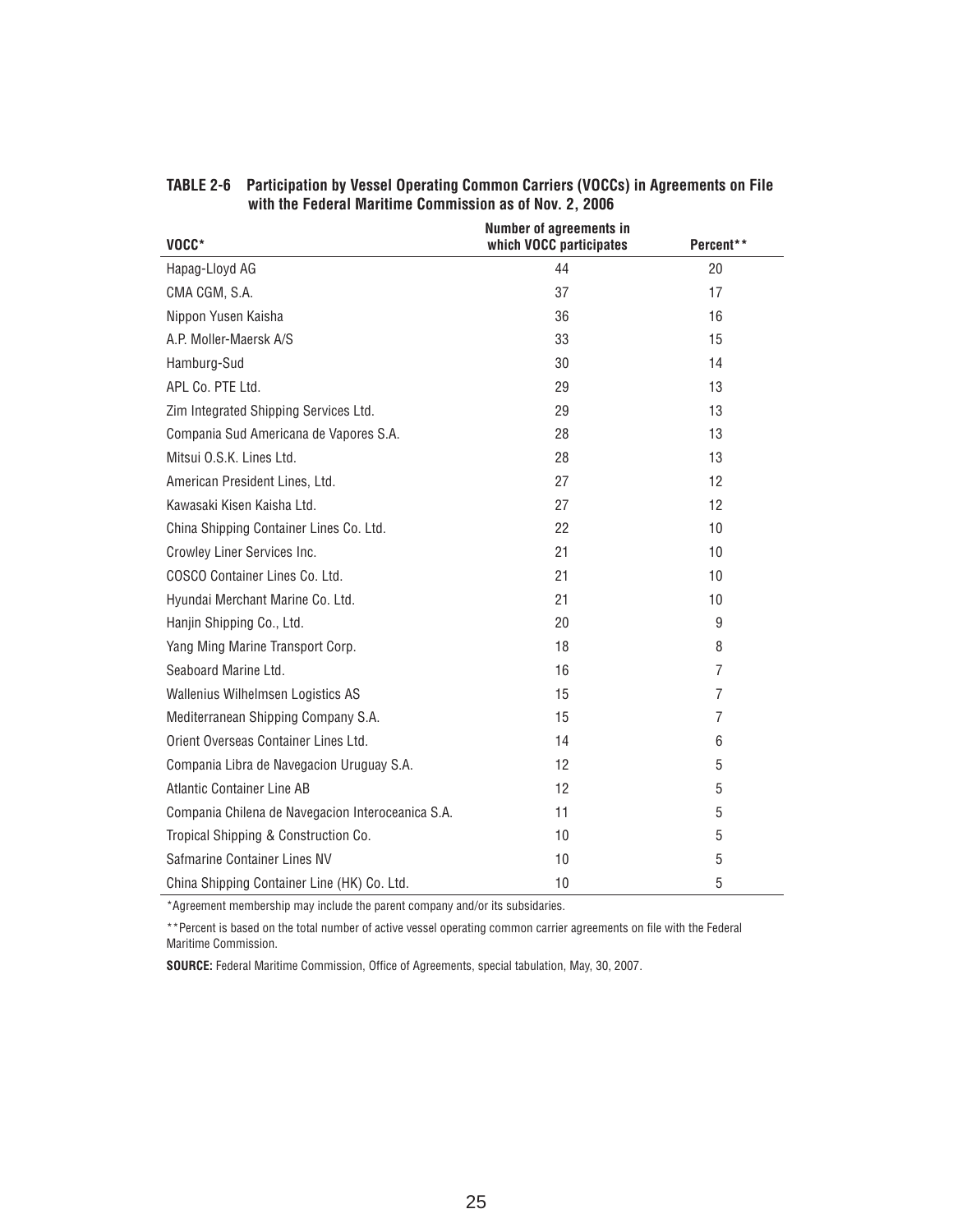### **TABLE 2-7 Types and Number of Active Marine Terminal Operator Agreements on File with the Federal Maritime Commission, 2005–2006**

|                           | Terminal lease/ |            | <b>Cooperative</b> |                   |            |                 | Joint   |       |
|---------------------------|-----------------|------------|--------------------|-------------------|------------|-----------------|---------|-------|
| <b>Fiscal year ending</b> | use             | Conference | working            | <b>Discussion</b> | Assessment | <b>Services</b> | venture | Total |
| 2005                      | 190             |            | b                  |                   |            | 47              |         | 296   |
| 2006                      | 180             |            | 4                  |                   |            | 45              |         | 280   |

**SOURCE:** Federal Maritime Commission, Office of Agreements, special tabulation, May 30, 2007.

- *Marine terminal lease/use agreement* an agreement under which a marine terminal operator leases terminal facilities and/or provides terminal services to one or more vessel operating common carriers.
- *Marine terminal conference* an agreement between or among two or more marine terminal operators (MTOs) and/or MTOs and vessel operating common carriers that provides for setting uniform rates and conditions of service.
- *Cooperative working agreement* an agreement that establishes exclusive, preferential, or cooperative working relationships.
- *Marine terminal discussion agreement* an agreement between or among two or more marine terminal operators and/or marine terminal conferences and/or vessel operating common carriers for the discussion of matters of mutual interest, including in some instances, pricing and conditions of service.
- *Assessment agreement* an agreement that provides for the collective bargaining of fringe benefits on other than a uniform man-hour basis.
- *Marine terminal services agreement* an agreement between a marine terminal operator and a vessel operating common carrier that applies to marine terminal services.
- *Joint venture agreement* an agreement that allows two or more marine terminal operators to establish a separate, distinct entity that sets its own pricing for services.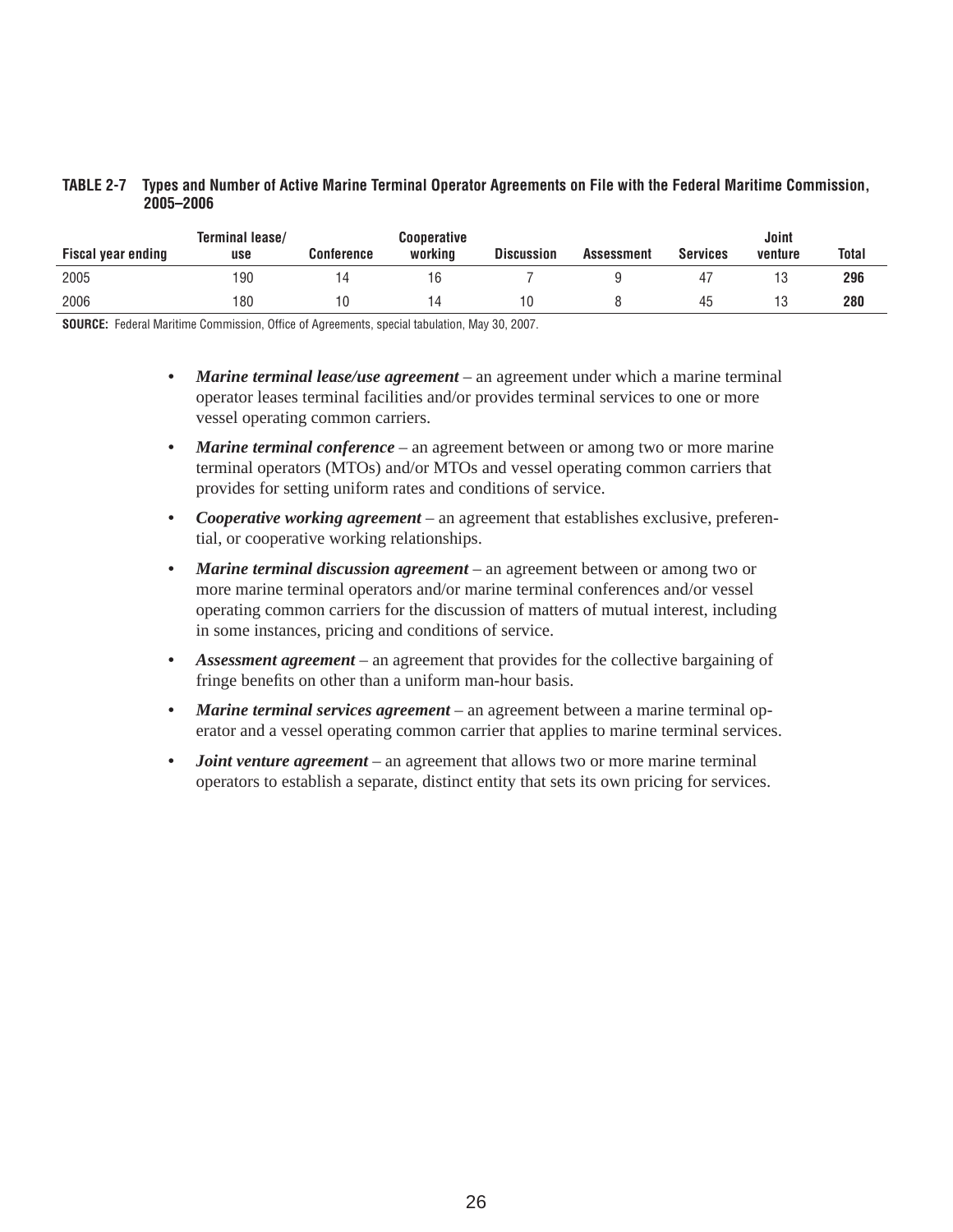| <b>State</b>   | Number of ocean transportation<br><b>intermediaries</b> | <b>State</b>             | Number of ocean transportation<br>intermediaries |
|----------------|---------------------------------------------------------|--------------------------|--------------------------------------------------|
| California     | 1,005                                                   | Tennessee                | 9                                                |
| Florida        | 675                                                     | District of Columbia     | 8                                                |
| New York       | 621                                                     | Nevada                   | 7                                                |
| New Jersey     | 324                                                     | Rhode Island             | 7                                                |
| Texas          | 253                                                     | Utah                     | 6                                                |
| Illinois       | 196                                                     | Kentucky                 | 5                                                |
| Washington     | 92                                                      | Arizona                  | 4                                                |
| Georgia        | 78                                                      | New Hampshire            | 4                                                |
| Maryland       | 59                                                      | Hawaii                   | 3                                                |
| Virginia       | 58                                                      | lowa                     | 3                                                |
| Massachusetts  | 54                                                      | Kansas                   | 3                                                |
| Pennsylvania   | 47                                                      | Maine                    | 3                                                |
| Louisiana      | 41                                                      | Arkansas                 | $\overline{c}$                                   |
| Ohio           | 29                                                      | Delaware                 | $\overline{c}$                                   |
| Puerto Rico    | 29                                                      | Guam                     | $\overline{c}$                                   |
| North Carolina | 28                                                      | Northern Mariana Islands | $\overline{c}$                                   |
| Michigan       | 25                                                      | Mississippi              | 2                                                |
| Minnesota      | 21                                                      | Nebraska                 | $\overline{2}$                                   |
| South Carolina | 21                                                      | Alaska                   | 1                                                |
| Alabama        | 18                                                      | Idaho                    | 1                                                |
| Connecticut    | 16                                                      | North Dakota             | 1                                                |
| Missouri       | 15                                                      | Oklahoma                 |                                                  |
| Oregon         | 15                                                      | Virgin Islands           |                                                  |
| Indiana        | 13                                                      | Vermont                  | 1                                                |
| Wisconsin      | 13                                                      | West Virginia            | 1                                                |
| Colorado       | 10                                                      |                          |                                                  |

### **TABLE 2-8 Location of U.S.-Based Ocean Transportation Intermediaries Licensed by the Federal Maritime Commission, FY 2006**  $\overline{1}$

SOURCE: Federal Maritime Commission, Office of Passenger Vessels and Information Processing, May 30, 2007.

**NOTE:** An ocean transportation intermediary (OTI) is an ocean freight forwarder or a nonvessel operating common carrier.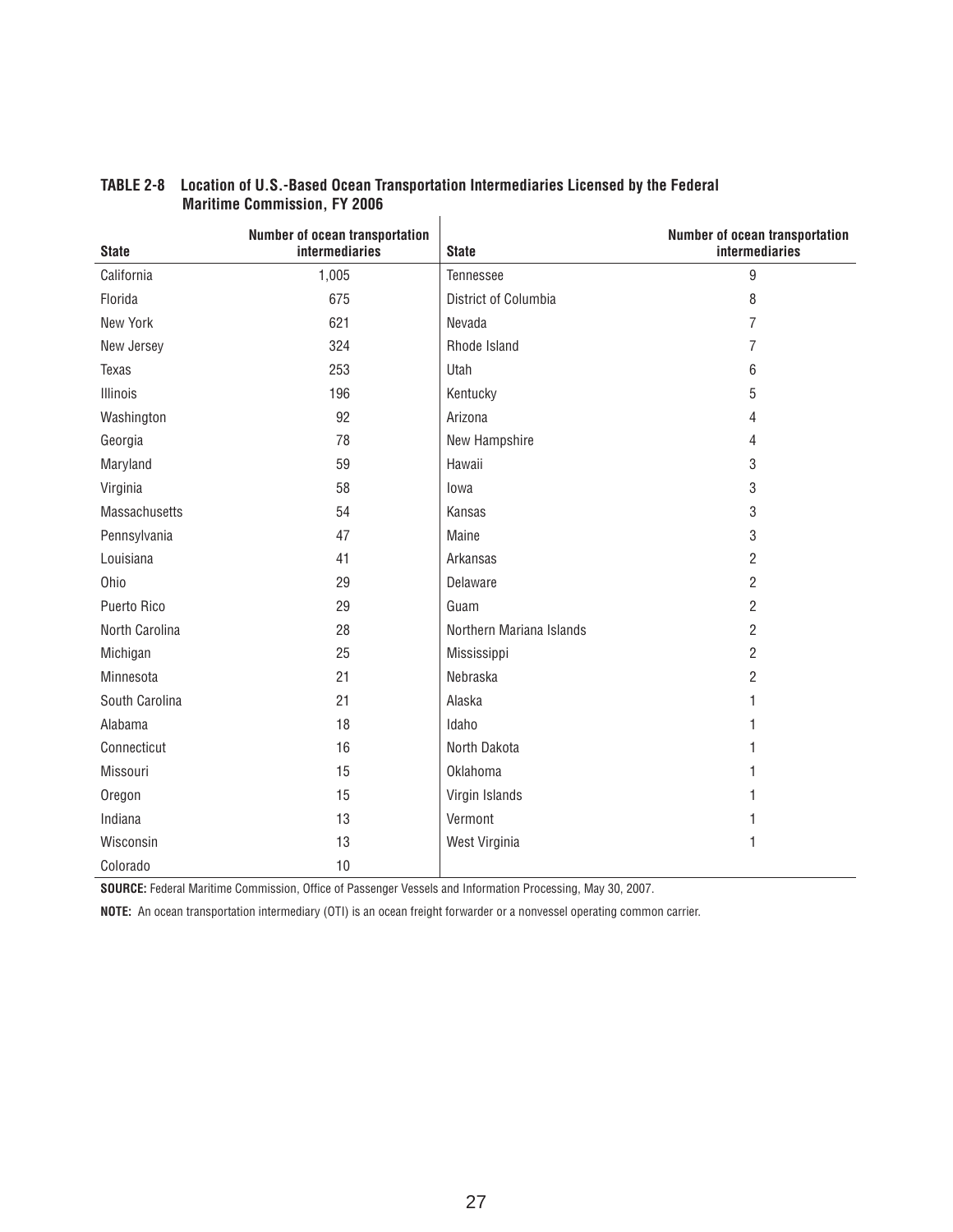| <b>Fiscal year ending</b> | <b>Conference</b> | <b>Discussion</b> | <b>Vessel sharing</b> | <b>Joint service</b> | <b>CWA</b> | Total |
|---------------------------|-------------------|-------------------|-----------------------|----------------------|------------|-------|
| 2000                      | 23                | 47                | 148                   | 14                   | 19         | 251   |
| 2001                      | 21                | 45                | 150                   | 10                   | 17         | 243   |
| 2002                      | 20                | 48                | 151                   | 8                    | 18         | 245   |
| 2003                      | 19                | 43                | 145                   |                      | 17         | 231   |
| 2004                      | 15                | 40                | 157                   | 6                    | 14         | 232   |
| 2005                      | 12                | 39                | 158                   | 6                    | 15         | 230   |
| 2006                      | 8                 | 37                | 148                   |                      | 19         | 219   |

#### **TABLE 2-9 The Types and the Number of Active Vessel Operating Common Carrier Agreements on File with the Federal Maritime Commission, 2000–2006**

**SOURCE:** Federal Maritime Commission, Office of Agreements, special tabulation, May, 30, 2007.

- *Conference agreement* an agreement between or among two or more vessel operating common carriers that provides for the fixing of, and adherence to, uniform tariff rates, charges, practices, and conditions of service.
- *Discussion agreement* an agreement between or among two or more vessel operating common carriers for the discussion of matters of mutual interest, including in some instances, pricing and the conditions of service.
- *Vessel sharing agreement* an agreement between any two or more vessel operating common carriers under which they agree to share, sell, or buy space on each other's vessels.
- *Joint service agreement* an agreement between vessel operating common carriers operating as a joint venture.
- *CWA* a cooperative working agreement in which exclusive, preferential, or cooperative working relationships are established.
- A current list and text of all active vessel operating common carrier agreements can be found at: http://www.fmc.gov.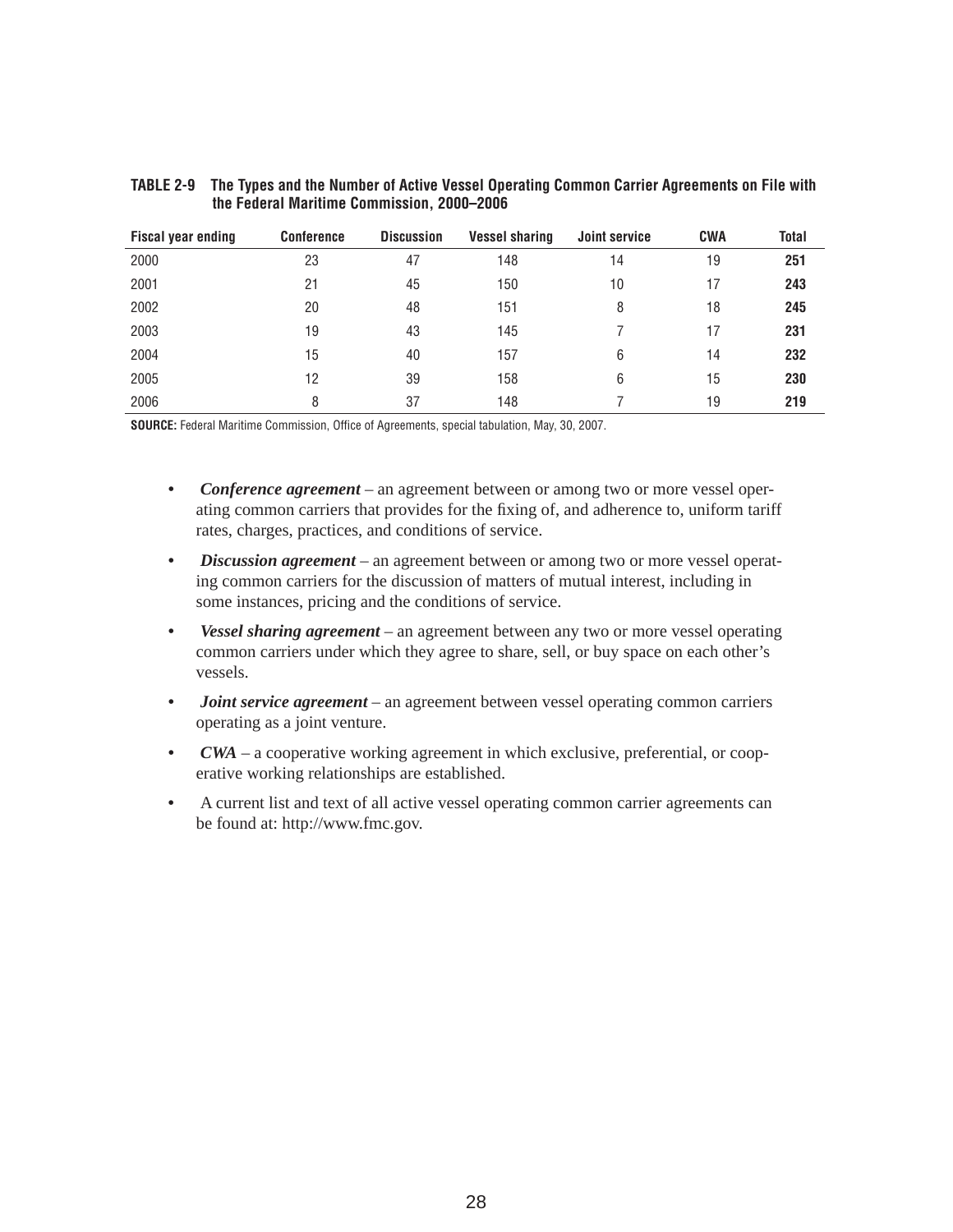| TABLE 2-10 | <b>Number of Vessel Operating Common Carrier</b>    |
|------------|-----------------------------------------------------|
|            | <b>Agreements on File with the Federal Maritime</b> |
|            | <b>Commission by Geographical Region as of</b>      |
|            | Nov. 2. 2006                                        |

| <b>Geographic region</b> | Number of<br>agreements* |
|--------------------------|--------------------------|
| Caribbean                | 55                       |
| South America            | 55                       |
| Asia                     | 50                       |
| Indian Subcontinent      | 37                       |
| Atlantic/Europe          | 36                       |
| Mediterranean            | 33                       |
| Oceania/Pacific Islands  | 21                       |
| Africa                   | 17                       |
| Middle East              | 13                       |

\* The number of agreements shown are not additive because an agreement may cover more than one geographic region.

**SOURCE:** Federal Maritime Commission, Office of Agreements, special tabulation, Nov. 2, 2006.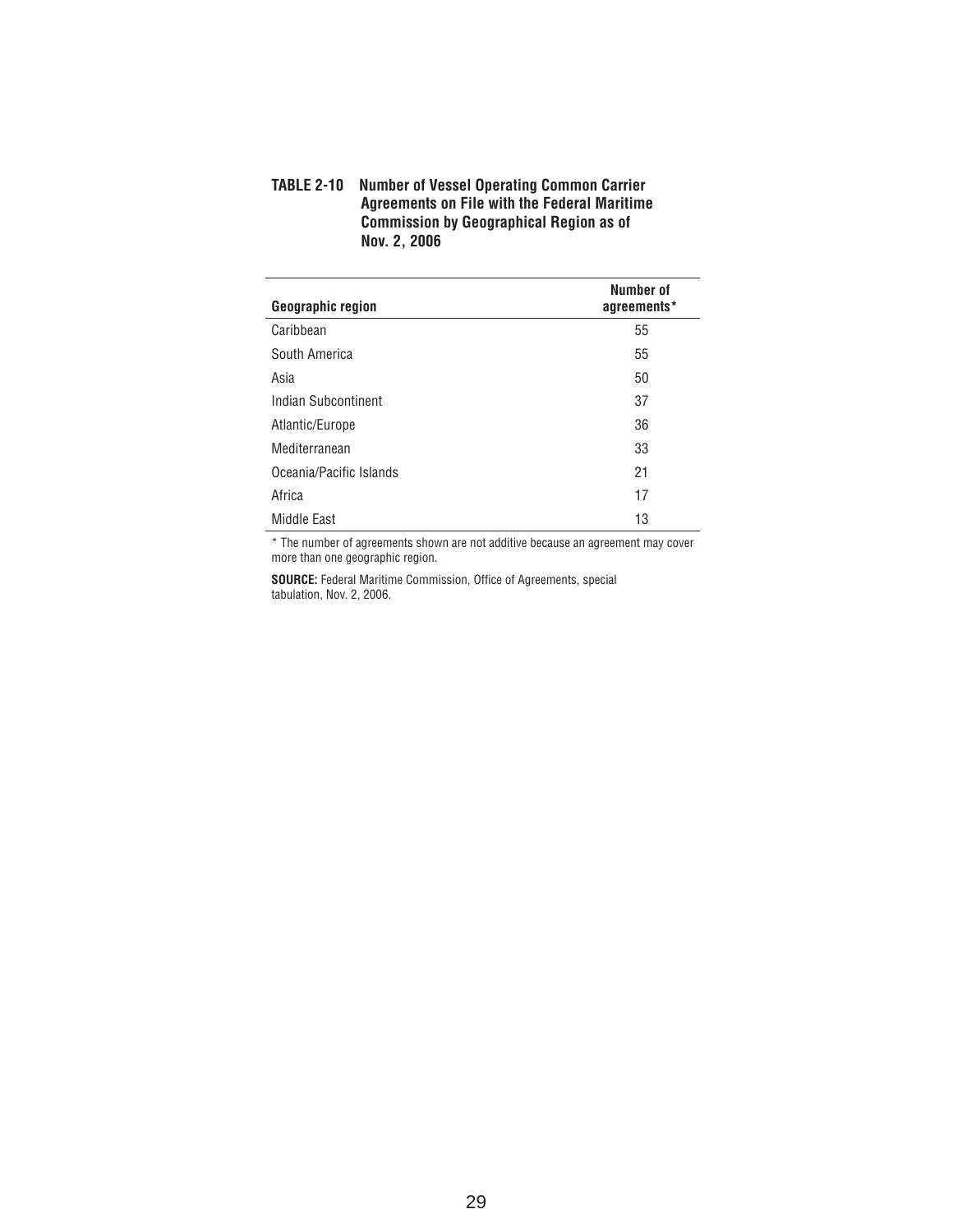#### **TABLE 2-11 Non-Vessel Operating Common Carriers' Service Arrangements (NSAs): Number of Original Service Arrangements and Amendments on File with the Federal Maritime Commission, 2005–2006**

| Fiscal year ending* | <b>Original NSAs</b> | <b>Amendments</b> | Total |
|---------------------|----------------------|-------------------|-------|
| 2005                | 121                  | 54                | 175   |
| 2006                | 557                  | 448               | 1,005 |

\* The Federal Maritime Commission first allowed nonvessel operating common carriers to offer NSAs on Jan. 19, 2005.

SOURCE: Federal Maritime Commission, Office of Service Contracts and Tariffs, special tabulation, May 30, 2007.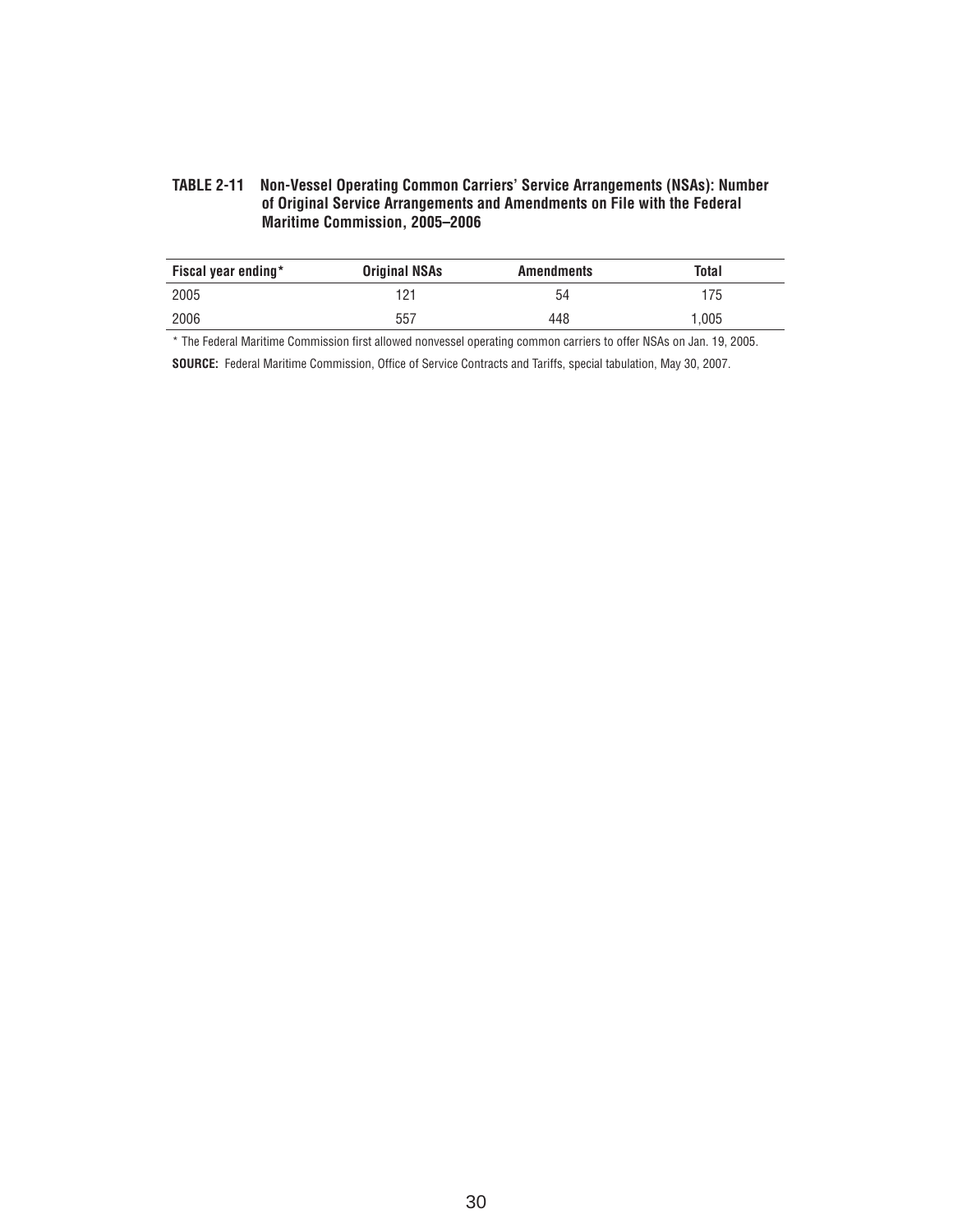|       | <b>Concentration ratios</b> |     | Rank | <b>Shipping line</b>                  | 2000 TEU*  |
|-------|-----------------------------|-----|------|---------------------------------------|------------|
|       |                             |     |      | Maersk Sealand                        | 2,940,138  |
|       |                             |     | 2    | Evergreen Line                        | 1,419,726  |
|       |                             |     | 3    | Hanjin Shipping                       | 1,396,608  |
| Top 4 | CR4                         | 36% | 4    | <b>American President Lines</b>       | 1,212,528  |
|       |                             |     | 5    | China Ocean Shipping Company (Cosco)  | 962,995    |
|       |                             |     | 6    | P&O Nedlloyd                          | 805,389    |
|       |                             |     | 7    | Hyundai Merchant Marine               | 750,112    |
| Top 8 | CR8                         | 53% | 8    | Orient Overseas Container Line (Oocl) | 689,858    |
|       |                             |     | 9    | Yang Ming Line                        | 636,399    |
|       |                             |     | 10   | Mediterranean Shipping Company (Msc)  | 606,666    |
|       |                             |     |      | Total, top-10 carriers                | 11,422,420 |
|       |                             |     |      | <b>Total, all other carriers</b>      | 7,742,122  |
|       |                             |     |      | <b>Grand total</b>                    | 19,164,542 |

#### **TABLE 2-12 Concentration in the U.S. Container Shipping Industry**

|       | <b>Concentration ratios</b> |     | <b>Rank</b>    | <b>Shipping line</b>                  | 2006 TEU*  |
|-------|-----------------------------|-----|----------------|---------------------------------------|------------|
|       |                             |     |                | Maersk Line                           | 4,258,414  |
|       |                             |     | $\overline{2}$ | Evergreen Line                        | 2,400,615  |
|       |                             |     | 3              | Mediterranean Shipping Company (Msc)  | 1,998,994  |
| Top 4 | CR4                         | 36% | 4              | Hanjin Shipping                       | 1,854,583  |
|       |                             |     | 5              | American President Lines              | 1,777,850  |
|       |                             |     | 6              | Hapag Lloyd                           | 1,736,333  |
|       |                             |     | 7              | China Ocean Shipping Company (Cosco)  | 1,255,327  |
| Top 8 | CR8                         | 57% | 8              | Orient Overseas Container Line (Oocl) | 1,230,260  |
|       |                             |     | 9              | China Shipping Container Lines        | 1,159,530  |
|       |                             |     | 10             | Nippon Yusen Kaisha (Nyk Line)        | 1,158,291  |
|       |                             |     |                | Total, top-10 carriers                | 18,830,198 |
|       |                             |     |                | <b>Total, all other carriers</b>      | 10,376,535 |
|       |                             |     |                | <b>Grand total</b>                    | 29,206,732 |

\* Number of laden containers carried, expressed in TEU.

**KEY:** TEU = Twenty-foot equivalent unit. CR = Concentration ratio.

**SOURCE:** Federal Maritime Commission, Office of Economics and Competition Analysis, calculated using annual 2006 data from Port Import/Export Reporting Service (PIERS).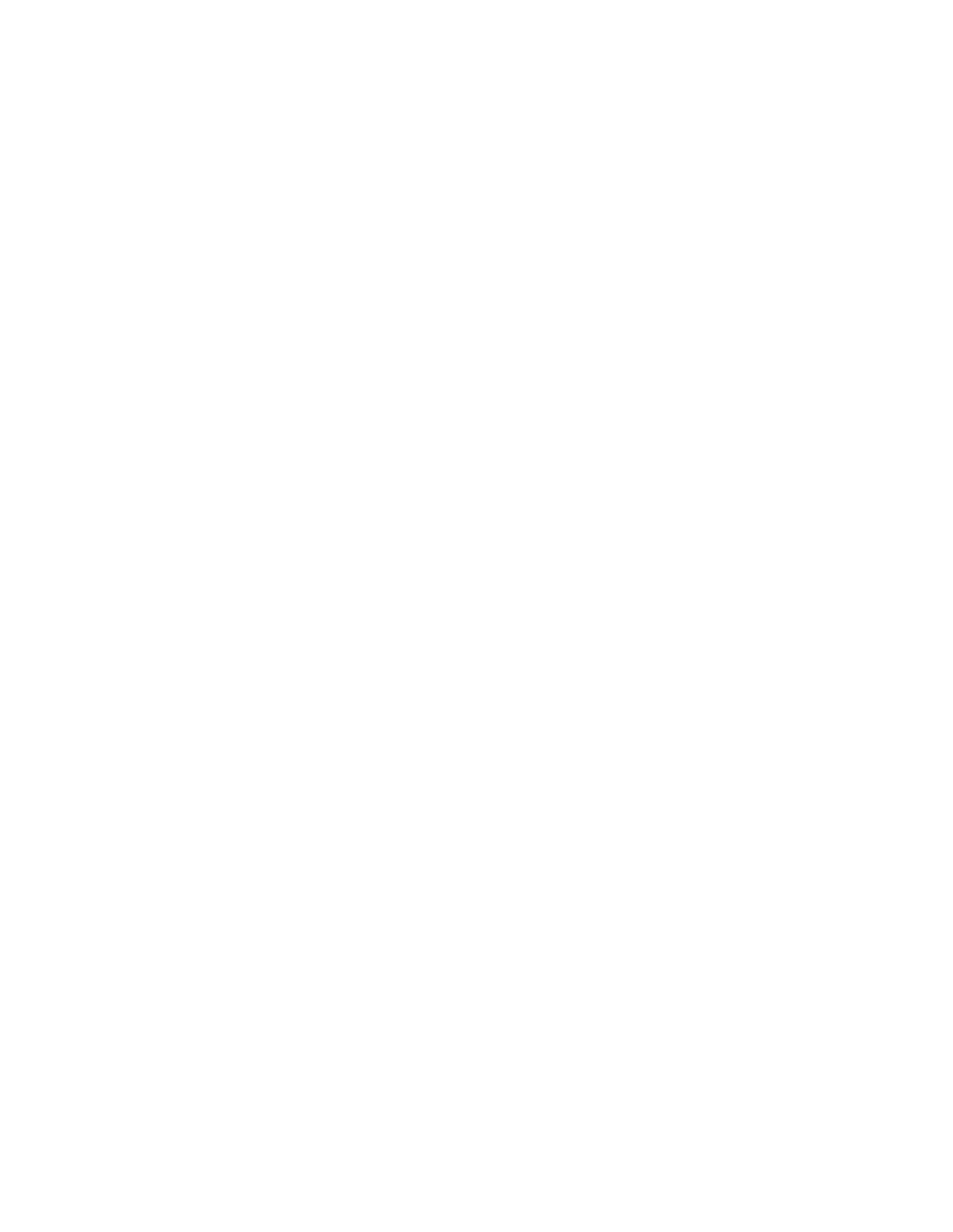# Domestic and International Freight and Passenger Trade



Matthew Chambers

The U.S. water transportation industry serves the needs of both domestic and international commerce. U.S.-international transportation includes the flow of goods and people into and out of the United States and its trading partners. U.S. domestic transportation includes the movement of goods and people on the nation's coastwise, lakes, and inland waterway systems. This chapter provides major international and domestic trends that affect water transportation.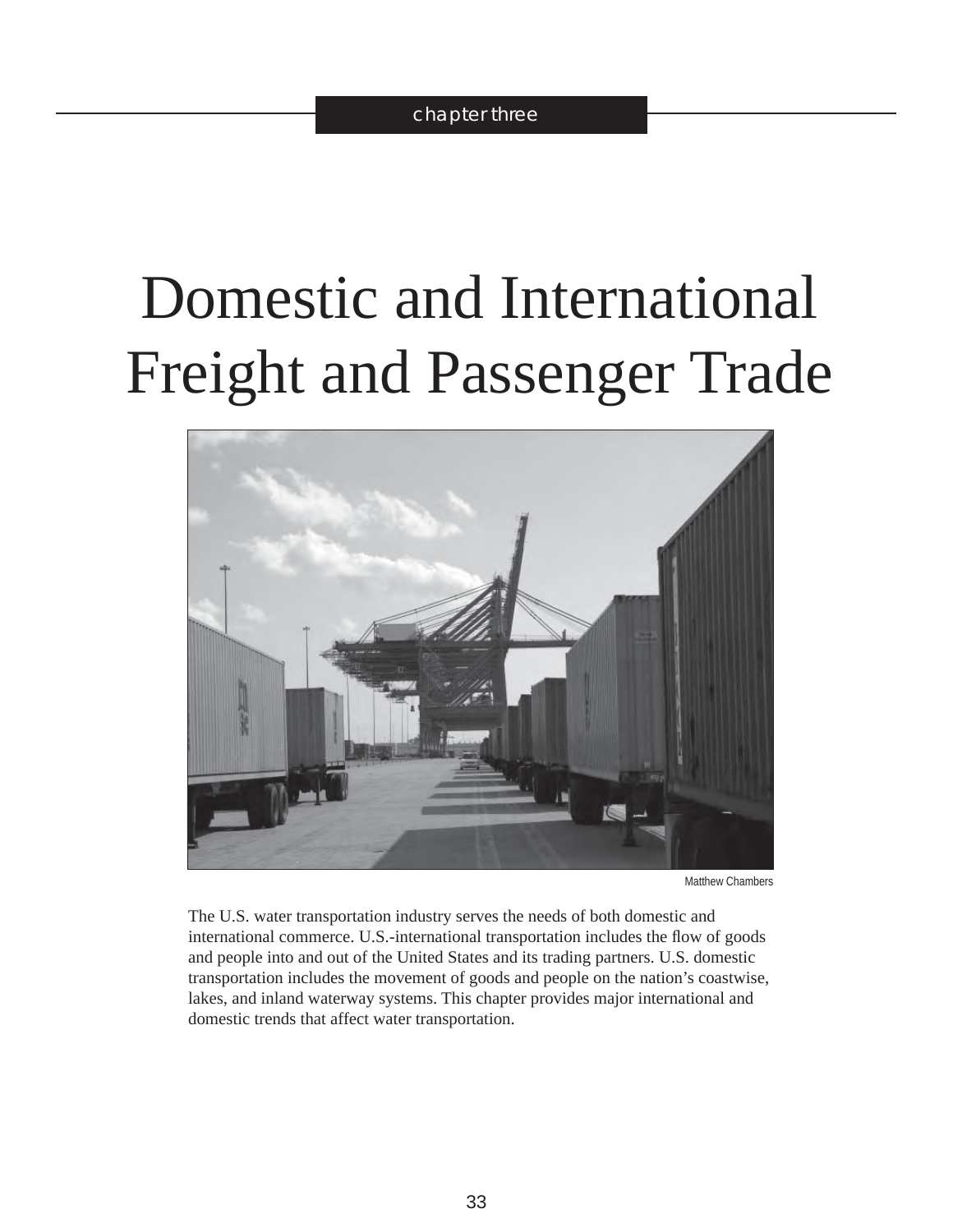|              |          |          |          |          |          | I GI GGIIL<br>change |
|--------------|----------|----------|----------|----------|----------|----------------------|
| Trade        | 2001     | 2002     | 2003     | 2004     | 2005     | 2001-05              |
| Total        | 2,103.20 | 2,057.60 | 2,131.50 | 2,255.60 | 2,277.80 | 8.3                  |
| Foreign      | 1,157.50 | 1,131.30 | 1,209.60 | 1,305.70 | 1,348.80 | 16.5                 |
| Imports      | 830.1    | 813.9    | 879.9    | 954.6    | 995.2    | 19.9                 |
| Tanker       | 572.8    | 568.9    | 604.5    | 630.1    | 643.2    | 12.3                 |
| Container    | 80.7     | 91.9     | 98.1     | 112.9    | 122.8    | 52.1                 |
| Exports      | 327.4    | 317.4    | 329.7    | 351.1    | 353.6    | 8                    |
| Tanker       | 55.3     | 51.8     | 52.9     | 57.2     | 55.5     | 0.4                  |
| Container    | 63.8     | 62.3     | 68       | 74.4     | 79.5     | 24.6                 |
| Domestic     | 945.7    | 926.3    | 921.9    | 949.9    | 929      | $-1.8$               |
| Coastwise    | 202.8    | 196.3    | 202.8    | 200.1    | 191.8    | $-5.4$               |
| Tanker       | 85.1     | 80.3     | 81.3     | 78.8     | 73.1     | $-14.1$              |
| Inland       | 562.3    | 551.6    | 553      | 568.1    | 564.4    | 0.4                  |
| Lakes        | 90.7     | 92.1     | 81.5     | 93.9     | 87.3     | $-3.7$               |
| <b>Other</b> | 89.9     | 86.3     | 84.6     | 87.8     | 85.5     | $-4.9$               |

**Percent** 

## **TABLE 3-1 U.S. Waterborne Trade, 2001-2005**

(million metric tons)

**SOURCES:** U.S. Department of Transportation, Maritime Administration, prepared from: U.S. Bureau of Census for foreign trade; Port Import Export Reporting Service (PIERS) for container trades; and U.S. Army Corps of Engineers, Waterborne Commerce of the United States 2005.

- The U.S. water transportation industry serves the needs of both foreign and domestic commerce. It comprises companies that carry freight or passengers on the open seas or inland waterways, offer towing services, charter vessels, and operate canals and terminals.
- In 2005, U.S. waterborne commerce amounted to 2.3 billion metric tons. International commerce accounted for 59% of the total, up from 55% 5 years earlier. The change in composition was due largely to a 12% rise in tanker imports and a 14% decline in coastal (domestic) tanker trade.
- While container trade accounted for only 15% of U.S. foreign water borne trade (metric tons), imports increased by 52% and exports rose by 25% over the last 5 years.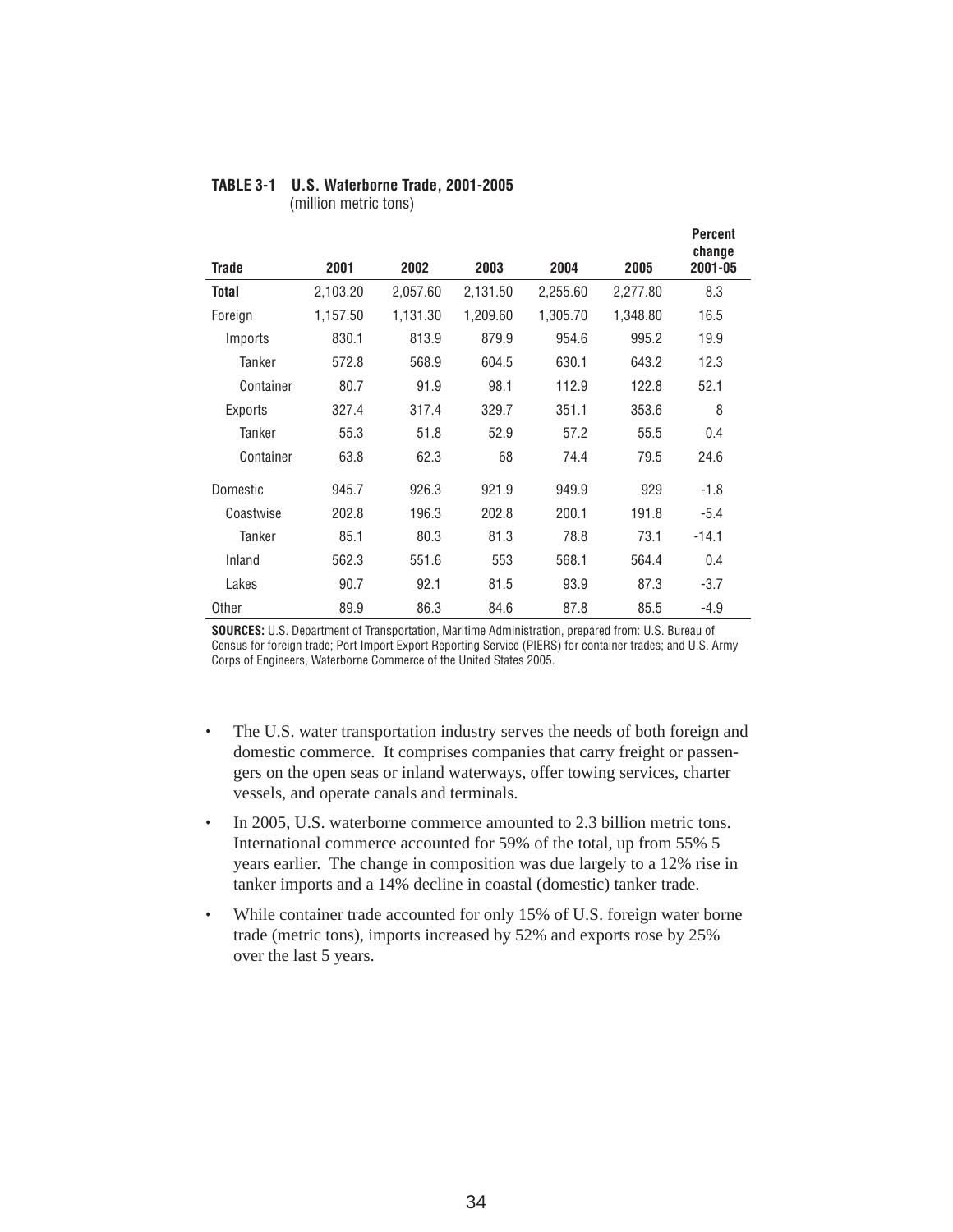|                              | FY2000 | FY2001               |               | FY2002               |               | FY2003               |                 | FY2004               |               | FY2005               |               |
|------------------------------|--------|----------------------|---------------|----------------------|---------------|----------------------|-----------------|----------------------|---------------|----------------------|---------------|
| TEUS<br>(000)<br>Country     |        | Country              | TEUS<br>(OOO) | Country              | TEUS<br>(000) | Country              | TEUS<br>(000)   | Country              | TEUS<br>(000) | Country              | TEUS<br>(000) |
| 3,587<br>China (PRC)         |        | China (PRC)          | 4,023         | China (PRC)          | 5,005         | China (PRC)          | 5,811           | China (PRC)          | 7,521         | China (PRC)          | 9,387         |
| 1,809<br>Japan               |        | Japan                | 1,660         | Japan                | 1,616         | Hong Kong            | 1,672           | Japan                | 1,644         | Japan                | 1,699         |
| 1,374<br>Hong Kong           |        | Hong Kong            | 1,329         | Hong Kong            | 1,591         | Japan                | 1,655           | Hong Kong            | 1,483         | Hong Kong            | 1,192         |
| 961<br>Taiwan                |        | Taiwan               | 852           | South Korea          | 948           | Taiwan               | 977             | South Korea          | 985           | South Korea          | 1,032         |
| 899<br>South Korea           |        | South Korea          | 844           | Taiwan               | 917           | South Korea          | 930             | Taiwan               | 943           | Taiwan               | 1,000         |
| 628<br>Germany               |        | Germany              | 609           | Germany              | 627           | Germany              | 650             | Germany              | 671           | Germany              | 728           |
| 558<br>Italy                 |        | Italy                | 572           | ltaly                | 614           | Italy                | 601             | Brazil               | 643           | Brazil               | 660           |
| 505<br>United Kingdom        |        | Thailand             | 472           | Thailand             | 519           | <b>Brazil</b>        | $\frac{1}{25}$  | Italy                | 607           | Italy                | 596           |
| 485<br>Thailand              |        | United Kingdom       | 468           | Brazil               | 476           | Thailand             | 517             | Thailand             | 544           | Thailand             | 570           |
| 427<br>Brazil                |        | Brazil               | 423           | United Kingdom       | 457           | United Kingdom       |                 | 430   India          | 448           | India                | 510           |
| 410<br>Indonesia             |        | Belgium & Luxembourg | 406           | Netherlands          | 419           | Indonesia            | 402             | Indonesia            | 443           | Indonesia            | 483           |
| 401<br>Netherlands           |        | Netherlands          | 393           | Indonesia            | $\frac{1}{4}$ | India                | 397             | Belgium & Luxembourg | 439           | Belgium & Luxembourg | 458           |
| 392<br>Belgium & Luxembourg  |        | Indonesia            | 377           | Belgium & Luxembourg | 414           | Belgium & Luxembourg | 396             | United Kingdom       | 438           | Netherlands          | 447           |
| $\overline{310}$<br>Malaysia |        | India                | 304           | India                | 338           | Netherlands          | $\frac{1}{290}$ | Netherlands          | 410           | United Kingdom       | 446           |
| 296<br>France                |        | Malaysia             | 287           | Malaysia             | 317           | Malaysia             | $\frac{1}{200}$ | Malaysia             | 338           | Malaysia             | 377           |
| 267<br>Philippines           |        | France               | 276           | France               | 283           | France               | 282             | Honduras             | 302           | Honduras             | 305           |
| 257<br>India                 |        | Philippines          | 242           | Guatemala            | 251           | Honduras             | 273             | Guatemala            | 277           | Vietnam              | 292           |
| 241<br>Dominican Republic    |        | Dominican Republic   | 232           | Spain                | 242           | Guatemala            | 266             | France               | 276           | Guatemala            | 272           |
| 229<br>Spain                 |        | Spain                | 223           | Honduras             | 234           | Spain                | 245             | Australia            | 261           | France               | 258           |
| 222<br>Australia             |        | Costa Rica           | 222           | Dominican Republic   | 234           | Costa Rica           | 240             | Spain                | 247           | Spain                | 257           |
| 18,382<br>All U.S. trade     |        | All U.S. trade       | 18,270        | U.S. trade<br>₹      | 20,139        | All U.S. trade       | 21,563          | All U.S. trade       | 24,018        | All U.S. trade       | 26,303        |

TABLE 3-2 Top 20 U.S. Liner Cargo Trading Partners-Exports and Imports **TABLE 3-2 Top 20 U.S. Liner Cargo Trading Partners—Exports and Imports**

SOURCE: Federal Maritime Commission, 39th through 44th Annual Reports. **SOURCE:** Federal Maritime Commission, 39th through 44th Annual Reports.KEY: TEU = Twenty-foot equivalent unit. **KEY:** TEU = Twenty-foot equivalent unit.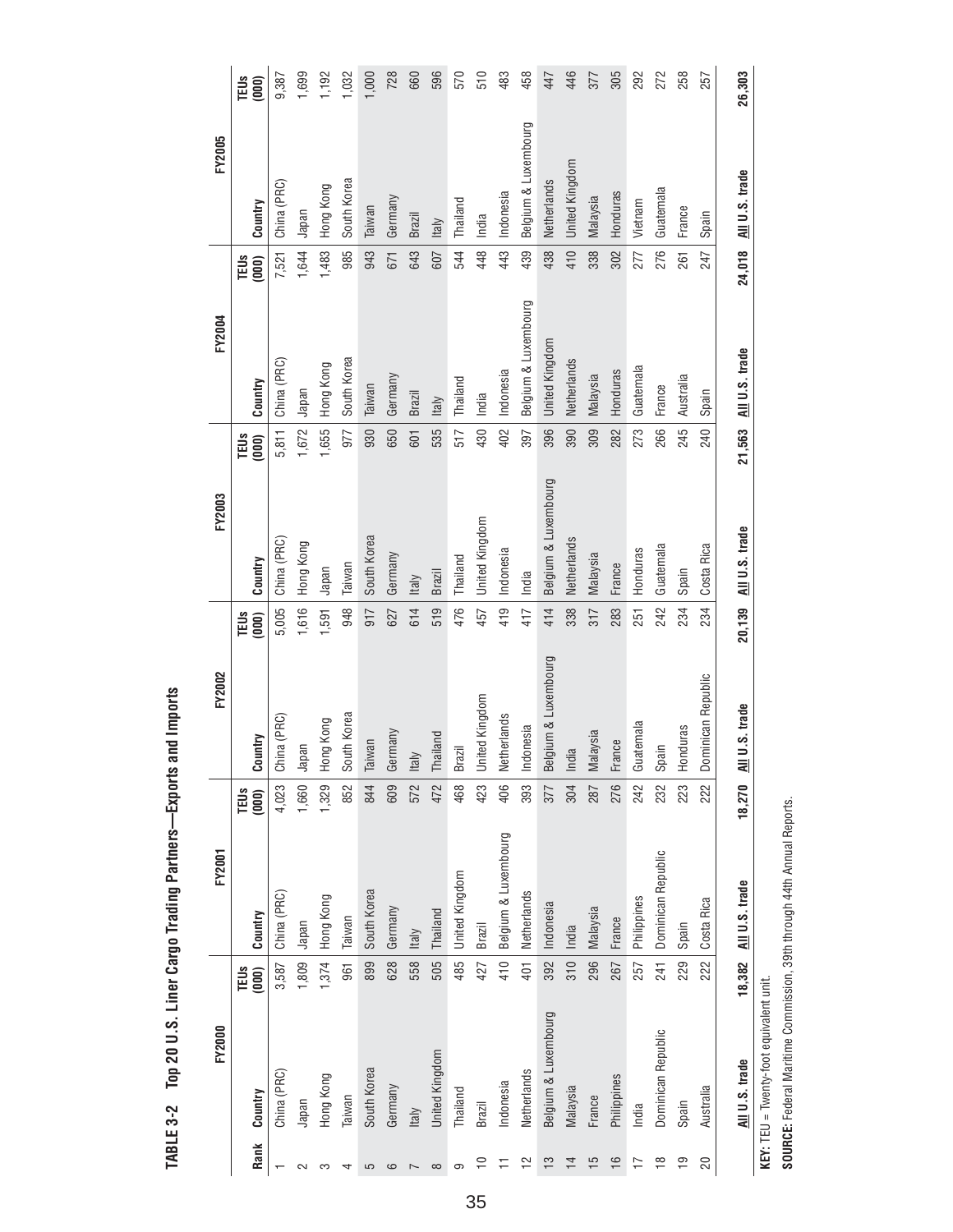### **TABLE 3-3 U.S.Waterborne Foreign Trade Export by U.S. Custom District, Calendar Years 2003 through June 2007**

(millions of dollars)

|                                           |                |         | Annual         |         |                |
|-------------------------------------------|----------------|---------|----------------|---------|----------------|
| <b>U.S. Custom District</b>               | 2003           | 2004    | 2005           | 2006    | Jan.-June 2007 |
| Houston/Galveston, TX (District)          | 27,647         | 34,951  | 41,111         | 50,378  | 29,905         |
| Los Angeles, CA                           | 33,386         | 35,302  | 40,279         | 48,106  | 26,735         |
| New York City, NY                         | 21,734         | 23,599  | 26,964         | 33,527  | 19,721         |
| New Orleans, LA                           | 18,583         | 19,536  | 18,289         | 22,130  | 12,861         |
| Miami, FL                                 | 12,009         | 13,449  | 15,790         | 18,264  | 9,985          |
| Norfolk, VA                               | 12,204         | 13,264  | 16,607         | 18,027  | 10,142         |
| Charleston, SC                            | 13,494         | 15,374  | 16,082         | 16,134  | 8,984          |
| Seattle, WA                               | 11,994         | 12,986  | 13,809         | 14,884  | 7,747          |
| Savannah, GA                              | 8,274          | 10,431  | 12,304         | 14,729  | 9,022          |
| Tampa, FL                                 | 5,571          | 6,821   | 9,159          | 11,266  | 5,864          |
| San Francisco, CA                         | 8,840          | 9,450   | 10,169         | 11,003  | 6,015          |
| Baltimore, MD                             | 5,728          | 6,951   | 8,597          | 9,626   | 6,935          |
| Philadelphia, PA                          | 2,081          | 3,358   | 4,520          | 6,445   | 3,025          |
| Columbia-Snake                            | 5,421          | 5,817   | 4,993          | 5,608   | 3,430          |
| Detroit, MI                               | 3,560          | 4,118   | 4,603          | 4,718   | 2,611          |
| Mobile, AL                                | 3,271          | 3,754   | 3,422          | 4,287   | 1,973          |
| Anchorage, AK                             | 2,247          | 2,662   | 2,957          | 3,090   | 1,089          |
| Port Arthur, TX                           | 1,353          | 2,030   | 2,143          | 2,986   | 1,294          |
| San Juan, PR                              | 1,994          | 2,290   | 2,117          | 2,550   | 1,130          |
| Norfolk, VA/Mobile, AL/<br>Charleston, SC | 786            | 1,352   | 1,874          | 1,989   | 1,169          |
| Wilmington, NC                            | 1,321          | 1,372   | 1,389          | 1,613   | 802            |
| Boston, MA                                | 859            | 926     | 1,179          | 1,398   | 878            |
| Buffalo, NY                               | 303            | 641     | 757            | 841     | 336            |
| Chicago, IL                               | 473            | 498     | 546            | 643     | 298            |
| Cleveland, OH                             | 560            | 393     | 416            | 570     | 141            |
| Ogdensburg, NY                            | 377            | 378     | 607            | 558     | 278            |
| Portland, ME                              | 376            | 582     | 368            | 481     | 255            |
| Virgin Islands US                         | 246            | 345     | 442            | 449     | 253            |
| Minneapolis, MN                           |                |         | 132            | 368     | 155            |
| Honolulu, HI                              | 159            | 245     | 232            | 296     | 149            |
| Laredo, TX                                | 40             | 60      | 58             | 291     | 82             |
| Providence, RI                            | 61             | 64      | 60             | 99      | 115            |
| Milwaukee, WI                             | 52             | 67      | 67             | 74      | 32             |
| San Diego, CA                             | 86             | 107     | 159            | 63      | 97             |
| Duluth, MN                                | 640            | 583     | 453            | 43      | 21             |
| St. Louis, MO                             | 14             | 5       | 3              | 16      | 3              |
| Pembina, ND                               | $\overline{4}$ | 1       | 0              | 1       | 0              |
| Washington, D.C.                          | <u>19</u>      | 58      | $\overline{2}$ | $\perp$ | 15             |
| <b>Total</b>                              | 205,764        | 233,819 | 262,662        | 307,553 | 173,548        |

**NOTES:** The following types of shipments are included for statistical purposes in special CBP port groupings and are not reported by their geographical location: vessels under their own power or afloat (imports and exports), low-valued imports and exports, mail shipments (exports only). Norfolk, VA, Charleston, SC, Mobile, AL (Exports of bituminous coal). Wilmington, NC, Savannah, GA (Exports of cotton linter pulp).

**SOURCE:** U.S. Bureau of Census, USA Trade-Online, available at: www.usatradeonline.gov as of Aug. 28, 2008.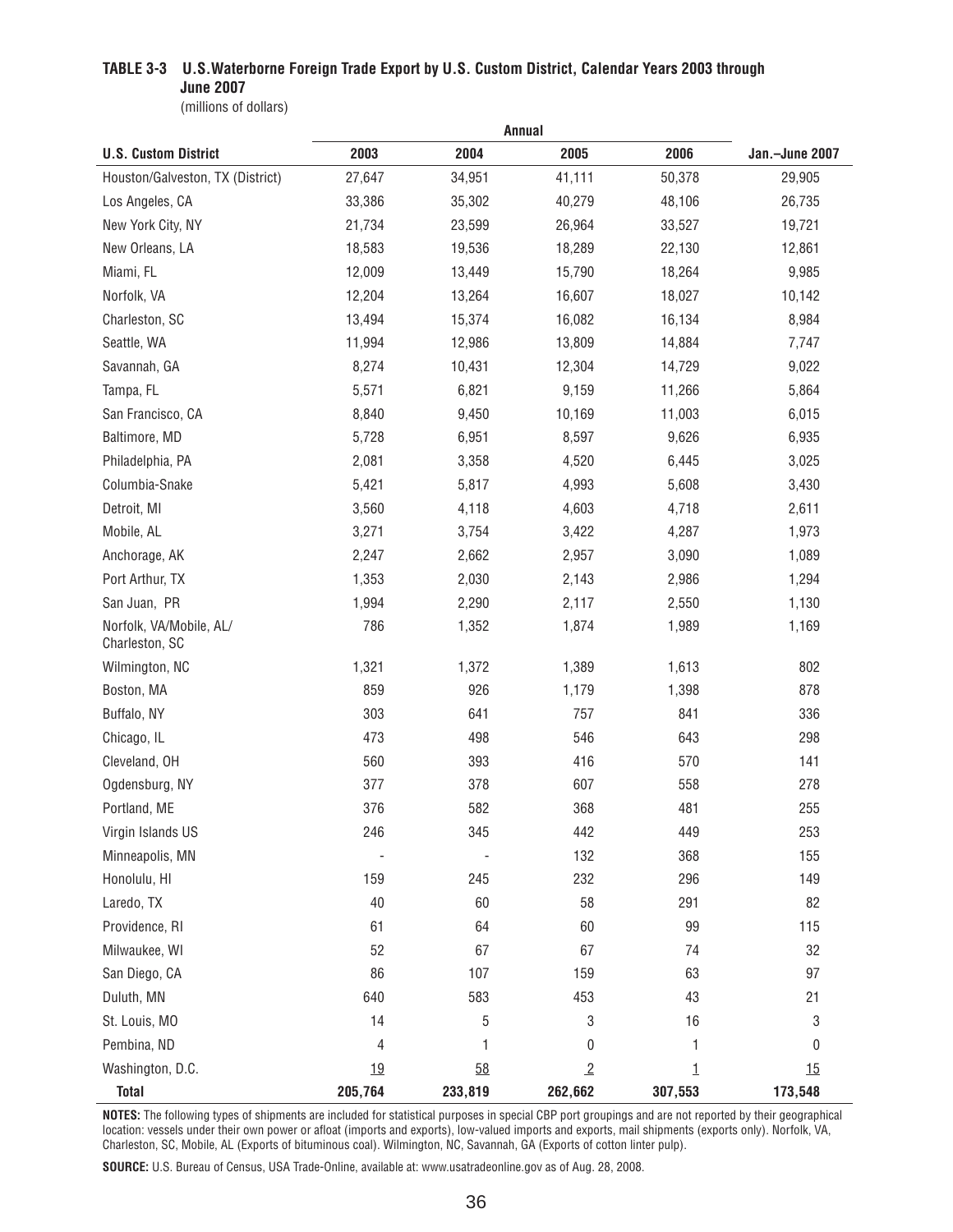|                                                 |                     | <b>Container traffic (total TEUs loaded and empty)</b> |                                                  |                |                     | Gross Domestic Product (current U.S. dollars) |                                                |           |  |  |
|-------------------------------------------------|---------------------|--------------------------------------------------------|--------------------------------------------------|----------------|---------------------|-----------------------------------------------|------------------------------------------------|-----------|--|--|
|                                                 | World<br>(millions) | <b>United States</b><br>(millions)                     | U.S. share of<br><b>World total</b><br>(percent) | U.S. rank      | World<br>(billions) | <b>United States</b><br>(billions)            | U.S. share of<br><b>World GDP</b><br>(percent) | U.S. rank |  |  |
| 1995                                            | 137.2               | 22.3                                                   | 16.3                                             |                | 29,391              | 7,398                                         | 25.2                                           |           |  |  |
| 1996                                            | 150.8               | 22.6                                                   | 15.0                                             |                | 30,080              | 7,817                                         | 26.0                                           |           |  |  |
| 1997                                            | 160.7               | 24.5                                                   | 15.3                                             |                | 29,928              | 8,304                                         | 27.7                                           |           |  |  |
| 1998                                            | 169.6               | 26.2                                                   | 15.4                                             | 2              | 29,682              | 8,747                                         | 29.5                                           |           |  |  |
| 1999                                            | 184.6               | 28.0                                                   | 15.2                                             | 2              | 30,786              | 9,268                                         | 30.1                                           |           |  |  |
| 2000                                            | 225.3               | 30.4                                                   | 13.5                                             | $\overline{2}$ | 31,650              | 9,817                                         | 31.0                                           |           |  |  |
| 2001                                            | 236.7               | 30.7                                                   | 13.0                                             | $\overline{c}$ | 31,456              | 10,128                                        | 32.2                                           |           |  |  |
| 2002                                            | 266.3               | 32.7                                                   | 12.3                                             | $\overline{c}$ | 32,714              | 10,470                                        | 32.0                                           |           |  |  |
| 2003                                            | 305.0               | 36.3                                                   | 11.9                                             | $\overline{c}$ | 36,751              | 10,961                                        | 29.8                                           |           |  |  |
| 2004                                            | 343.0               | 38.7                                                   | 11.3                                             | $\overline{c}$ | 41,258              | 11,712                                        | 28.4                                           |           |  |  |
| 2005                                            | 378.0               | 42.0                                                   | 11.1                                             | $\overline{c}$ | 44,455              | 12,456                                        | 28.0                                           |           |  |  |
| 2006 <sup>a</sup>                               | 417.0               | 46.3                                                   | 11.1                                             | $\overline{2}$ | ΝA                  | <b>NA</b>                                     | <b>NA</b>                                      | ΝA        |  |  |
| Percent change,<br>1995-2006                    | 203.9               | 107.2                                                  |                                                  |                |                     |                                               |                                                |           |  |  |
| Average annual rate<br>(percents),<br>1995-2006 | 10.6                | 6.8                                                    |                                                  |                |                     |                                               |                                                |           |  |  |

#### TABLE 3-4 U.S. v. World Maritime Container Traffic and Gross Domestic Product, 1995–2006

**KEY:** NA = Not available; TEU = Twenty-foot equivalent unit.

a 2006 estimates are projections from the individual sources.

**SOURCE:** TEUs: World estimates—1995–1999 Containerisation International Yearbook, (London, England: Informa Group, Inc., various years, 1997–2001). 2000 - 2002 from United Nations Trade Commission, Review of Maritime Transportation, various years. 2003–2006 from Clarkson Research services, Container Intelligence Monthly, vol 8 no 10, October 2006. U.S. estimates—AAPA 2006. GDP: From International Monetary Fund, www.imf.org, January 2007.

- World container traffic has nearly doubled since 1995. Average annual growth rate between 1995 and 2006 was 10.6%.
- In 2006, the U.S. was second in the world for container traffic and first in terms of Gross Domestic Product (GDP).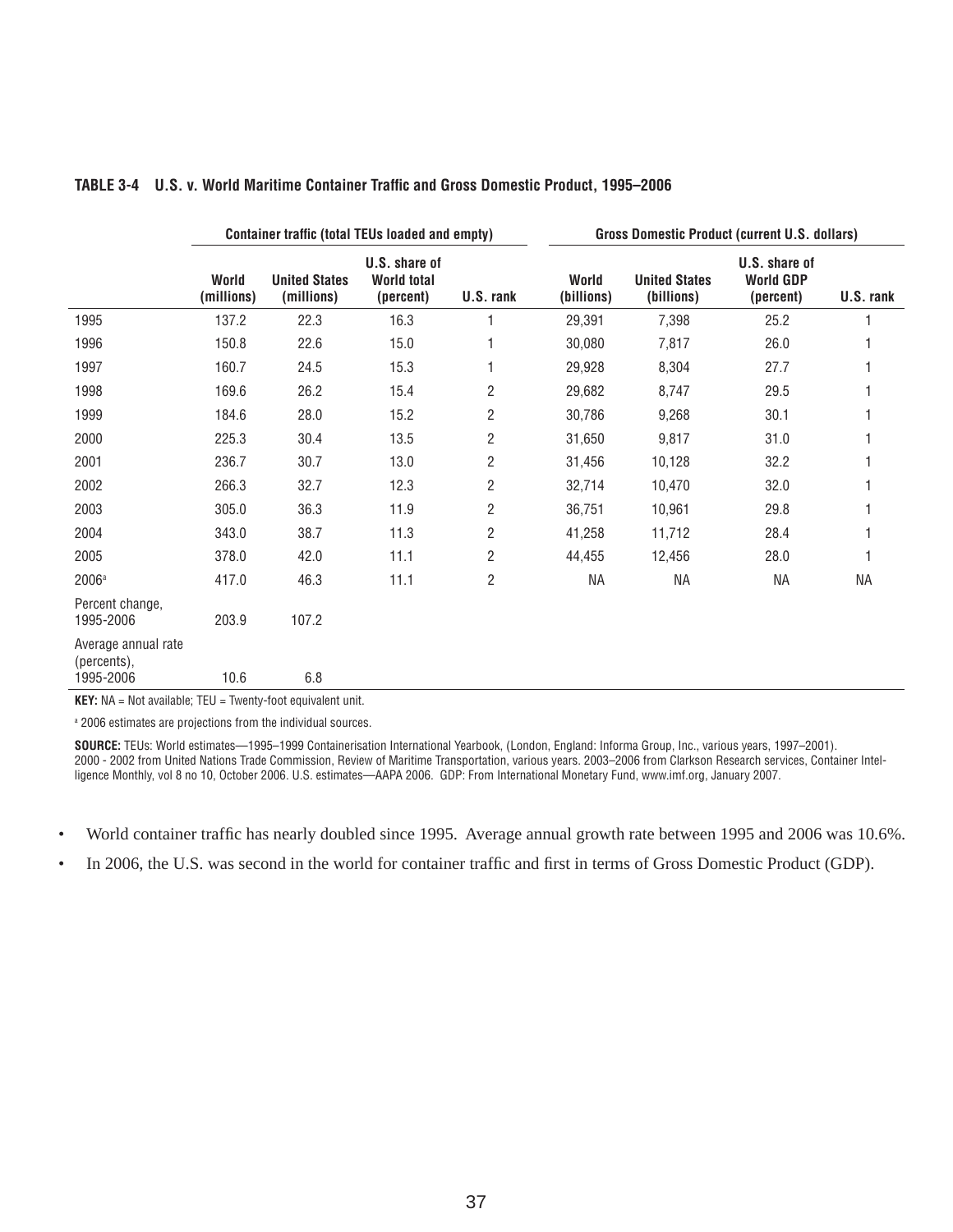| Rank in 2006   | <b>Seaport</b>                  | <b>Country</b>              | <b>2006 TEUs</b> | <b>2005 TEUs</b> |
|----------------|---------------------------------|-----------------------------|------------------|------------------|
| 1              | Singapore <sup>1</sup>          | Singapore                   | 24.79            | 23.19            |
| $\overline{c}$ | Hong Kong <sup>1</sup>          | China                       | 23.54            | 22.43            |
| 3              | Shanghai <sup>1</sup>           | China                       | 21.71            | 18.08            |
| 4              | Shenzhen <sup>1</sup>           | China                       | 18.47            | 16.20            |
| 5              | Busan <sup>1</sup>              | South Korea                 | 12.04            | 11.84            |
| 6              | Kaohsiung <sup>1</sup>          | Taiwan                      | 9.78             | 9.47             |
| $\overline{7}$ | Rotterdam <sup>1</sup>          | Netherlands                 | 9.66             | 9.29             |
| 8              | Dubai <sup>1</sup>              | <b>United Arab Emirates</b> | 8.92             | 7.62             |
| 9              | Hamburg <sup>1</sup>            | Germany                     | 8.86             | 8.09             |
| 10             | Los Angeles                     | <b>United States</b>        | 8.47             | 7.49             |
| 11             | Quingdao                        | China                       | 7.70             | 6.31             |
| 12             | Long Beach                      | <b>United States</b>        | 7.29             | 6.71             |
| 13             | Ningbo                          | China                       | 7.07             | 5.21             |
| 14             | Antwerp <sup>1</sup>            | Belgium                     | 7.02             | 6.48             |
| 15             | Guangzhou                       | China                       | 6.60             | 4.69             |
| 16             | Port Klang <sup>1</sup>         | Malaysia                    | 6.33             | 5.54             |
| 17             | Tianjin                         | China                       | 5.95             | 4.80             |
| 18             | New York/New Jersey             | <b>United States</b>        | 5.09             | 4.79             |
| 19             | Tanjung Pelepas <sup>1</sup>    | Malaysia                    | 4.77             | 4.18             |
| 20             | Bremen-Bremerhaven <sup>1</sup> | Germany                     | 4.45             | 3.74             |
| 21             | Laem Chabang <sup>1</sup>       | Thailand                    | 4.12             | 3.83             |
| 22             | Xiamen                          | China                       | 4.02             | 3.34             |
| 23             | Tokyo <sup>1</sup>              | Japan                       | 3.97             | 3.59             |
| 24             | Jawaharlal Nehru                | India                       | 3.30             | 2.67             |
| 25             | Tanjug Priok                    | Indonesia                   | 3.28             | 3.28             |

#### **TABLE 3-5 Top 25 World Container Ports, 2005 and 2006**

(in millions of TEUs - domestic, international and empty repositioning)

1 Port participates in the Container Security Initiative of U.S. Customs and Border Protection, U.S. Department of Homeland Security.

**NOTES:** TEU = Twenty-foot equivalent unit.

**SOURCES:** TEUs—American Association of Port Authorities (APAA), World Port Rankings (Alexandria, VA: annual releases 2005, 2006). CSI—Department of Homeland Security, Container Security Initiative (CSI) Ports, available at http://www.dhs.gov/ as of Oct. 5, 2007.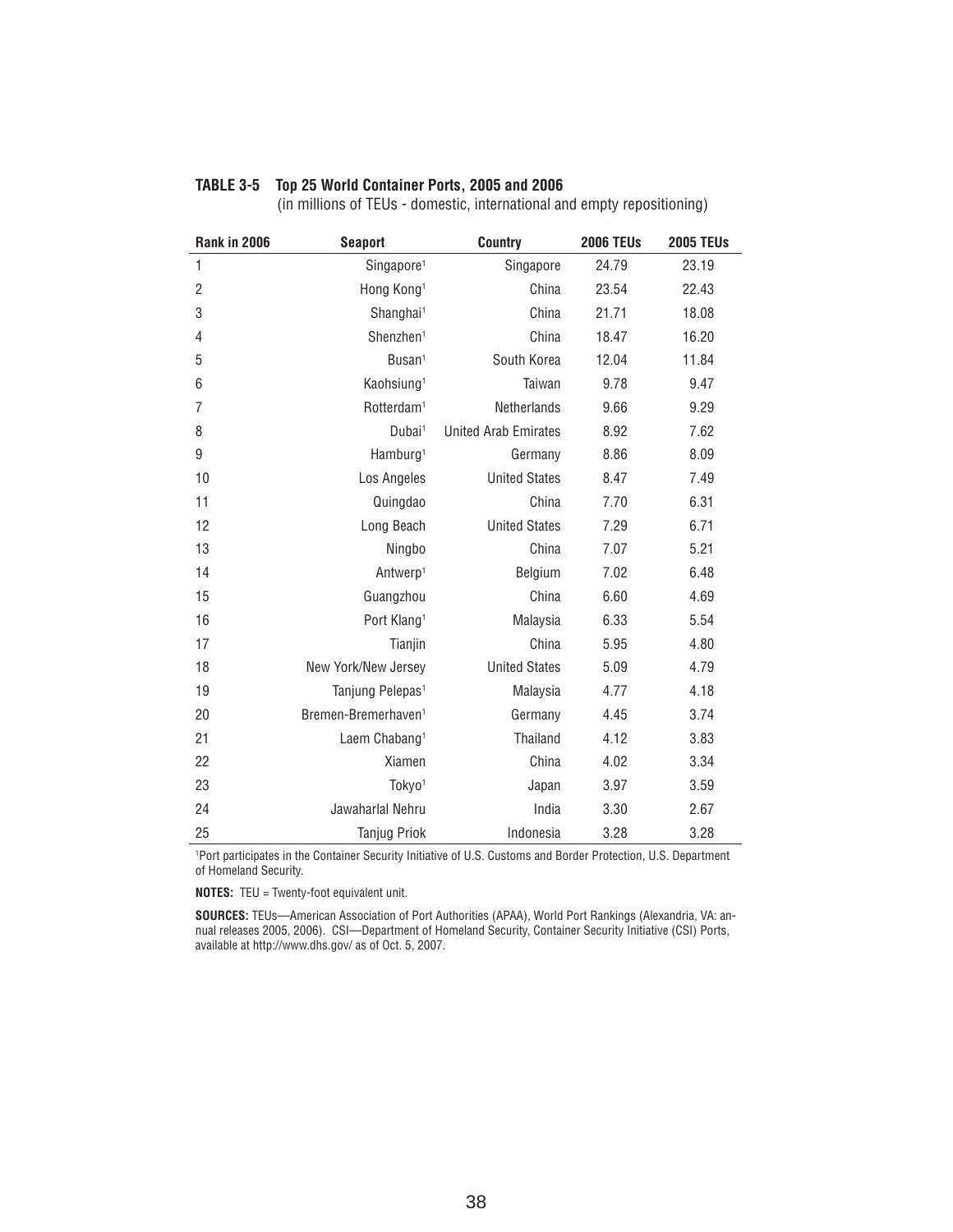|                              |        |        |        |        |        |        | Percent change, | Average annual growth rate, |
|------------------------------|--------|--------|--------|--------|--------|--------|-----------------|-----------------------------|
| Port                         | 2001   | 2002   | 2003   | 2004   | 2005   | 2006   | 2001-2006       | 2001-2006 (percent)         |
| Los Angeles/                 |        |        |        |        |        |        |                 |                             |
| Long Beach, CA               | 6,624  | 7,243  | 7,755  | 8,639  | 9,242  | 10,390 | 56.9            | 9.4                         |
| New York, NY                 | 2,355  | 2,627  | 2,803  | 3,163  | 3,387  | 3,629  | 54.1            | 9.0                         |
| Seattle/Tacoma, WA           | 1,436  | 1,619  | 1,746  | 1,990  | 2,494  | 2,304  | 60.4            | 9.9                         |
| Savannah, GA                 | 813    | 1,014  | 1,124  | 1,290  | 1,469  | 1,581  | 94.5            | 14.2                        |
| Charleston, SC               | 1,159  | 1,197  | 1,250  | 1,421  | 1,509  | 1,493  | 28.8            | 5.2                         |
| Norfolk, VA                  | 885    | 982    | 1,093  | 1,206  | 1,319  | 1,410  | 59.3            | 9.8                         |
| Oakland, CA                  | 963    | 979    | 1,064  | 1,197  | 1,374  | 1,400  | 45.4            | 7.8                         |
| Houston, TX                  | 783    | 851    | 933    | 1,098  | 1,222  | 1,268  | 61.9            | 10.1                        |
| Miami, FL                    | 717    | 752    | 764    | 795    | 772    | 743    | 3.6             | 0.7                         |
| Port Everlades, FL           | 417    | 370    | 423    | 500    | 578    | 634    | 52.0            | 8.7                         |
| Total top 10 ports           | 16,152 | 17,634 | 18,955 | 21,299 | 23,366 | 24,852 | 53.9            | 9.0                         |
| Total all ports <sup>1</sup> | 18,117 | 19,729 | 21,289 | 23,851 | 25,868 | 27,473 | 51.6            | 8.7                         |
| Top 10, percent of total     | 89.2   | 89.4   | 89.0   | 89.3   | 90.3   | 90.5   |                 |                             |

### **TABLE 3-6 Top 10 U.S. Maritime Container Ports, 2001-2006**

(thousands of TEUs)

**NOTE:** TEU = Twenty-foot equivalent unit.

1 The statistics include both government and nongovernment shipments by vessel into and out of U.S. foreign trade zones, the 50 states, District of Columbia, and Puerto Rico.

The data in this table include only loaded containers in U.S. international maritime activity. It includes U.S. imports, exports, and transshipments, therefore the trade levels will be greater than those reported from U.S. international trade statistics, which excludes transshipments. The data also excludes military shipments.

**SOURCE:** U.S. Department of Transportation, Maritime Administration, U.S. Water Transportation Statistical Snapshot, available at www.marad.dot.gov as of May 2007.

- Ninety percent of U.S. maritime container volume is handled by 10 U.S. ports. Three of the ports are on the West Coast.
- Between 2001 and 2006, Savannah, GA container volumes grew the most at an annual growth rate of 14%.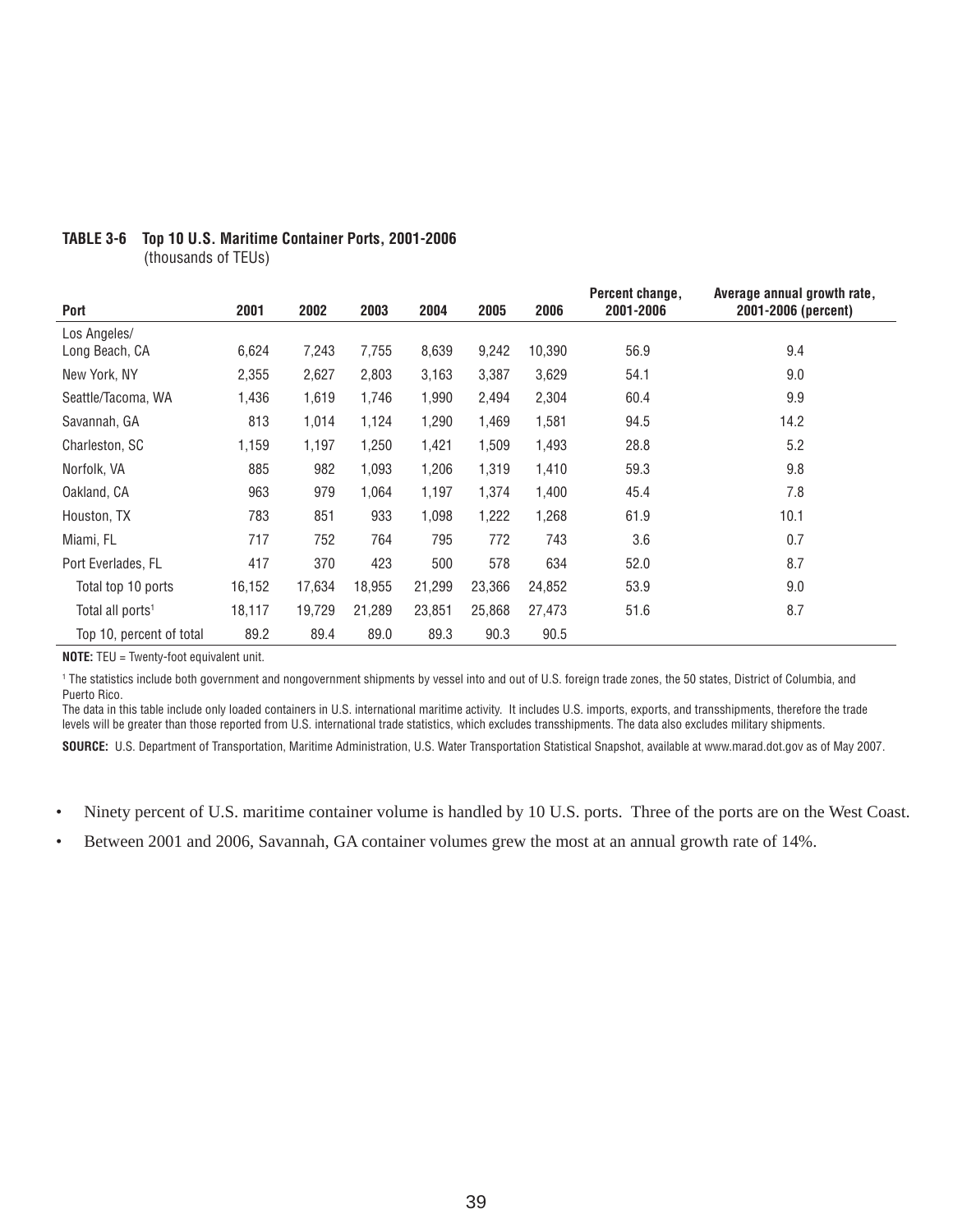| <b>NAICS code</b> |                                    | <b>Export total trade, 2006</b> |
|-------------------|------------------------------------|---------------------------------|
| 11                | Agriculture and livestock products | \$5,581,785,994                 |
| 21                | Oil, gas, minerals and ores        | \$530,834,113                   |
| 31                | Manufacturing, part 1              | \$2,318,312,340                 |
| 32                | Manufacturing, part 2              | \$8,455,361,412                 |
| 33                | Manufacturing, part 3              | \$28,111,216,857                |
| 51                | Publishers' commodities            | \$61,310,496                    |
| 91                | Waste and scrap                    | \$5,971,287,689                 |
| 92                | Used or second-hand merchandise    | \$8,656,789                     |
| 99                | Special classification provisions  | \$585,299,103                   |
|                   | <b>Total NAICS</b>                 | \$51,624,064,793                |

**TABLE 3-7 U.S. Related Trade in All Available NAICS2 with China for 2006—Exports** (U.S. dollars)

**KEY:** NAICS = North American Industry Classification System

**NOTES**: Manufacturing, part 1 includes food, beverage & tobacco product, textile mills, textile product mills, apparel, and leather & allied products manufacturing.

Manufacturing, part 2 includes wood product, paper, printing & related support activities, petroleum & coal products, chemical, plastics & rubber products, nonmetallic mineral product manufacturing.

Manufacturing, part 2 includes primary metal, fabricated metal product, machinery, computer & electronic product, electrical equipment, appliance, & component, transportation equipment, furniture & related product, and miscellaneous manufacturing.

**SOURCE:** U.S. Census Bureau, Foreign Trade Division, Foreign Trade Statistics, available at http://www.census.gov/ foreign-trade/statistics/index.html.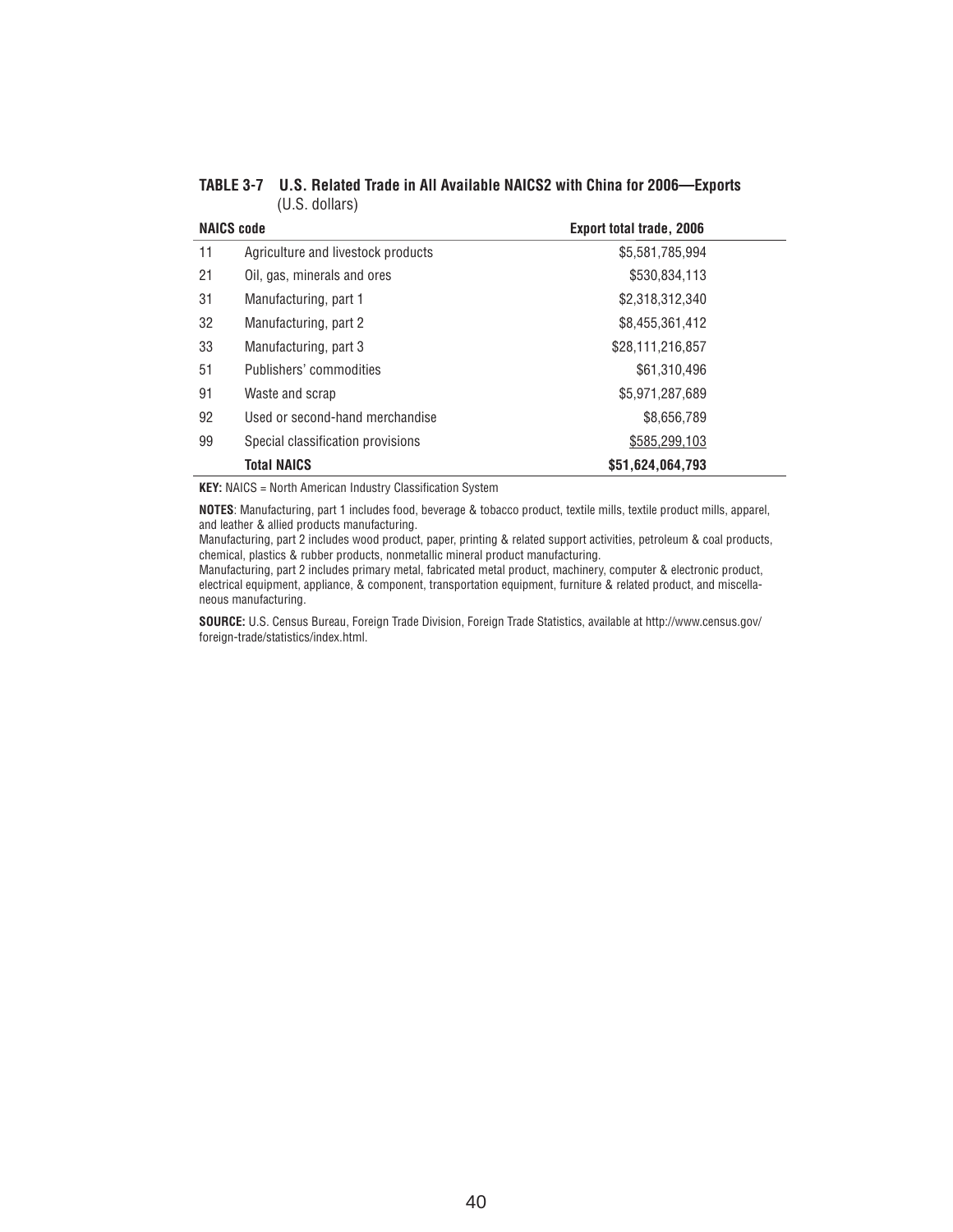| <b>NAICS code</b> |                                                                      | Import total trade, 2006 |
|-------------------|----------------------------------------------------------------------|--------------------------|
| 11                | Agriculture and livestock products                                   | \$2,143,732,195          |
| 21                | Oil, gas, minerals and ores                                          | \$564,548,946            |
| 31                | Manufacturing, part 1                                                | \$51,026,005,979         |
| 32                | Manufacturing, part 2                                                | \$25,728,202,314         |
| 33                | Manufacturing, part 3                                                | \$203,468,117,987        |
| 51                | Publishers' commodities                                              | \$10,443,958             |
| 91                | Waste and scrap                                                      | \$133,911,824            |
| 92                | Used or second-hand merchandise                                      | \$289,016,605            |
| 98                | Goods returned to California; U.S. goods returned and & Reimps (Imp) | \$809.379.241            |
| 99                | Special classification provisions, NESOI                             | \$2,879,057,145          |
|                   | <b>Total NAICS</b>                                                   | \$287,052,416,194        |

#### **TABLE 3-8 U.S. Related Trade In All Available NAICS2 with China For 2006—Imports** (U.S. dollars)

KEY: NAICS = North American Classification System ; NESOI = Not elsewhere specified or included.

**NOTES**: Manufacturing, part 1 includes food, beverage & tobacco product, textile mills, textile product mills, apparel, and leather & allied products manufacturing.

Manufacturing, part 2 includes wood product, paper, printing & related support activities, petroleum & coal products, chemical, plastics & rubber products, nonmetallic mineral product manufacturing.

Manufacturing, part 2 includes primary metal, fabricated metal product, machinery, computer & electronic product, electrical equipment, appliance, & component, transportation equipment, furniture & related product, and miscellaneous manufacturing.

**SOURCE:** U.S. Census Bureau, Foreign Trade Division, Foreign Trade Statistics, available at http://www.census.gov/foreign-trade/statistics/index.html.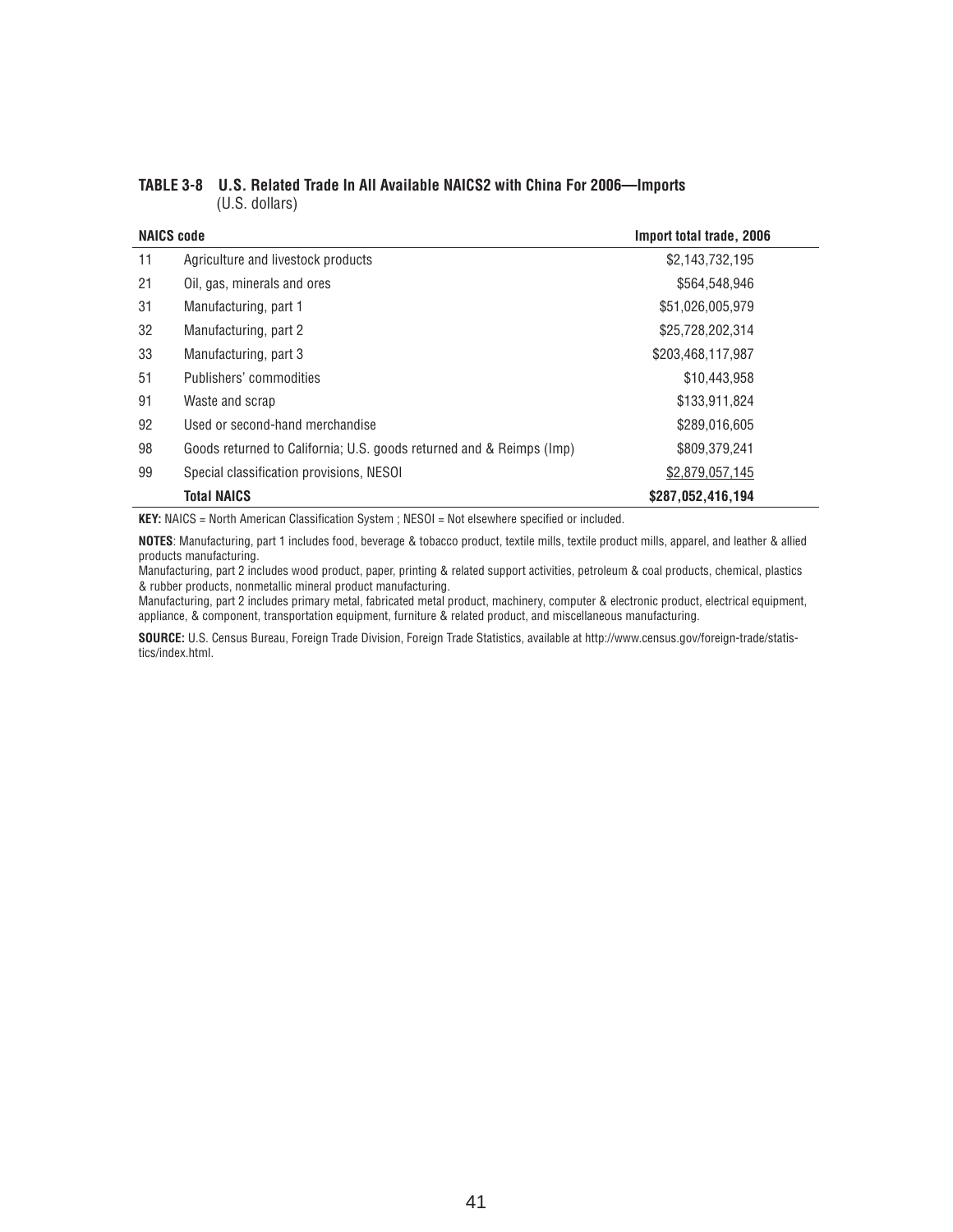| <b>Country</b>              | Exports (year-to-date) | Imports (year-to-date) | Total, all trade | Rank             | <b>Percent of total trade</b> |
|-----------------------------|------------------------|------------------------|------------------|------------------|-------------------------------|
| <b>Total, all countries</b> | 1,037.30               | 1,855.40               | 2,892.70         |                  | 100.00                        |
| Total, top 15 countries     | 755.2                  | 1,369.10               | 2,124.30         |                  | 73.40                         |
| Canada                      | 230.6                  | 303.4                  | 534.0            | 1                | 18.50                         |
| China                       | 55.2                   | 287.8                  | 343.0            | $\overline{2}$   | 11.90                         |
| Mexico                      | 134.2                  | 198.3                  | 332.4            | $\mathsf 3$      | 11.50                         |
| Japan                       | 59.6                   | 148.1                  | 207.7            | $\overline{4}$   | 7.20                          |
| Germany                     | 41.3                   | 89.1                   | 130.4            | $\mathbf 5$      | 4.50                          |
| United Kingdom              | 45.4                   | 53.4                   | 98.8             | 6                | 3.40                          |
| Korea, South                | 32.5                   | 45.8                   | 78.3             | 7                | 2.70                          |
| France                      | 24.2                   | 37.1                   | 61.4             | 8                | 2.10                          |
| Taiwan                      | 23.0                   | 38.2                   | 61.2             | $\boldsymbol{9}$ | 2.10                          |
| Malaysia                    | 12.6                   | 36.5                   | 49.1             | 10               | 1.70                          |
| <b>Netherlands</b>          | 31.1                   | 17.3                   | 48.4             | 11               | 1.70                          |
| Venezuela                   | 9.0                    | 37.2                   | 46.2             | 12               | 1.60                          |
| <b>Brazil</b>               | 19.2                   | 26.4                   | 45.6             | 13               | 1.60                          |
| Italy                       | 12.6                   | 32.7                   | 45.2             | 14               | 1.60                          |
| Singapore                   | 24.7                   | 17.8                   | 42.5             | 15               | 1.50                          |

#### **TABLE 3-9 Top U.S. Trading Partners—Total Trade, Exports, Imports, December 2006**

(data are goods only, on a census basis, in billions of dollars)

#### **Exports (goods)**

**Total Trade (goods)** 

|                                |                        |      | <b>Percent of export</b> |  |
|--------------------------------|------------------------|------|--------------------------|--|
| <b>Country</b>                 | Exports (year-to-date) | Rank | total                    |  |
| <b>Total, all countries</b>    | 1,037.30               |      | 100.00                   |  |
| <b>Total, top 15 countries</b> | 778.0                  |      | 75.00                    |  |
| Canada                         | 230.6                  | 1    | 22.20                    |  |
| Mexico                         | 134.2                  | 2    | 12.90                    |  |
| Japan                          | 59.6                   | 3    | 5.80                     |  |
| China                          | 55.2                   | 4    | 5.30                     |  |
| United Kingdom                 | 45.4                   | 5    | 4.40                     |  |
| Germany                        | 41.3                   | 6    | 4.00                     |  |
| Korea, South                   | 32.5                   | 7    | 3.10                     |  |
| Netherlands                    | 31.1                   | 8    | 3.00                     |  |
| Singapore                      | 24.7                   | 9    | 2.40                     |  |
| France                         | 24.2                   | 10   | 2.30                     |  |
| Taiwan                         | 23.0                   | 11   | 2.20                     |  |
| Belgium                        | 21.3                   | 12   | 2.10                     |  |
| <b>Brazil</b>                  | 19.2                   | 13   | 1.90                     |  |
| Australia                      | 17.8                   | 14   | 1.70                     |  |
| Hong Kong                      | 17.8                   | 15   | 1.70                     |  |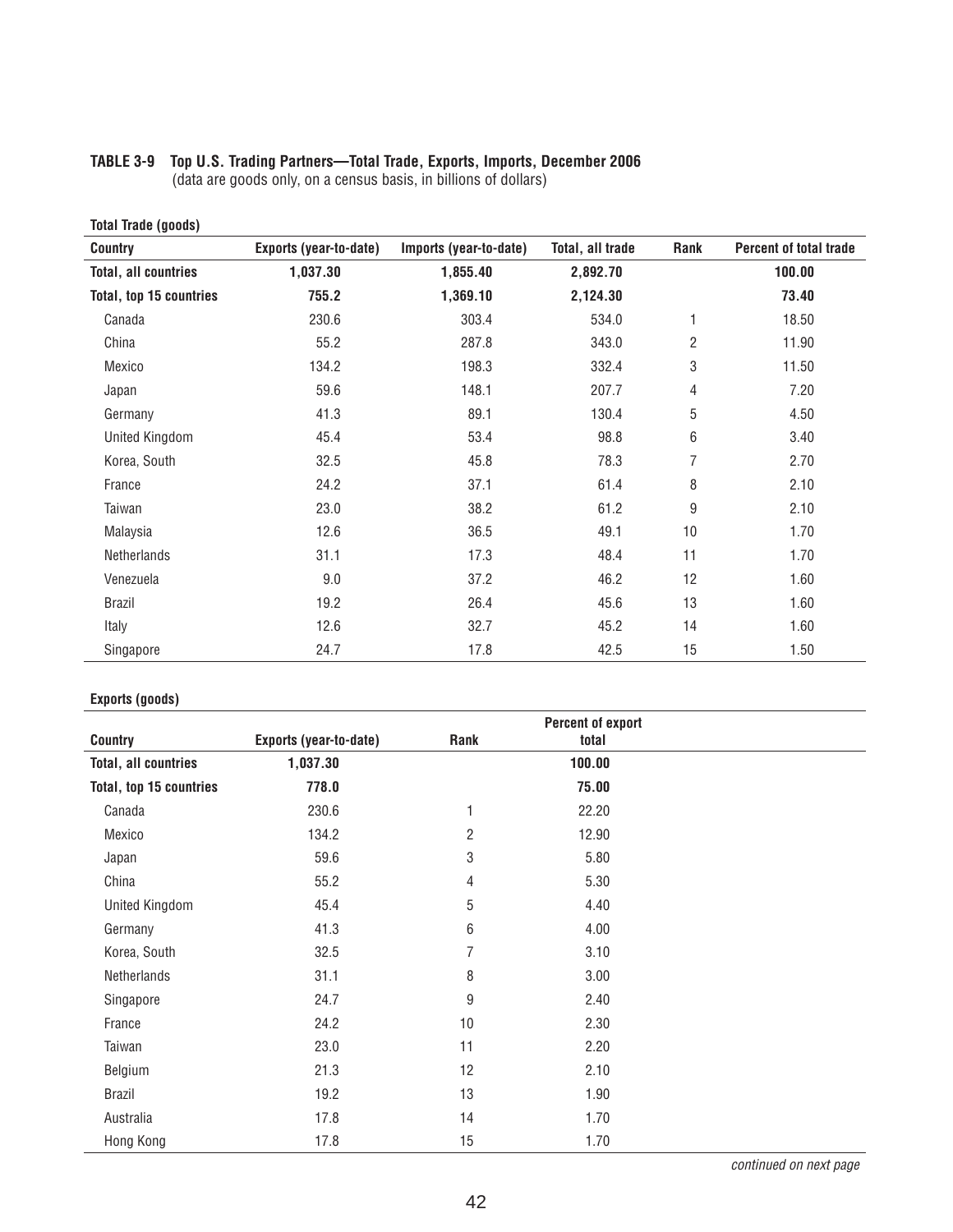| Imports (goods)                |                        |                |                                   |
|--------------------------------|------------------------|----------------|-----------------------------------|
| <b>Country</b>                 | Imports (year-to-date) | <b>Rank</b>    | <b>Percent of import</b><br>total |
| <b>Total, all countries</b>    | 1,855.40               |                | 100.00                            |
| <b>Total, top 15 countries</b> | 1,395.80               |                | 75.20                             |
| Canada                         | 303.4                  | 1              | 16.40                             |
| China                          | 287.8                  | $\overline{2}$ | 15.50                             |
| Mexico                         | 198.3                  | 3              | 10.70                             |
| Japan                          | 148.1                  | 4              | 8.00                              |
| Germany                        | 89.1                   | 5              | 4.80                              |
| United Kingdom                 | 53.4                   | 6              | 2.90                              |
| Korea, South                   | 45.8                   | 7              | 2.50                              |
| Taiwan                         | 38.2                   | 8              | 2.10                              |
| Venezuela                      | 37.2                   | 9              | 2.00                              |
| France                         | 37.1                   | 10             | 2.00                              |
| Malaysia                       | 36.5                   | 11             | 2.00                              |
| Italy                          | 32.7                   | 12             | 1.80                              |
| Saudi Arabia                   | 31.7                   | 13             | 1.70                              |
| Ireland                        | 28.6                   | 14             | 1.50                              |
| Nigeria                        | 27.9                   | 15             | 1.50                              |

# **TABLE 3-9 Top Trading Partners—Total Trade, Exports, Imports, 2006** *(continued)*

(data are goods only, on a census basis, in billions of dollars)

**SOURCE:** Foreign Trade Division, U.S. Census Bureau, Washington, D.C. 20233; available at: http://www.census. gov/foreign-trade/statistics/highlights/top/top0612.html#total as of July 5, 2007.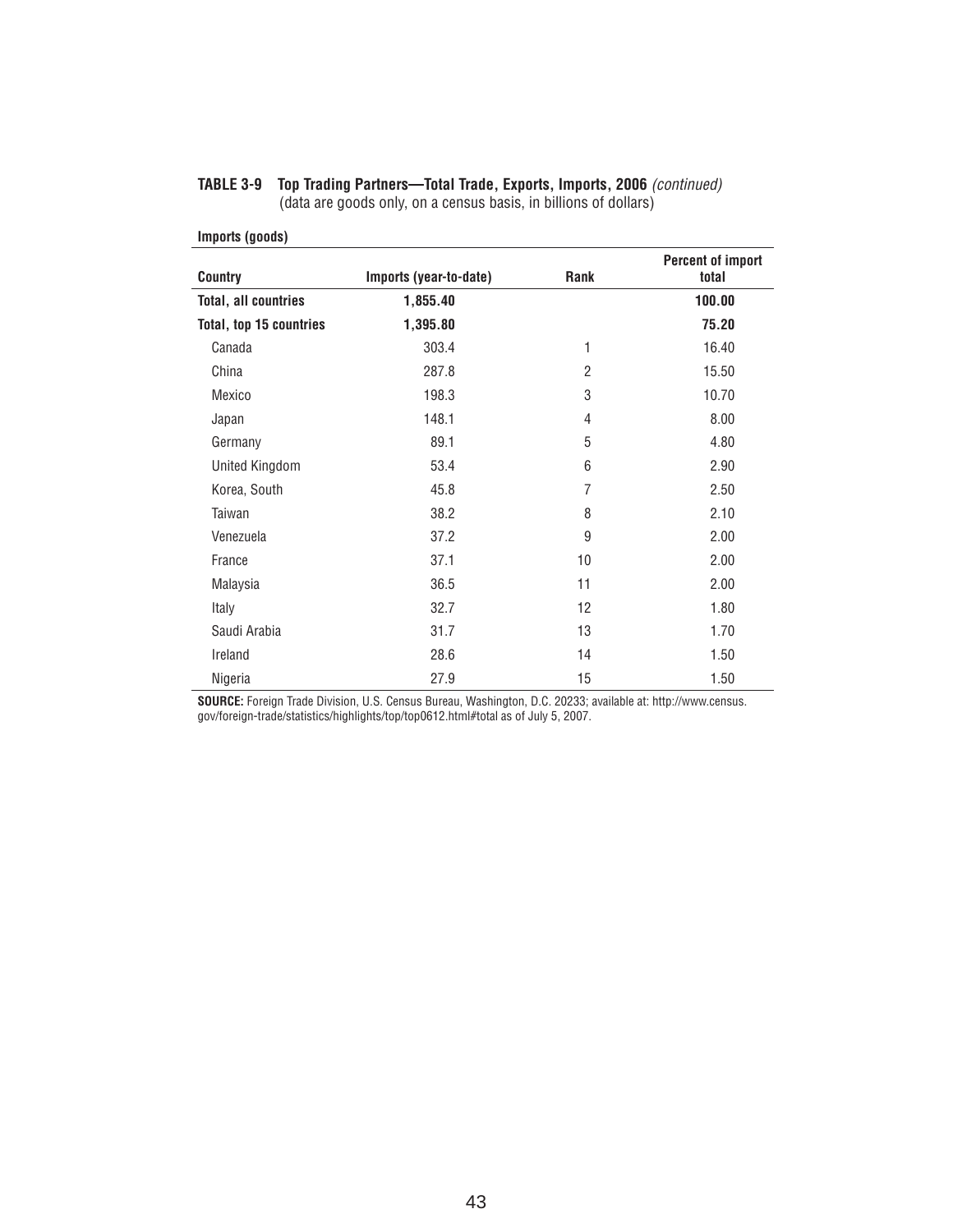#### **TABLE 3-10 Port State Control Statistics**

| Year<br>(Jan 1–Dec 31st) | <b>Distinct</b><br>arrivals | <b>Safety related</b><br>detentions | Annual<br>detention ratio | 3-Year average<br>detention ratio | <b>Major ISPS</b><br>control actions | <b>Rolling average</b><br><b>ISPS control</b><br>action ratio |
|--------------------------|-----------------------------|-------------------------------------|---------------------------|-----------------------------------|--------------------------------------|---------------------------------------------------------------|
| 1996                     | 7,608                       | 476                                 | 6.26%                     |                                   |                                      |                                                               |
| 1997                     | 7,686                       | 547                                 | 7.12%                     | 6.64%                             |                                      |                                                               |
| 1998                     | 7,880                       | 373                                 | 4.73%                     | 6.02%                             |                                      |                                                               |
| 1999                     | 7,617                       | 257                                 | 3.37%                     | 5.08%                             |                                      |                                                               |
| 2000                     | 7,657                       | 193                                 | 2.52%                     | 3.55%                             |                                      |                                                               |
| 2001                     | 7.842                       | 172                                 | 2.19%                     | 2.69%                             |                                      |                                                               |
| 2002                     | 7,106                       | 178                                 | 2.50%                     | 2.40%                             |                                      |                                                               |
| 2003                     | 7,673                       | 153                                 | 1.99%                     | 2.22%                             |                                      |                                                               |
| 2004                     | 7,241                       | 176                                 | 2.43%                     | 2.30%                             | 92                                   |                                                               |
| 2005                     | 7,850                       | 127                                 | 1.61%                     | 2.00%                             | 51                                   | 0.89%                                                         |
| 2006                     | 8.178                       | 110                                 | 1.35%                     | 1.78%                             | 35                                   | 0.80%                                                         |

<code>NOTES</code>: In 2006, a total of 8,178 individual vessels, from 80 different flag States, made 78,668 port calls. United States Coast Guard conducted 10,136 Safety of Life at Sea (SOLAS) safety exams and 9,053 International Ship and Port Facility Security security exams. The SOLAS exams resulted in 110 detentions, a 13 percent decrease, and the security exams resulted in 35 major control actions, a 31 percent decrease, while distinct arrivals grew by 328, a 4 percent increase.

**SOURCE**: Department of Homeland Security, United States Coast Guard, Port State Control in the United States, Annual Report 2006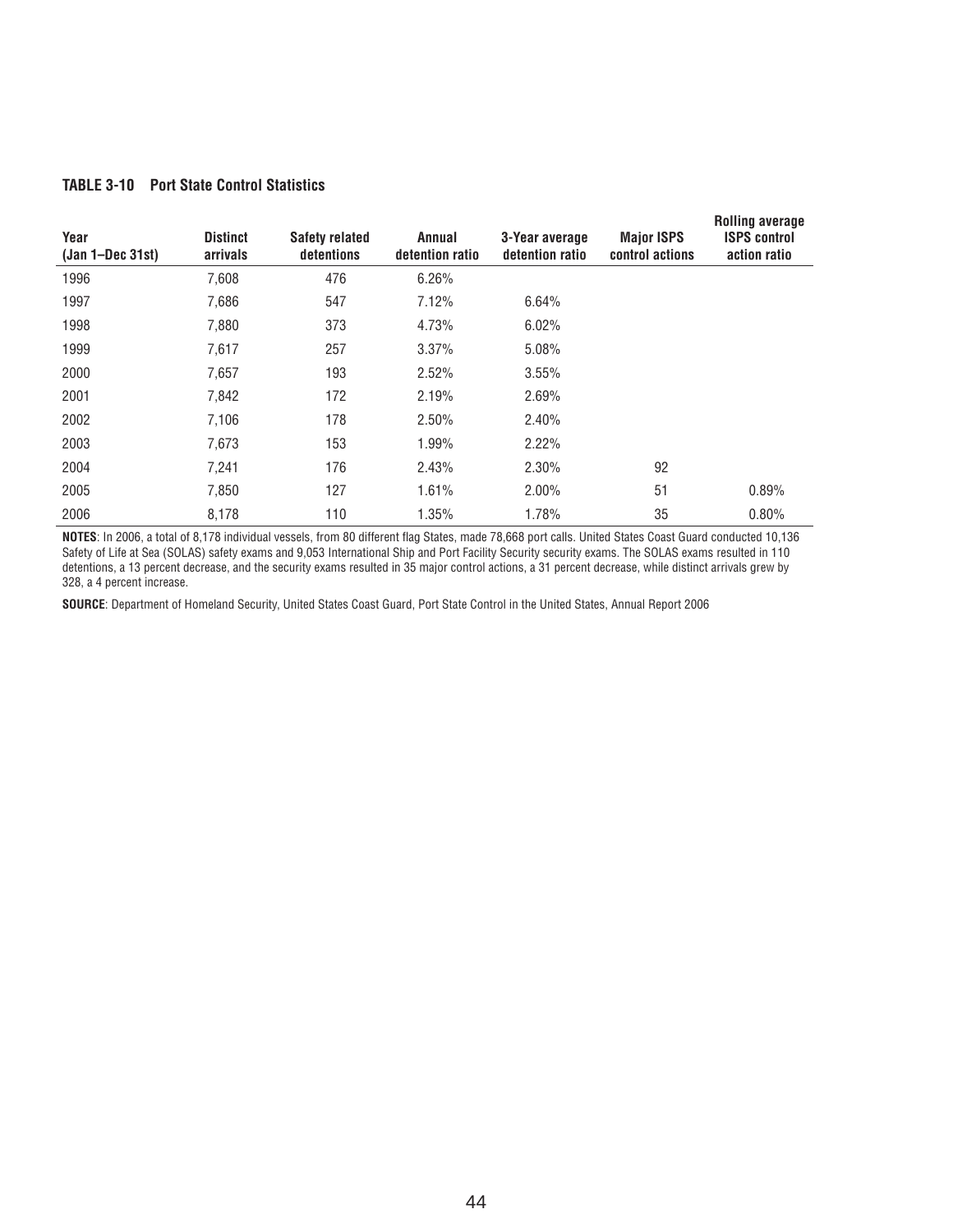#### **TABLE 3-11 Port State Control Statistics by Port**

| Port                       |                | <b>Coast Guard District Safety Examinations</b> | <b>Detentions</b> | <b>Security Examinations</b> | <b>Major Control Actions</b> |
|----------------------------|----------------|-------------------------------------------------|-------------------|------------------------------|------------------------------|
| Anchorage, Alaska          | 17             | 124                                             | 0                 | 85                           | 0                            |
| Baltimore, Maryland        | 5              | 206                                             | 0                 | 227                          | 0                            |
| Boston, Massachusetts      | 1              | 168                                             | 1                 | 66                           | 0                            |
| Buffalo, New York          | 9              | 52                                              | 0                 | 14                           | 0                            |
| Charleston, South Carolina | 7              | 142                                             | 2                 | 139                          | 0                            |
| Chicago, Illinois          | 9              | 17                                              | 0                 | 9                            | 0                            |
| Cleveland, Ohio            | 9              | 32                                              | 0                 | 27                           | 0                            |
| Corpus Christi, Texas      | 8              | 340                                             | 3                 | 380                          | 0                            |
| Detroit, Michigan          | 9              | 33                                              | 0                 | 20                           |                              |
| Duluth, Minnesota          | 9              | 28                                              | 0                 | 24                           | 0                            |
| Guam                       | 14             | 72                                              | 0                 | 54                           | 0                            |
| Hampton Roads, Virginia    | 5              | 200                                             | 4                 | 284                          |                              |
| Honolulu, Hawaii           | 14             | 230                                             | 5                 | 169                          | 0                            |
| Houston, Texas             | 8              | 1,012                                           | 14                | 952                          | 4                            |
| Jacksonville, Florida      | 7              | 284                                             | 6                 | 255                          | 1                            |
| Juneau, Alaska             | 17             | 30                                              | 0                 | 43                           | 0                            |
| Los Angeles, California    | 11             | 709                                             | 6                 | 858                          | 7                            |
| Miami, Florida             | 7              | 388                                             | 8                 | 312                          | 2                            |
| Milwaukee, Wisconsin       | 9              | 34                                              | 0                 | 26                           | 0                            |
| Mobile, Alabama            | 8              | 311                                             | 1                 | 211                          |                              |
| Morgan City, Louisiana     | 8              | 124                                             | 5                 | 58                           | 1                            |
| New Haven, Connecticut     | 1              | 88                                              | 0                 | 70                           | 0                            |
| New Orleans, Louisiana     | 8              | 1,189                                           | 9                 | 992                          | 8                            |
| New York, New York         | 1              | 810                                             | 4                 | 743                          | 1                            |
| Philadelphia, Pennsylvania | 5              | 399                                             | 3                 | 461                          | 0                            |
| Port Arthur, Texas         | 8              | 296                                             |                   | 233                          | 0                            |
| Portland, Maine            | 1              | 114                                             |                   | 94                           | 0                            |
| Portland, Oregon           | 13             | 422                                             | 4                 | 302                          | 0                            |
| Providence, Rhode Island   | 1              | 104                                             |                   | 50                           | 0                            |
| San Diego, California      | 11             | 117                                             | 1                 | 103                          | 0                            |
| San Francisco, California  | 11             | 305                                             | 9                 | 349                          | 3                            |
| San Juan, Puerto Rico      | 7              | 511                                             | 2                 | 366                          |                              |
| Savannah, Georgia          | 7              | 241                                             | 5                 | 353                          | 1                            |
| Seattle, Washington        | 13             | 392                                             | 12                | 391                          | 0                            |
| Tampa, Florida             | 7              | 492                                             | 1                 | 216                          | 3                            |
| Toledo, Ohio               | 9              | 21                                              | 0                 | 22                           | 0                            |
| Valdez, Alaska             | 17             | 3                                               | 0                 | 0                            | 0                            |
| Wilmington, North Carolina | $\overline{5}$ | 96                                              | $\overline{2}$    | 95                           | $\underline{0}$              |
| <b>Total</b>               |                | 10,136                                          | 110               | 9,053                        | $35\,$                       |

**NOTES**: In 2006, New Orleans, Houston, and New York were the leading ports in the number of safety and security examinations. However, Houston, Seattle, New Orleans, and San Francisco were the leading ports for safety-related detentions. New Orleans, Los Angeles, and Houston were the leading ports of Major Control Actions (MCAs), which occur when a vessel is detained, denial of entry, or expelled for violating International Ship and Port Facility Security Code (ISPS) or Maritime Transportation Security Act of 2002 (MTSA).

**SOURCE**: Department of Homeland Security, U.S. Coast Guard, *Port State Control in the United States, Annual Report 2006.*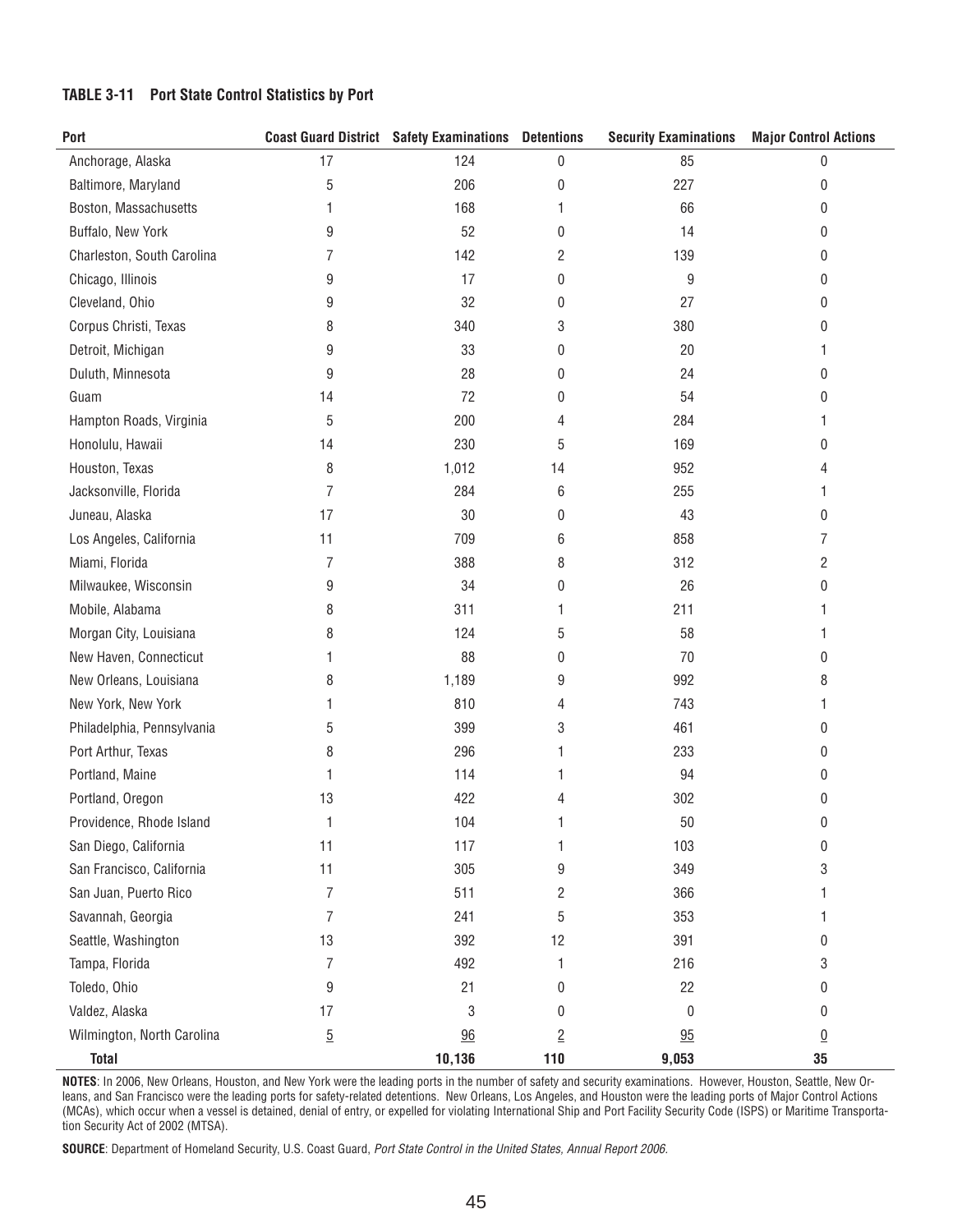|      |                                                                                                                                                                                                                                                                                                                                                                                                       |                  | Civilian agencies |         |         |                        | Department of Defense (DOD) |                        |              |                  | Humanitarian food aid |           |         |                        | Grand total          |                        |              |
|------|-------------------------------------------------------------------------------------------------------------------------------------------------------------------------------------------------------------------------------------------------------------------------------------------------------------------------------------------------------------------------------------------------------|------------------|-------------------|---------|---------|------------------------|-----------------------------|------------------------|--------------|------------------|-----------------------|-----------|---------|------------------------|----------------------|------------------------|--------------|
| Year | Ton type                                                                                                                                                                                                                                                                                                                                                                                              | <b>U.S. Flag</b> | Non-U.S.<br>Flag  | Total   | Percent | <b>U.S. Flag</b>       | Non-U.S.<br>Flag            | <b>Total</b>           | Percent      | <b>U.S. Flag</b> | Non-U.S.<br>Flag      | Total     | Percent | <b>U.S. Flag</b>       | Non-U.S.<br>Flag     | <b>Total</b>           | Percent      |
| 2001 | Metric                                                                                                                                                                                                                                                                                                                                                                                                | 291,889          | 85,148            | 377,037 | 77.4    | 347,000                | 12,540                      | 359,540                | 96.5         | $\circ$          | $\circ$               | $\circ$   | $\circ$ | 638,889                | 97,688               | 736,577                | 86.7         |
|      | measurement<br>DOD                                                                                                                                                                                                                                                                                                                                                                                    |                  |                   |         |         | 2,574,898              | 286,100                     | 2,860,998              | 90.0         |                  |                       |           |         | 2,574,898              | 286,100              | 2,860,998              | 0.06         |
|      | Petroleum                                                                                                                                                                                                                                                                                                                                                                                             | 414,907          | 1,464             | 416,371 | 99.6    | 5,251,947              | 154,432                     | 5,406,379              | 97.1         |                  |                       |           |         | 5,251,947              | 154,432              | 5,406,379              | 97.1         |
| 2002 | Metric                                                                                                                                                                                                                                                                                                                                                                                                | 348,926          | 95,385            | 44,311  | 78.5    | 460,802                | 5,114                       | 465,916                | 98.9         | 4,476,573        | 1,539,056             | 6,015,629 | 74.4    | 5,286,301              | 1,639,555            | 6,925,856              | 76.3         |
|      | measurement<br>DOD                                                                                                                                                                                                                                                                                                                                                                                    |                  |                   |         |         | 4,243,468              | 304,730                     | 4,548,198              | 93.3         |                  |                       |           |         | 4,243,468              | 304,730              | 4,548,198              | 93.3         |
|      | Petroleum                                                                                                                                                                                                                                                                                                                                                                                             | 372,780          | 4,390             | 377,170 | 98.8    | 6,237,327              | 139,192                     | 6,376,519              | 97.8         |                  |                       |           |         | 6,237,327              | 139,192              | 6,376,519              | 97.8         |
| 2003 | Metric                                                                                                                                                                                                                                                                                                                                                                                                | 226,451          | 77,741            | 304,192 | 74.4    | 327,189                | 11,090                      | 338,279                | 96.7         |                  | 3,193,146 1,083,944   | 4,277,090 | 74.7    | 3,746,786              | 1,172,775            | 4,919,561              | 76.2         |
|      | measurement<br><b>DOO</b>                                                                                                                                                                                                                                                                                                                                                                             |                  |                   |         |         | 6,038,587              | 913,842                     | 6,952,429              | 86.9         |                  |                       |           |         | 6,038,587              | 913,842              | 6,952,429              | 86.9         |
|      | Petroleum                                                                                                                                                                                                                                                                                                                                                                                             | 434,665          | 466               | 435,131 | 99.9    | 6,395,074              | 4,232,304                   | 8,827,378              | 72.4         |                  |                       |           |         | 6,829,739              | 4,232,770            | 11,062,509             | 61.7         |
| 2004 | Metric                                                                                                                                                                                                                                                                                                                                                                                                | 209,438          | 63,109            | 272,547 | 76.8    | 338,238                | 3,569                       | 341,807                | 99.0         | 3,251,869        | 1,079,226             | 4,331,095 | 75.1    | 3,799,545              | 1,145,904            | 4,945,449              | 76.8         |
|      | measurement<br>Petroleum<br>DOD                                                                                                                                                                                                                                                                                                                                                                       | 375,996          | $\circ$           | 375,996 | 100.0   | 3,607,556<br>8,635,344 | 331,784<br>1,892,152        | 8,967,128<br>5,499,708 | 96.3<br>65.6 |                  |                       |           |         | 3,983,552<br>8,635,344 | 331,784<br>1,892,152 | 8,967,128<br>5,875,704 | 96.3<br>67.8 |
| 2005 | Metric                                                                                                                                                                                                                                                                                                                                                                                                | 117,378          | 61,200            | 178,578 | 65.7    | 144,506                | 2,938                       | 147,444                | 98.0         | 2,718,814        | 1,216,030             | 3,934,844 | 69.1    | 2,980,698              | 1,280,168            | 4,260,866              | 70.0         |
|      | measurement<br>DOD                                                                                                                                                                                                                                                                                                                                                                                    |                  |                   |         |         | 10,687,744             | 740,125                     | 11,427,869             | 93.5         |                  |                       |           |         | 0,687,744              | 740,125              | 11,427,869             | 93.5         |
|      | Petroleum                                                                                                                                                                                                                                                                                                                                                                                             | 211,925          | $\circ$           | 211,925 | 100.0   | 2,616,779              | 2,850,353                   | 5,467,132              | 47.9         |                  |                       |           |         | 2,616,779              | 2,850,353            | 5,467,132              | 47.9         |
|      | NOTES: The cargo preference program works to promote and facilitate a U.S. maritime transportation system that is accessible and efficient in the movement of goods and people. It oversees the administration of and compli-<br>ance with U.S. cargo preference laws and regulations. Those laws require shippers to use U.S.-flag vessels to transport any government-impelled ocean borne cargoes. |                  |                   |         |         |                        |                             |                        |              |                  |                       |           |         |                        |                      |                        |              |

TABLE 3-12 Cargo Preference Statistics **TABLE 3-12 Cargo Preference Statistics**

**SOURCE:** U.S. Department of Transportation, Maritime Administration, Offi ce of Cargo Preference, personal communications, 2006.

SOURCE: U.S. Department of Transportation, Maritime Administration, Office of Cargo Preference, personal communications, 2006.

46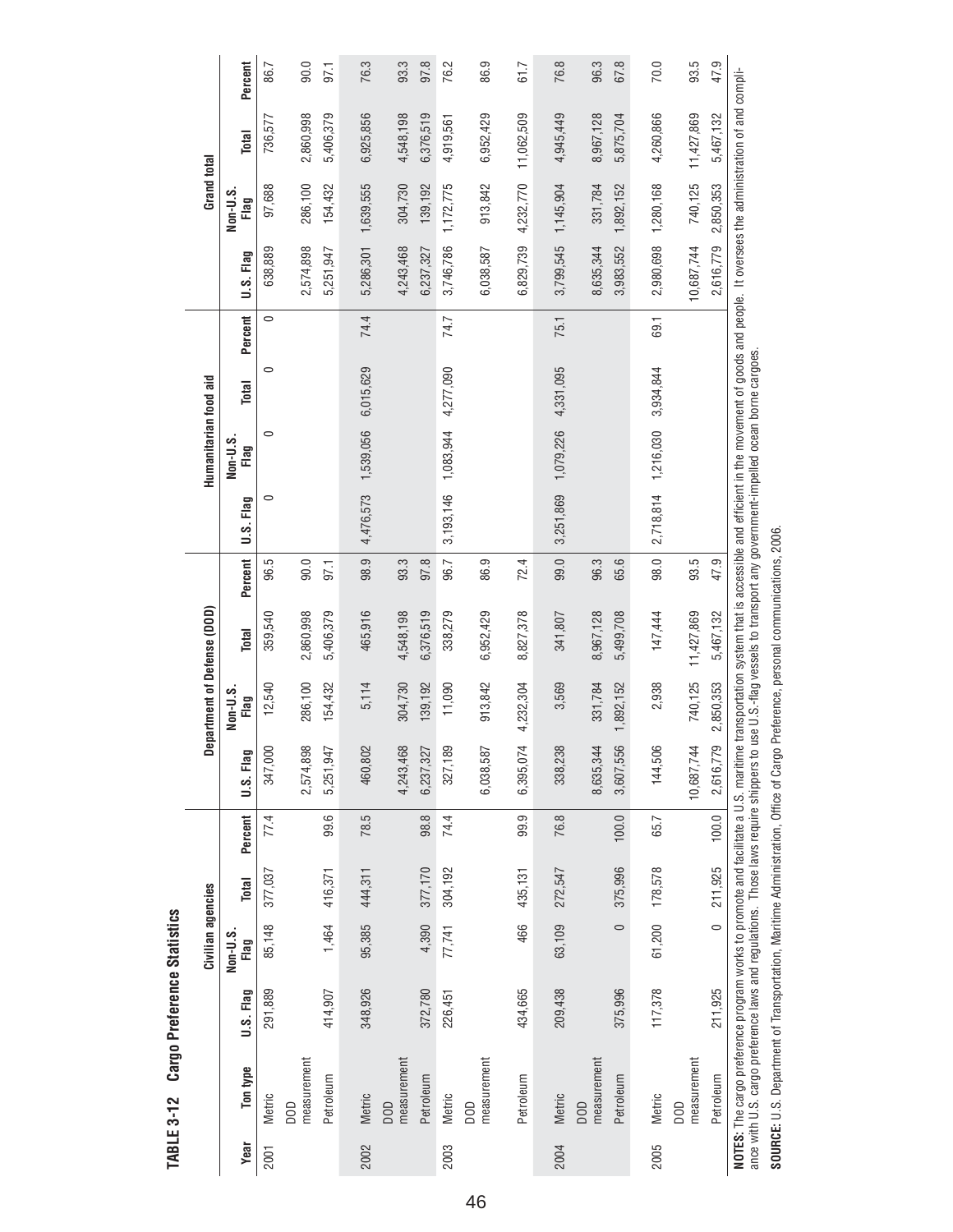# Economic Impact



Matthew Chambers

Demand for transportation-related goods and services affects the U.S. economy, employment, and industry investment. The data in this chapter provide information on water transportation industry output, employment, and port capital infrastructure expenditures. Data are also provided on dredging activity and costs.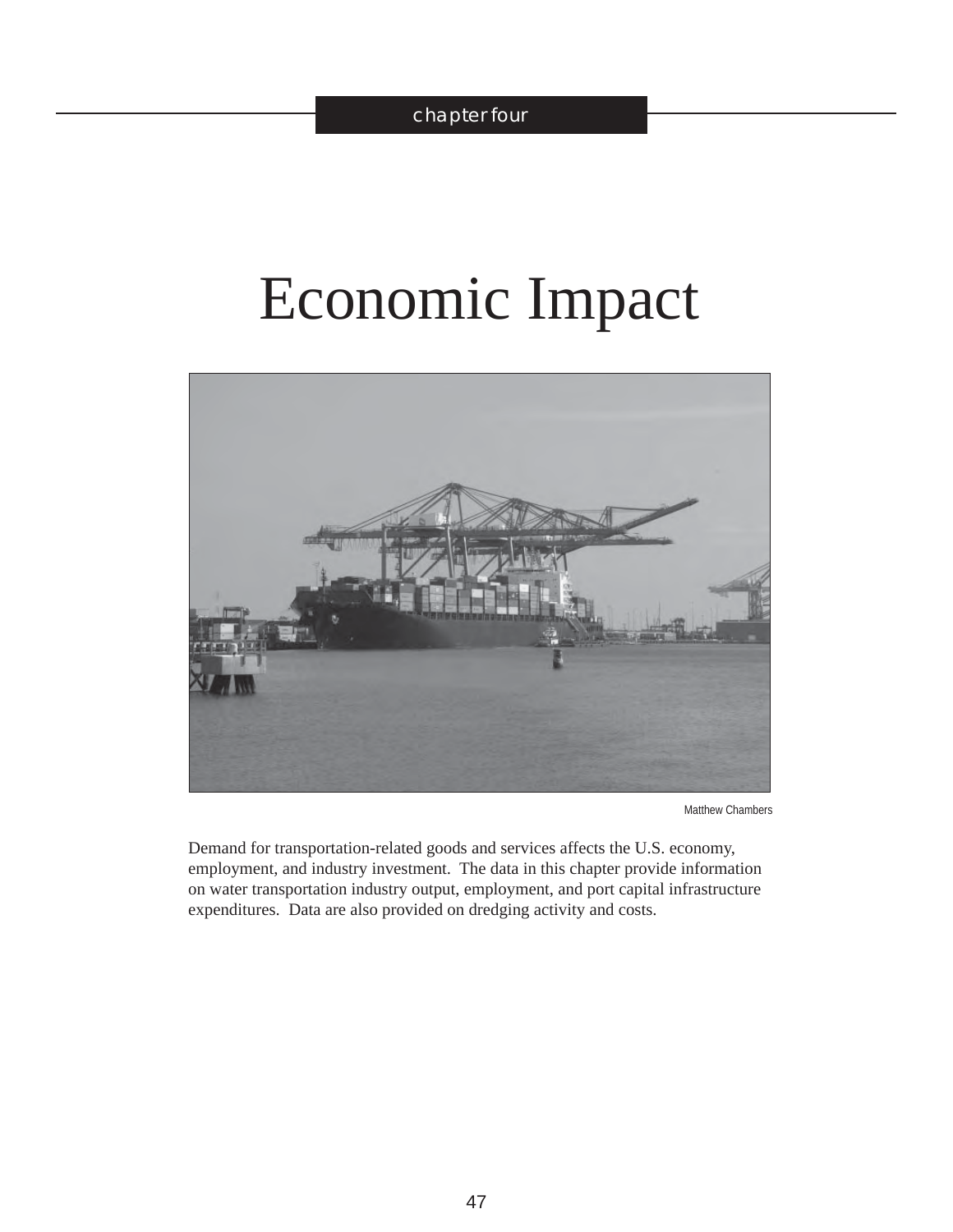| <b>Components</b>                  | 2002 | 2003 | 2004   | 2005 | 2006 | <b>Percent</b><br>change<br>2002-06 |
|------------------------------------|------|------|--------|------|------|-------------------------------------|
| Gross output                       | 28.1 | 31.3 | 36.3   | 37.3 | 37.9 | 34.9                                |
| Intermediate inputs                | 21.1 | 22.6 | 26.8   | 28.0 | 28.0 | 32.7                                |
| Energy Inputs                      | 1.1  | 1.5  | 2.4    | 3.5  | 3.4  | 209.1                               |
| Energy inputs as % of gross output | 3.9  | 4.8  | 6.6    | 9.4  | 9.0  | 131.8                               |
| <b>Materials</b>                   | 1.4  | 1.5  | 1.8    | 1.8  | 2.0  | 42.9                                |
| Services                           | 18.6 | 19.7 | 22.6   | 22.8 | 22.6 | 21.5                                |
| Value added                        | 7.0  | 8.7  | 9.5    | 9.2  | 9.9  | 41.4                                |
| Labor                              | 3.8  | 3.8  | 4.3    | 4.6  | 5.0  | 31.6                                |
| Taxes less subsidies               | 0.2  | 0.3  | $-0.2$ | 0.2  | 0.1  | $-50.0$                             |
| Operating surplus                  | 3.0  | 4.6  | 5.5    | 4.4  | 4.9  | 63.3                                |

# **TABLE 4-1 U.S. Water Transportation Gross Output, 2002-2006**

(billions of dollars)

**SOURCE:** U.S. Bureau of Economic Analysis, Gross Domestic Product by Industry Accounts. Detailed data available at www.bea.gov.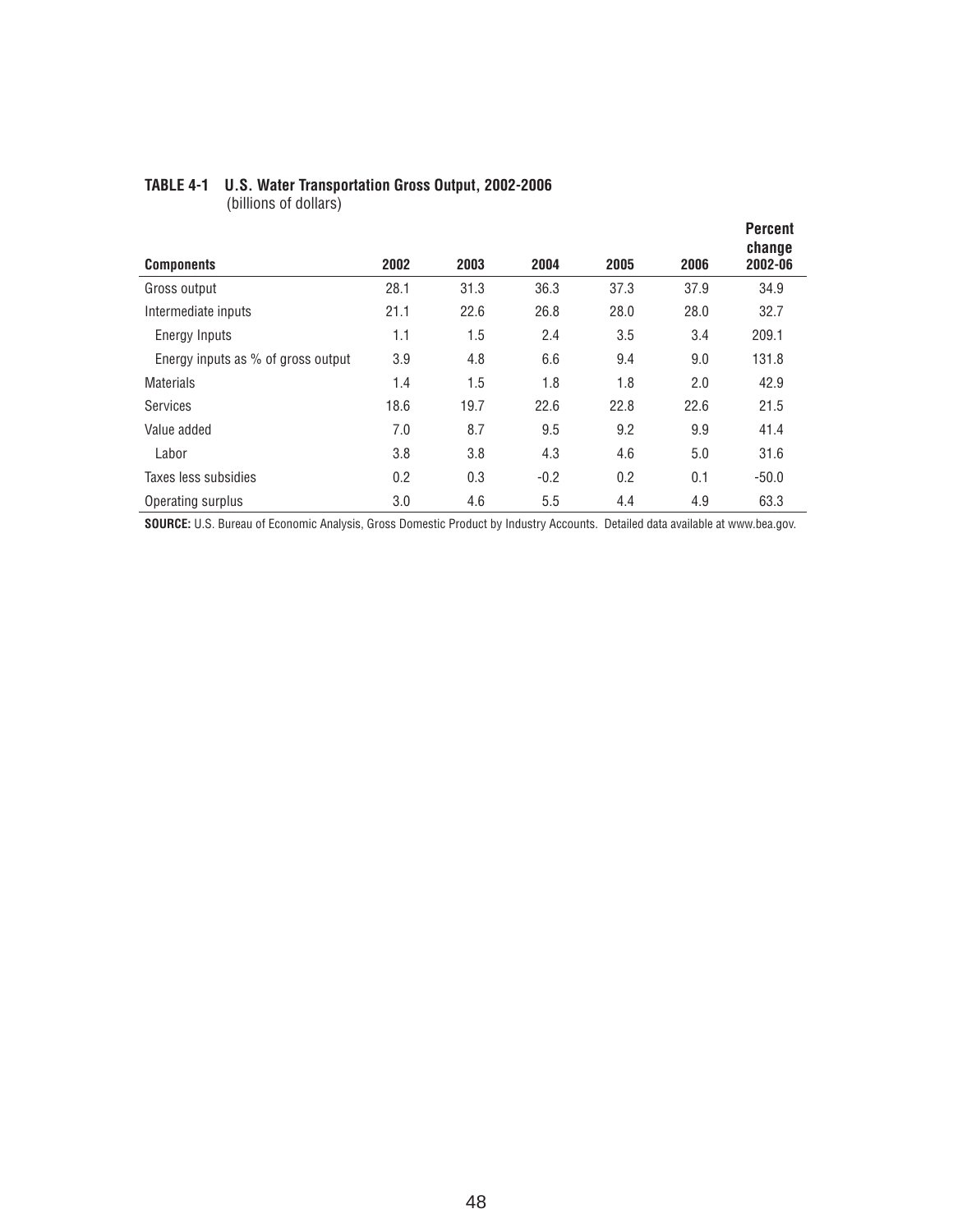| <b>Type</b>                | 2002  | 2003  | 2004  | 2005  | 2006  | 2007      | <b>Percent</b><br>change<br>2002-07 |
|----------------------------|-------|-------|-------|-------|-------|-----------|-------------------------------------|
| Fixed assets (\$ billions) | 42.3  | 44.5  | 46.8  | 49.2  | 52.4  | <b>NA</b> | 23.9%                               |
| Vessels                    | 23.4  | 24.6  | 25.7  | 26.8  | 28.2  | <b>NA</b> | 20.5%                               |
| Communications             | 10.2  | 10.9  | 11.6  | 12.2  | 13.2  | NА        | 29.4%                               |
| <b>Buildings</b>           | 4.5   | 4.6   | 5.0   | 5.6   | 6.1   | <b>NA</b> | 35.6%                               |
| Other                      | 4.2   | 4.4   | 4.5   | 4.6   | 4.8   | ΝA        | 14.3%                               |
| <b>Segment</b>             |       |       |       |       |       |           |                                     |
| Labor (000 jobs)           | 147.8 | 148.3 | 147.9 | 154.5 | 162.0 | 164.1     | 11.0%                               |
| Transportation             | 52.6  | 54.5  | 56.4  | 60.6  | 62.7  | 64.3      | 22.2%                               |
| Port services              | 95.2  | 93.8  | 91.5  | 93.9  | 99.3  | 99.8      | 4.8%                                |

#### **TABLE 4-2 U.S. Water Transportation Fixed Assets and Labor, 2002-2007**

**NOTE:** NA = Not available.

**SOURCES:** Fixed Assets: U.S. Bureau of Economic Analysis, Fixed Assets Accounts. Detailed data available at www.bea.gov. Labor: U.S. Bureau of Labor Statistics, Current Employment Statistics Survey, Detailed Data Files. Detailed data available at www.bls.gov.

U.S. water transportation is in a period of renewal and expansion with a 24% increase in gross output, a 22% increase in value added (gross output less intermediate inputs), a 35% increase in industry assets, and over 6,000 jobs added over the last 5 years (tables 4 and 5).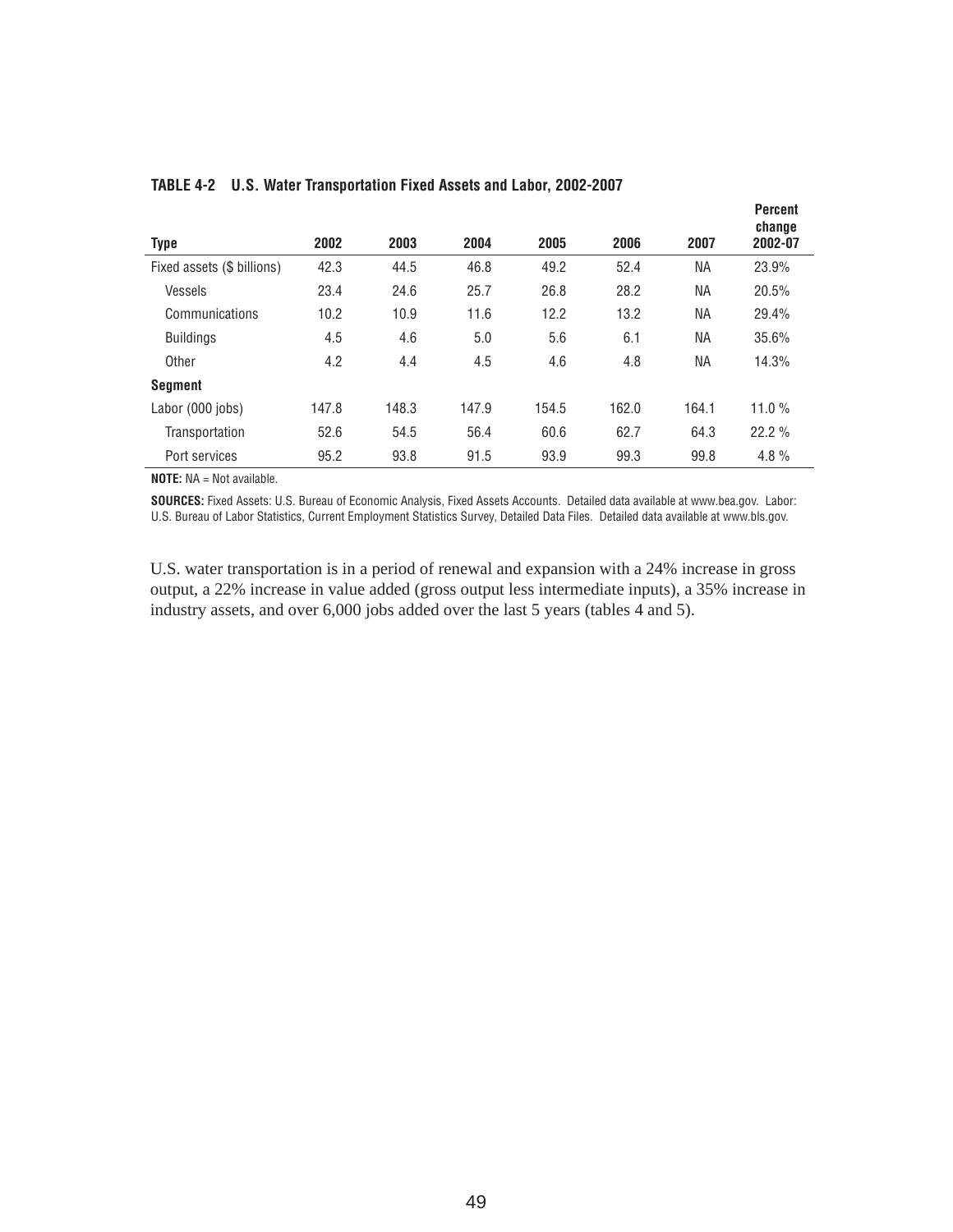#### **TABLE 4-3 Employment in Water Transportation and Support Services, 2001–2006**

| Industry segment                              | 2001    | 2002    | 2003    | 2004    | 2005    | 2006    | Percent<br>change<br>2001-06 |
|-----------------------------------------------|---------|---------|---------|---------|---------|---------|------------------------------|
|                                               |         |         |         |         |         |         |                              |
| Water transportation                          | 52,813  | 53,003  | 53,116  | 54,969  | 58,779  | 61,031  | 15.6                         |
| Sea, coastal, and Great Lakes transportation  | 33,188  | 32,671  | 32,867  | 34,002  | 37,049  | 38,103  | 14.8                         |
| Deep sea freight transportation               | 13,636  | 13,575  | 13,093  | 12,504  | 12,780  | 11,715  | $-14.1$                      |
| Deep sea passenger transportation             | 4,059   | 4,080   | 4,105   | 4,261   | 4,141   | 4,156   | 2.4                          |
| Coastal and Great Lakes freight transport.    | 7,469   | 7,424   | 7,637   | 7,961   | 8,814   | 9,248   | 23.8                         |
| Coastal and Great Lakes passenger transport   | 8,023   | 7,592   | 8,032   | 9,276   | 11,314  | 12,984  | 61.8                         |
| Inland water transportation                   | 19,625  | 20,332  | 20,249  | 20,968  | 21,731  | 22,927  | 16.8                         |
| Inland water freight transportation           | 16,566  | 16,732  | 16,627  | 17,425  | 18,324  | 19,199  | 15.9                         |
| Inland water passenger transportation         | 3,060   | 3,600   | 3,623   | 3,543   | 3,407   | 3,729   | 21.9                         |
| Support activities for water transportation   | 94,510  | 91,234  | 92,723  | 93,372  | 95,270  | 99,393  | 5.2                          |
| Port and harbor operations                    | 21,293  | 20,388  | 20,559  | 20,723  | 21,482  | 22,788  | 7                            |
| Marine cargo handling                         | 38,994  | 38,442  | 40,106  | 42,764  | 44,358  | 45,944  | 17.8                         |
| Navigational services to shipping             | 22,283  | 21,314  | 21,757  | 20,291  | 20,162  | 20,819  | $-6.6$                       |
| Other support activities for water transport. | 11,941  | 11,090  | 10,300  | 9,594   | 9,269   | 9,843   | $-17.6$                      |
| <b>Total</b>                                  | 147,323 | 144,237 | 145,839 | 148,341 | 154,049 | 160,424 | 8.9                          |

**SOURCE:** U.S. Department of Labor, Bureau of Labor Statistics, Quarterly Census of Employment and Wages; available at: http://www.bls.gov as of Mar. 24, 2008.

• U.S. employment in deep sea freight declined over the 2001–2006 period.

• Between 2001 and 2006 employment in coastal and Great Lakes transportation of passengers has increased nearly 62%.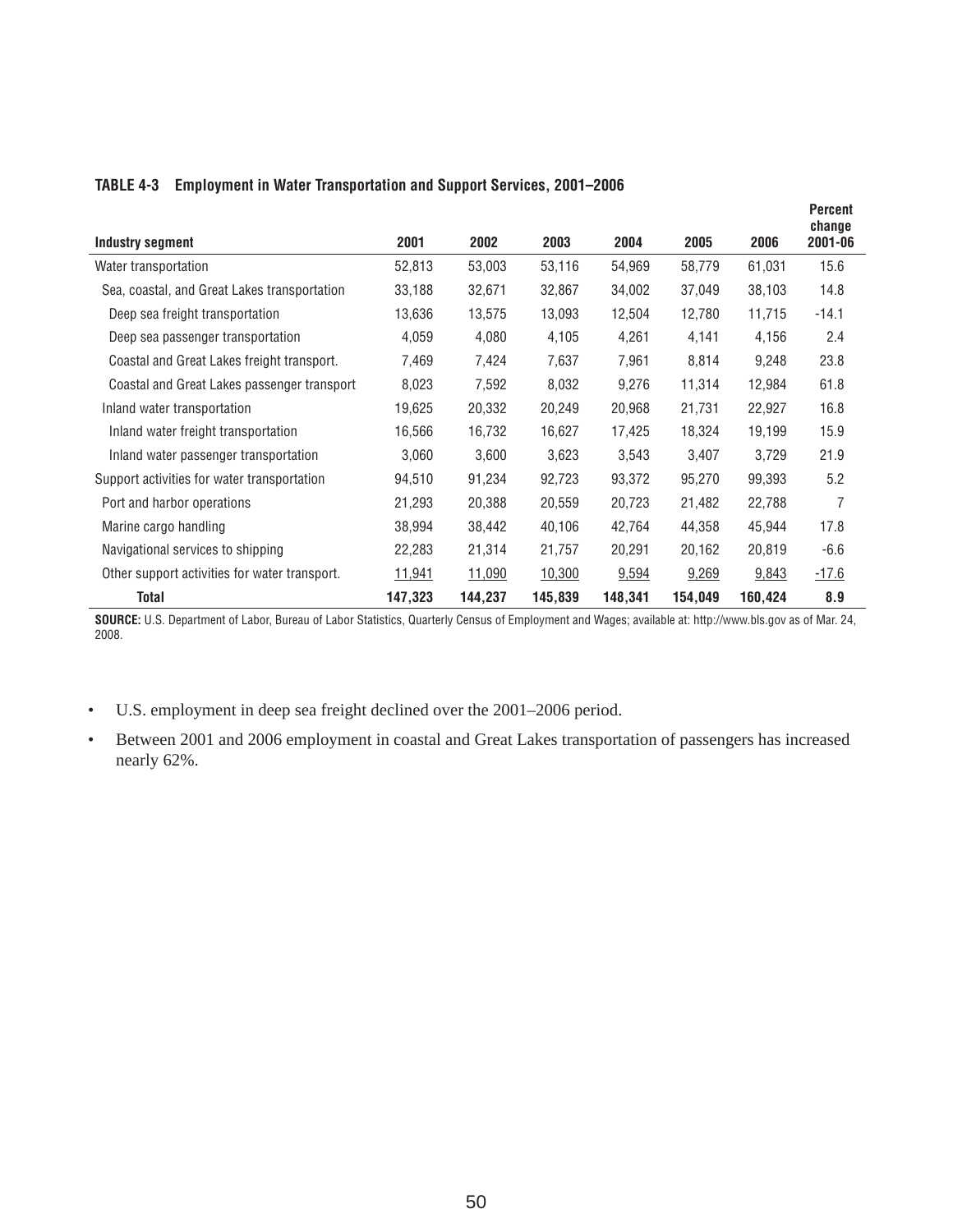|                |                 |                 | On-terminal      |          | Off-terminal |                 |                  |          |              |
|----------------|-----------------|-----------------|------------------|----------|--------------|-----------------|------------------|----------|--------------|
| Region         | <b>Road</b>     | Rail            | <b>Utilities</b> | Other*   | <b>Road</b>  | Rail            | <b>Utilities</b> | Other**  | <b>Total</b> |
| North Atlantic | \$45            | \$79,741        | \$7,663          | \$8      | \$3,786      | 0               | 0                | 0        | \$91,243     |
| South Atlantic | 143             | 2,422           | 782              | 262      | 3,330        | 0               | 0                | 0        | 6,939        |
| Gulf           | 2.630           | 1,739           | 5,554            | 6,633    | 493          | 2,920           | 3,304            | 298      | 23,571       |
| South Pacific  | 156             | 8,218           | 49               | 32,590   | 134,056      | 1,706           | 36,026           | 6,100    | 218,901      |
| North Pacific  | $\underline{0}$ | $\underline{0}$ | $\overline{0}$   | 74       | 566          | $\underline{0}$ | $\underline{0}$  | <u>0</u> | 640          |
| <b>Total</b>   | \$2,974         | \$92,119        | \$14,049         | \$39,566 | \$142,231    | \$4,626         | \$39,330         | \$6,398  | \$341,293    |
|                | 2.0%            | 61.9%           | 9.4%             | 26.6%    | 73.9%        | 2.4%            | 20.4%            | 3.3%     |              |
| Percent        |                 |                 | 44%              |          |              |                 | 56%              |          | 100%         |

#### **TABLE 4-4 U.S. Public Port Capital Infrastructure Expenditures, 2005**

(thousands of dollars)

**NOTES**: Totals may not add up due to rounding. \*On-terminal "other" was defined by survey respondents as storm water, people mover, bridges, trucks, jet array system, and engineering/design. Several ports did not define "other" at all. \*\*Off-terminal "other" was defined by survey respondents as barge unloaded. A number of ports did not define "other" at all. Excludes \$33,658,000 in expenditures from two regions (Great Lakes and noncontiguous) that had fewer than three responses each.

SOURCE: U.S. Department of Transportation, Maritime Adminstration, Office of Policy and Plans, personal communication, Aug. 27, 2007.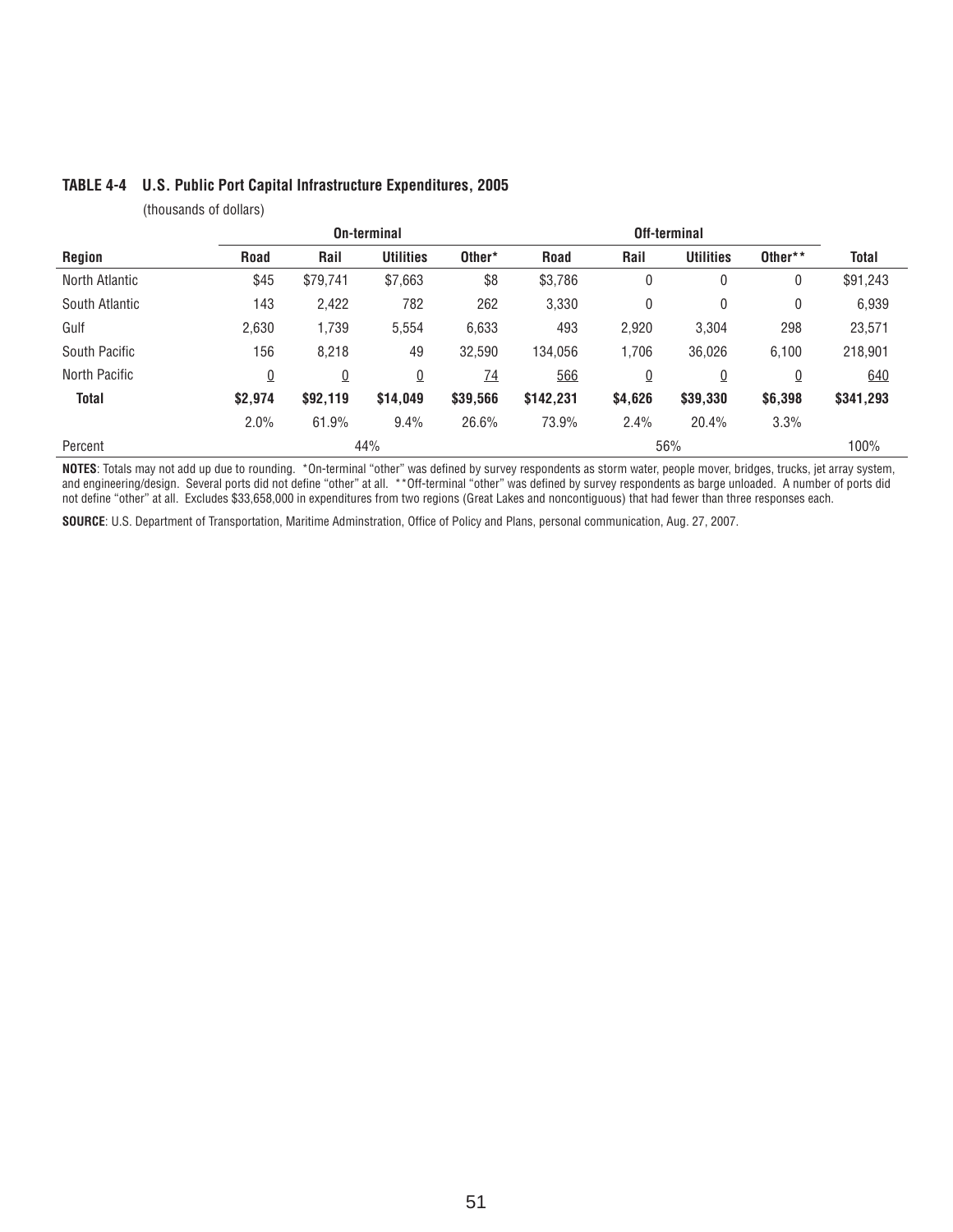|                | $1.100$ $0.1100$ $0.1001$ $0.101$ |                    |           |                |
|----------------|-----------------------------------|--------------------|-----------|----------------|
| <b>Region</b>  | Improvement                       | <b>Maintenance</b> | Total     | <b>Percent</b> |
| North Atlantic | \$20,862                          | \$206              | \$21,069  | 14.00%         |
| South Atlantic | 15,765                            | 7,339              | 23,103    | 15.40%         |
| Gulf           | 6,340                             | 7,219              | 13,559    | $9.00\%$       |
| South Pacific  | 90,896                            | 1,392              | 92,288    | 61.50%         |
| North Pacific  | 0                                 | 4                  | 4         | $0.00\%$       |
| Total          | \$133,863                         | \$16,160           | \$150,023 | 100.00%        |
| Percent        | 89.2%                             | 10.8%              | 100.0%    |                |

#### **TABLE 4-5 U.S. Public Port Capital Dredging Expenditures, 2005 Improvement vs. Maintenance** (thousands of dollars)

**NOTE**: Totals may not add up due to rounding.

SOURCE: U.S. Department of Transportation, Maritime Adminstration, Office of Policy and Plans, personal communication, Aug. 27, 2007.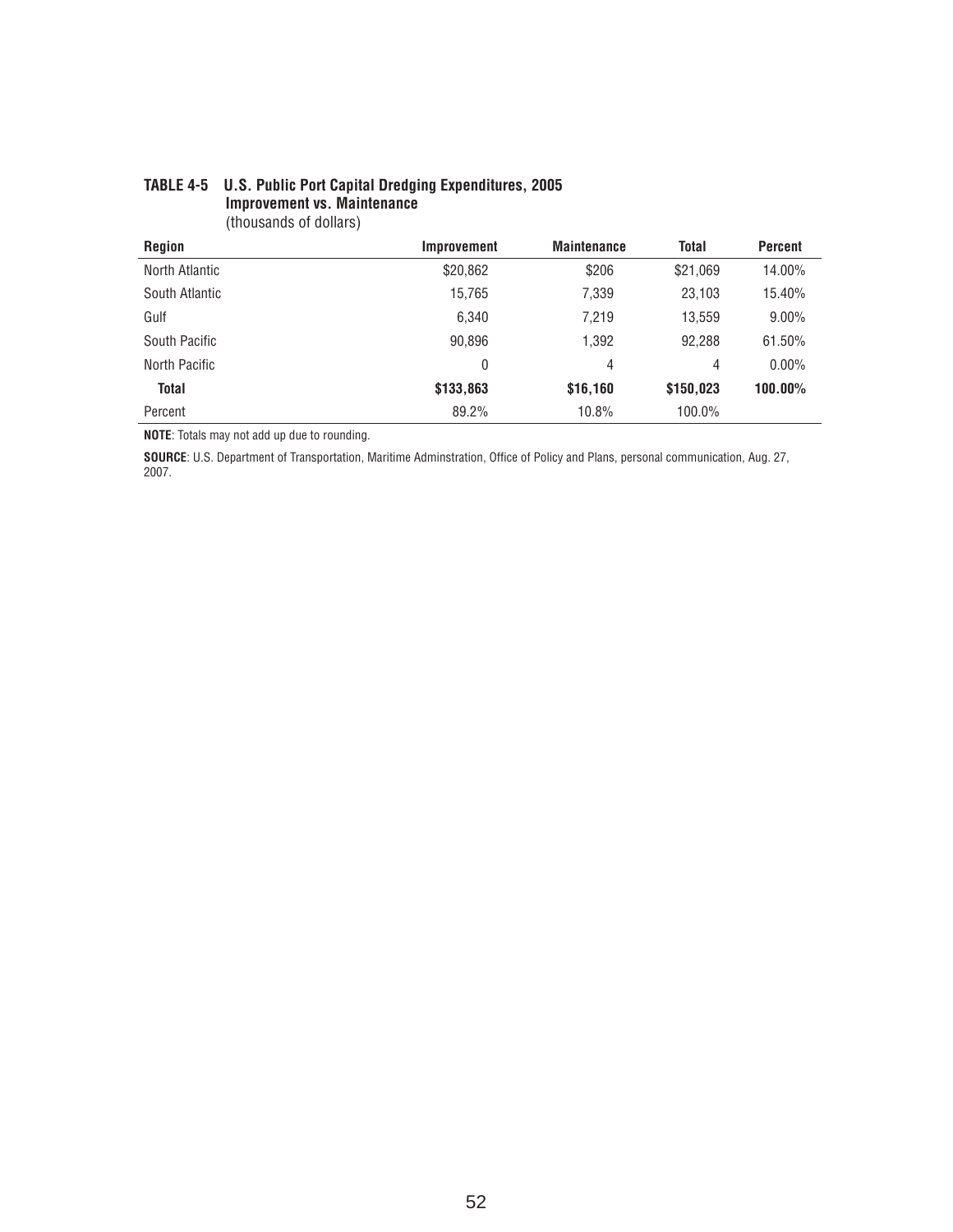**TABLE 4-6 U.S. Public Port Capital Expenditures by Type of Expenditure and Facility, 2005** É, Ĥ Á ŧ نا<br>ام<del>ا</del>ن ے<br>نہ é Duhlic  $\frac{c}{1}$ TABLE 4-6

| nove<br>S<br>٠,                                                     |                      |  |
|---------------------------------------------------------------------|----------------------|--|
|                                                                     |                      |  |
|                                                                     |                      |  |
|                                                                     |                      |  |
|                                                                     |                      |  |
|                                                                     | ر<br>5<br>-          |  |
| U.S. Public Port Capital Expenditures by Type of Expenditure and F? | Indicande of dollard |  |
| ڡ                                                                   |                      |  |

|                |          |                      |         |                    |                |                         | <b>New Construction</b>               |                          |             |                         |          |                |             |
|----------------|----------|----------------------|---------|--------------------|----------------|-------------------------|---------------------------------------|--------------------------|-------------|-------------------------|----------|----------------|-------------|
|                |          |                      |         | Type of facility   |                |                         |                                       | Infrastructure           |             | Dredging                |          |                |             |
|                |          | Special, Gen'l cargo |         |                    |                |                         |                                       |                          |             |                         |          |                |             |
|                | General  |                      | Ro/Ro/  | <b>Dry</b>         | Liquid<br>bulk |                         |                                       | $\dot{\bar{\mathbf{5}}}$ | <b>Off-</b> |                         |          |                |             |
| Region         | cargo    | Container            | auto    |                    |                | Passenger               | <b>Other</b>                          | terminal                 | terminal    | Improvement             | Maint.   | Security       | Total       |
| North Atlantic | \$3,383  | \$50                 | 0       | 0                  | 0              | \$864                   | \$2,738                               | \$79,272                 | 0           | \$20,862                | 0        | \$7,499        | \$114,669   |
| South Atlantic | 2,216    | 159,063              |         |                    |                | 2,841                   | 2,556                                 | 262                      | 2,730       | 341                     |          | 20,439         | 190,449     |
| Gulf           | 36,087   | 36,800               | 5,695   | 5,640              | 426            | 19,811                  | 63,214                                | 13,332                   | 3,218       | 6,331                   | 335      | 21,188         | 212,077     |
| South Pacific  | $\circ$  | 265,999              | 능       |                    | 0              | 14,625                  | 72,913                                | 1,353                    | 82,355      | 90,896                  | 0        | 5,603          | 533,826     |
| North Pacific  | 163      | 12.487               |         | ▭                  | ▭              | $\overline{\mathbb{C}}$ | 11,661                                | $\overline{2}$           | 566         | $\overline{\mathbb{C}}$ |          | $\frac{51}{2}$ | 25,132      |
| Total          | \$41,850 | \$474,399            | \$5,775 | \$5,640            | \$426          | \$38,141                | \$153,082                             | \$94,293                 | \$88,869    | \$118,431               | \$335    | \$54,910       | \$1,076,152 |
| Percent        | 3.9%     | 44.1%                | 0.5%    | 0.5%               | 0.0%           | 3.5%                    | 14.2%                                 | 8.8%                     | 8.3%        | 11.0%                   | $0.0\%$  | $5.1\%$        |             |
|                |          |                      |         |                    |                |                         | <b>Modernization / Rehabilitation</b> |                          |             |                         |          |                |             |
|                |          |                      |         | Type of facility   |                |                         |                                       | Infrastructure           |             | Dredging                |          |                |             |
|                |          | Special. Gen'l Cargo |         |                    |                |                         |                                       |                          |             |                         |          |                |             |
|                | General  |                      | Ro/Ro/  |                    |                |                         |                                       | $\dot{\bar{\mathbf{5}}}$ | öff-        |                         |          |                |             |
| Region         | cargo    | Container            | auto    | <b>Dry</b><br>Duik | Liquid<br>bulk | Passenger               | Other                                 | terminal                 | terminal    | Improvement             | Maint.   | Security       | Total       |
| North Atlantic | \$8,843  | \$95,370             | 018     | 0                  | 0              | \$1,830                 | \$1,439                               | \$8,185                  | \$3,786     | 0                       | \$206    | \$25           | \$119,694   |
| South Atlantic | 5,658    | 19,728               | 380     | 404                | 359            | 2,855                   | 2,817                                 | 3,347                    | 600         | 15,423                  | 7,339    | 480            | 59,391      |
| Gulf           | 31,053   | 1,744                | 82      | 25                 | $\circ$        | 434                     | 8,769                                 | 3,224                    | 3,796       | တ                       | 6,884    | 0              | 56,021      |
| South Pacific  | 896      | 438,446              |         | 358                | 264            | 123,098                 | 5,783                                 | 39,660                   | 95,533      |                         | 1,392    | 403            | 706,832     |
| North Pacific  | 788      | $\circ$              | 0       | o                  | $\Box$         | 160                     | 3,651                                 | $\Box$                   | $\Box$      | $\circ$                 | 4        | 120            | 4,723       |
| <b>Total</b>   | \$47,239 | \$555,288            | \$472   | \$787              | ,623<br>5      | \$128,376               | \$22,459                              | \$54,416                 | \$103,715   | \$15,432                | \$15,825 | \$1,028        | \$946,661   |

NOTES: Totals may not add up due to rounding. Excludes \$36,260,000 in expenditures from two regions (Great Lakes and Non-contiguous) that had fewer than three responses each. **NOTES**: Totals may not add up due to rounding. Excludes \$36,260,000 in expenditures from two regions (Great Lakes and Non-contiguous) that had fewer than three responses each. SOURCE: U.S. Department of Transportation, Maritime Adminstration, Office of Policy and Plans, personal communication, Aug. 27, 2007. **SOURCE**: U.S. Department of Transportation, Maritime Adminstration, Office of Policy and Plans, personal communication, Aug. 27, 2007.

Percent 58.7% 58.7% 58.7% 58.7% 0.1% 0.1% 13.6% 13.6% 1.6% 5.7% 1.6% 1.6% 1.7% 1.7% 0.1%

13.6%

 $0.2\%$ 

 $0.1\%$ 

 $0.0\%$ 

58.7%

 $5.0%$ 

Percent

 $0.1\%$ 

 $1.7\%$ 

 $1.6\%$ 

11.0%

 $5.7%$ 

 $2.4%$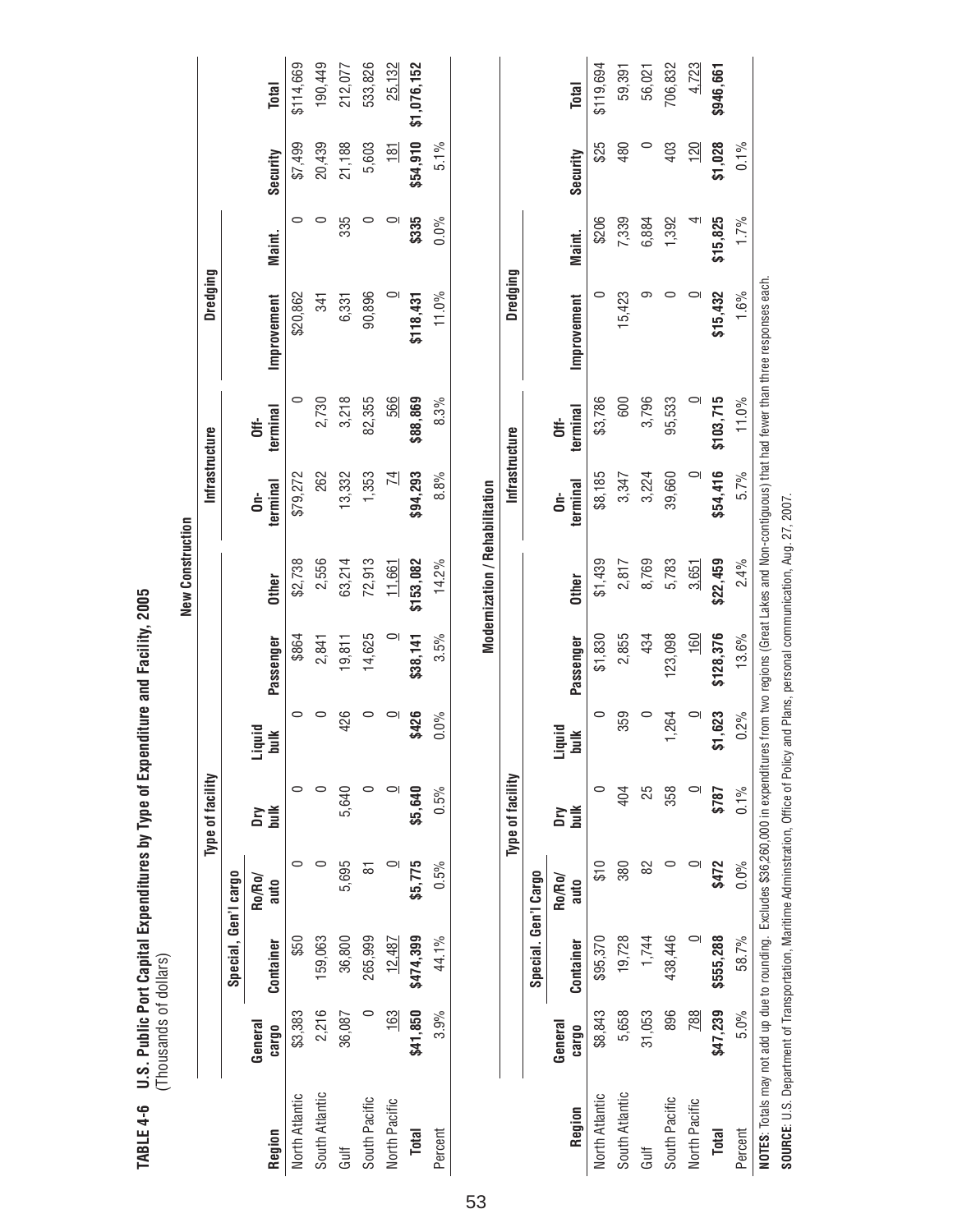|                                            |             | <b>Expenditures for dredging</b><br>(\$ thousands) |                                       |                | <b>Cubic yards dredged</b><br>(thousands) |                                       |
|--------------------------------------------|-------------|----------------------------------------------------|---------------------------------------|----------------|-------------------------------------------|---------------------------------------|
|                                            | Federal     | Non-federal                                        | <b>Work for others</b><br>(reimburse) | <b>Federal</b> | Non-federal                               | <b>Work for others</b><br>(reimburse) |
| Contract (O&M, CG, MR&T)                   |             |                                                    |                                       |                |                                           |                                       |
| <b>Maintenance:</b>                        |             |                                                    |                                       |                |                                           |                                       |
| Hopper                                     | \$95,373.1  | \$1,709.8                                          | \$1,095.0                             | 43,882.2       | 250.3                                     | 245.0                                 |
| Nonhopper                                  | \$389,989.6 | \$2,084.5                                          | \$10,745.8                            | 118,178.6      | 398.3                                     | 3,260.1                               |
| New work:                                  |             |                                                    |                                       |                |                                           |                                       |
| Hopper                                     | \$44,201.1  | \$12,415.4                                         | \$0.0                                 | 8,370.8        | 3,060.7                                   | 0.0                                   |
| Nonhopper                                  | \$182,260.1 | \$80,268.9                                         | \$7,150.0                             | 21,185.8       | 7,051.5                                   | 1,819.0                               |
| <b>Gov't Plant</b><br>(0&M, CG, MR&T)      |             |                                                    |                                       |                |                                           |                                       |
| <b>Maintenance:</b>                        |             |                                                    |                                       |                |                                           |                                       |
| Hopper                                     | \$41,615.8  | \$0.0                                              | \$5,433.8                             | 14,690.1       | 0.0                                       | 926.5                                 |
| Nonhopper                                  | \$45,537.5  | \$5.6                                              | \$4,013.0                             | 23,863.2       | 0.6                                       | 852.0                                 |
| New work:                                  |             |                                                    |                                       |                |                                           |                                       |
| Hopper                                     | \$390.0     | \$0.0                                              | \$390.0                               | 75.0           | 0.0                                       | 75.0                                  |
| Nonhopper                                  | \$528.5     | \$0.0                                              | \$0.0                                 | 207.0          | 0.0                                       | 0.0                                   |
|                                            |             | Total PL-109-062 dollars                           |                                       |                | Total PL-109-062 cubic yards              |                                       |
| PL-109-062 Work<br>(for Hurricane Katrina) |             |                                                    |                                       |                |                                           |                                       |
| Contract:                                  |             |                                                    |                                       |                |                                           |                                       |
| Hopper                                     | \$2,550.0   | \$0.0                                              | \$0.0                                 | 435.0          | 0.0                                       | 0.0                                   |
| Nonhopper                                  | \$2,953.0   | \$0.0                                              | \$0.0                                 | 847.0          | 0.0                                       | 0.0                                   |
| Gov't plant:                               |             |                                                    |                                       |                |                                           |                                       |
| Hopper                                     | \$0.0       | \$0.0                                              | \$0.0                                 | 0.0            | 0.0                                       | 0.0                                   |
| Nonhopper                                  | \$0.0       | \$0.0                                              | \$0.0                                 | 0.0            | 0.0                                       | 0.0                                   |
| PL-99 Work (emergency)                     |             |                                                    |                                       |                |                                           |                                       |
| Contract:                                  |             |                                                    |                                       |                |                                           |                                       |
| Hopper                                     | \$4,397.9   | \$0.0                                              | \$0.0                                 | 791.5          | 0.0                                       | 0.0                                   |
| Nonhopper                                  | \$21,382.3  | \$0.0                                              | \$0.0                                 | 4,614.6        | 0.0                                       | 0.0                                   |
| Gov't plant:                               |             |                                                    |                                       |                |                                           |                                       |
| Hopper                                     | \$0.0       | \$0.0\$                                            | \$0.0\$                               | $0.0\,$        | $0.0\,$                                   | $0.0\,$                               |
| Nonhopper                                  | \$0.0       | \$0.0                                              | \$0.0                                 | $0.0\,$        | $0.0\,$                                   | $0.0\,$                               |
| <b>Corpswide total</b>                     |             | Dollars = \$956,490.7                              |                                       |                | Cubic yards dredged $= 255,079.8$         |                                       |

### **TABLE 4-7 FY 2005 Analysis of Dredging Costs, Actual Amounts for FY 2005**

*continued on next page*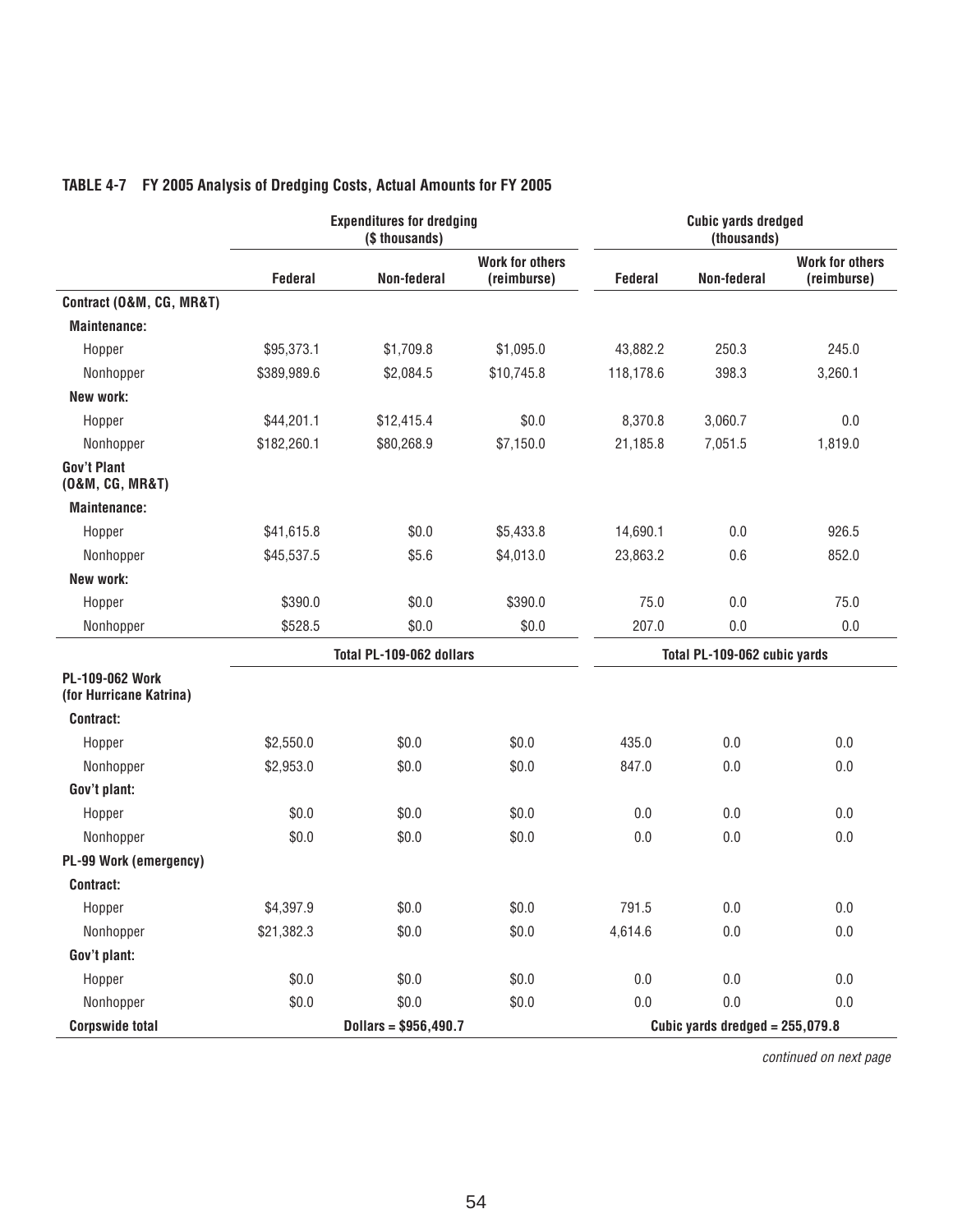#### **TABLE 4-7 FY 2005 Analysis of Dredging Costs, Actual Amounts for FY 2005** *(continued)*

|                                                                  | <b>Dollar value</b> | <b>Percent</b> | <b>Cubic yards</b> | <b>Percent</b> | Cost/CY |
|------------------------------------------------------------------|---------------------|----------------|--------------------|----------------|---------|
| <b>Total dredging for FY 2005</b>                                | \$956,490.7         | 100.00%        | 255,079.8          | 100.00%        | \$3.75  |
| <b>Total maintenance dredging for FY 2005</b>                    | \$597,603.5         | 62.48%         | 206,546.9          | 80.97%         | \$2.89  |
| Total new work dredging for FY 2005                              | \$327,604.0         | 34.25%         | 41.844.8           | 16.40%         | \$7.83  |
| <b>Total emergency dredging for FY 2005</b>                      | \$25,780.2          | 2.70%          | 5,406.1            | 2.12%          | \$4.77  |
| Total PL 109-062 dredging for FY 2005<br>(for Hurricane Katrina) | \$5,503.0           | 0.58%          | 1,282.0            | 0.50%          | \$4.29  |
| <b>Total hopper dredging for FY 2005</b>                         | \$209,571.9         | 21.91%         | 72,802.1           | 28.54%         | \$2.88  |
| Maintenance                                                      | \$145,227.5         | 15.18%         | 59,994.1           | 23.52%         | \$2.42  |
| New Work                                                         | \$57,396.5          | 6.00%          | 11,581.5           | 4.54%          | \$4.96  |
| Emergency                                                        | \$4,397.9           | 0.46%          | 791.5              | 0.31%          | \$5.56  |
| PL 109-062 Katrina                                               | \$2,550.0           | 0.27%          | 435.0              | 0.17%          | \$5.86  |
| <b>Total nonhopper dredging for FY 2005</b>                      | \$746,918.8         | 78.09%         | 182,277.7          | 71.46%         | \$4.10  |
| Maintenance                                                      | \$452,376.0         | 47.30%         | 146,552.8          | 57.45%         | \$3.09  |
| New Work                                                         | \$270,207.5         | 28.25%         | 30,263.3           | 11.86%         | \$8.93  |
| Emergency                                                        | \$21,382.3          | 2.24%          | 4,614.6            | 1.81%          | \$4.63  |
| <b>PL 109-062 Katrina</b>                                        | \$2,953.0           | 0.31%          | 847.0              | 0.33%          | \$3.49  |
| <b>Total government dredging for FY 2005</b>                     | \$97,914.2          | 10.24%         | 40,689.4           | 15.95%         | \$2.41  |
| Hopper                                                           | \$47,829.6          | 5.00%          | 15,766.6           | 6.18%          | \$3.03  |
| Nonhopper                                                        | \$50,084.6          | 5.24%          | 24,922.8           | 9.77%          | \$2.01  |
| <b>Total contract dredging for FY 2005</b>                       | \$858,576.5         | 89.76%         | 214,390.4          | 84.05%         | \$4.00  |
| Hopper                                                           | \$161,742.3         | 16.91%         | 57,035.5           | 22.36%         | \$2.84  |
| Nonhopper                                                        | \$696,834.2         | 72.85%         | 157,354.9          | 61.69%         | \$4.43  |
| Total federal dredging for FY 2005                               | \$831,178.9         | 86.90%         | 237,140.8          | 92.97%         | \$3.51  |
| Total non-federal dredging for FY 2005                           | \$96,484.2          | 10.09%         | 10,761.4           | 4.22%          | \$8.97  |
| <b>Total work for others FY 2005</b>                             | \$28,827.6          | 3.01%          | 7,177.6            | 2.81%          | \$4.02  |

**KEY**:  $CY = cubic$  yards;  $FY = fiscal$  year.

**SOURCE:** U.S. Army Corps of Engineers, Navigation Data Center, personal communication, Aug. 28, 2008.

- Dredging of sediment is carried out by the U.S. Army Corps of Engineers and U.S. port authorities.
- Sixty-two percent of total dredging in FY2005 was maintenance dredging.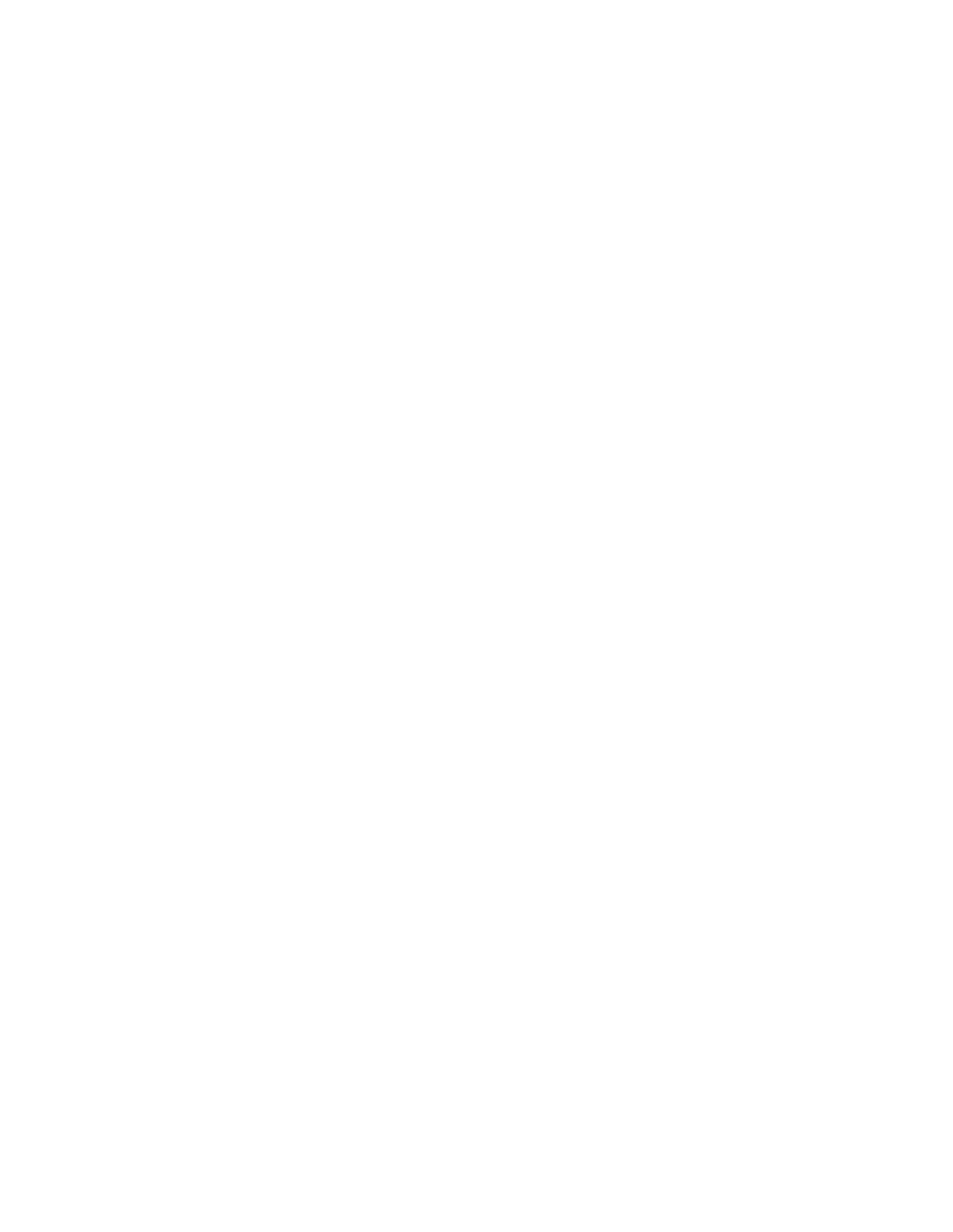# Safety and Environment



Matthew Chambers

Water transportation provides economic benefits, mobility, and recreational opportunities, but it also creates unintended consequences, such as fatalities, injuries, and property damage due to accidents, and environmental damage. Hence, promoting safety and protecting the environment are key goals in the Department of Transportation's strategic plan.

This chapter offers data on the safety of commercial shipping and recreational boating and the environmental impacts associated with these activities.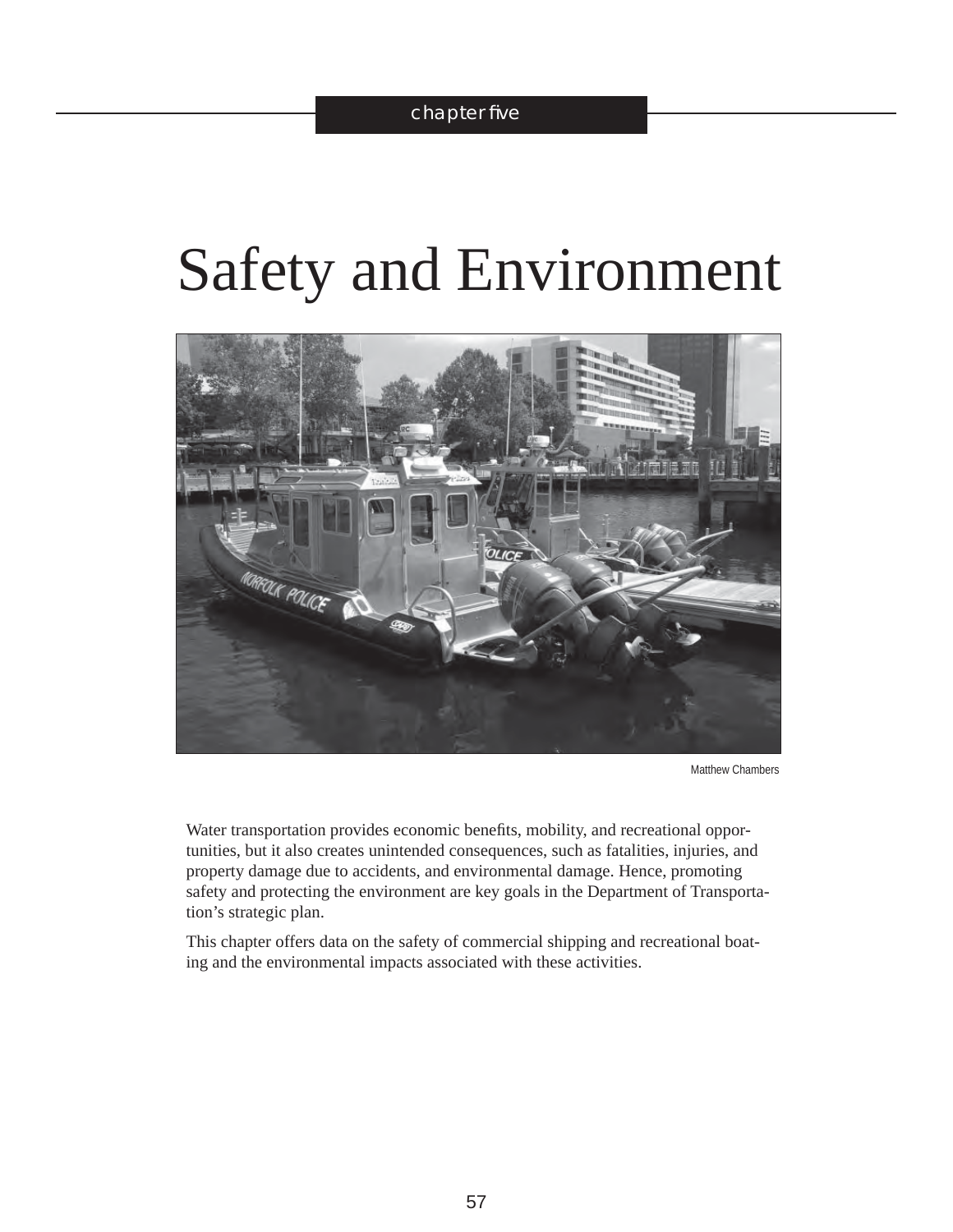| Age of victim | <b>Drownings</b> | <b>Other deaths</b> | <b>Total fatalities</b> | <b>Total injuries</b> |
|---------------|------------------|---------------------|-------------------------|-----------------------|
| 12 and under  | 15               | 14                  | 29                      | 231                   |
| $13 - 19$     | 39               | 23                  | 62                      | 628                   |
| $20 - 29$     | 97               | 39                  | 136                     | 725                   |
| $30 - 39$     | 78               | 31                  | 109                     | 570                   |
| $40 - 49$     | 83               | 43                  | 126                     | 477                   |
| $50 - 59$     | 66               | 36                  | 102                     | 333                   |
| $60 - 69$     | 38               | 20                  | 58                      | 133                   |
| $70 - 79$     | 28               | 16                  | 44                      | 42                    |
| 80 and Over   | 7                | 1                   | 8                       | 9                     |
| Unknown       | 23               | 13                  | 36                      | 326                   |
| <b>Total</b>  | 474              | 236                 | 710                     | 3,474                 |

**TABLE 5-1 Recreational Boating—Age of Fatality Victims and Injuries, 2006**

- Most drowning victims whose ages were known were between the ages of 20 and 29, followed by the 40 to 49 age group.
- The 20 to 29 age group also had the highest number of recreational boating injuries whose ages were known, followed by the 13 to 19 age group.
- In 2006, most injuries occurred on open motorboats (1,863). Personal watercraft followed a distant second (919).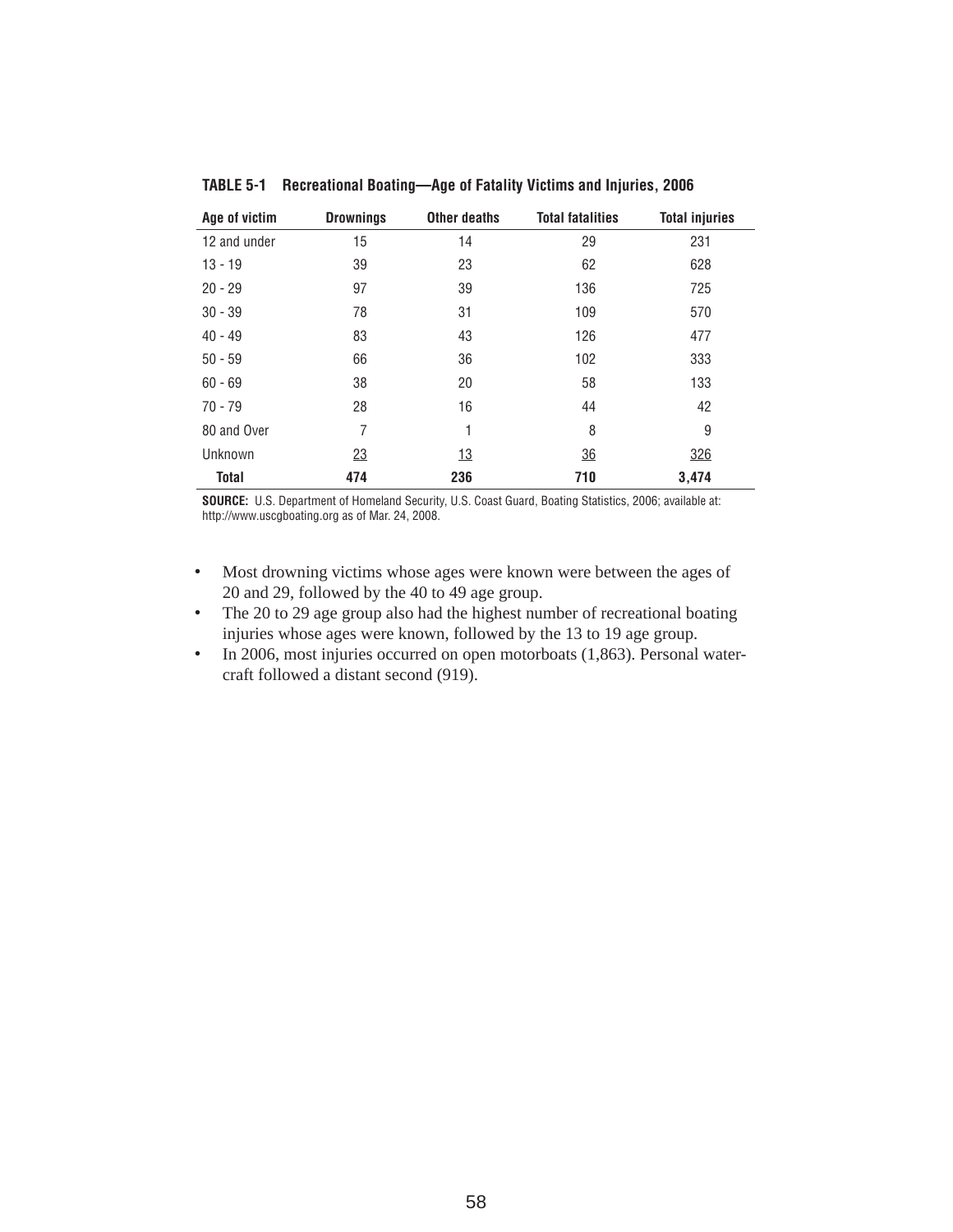

**FIGURE 5-1 Alcohol Use as a Contributing Factor in Accidents, 2002–2006**

- Alcohol use reported as a cause of the accident implies that the use of alcohol by a boat's occupants was a cause of the accident.
- In 2006, alcohol use was either a direct or indirect contributing factor in approximately 20% of fatalities.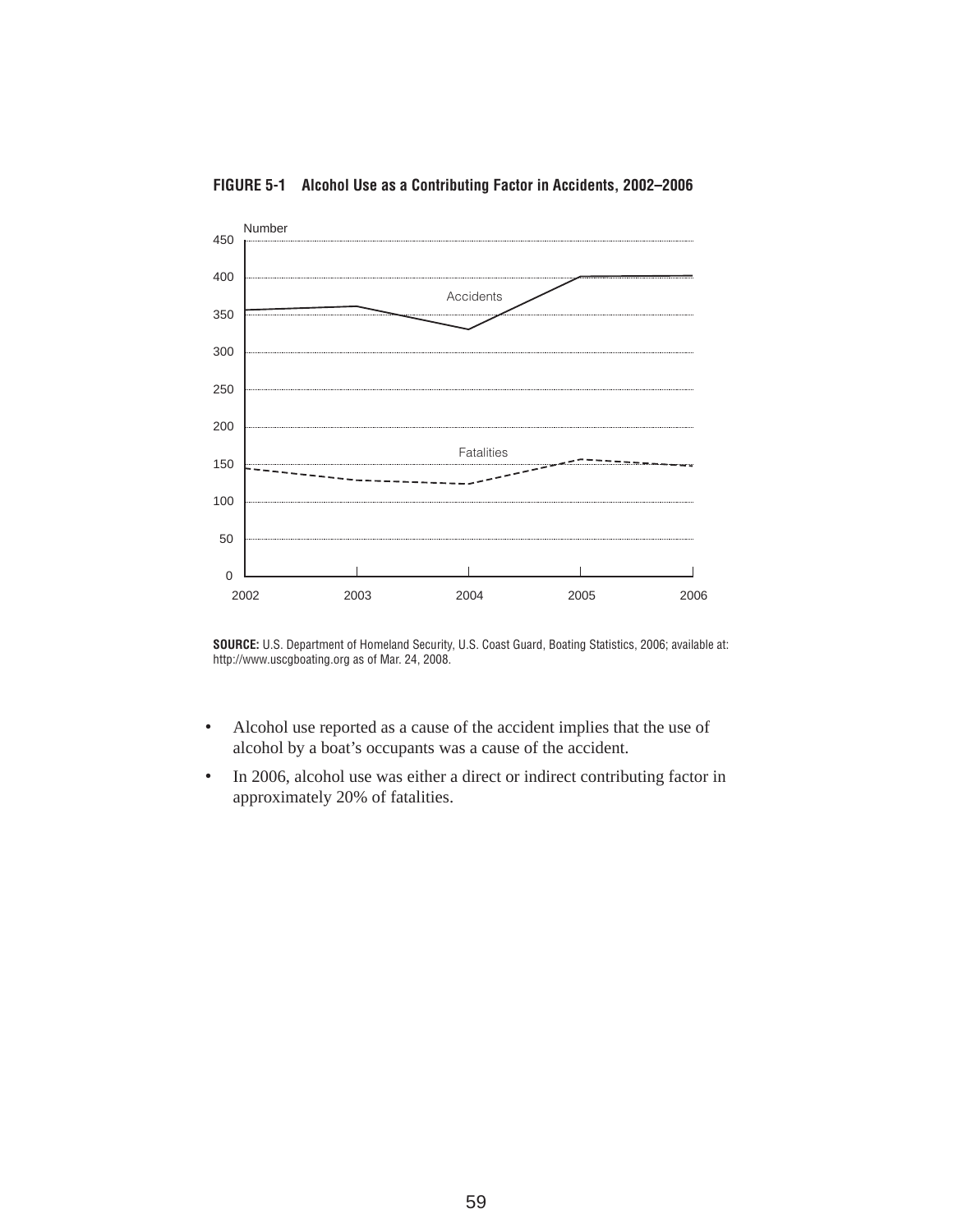| Primary cause of accident            | <b>Accidents</b> | <b>Fatalities</b> |
|--------------------------------------|------------------|-------------------|
| Loading of passengers or gear        | 514              | 91                |
| Hull failure                         | 77               | 10                |
| Machinery / machinery system failure | 272              | 18                |
| Equipment / equipment system failure | 141              | 9                 |
| Operation of vessel                  | 2.867            | 336               |
| <b>Fnvironment</b>                   | 621              | 108               |
| Ignition of spilled fuel or vapor    | 36               | 0                 |
| Other                                | 166              | 42                |
| Unknown                              | 273              | 96                |
| <b>Total</b>                         | 4,967            | 710               |

#### **TABLE 5-2 Boating Accident Causes, 2006**

- Overall, carelessness/reckless operation, operator inattention, excessive speed, and operator inexperience are the leading contributing factors of all reported accidents. The contributing factors of accidents are subcategories that fall under the "Loading of passengers or gear" category in the above chart.
- Approximately 70% of all reported fatalities occurred on boats where the operator had not received boating safety instruction.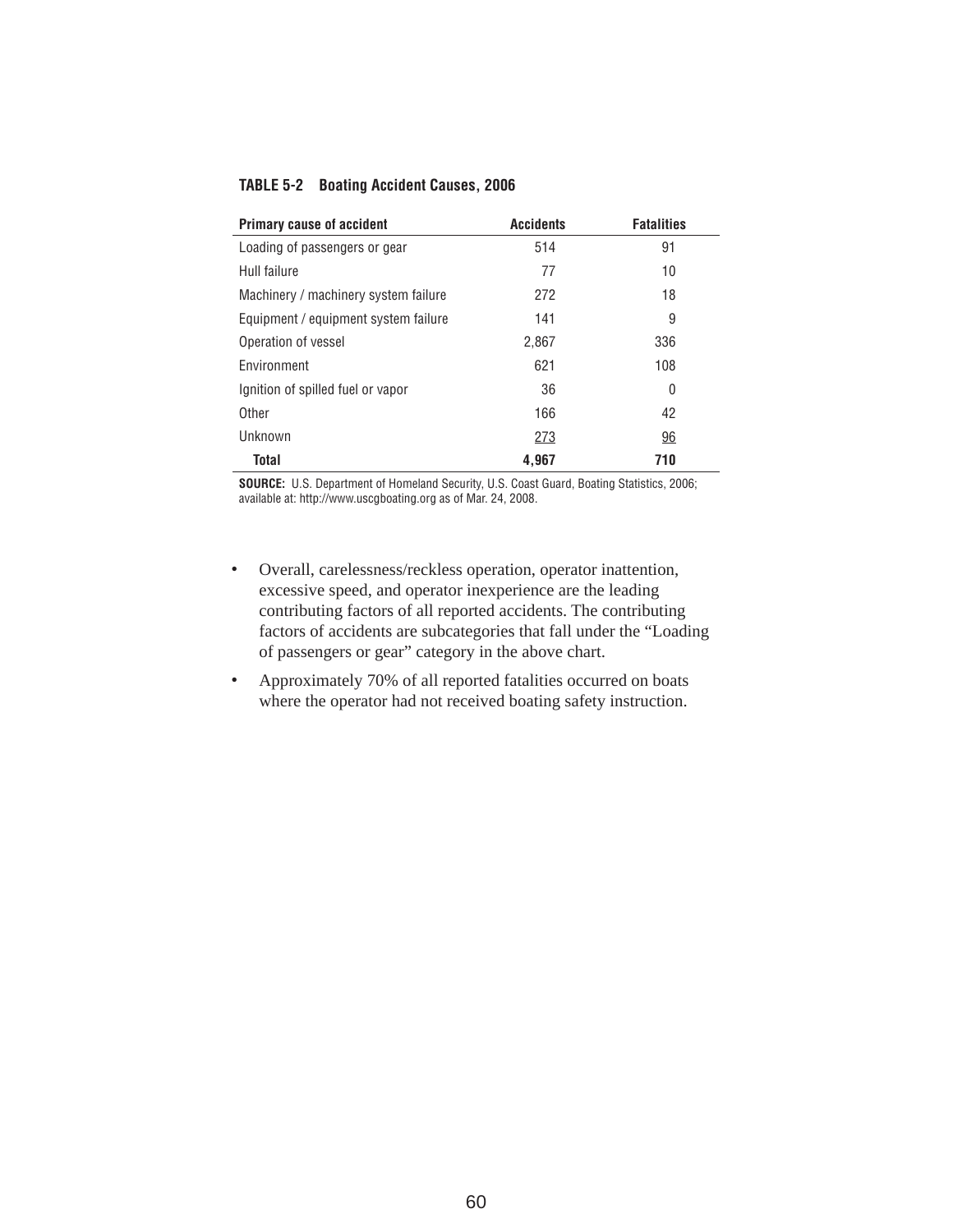|                           |                | <b>PFD status</b> | <b>Total</b> |
|---------------------------|----------------|-------------------|--------------|
| <b>Cause of death</b>     | Worn           | Not worn          | fatalities   |
| Carbon monoxide poisoning | 0              | 12                | 12           |
| Drowning                  | 51             | 423               | 474          |
| Hypothermia               | 6              | 9                 | 15           |
| Other                     | 11             | 20                | 31           |
| Cardiac arrest            | 5              | 13                | 18           |
| <b>Trauma</b>             | 49             | 81                | 130          |
| Unknown                   | $\overline{4}$ | 26                | 30           |
| <b>Total</b>              | 126            | 584               | 710          |

#### **TABLE 5-3 Personal Flotation Devices (PFDs) and Drownings in Recreational Boating Accidents, 2006**

**SOURCE:** U.S. Department of Homeland Security, U.S. Coast Guard, Boating Statistics, 2006; available at: http://www.uscgboating.org as of Mar. 24, 2008.

• Approximately 70% of all fatal boating accident victims drowned (474 out of 692). Moreover, 89% of the victims who drowned were not wearing their personal flotation device (PFD or lifejacket), up from 86% in 2000 and 88% in 2005.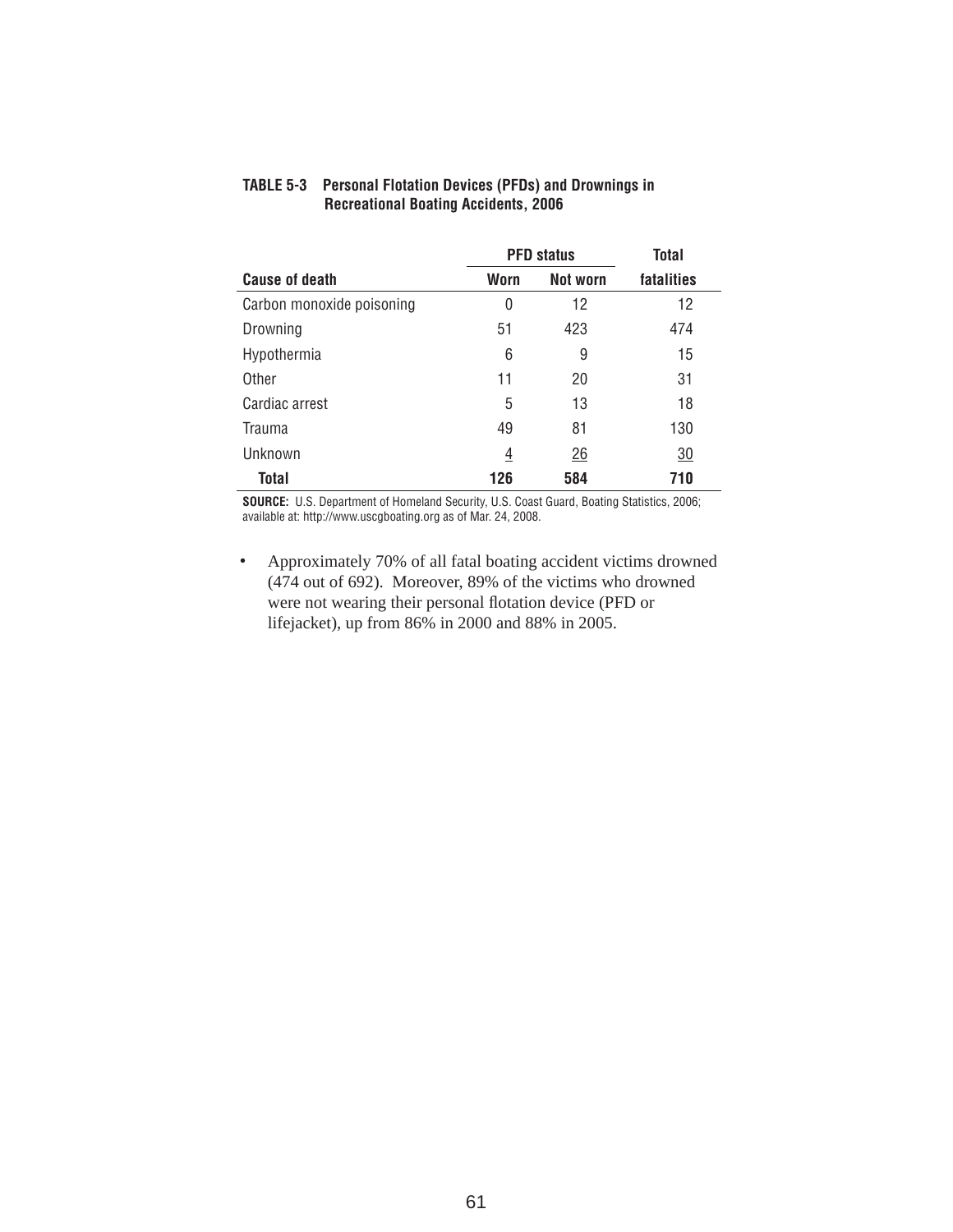| <b>Type of accident</b>        | <b>Total</b> | <b>Fatalities</b> | <b>Injuries</b> | <b>Property damage</b> |
|--------------------------------|--------------|-------------------|-----------------|------------------------|
| Collision with vessel          | 1,360        | 75                | 1,001           | \$9,527,059            |
| Collision with fixed object    | 517          | 47                | 391             | \$5,073,039            |
| Skier mishap                   | 510          | 12                | 514             | \$1,803                |
| Fall overboard                 | 485          | 202               | 306             | \$363,915              |
| Capsizing                      | 455          | 215               | 237             | \$1,744,198            |
| Grounding                      | 252          | 12                | 165             | \$2,797,198            |
| Flooding/swamping              | 216          | 26                | 54              | \$2,095,852            |
| Fall in boat                   | 199          | 4                 | 221             | \$88,225               |
| Collision with floating object | 142          | 8                 | 86              | \$1,252,054            |
| Fire/explosion (fuel)          | 141          | 1                 | 66              | \$6,022,964            |
| Sinking                        | 114          | 13                | 21              | \$2,657,135            |
| Struck by motor/propeller      | 107          | 8                 | 98              | \$19,300               |
| Other type of accident         | 101          | 10                | 72              | \$168,337              |
| Struck submerged object        | 86           | 2                 | 30              | \$552,459              |
| Struck by boat                 | 66           | 1                 | 68              | \$21,402               |
| Fire/explosion (other)         | 63           | 1                 | 14              | \$10,693,811           |
| Ejected from vessel            | 40           | 13                | 33              | \$463,573              |
| Departed vesssel-swimming      | 36           | 31                | 6               | \$0                    |
| Fall on boat                   | 29           | 1                 | 29              | \$7,050                |
| Unknown                        | 23           | 12                | 8               | \$21,550               |
| Carbon monoxide exposure       | 18           | 12                | 51              | \$99,500               |
| Departed vessel-retrieval      | 4            | 3                 | 1               | \$0                    |
| Departed vessel                | 3            | $\mathbf{1}$      | $\overline{2}$  | \$0                    |
| <b>Total</b>                   | 4,967        | 710               | 3,474           | \$43,670,424           |

**TABLE 5-4 Recreational Boating Accidents, Fatalities, and Injuries, 2006**

**NOTES:** These data do not include: 1) accidents involving ONLY slight injury not requiring medical treatment beyond first aid; 2) accidents involving ONLY property damage to vessels and other property less than \$ 2,000 per accident; 3) accidents not caused or contributed to by a vessel, its equipment, or its appendages; and 4) accidents in which the boat was used SOLELY as a platform for other activities, such as swimming or skin diving.

- Capsizing was the most frequent accident type associated with recreational boating fatalities in 2006, followed by falls overboard. Collision with another vessel was a distant third.
- In 2006, recreational boating accidents caused more than \$43 million worth of property damage. Fuel and nonrelated fire/explosion, collision with other vessels, and collision with fixed object lead the incidents in terms of the value property damage.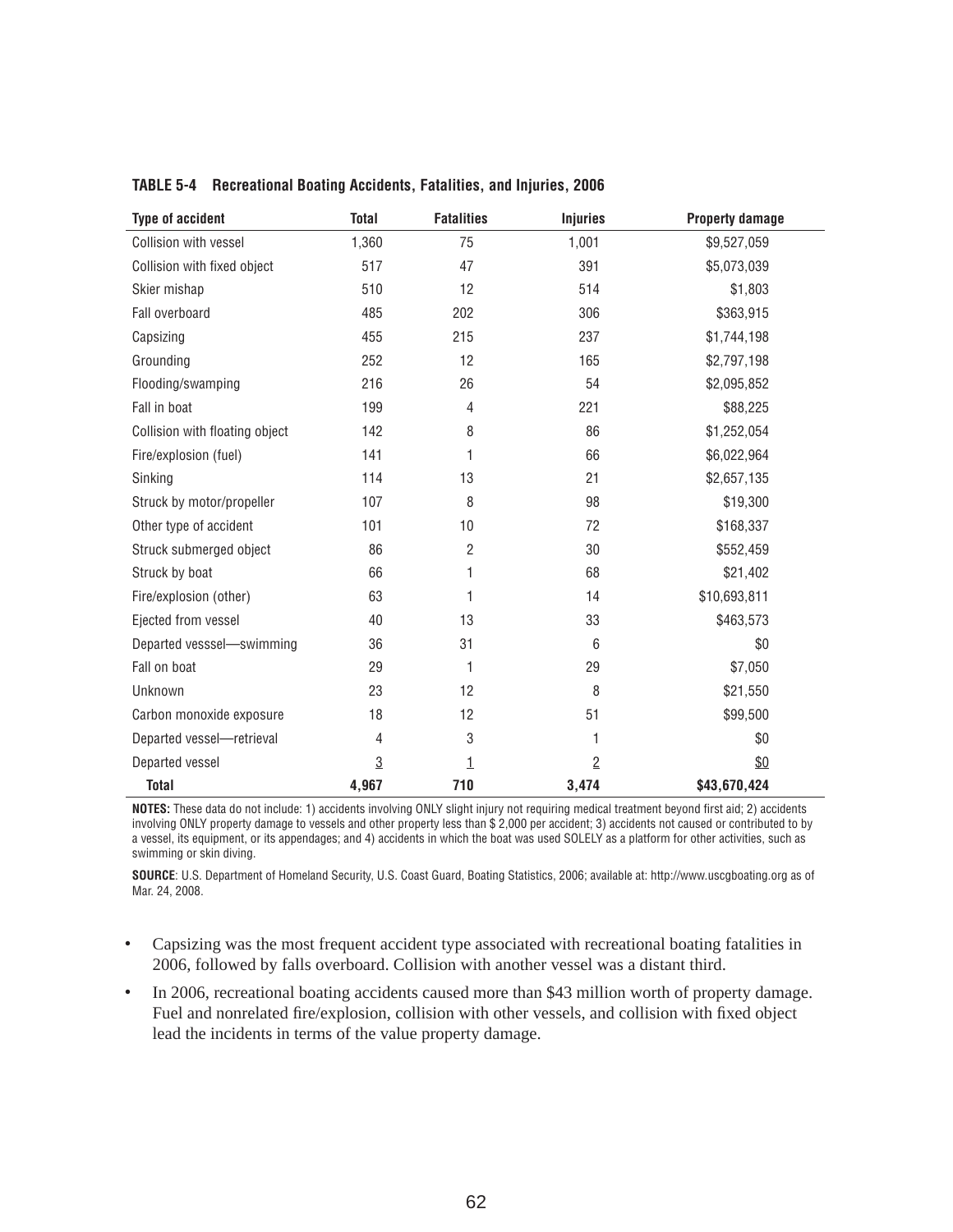|                                             | <b>Accidents</b> | <b>Fatalities</b> |
|---------------------------------------------|------------------|-------------------|
| Ocean/Gulf                                  | 315              | 44                |
| Great Lakes (not tributaries)               | 82               | 17                |
| Bays, inlets, sounds, harbors               | 729              | 64                |
| Rivers, streams, creeks                     | 1,160            | 221               |
| Lakes, ponds, reservoirs, dams, gravel pits | 2.478            | 326               |
| Other/Not reported                          | 203              | 38                |
| Totals                                      | 4,967            | 710               |

#### **TABLE 5-5 Recreational Boating Accidents by Body of Water, 2006**

- Calm water conditions, light and moderate winds, good daytime visibility, and water temperature between 70 and 89 degrees are the weather and water conditions tied to the highest number of accidents.
- Approximately 63% of recreational boating fatalities occur in the daytime in good visibility.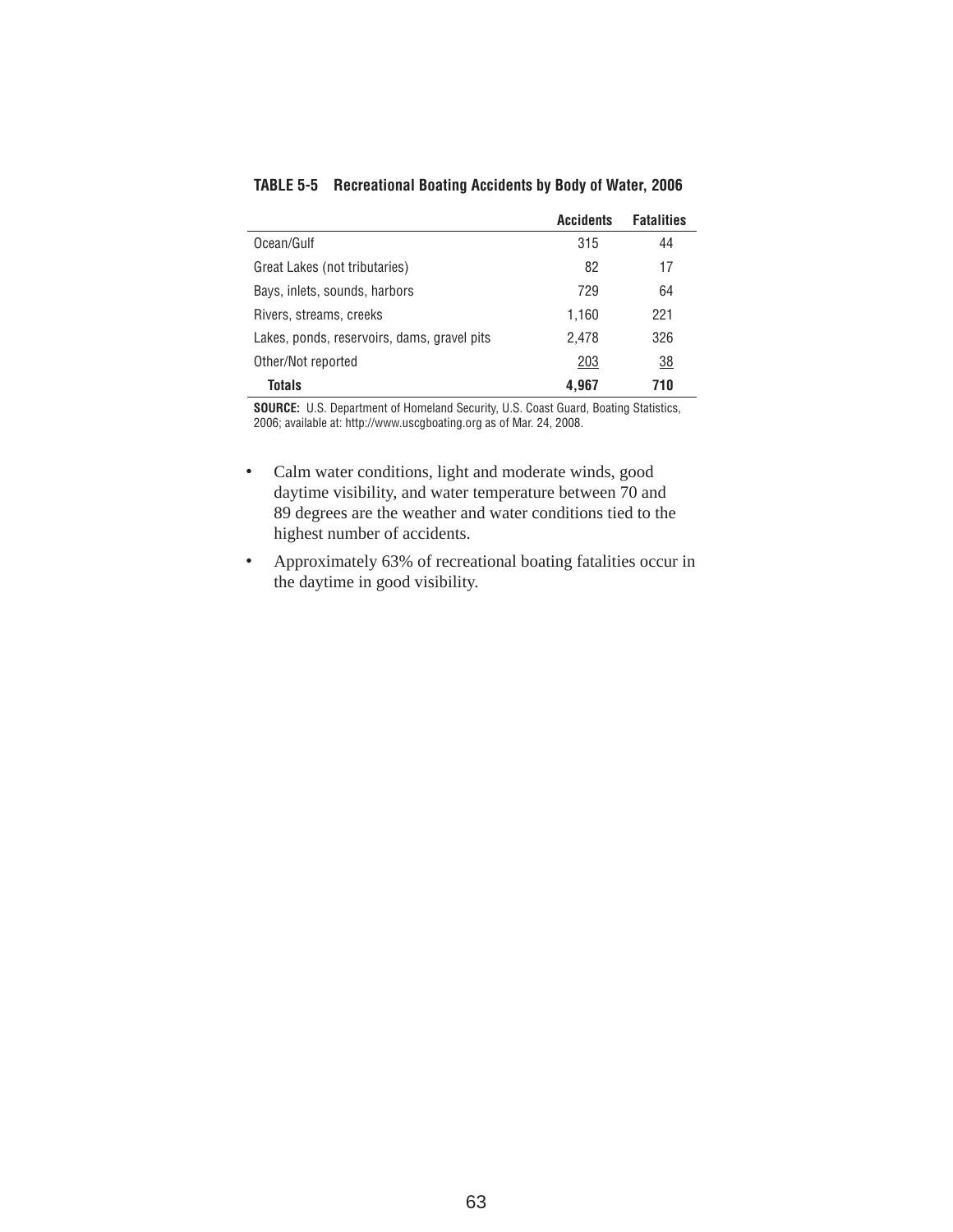|                                                | <b>Facility</b>   |                                            |                 |                    |                               |                 |                         |              |
|------------------------------------------------|-------------------|--------------------------------------------|-----------------|--------------------|-------------------------------|-----------------|-------------------------|--------------|
| <b>Pollution substances</b><br>count as values | Fixed<br>platform | Non-marine<br>facility/<br><b>location</b> | <b>Pipeline</b> | <b>Unspecified</b> | <b>Waterfront</b><br>facility | <b>Facility</b> | <b>Mystery</b><br>spill | <b>Other</b> |
| 2002                                           |                   |                                            |                 |                    |                               | b               |                         |              |
| 2003                                           |                   |                                            |                 |                    |                               | っ               |                         |              |
| 2004                                           | 0                 | 0                                          |                 |                    |                               |                 |                         |              |
| 2005                                           |                   |                                            |                 |                    |                               | 10              |                         |              |

# **TABLE 5-6 Commercial Vessel--Spills from Facilities and Vessels by Type (Volume >10,000 GALLONS), 2002-2005**

|                                                |                                        |                     |                                     | <b>Vessel</b>                    |            |           |                  |               |
|------------------------------------------------|----------------------------------------|---------------------|-------------------------------------|----------------------------------|------------|-----------|------------------|---------------|
| <b>Pollution substances</b><br>count as values | <b>Commercial</b><br>fishing<br>vessel | <b>Freight ship</b> | Mobile<br>offshore drilling<br>unit | <b>Offshore supply</b><br>vessel | Tank barge | Tank ship | Towing<br>vessel | <b>Vessel</b> |
| 2002                                           |                                        |                     |                                     |                                  | 3          | 0         |                  | 4             |
| 2003                                           |                                        |                     |                                     |                                  | O          | 0         |                  | 3             |
| 2004                                           |                                        |                     |                                     |                                  |            | 6         |                  | 11            |
| 2005                                           |                                        |                     |                                     |                                  |            |           |                  | 6             |

**NOTE:** Does not include legacy data.

**SOURCE:** U.S. Department of Homeland Security, U.S. Coast Guard, Personal communication, Sept. 7, 2006.

- Most spills occur on waterfront facilities.
- Tank barges are the source for most spills from vessels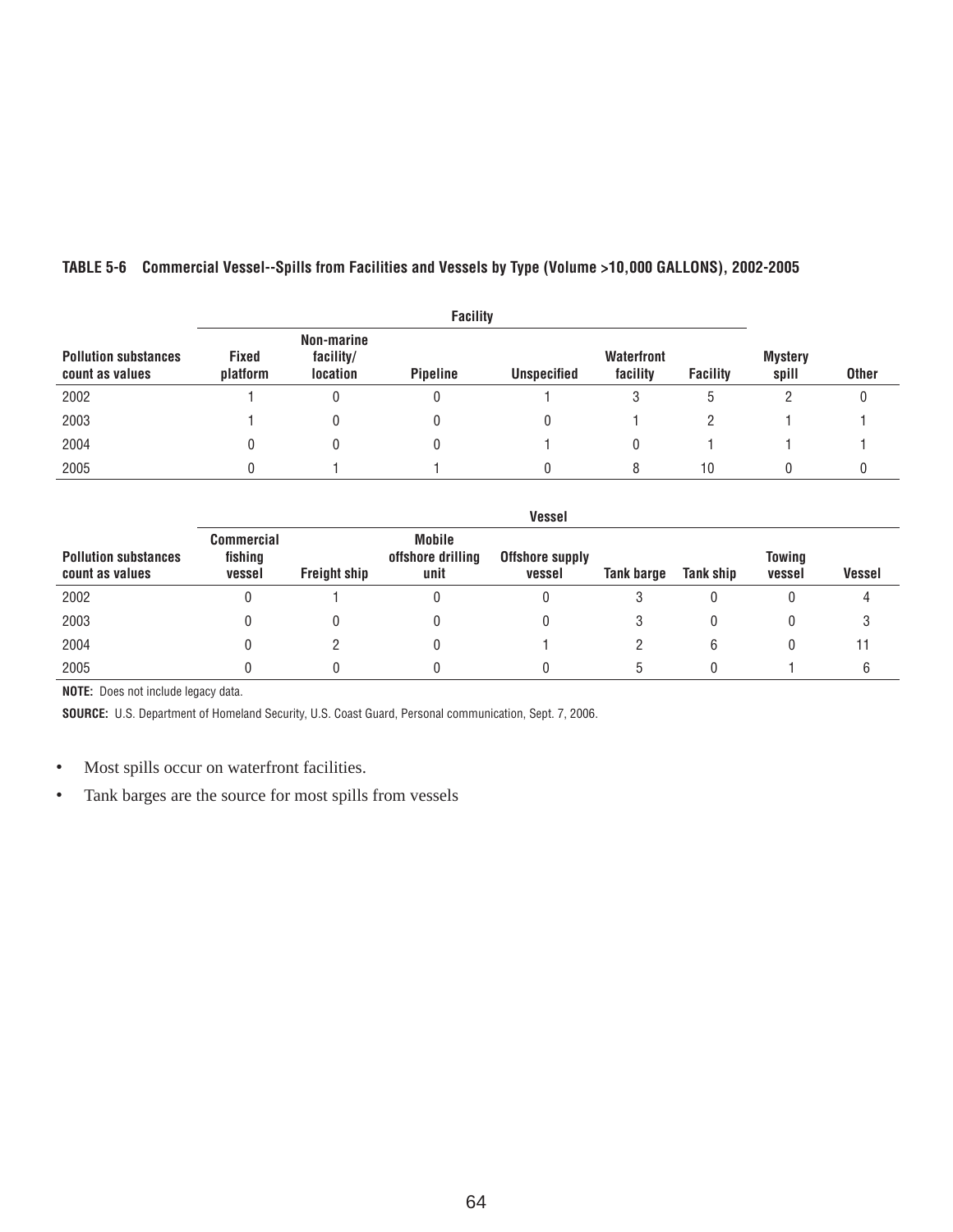| Ì<br>Ì<br>l<br>i          |
|---------------------------|
| Ó<br>$\mathbf$<br>こくくく    |
|                           |
| $\mathbf{I}$<br>I         |
| 1<br>i<br>I               |
| <br> <br> <br> <br>I<br>l |

| All subject types<br>4,407,410.0<br>435,091.0<br>208,005.0<br>2,526,446.1<br>12,000.0<br>41,790.0<br>0.0<br><b>Other</b><br>80,526.0<br>,302,000.0<br>55,125.0<br>Mystery<br>spill<br>212,940.0<br>33,852.0<br>15,000.0<br>7,702,340.0<br>Facility<br>7,453,530.0<br>95,340.0<br>14,952.0<br>0.0<br><b>Naterfront</b><br>facility<br>Unspecified<br>0.0<br>75,600.0<br>15,000.0<br>0.0<br>Pipeline<br>0.<br>0<br>110,000.0<br>facility/locatio <sup>r</sup><br>Non-Marine<br>138,810. <sup>r</sup> | <b>olatform</b><br>Fixed<br>42,000.0<br>18,900.0 |  | Facility |  |  |  |
|----------------------------------------------------------------------------------------------------------------------------------------------------------------------------------------------------------------------------------------------------------------------------------------------------------------------------------------------------------------------------------------------------------------------------------------------------------------------------------------------------|--------------------------------------------------|--|----------|--|--|--|
|                                                                                                                                                                                                                                                                                                                                                                                                                                                                                                    |                                                  |  |          |  |  |  |
|                                                                                                                                                                                                                                                                                                                                                                                                                                                                                                    |                                                  |  |          |  |  |  |
|                                                                                                                                                                                                                                                                                                                                                                                                                                                                                                    |                                                  |  |          |  |  |  |
|                                                                                                                                                                                                                                                                                                                                                                                                                                                                                                    |                                                  |  |          |  |  |  |
|                                                                                                                                                                                                                                                                                                                                                                                                                                                                                                    |                                                  |  |          |  |  |  |
|                                                                                                                                                                                                                                                                                                                                                                                                                                                                                                    |                                                  |  |          |  |  |  |

|                          |                   |                                                                                                                                                      |                    |                                  | Vessel            |           |               |             |
|--------------------------|-------------------|------------------------------------------------------------------------------------------------------------------------------------------------------|--------------------|----------------------------------|-------------------|-----------|---------------|-------------|
| .mount-water<br>ischarge | Commercial        |                                                                                                                                                      | offshore<br>Mobile | <b>Offshore</b><br><b>Alddns</b> |                   |           | Towing        |             |
| as values                | fishing<br>vessel | Freight ship                                                                                                                                         | drilling unit      | vessel                           | <b>Tank barge</b> | Tank ship | vessel        | Vessel      |
| .002                     |                   | 12,500.0                                                                                                                                             |                    |                                  | 129, 125.0        |           |               | 141,625.0   |
| 2003                     |                   | $_{\circ}^{\circ}$                                                                                                                                   | 0.0                | 0<br>0                           | 77,238.0          |           | 3             | 77,238.0    |
|                          |                   | 335,732.0                                                                                                                                            |                    | 20,000.0                         | 209,235.6         | 632,478.5 | $\frac{0}{2}$ | 1,197,446.1 |
| 2005                     |                   | $\frac{1}{2}$                                                                                                                                        | 0.0                | 0.0                              | 6,693,012.0       |           | 12,058.0      | 6,705,070.0 |
|                          |                   | $\overline{\rm{DTE}}$ : Does not include legacy data. U.S. Department of Homeland Security, U.S. Coast Guard, personal communications, Sept. 7, 2006 |                    |                                  |                   |           |               |             |

SOURCE: U.S. Department of Homeland security, U.S. Coast Guard, Personal Communication, Sept. 7, 2006. **SOURCE:** U.S. Department of Homeland security, U.S. Coast Guard, Personal Communication, Sept. 7, 2006. .<br>ج ישטען<br>פ

- For 2005, most oil discharges occurred at waterfront facilities in terms of volume. · For 2005, most oil discharges occurred at waterfront facilities in terms of volume.
- For 2005, tank barges accounted for almost all the oil discharge in terms of volume. For 2005, tank barges accounted for almost all the oil discharge in terms of volume. •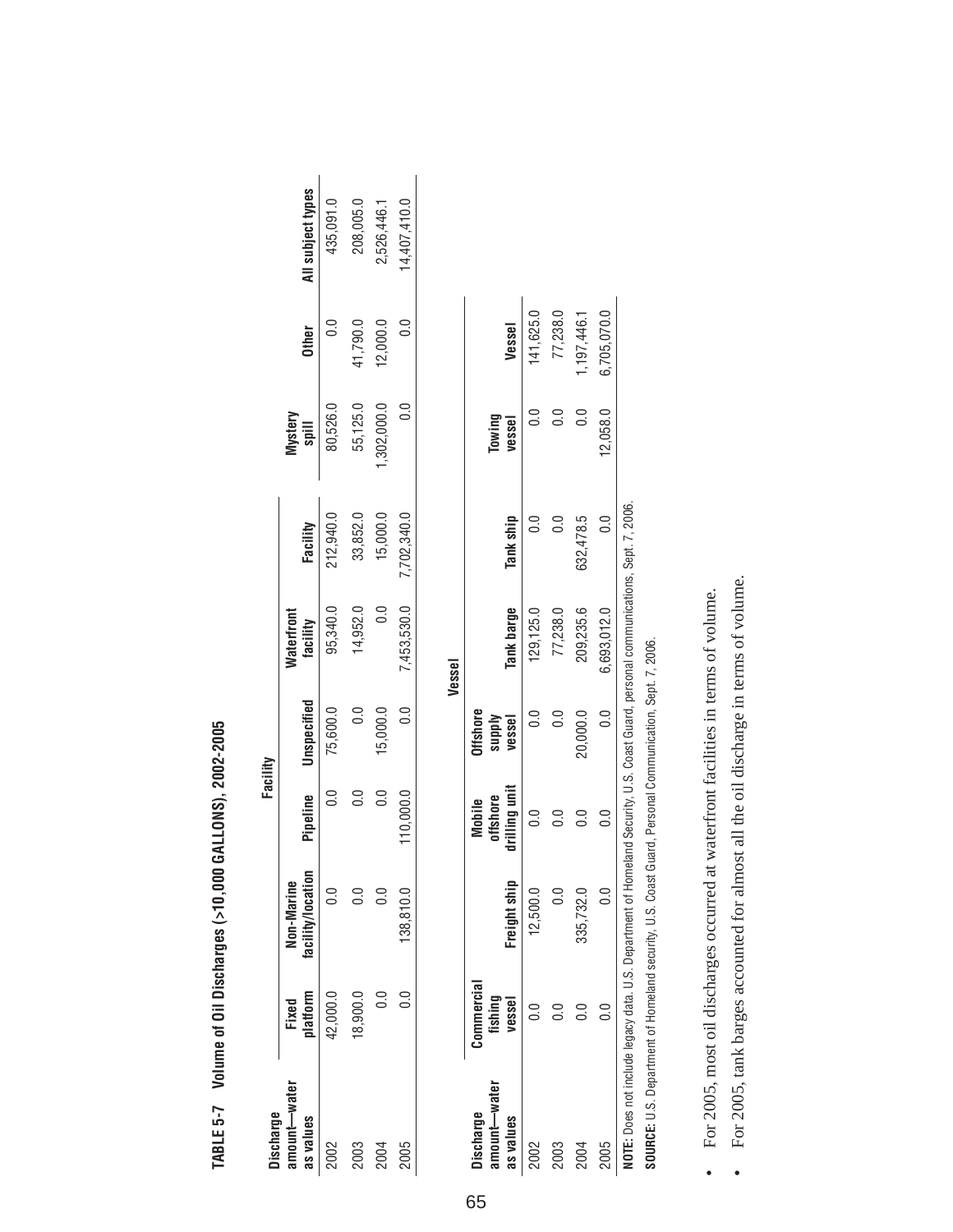|                            | 2002          | 2003          | 2004          | 2005          | 2006          |  |
|----------------------------|---------------|---------------|---------------|---------------|---------------|--|
| Deaths                     | 61            | 58            | 53            | 64            | 64            |  |
| Injuries                   | 182           | 263           | 233           | 169           | 348           |  |
| Accidents                  | 3.658         | 3,250         | 3,232         | 3.189         | 3,675         |  |
| Vessels involved           | 6.263         | 5.232         | 6.330         | 7.974         | 7,896         |  |
| Property damage to vessels | \$334,741,172 | \$126,709,033 | \$151,717,872 | \$170,192,689 | \$127,363,573 |  |

## **TABLE 5-8 Commercial Vessel—Waterborne Transport Safety Data and Property Damage Resulting from Vessel Casualties**

SOURCE: U.S. Department of Homeland Security, U.S. Coast Guard, Office of Information Resources, Data Division, as of September 2006.

**NOTES:** Fatalities include the number of people who died or were declared missing as the result of a marine casualty. Data in this table include only vessel related marine casualties verified as reportable under 46 Code of Federal Regulations 4.05. Data include incidents involving both U.S. and foreign-flag vessels in U.S. waters, but only incidents involving U.S. flag vessels outside U.S. waters. Incidents involving only a pollution release or personal injury without vessel involvement are not included. More than one vessel may be involved in a single marine casualty. Injuries and deaths resulting from existing medical condition, assault, homicide, suicide or self-inflicted injuries are not included. Incidents involving natural disasters are not included.

• Marine accidents result in loss of life, injuries, and millions of dollars in property damage.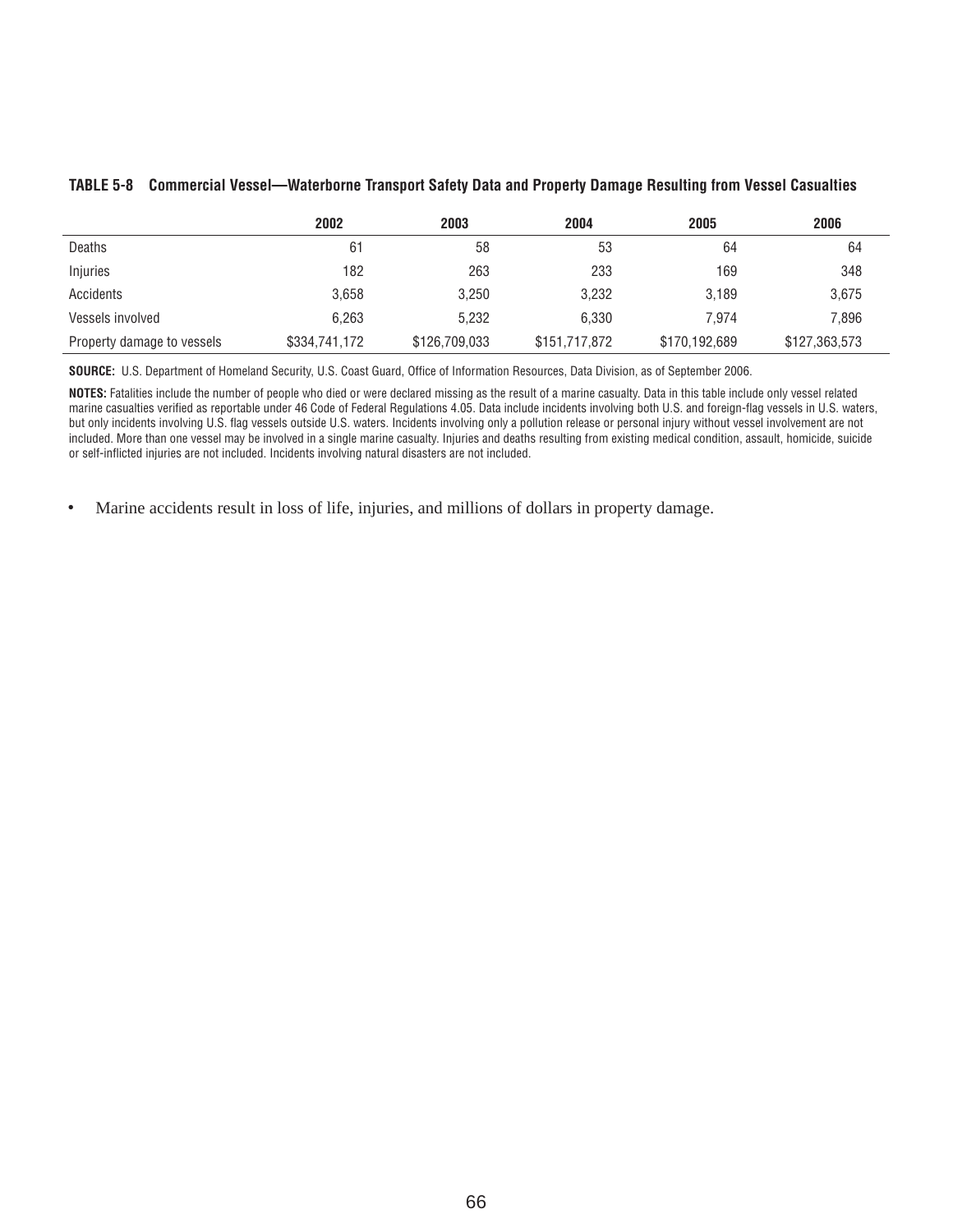# National Security



U.S. Department of Homeland Security, U.S. Coast Guard

This chapter provides data and information on major U.S. maritime National Security operations programs administered by the Department of Homeland Security's U.S. Coast Guard and the Department of Transportation's Maritime Administration.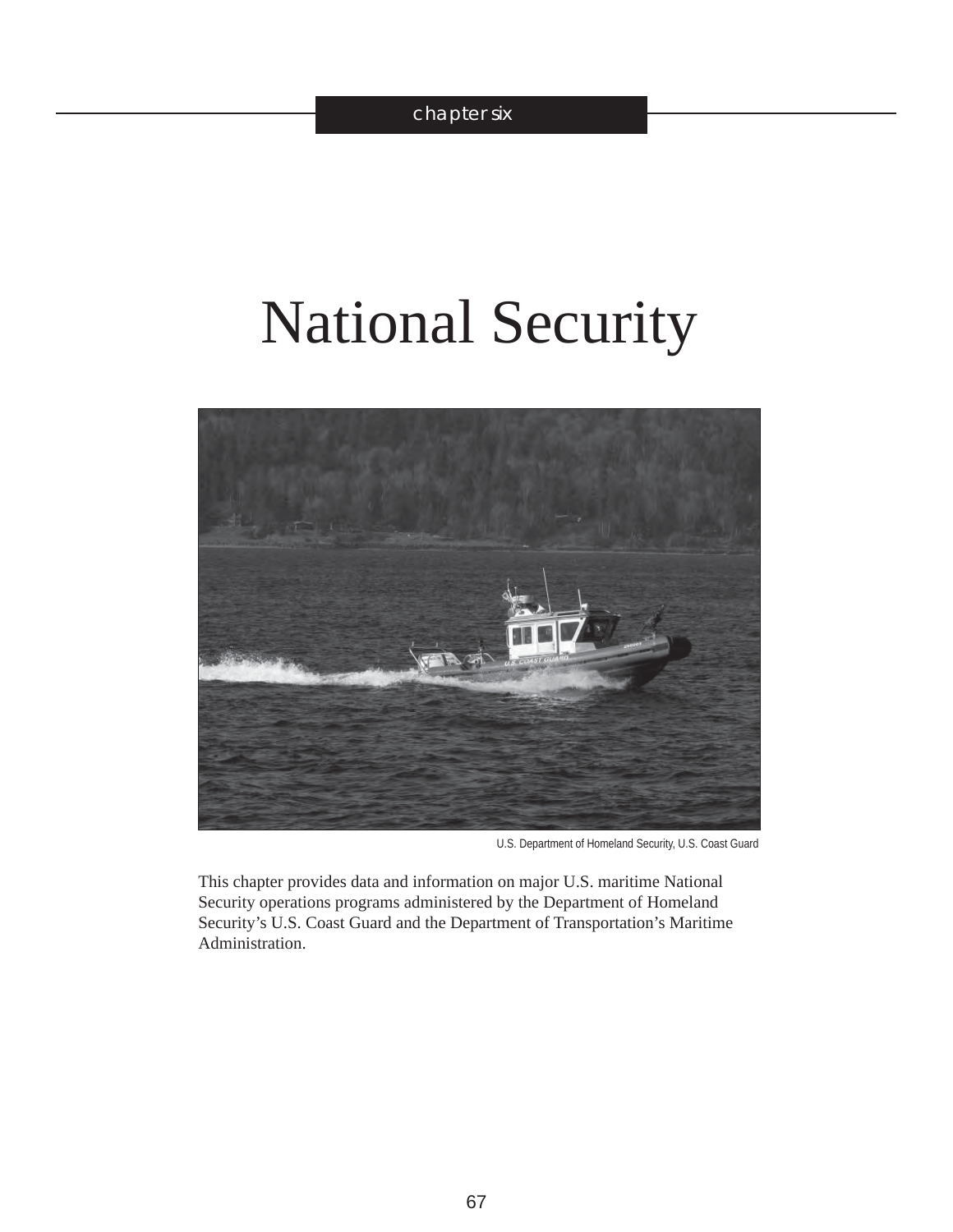



SOURCE: U.S. Department of Homeland Security, U.S. Coast Guard, Port State Control in the United States, Annual Report 2005. **SOURCE:** U.S. Department of Homeland Security, U.S. Coast Guard, *Port State Control in the United States, Annual Report 2005*.

Maritime Transportation Security Act of 2002 extended Coast Guard enforcement to security and safety Maritime Transportation Security Act of 2002 extended Coast Guard enforcement to security and safety Until July 1, 2004, Coast Guard detentions were primarily for safety regulations. After July, 2004, the Until July 1, 2004, Coast Guard detentions were primarily for safety regulations. After July, 2004, the • regulations. Once extended enforcement began, overall deficiencies decreased for both safety- and regulations. Once extended enforcement began, overall defi ciencies decreased for both safety- and security-related issues. security-related issues. $\bullet$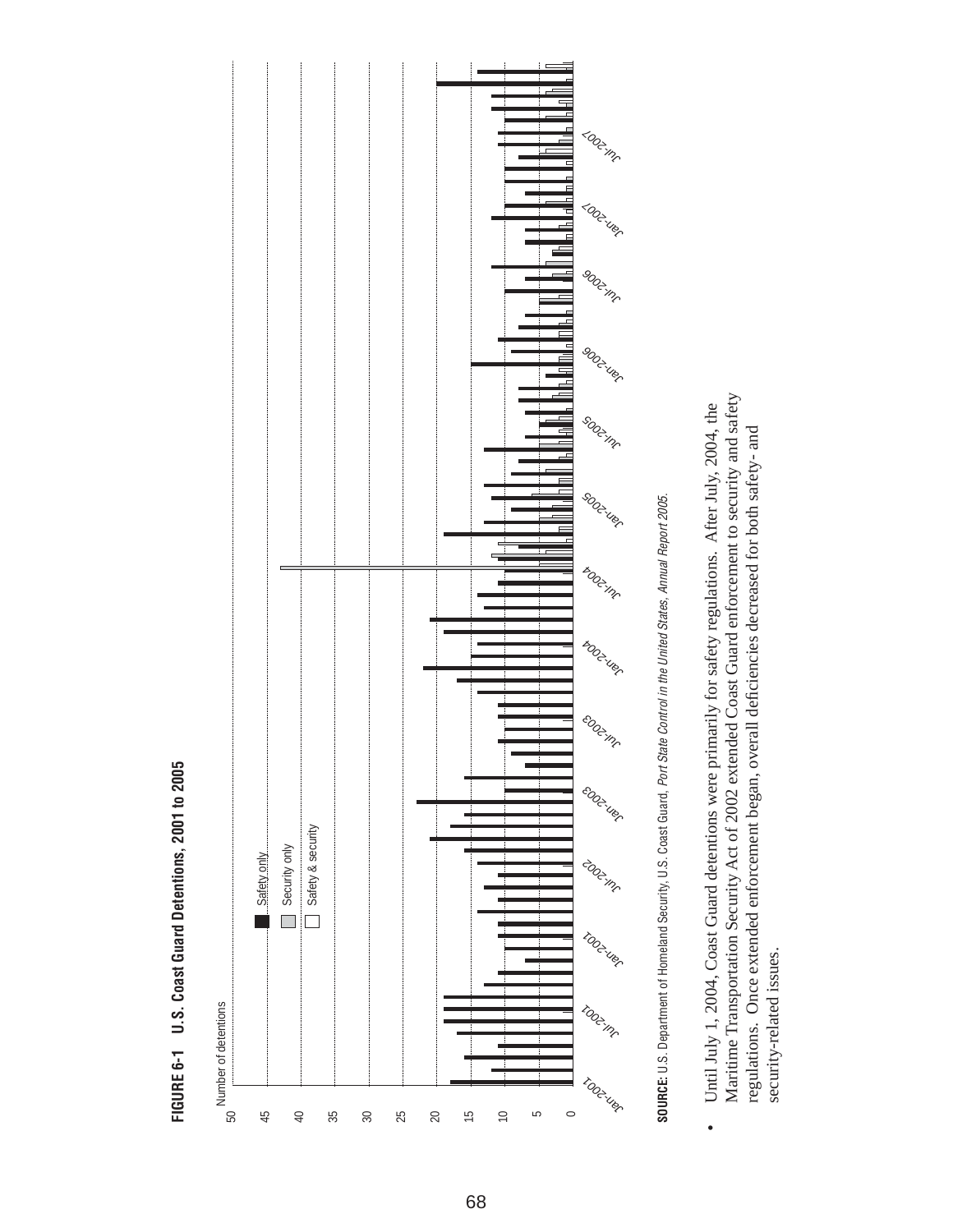## **TABLE 6-1 Safety Compliance Performance Statistics by Flag State & Safety Detentions**

| <b>Flag State</b>                | <b>Safety exams</b> | <b>Distinct arrivals</b> | <b>Safety detentions</b> | 2004-2006<br><b>Detention ratio</b> |
|----------------------------------|---------------------|--------------------------|--------------------------|-------------------------------------|
| Panama                           | 2,112               | 1,666                    | 22                       | 1.99%                               |
| Liberia                          | 1,067               | 881                      | 11                       | 1.12%                               |
| Malta                            | 429                 | 379                      | 11                       | 2.95%                               |
| <b>Bahamas</b>                   | 858                 | 622                      | 7                        | 1.20%                               |
| <b>Marshall Islands</b>          | 605                 | 492                      | 6                        | 0.75%                               |
| Saint Vincent and the Grenadines | 128                 | 66                       | 6                        | 14.29%                              |
| Cyprus                           | 413                 | 356                      | 5                        | 2.35%                               |
| Singapore                        | 360                 | 296                      | 5                        | 1.81%                               |
| Antigua & Barbuda                | 367                 | 271                      | 4                        | 2.46%                               |
| Hong Kong                        | 434                 | 436                      | 3                        | 0.60%                               |
| Italy                            | 129                 | 108                      | $\overline{\mathbf{c}}$  | 2.68%                               |
| Denmark                          | 96                  | 90                       | $\sqrt{2}$               | 2.10%                               |
| Turkey                           | 57                  | 57                       | $\overline{2}$           | 1.64%                               |
| Thailand                         | 41                  | 44                       | $\sqrt{2}$               | 2.33%                               |
| Mexico                           | 28                  | 22                       | $\overline{2}$           | 7.32%                               |
| Cambodia                         | $\,6$               | 4                        | $\sqrt{2}$               | 100.00%                             |
| Norway                           | 415                 | 300                      | 1                        | 1.13%                               |
| Greece                           | 364                 | 350                      | 1                        | 0.96%                               |
| Netherlands                      | 210                 | 149                      | 1                        | 1.28%                               |
| <b>United Kingdom</b>            | 186                 | 163                      | 1                        | 0.86%                               |
| Germany                          | 150                 | 138                      | 1                        | 1.12%                               |
| Isle of Man                      | 132                 | 121                      | 1                        | 1.14%                               |
| China                            | 121                 | 122                      | 1                        | 0.90%                               |
| Cayman Islands                   | 106                 | 81                       | 1                        | 0.42%                               |
| Vanuatu                          | 94                  | 63                       | 1                        | 1.31%                               |
| Republic of Korea                | 92                  | 76                       | 1                        | 0.55%                               |
| Philippines                      | 80                  | 78                       | 1                        | 0.82%                               |
| <b>Netherlands Antilles</b>      | 69                  | 51                       | 1                        | 3.50%                               |
| Canada                           | 60                  | 64                       | 1                        | 0.46%                               |
| <b>Russian Federation</b>        | 53                  | 40                       | 1                        | 5.63%                               |
| Honduras                         | 44                  | 15                       | 1                        | 21.21%                              |
| Lithuania                        | 39                  | 21                       | 1                        | 2.04%                               |
| Croatia                          | 26                  | 27                       |                          | 4.41%                               |
| Egypt                            | 11                  | 8                        |                          | 8.00%                               |
| Other                            | 754                 | 521                      | $\underline{0}$          |                                     |
| <b>Total</b>                     | 10,136              | 8,178                    | 110                      | 1.78%                               |

**SOURCE**: U.S. Department of Transportation (USDOT), Research and Innovative Technology Administration (RITA), Bureau of Transportation Statistics (BTS), derrived from data contained in the Department of Homeland Security, U.S. Coast Guard, *Port State Control in the United States, Annual Report 2006.*

• In 2006, the overall Flag State performance improved in terms of detentions, decreasing from 127 to 110, and the 3-year rolling average detention ratio decreased from 2.00% to 1.78%. The Panamanian, Liberian, and Maltese flags had the most safety-related detentions. However, their detention ratios were about average given the size of their registries. Thirty-four Flag States had one or more detentions. Of the State Flags subject to detentions this year, Cambodia, Honduras, Saint Vincent, and the Grenadines had the highest 3-year detention ratios.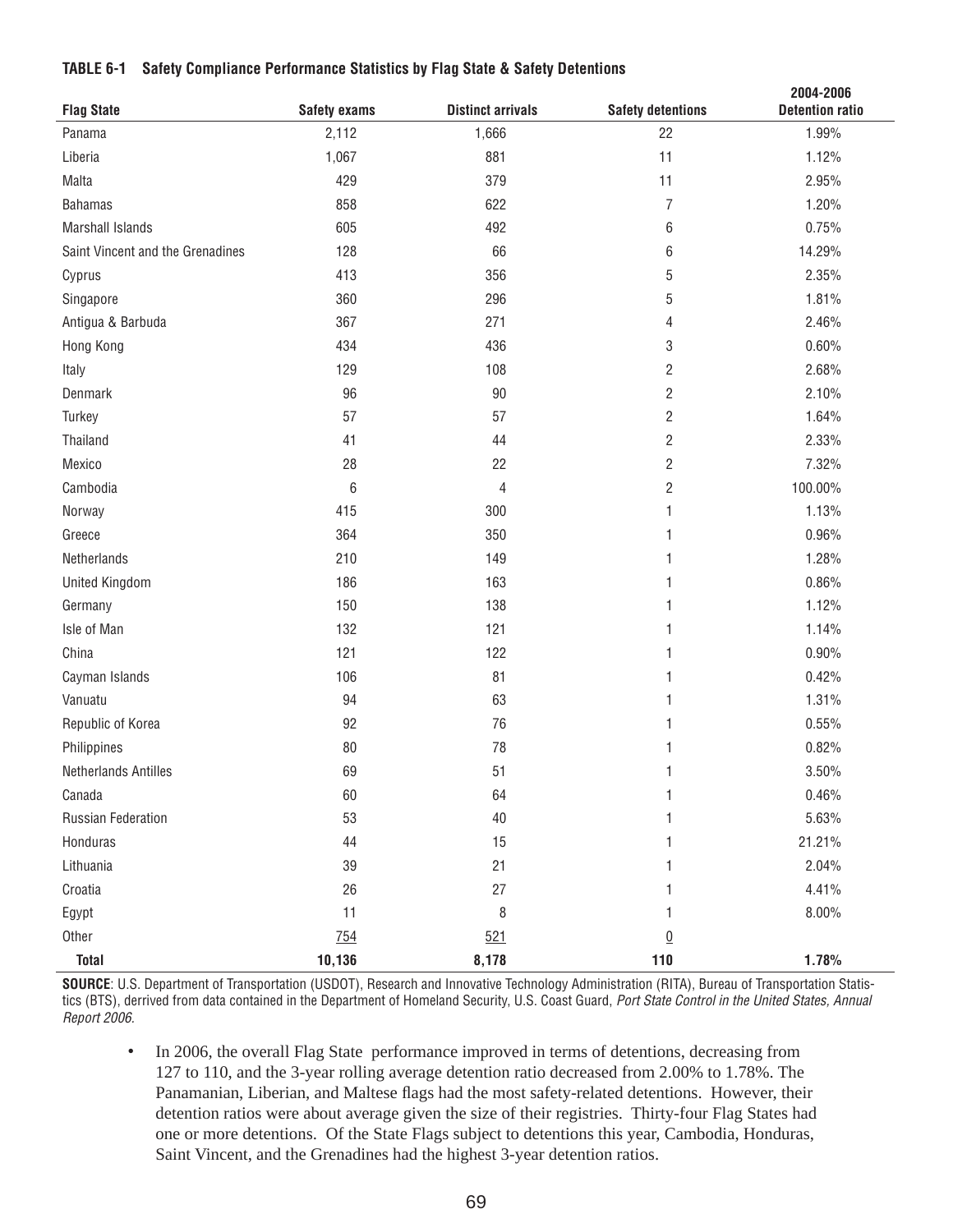| <b>Flag State</b>           | <b>Security exams</b> | <b>Distinct arrival</b> | <b>ISPS Major Control Action</b> | Rolling average control action ratio |
|-----------------------------|-----------------------|-------------------------|----------------------------------|--------------------------------------|
| Panama                      | 1,810                 | 1,666                   | 9                                | 1.07%                                |
| Antigua and Barbuda         | 354                   | 271                     | 3                                | 1.27%                                |
| Liberia                     | 1,007                 | 881                     | 3                                | 0.42%                                |
| <b>Bahamas</b>              | 734                   | 622                     | 2                                | 0.49%                                |
| Cyprus                      | 384                   | 356                     | $\overline{c}$                   | 0.90%                                |
| Malta                       | 401                   | 379                     | 2                                | 0.87%                                |
| Marshall Islands            | 560                   | 492                     | $\overline{2}$                   | 0.51%                                |
| Netherlands                 | 203                   | 149                     | $\overline{c}$                   | 1.81%                                |
| Bermuda                     | 96                    | 66                      |                                  | 0.65%                                |
| <b>Bulgaria</b>             | 10                    | 15                      |                                  | 2.56%                                |
| Cambodia                    | $\sqrt{5}$            | 4                       |                                  | 42.86%                               |
| Croatia                     | 24                    | 27                      |                                  | 1.56%                                |
| Denmark                     | 83                    | 90                      |                                  | 1.50%                                |
| Hong Kong                   | 430                   | 436                     |                                  | 0.54%                                |
| <b>Netherlands Antilles</b> | 71                    | 51                      |                                  | 0.82%                                |
| Portugal                    | 24                    | 14                      |                                  | 4.00%                                |
| Thailand                    | 43                    | 44                      |                                  | 2.48%                                |
| Vanuatu                     | 64                    | 63                      |                                  | 0.65%                                |
| Other                       | 2,750                 | 2,552                   | $\underline{0}$                  |                                      |
| <b>Total</b>                | 9,053                 | 8,178                   | 35                               | 0.80%                                |

**TABLE 6-2 Security Compliance Performance Statistics by Flag State & ISPS Major Control Action**

**SOURCE**: U.S. Department of Transportation (USDOT), Research and Innovative Technology Administration (RITA), Bureau of Transportation Statistics (BTS), derrived from data contained in the Department of Homeland Security, U.S. Coast Guard, *Port State Control in the United States, Annual Report 2006.*

• A Major Control Action (MCA) occurs when a vessel is detained, denied entry, or expelled for violating the International Ship and Port Facility Security Code (ISPS) or the Maritime Transportation Security Act of 2002 (MTSA). In 2006, the overall Flag State performance improved in terms of MCAs, decreasing from 51 to 35, and the rolling average control action ratio, decreasing from 0.89% to 0.80%. The Panamanian, Liberian, and Bahamian flags had the most MCAs. However, their rolling average control action ratios were slightly above average—Panama, or below average—Liberia and the Bahamas. Eighteen Flag States had one or more MCAs.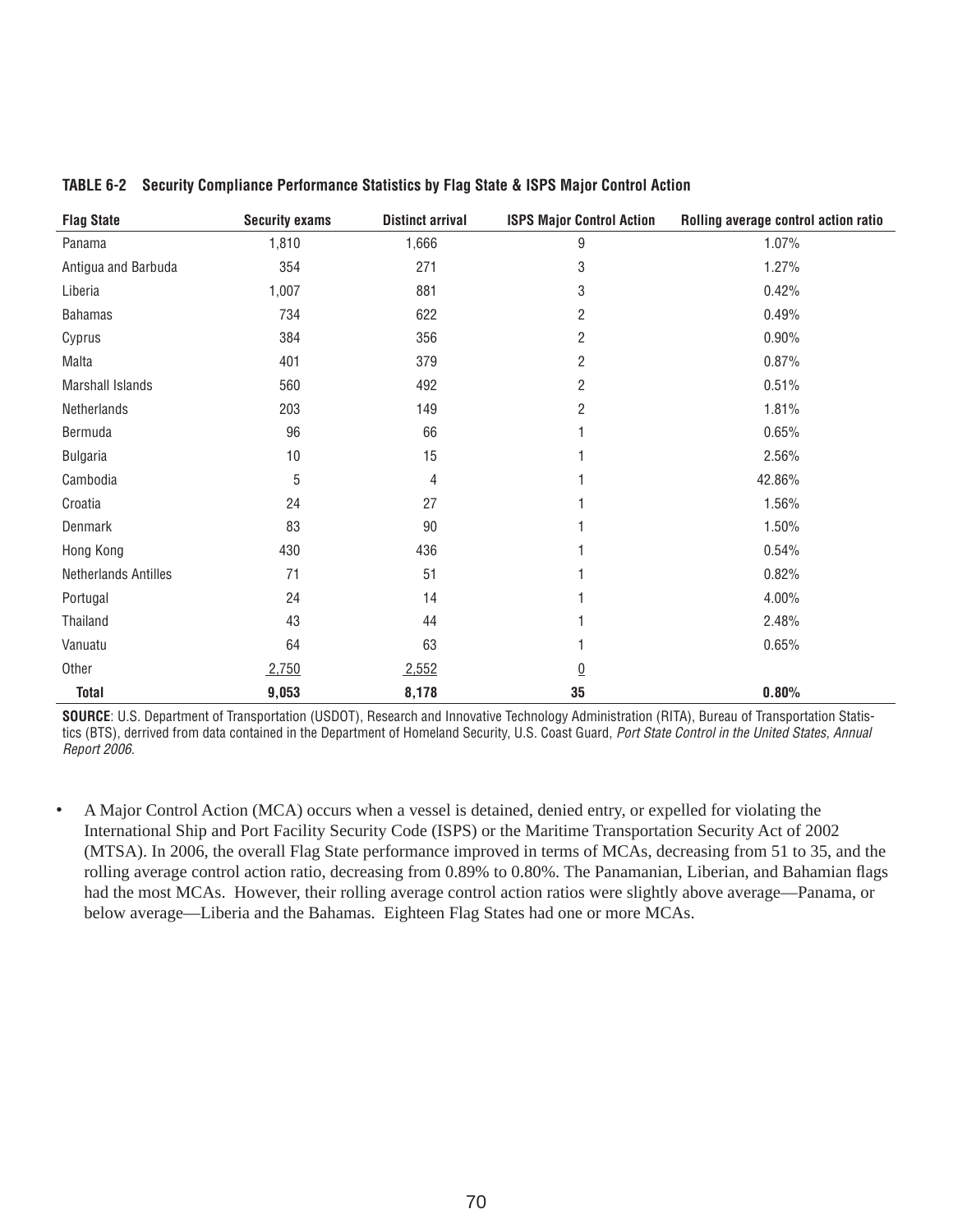| 1 AAA Shipping No. 1, LLC                     | 27 Lockwood Brothers, Inc.                        |
|-----------------------------------------------|---------------------------------------------------|
| 2 A Way To Move, Inc.                         | 28 Lynden Inc.                                    |
| 3 America Cargo Transport, Inc.               | 29 Maersk Line, Ltd.*                             |
| 4 American President Lines, Ltd.              | 30 Marine Transport Management                    |
| 5 American Roll-On Roll-Off Carrier, LLC      | 31 Matson Navigation Co., Inc.                    |
| 6 American Shipping Group                     | 32 Maybank Shipping Co., Inc.                     |
| 7 APL Marine Services, Ltd.*                  | 33 McAllister Towing and Transportation Co., Inc. |
| 8 APL Maritime Ltd                            | 34 Northland Services, Inc.                       |
| 9 Beyel Brothers Inc.                         | 35 OSG Car Carriers, Inc.*                        |
| 10 Canal Barge Co., Inc.                      | 36 Pasha Hawaii Transport Lines LLC               |
| 11 Central Gulf Lines, Inc.*                  | 37 Patriot Shipping, L.L.C.*                      |
| 12 Cherokee Nation Distributors               | 38 Patriot Titan LLC*                             |
| 13 Coastal Transportation, Inc.               | 39 Red River Holdings LLC                         |
| 14 Columbia Coastal Transport, LLC            | 40 Resolve Towing & Salvage, Inc.                 |
| 15 CRC Marine Services, Inc.                  | 41 Samson Tug & Barge Co., Inc.                   |
| 16 Crowley Liner Services, Inc.               | 42 SeaTac Marine Services, LLC                    |
| 17 Crowley Marine Services, Inc.              | 43 Sealift Inc.                                   |
| 18 Farrell Lines Inc.*                        | 44 Signet Maritime Corp.                          |
| 19 Fidelio Limited Partnership*               | 45 Smith Maritime                                 |
| 20 Foss Maritime Co.                          | 46 Stevens Towing Co., Inc.                       |
| 21 Hapag-Lloyd USA, LLC*                      | 47 Strong Vessel Operators LLC                    |
| 22 Horizon Lines LLC                          | 48 Superior Marine Services, Inc.                 |
| 23 Laborde Marine Lifts, Inc.                 | 49 Trailer Bridge, Inc.                           |
| 24 Laborde Marine, LLC                        | 50 TransAtlantic Lines LLC                        |
| 25 Liberty Global Logistics, LLC*             | 51 Troika International, Ltd.                     |
| 26 Liberty Shipping Group Limited Partnership |                                                   |

# **TABLE 6-3 Voluntary Intermodal Sealift Agreement, FY 2007 Participants**

\* Denotes Maritime Security Program operators

**SOURCE:** U.S. Department of Transportation, Maritime Administration, Office of Sealift Support, 2007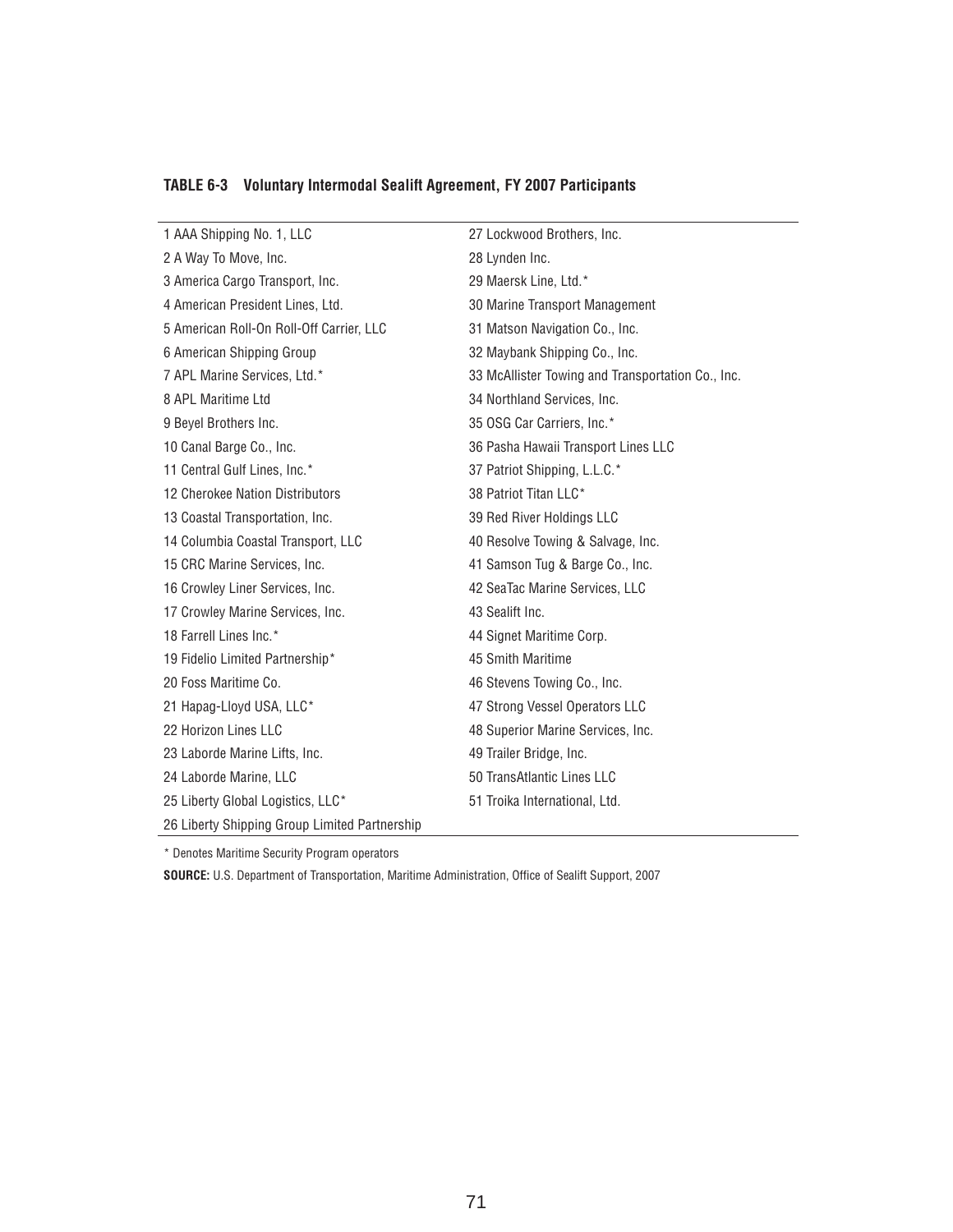| <u>INDEE 0.4 DEPAILIA DEIIPICIIPIES WYSOPIAIGA MIIII MAIDI POIIIIDI WAIINIS NY VAIGNOJY</u> |                |  |
|---------------------------------------------------------------------------------------------|----------------|--|
| Access control                                                                              | 28             |  |
| <b>Restricted areas</b>                                                                     | 14             |  |
| Ship security officer                                                                       | 10             |  |
| Ship security plan                                                                          | 4              |  |
| Screening process                                                                           | 4              |  |
| Logs/records                                                                                | 3              |  |
| Communications                                                                              | 3              |  |
| Training                                                                                    | $\overline{2}$ |  |
| Shipboard personnel                                                                         | $\overline{2}$ |  |
| Response procedures                                                                         |                |  |
| <b>Drills</b>                                                                               | 1              |  |
| Other (ISPS/security related deficiencies)                                                  |                |  |
| <b>Number of Security Deficiencies Associated with Major Control Actions</b>                | 73             |  |

## **TABLE 6-4 Security Deficiencies Associated with Major Control Actions by Category**

## **Major Control Actions by Vessel Type**

| <b>Bulk carrier</b>                    | 14             |  |
|----------------------------------------|----------------|--|
| Containership                          | 6              |  |
| General dry cargo ship                 | 6              |  |
| Roll-on/Roll-off-cargo ship            | 3              |  |
| Refrigerated cargo carrier             | $\overline{2}$ |  |
| Chemical tankship                      | 1              |  |
| Oil tankship                           |                |  |
| Supply ship                            | 1              |  |
| Towboat/tug                            | 1              |  |
| <b>Number of Major Control Actions</b> | 35             |  |

**NOTES**: A Major Control Action (MCA) occurs when a vessel is detained, denied entry, or expelled for violating International Ship and Port Facility Security Code (ISPS) or Maritime Transportation Security Act of 2002 (MTSA).

**SOURCE**: Department of Homeland Security, U.S. Coast Guard, Port State Control in the United States, Annual Report 2006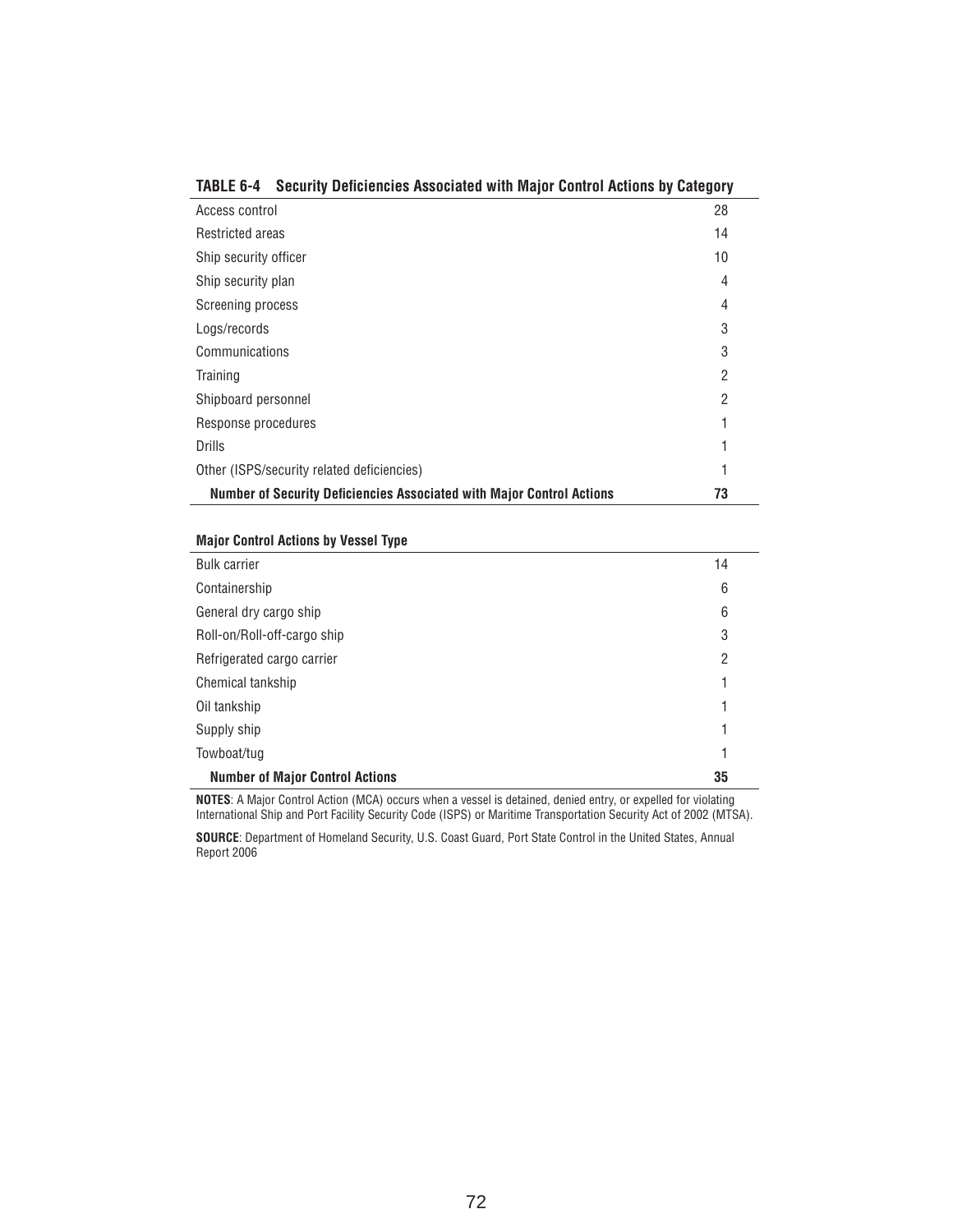| As of date | <b>Pre-enrollments</b><br>(cumulative) | <b>Enrollments</b><br>(cumulative) | As of date                  | <b>Pre-enrollments</b><br>(cumulative) | <b>Enrollments</b><br>(cumulative) |
|------------|----------------------------------------|------------------------------------|-----------------------------|----------------------------------------|------------------------------------|
| 1/10/2008  | 100,518                                | 43,069                             | 4/18/2008                   | 304,238                                | 230,273                            |
| 1/17/2008  | 108,766                                | 48,873                             | 4/24/2008                   | 318,739                                | 244,470                            |
| 1/24/2008  | 122,490                                | 58,719                             | 5/1/2008                    | 336,446                                | 260,608                            |
| 1/31/2008  | 135,466                                | 69,155                             | 5/8/2008                    | 353,187                                | 277,176                            |
| 2/7/2008   | 148,064                                | 78,387                             | 5/15/2008                   | 366,267                                | 292,487                            |
| 2/14/2008  | 161,662                                | 91,447                             | 5/23/2008                   | 379,574                                | 309,472                            |
| 2/21/2008  | 175,875                                | 104,649                            | 5/29/2008                   | 385,969                                | 317,199                            |
| 2/28/2008  | 190,447                                | 120,148                            | 6/6/2008                    | 397,350                                | 331,042                            |
| 3/6/2008   | 209,265                                | 138,197                            | 6/12/2008                   | 404,555                                | 339,661                            |
| 3/13/2008  | 226,314                                | 154,043                            | 6/19/2008                   | 412,527                                | 350,115                            |
| 3/20/2008  | 242,876                                | 170,472                            | 6/26/2008                   | 421,218                                | 361,306                            |
| 3/27/2008  | 258,197                                | 185,213                            | 7/3/2008                    | 429,255                                | 371,949                            |
| 4/4/2008   | 276,919                                | 203,984                            | 7/10/2008                   | 435,754                                | 380,348                            |
|            |                                        |                                    | As of the week of 7/14/08:  |                                        |                                    |
|            |                                        |                                    | <b>TWIC cards printed</b>   | 331,588                                |                                    |
|            |                                        |                                    | <b>TWIC cards activated</b> | 199,254                                |                                    |
|            |                                        |                                    | Average enrollment time     | 9 mins                                 |                                    |
|            |                                        |                                    | <b>Enrollment centers</b>   | 140                                    |                                    |

## **TABLE 6-5 Transportation Worker Identification Credential Program (TWIC)**

**SOURCE:** U.S. Department of Homeland Security, Transportation Security Administration, personal communication, July 15, 2008.

Transportation Worker Identification Credential Program (TWIC) is a common identification credential for all personnel requiring unescorted access to secure areas of facilities and vessels regulated by the Maritime Transportation Security Act (MTSA) and all mariners holding Coast Guard-issued credentials. The Transportation Security Administration (TSA) will issue workers a tamper-resistant "smart card" containing the worker's biometric (fingerprint template) to allow for a positive link between the card itself and the individual.

The enrollment process consists of the following components: optional pre-enrollment, in-person enrollment, security threat assessment and notification of the results, and issuance of the TWIC to the applicant. The security threat assessment includes checks against criminal history records, terrorist watch lists, and immigration status.

Applicants may pre-enroll online to enter all of the biographic information required for the threat assessment and make an appointment at the enrollment center to complete the process (although appointments are not required). Then, applicants must visit the enrollment center where they will pay the enrollment fee, complete a TWIC Application Disclosure Form, provide biographic information and a complete set of fingerprints, and sit for a digital photograph. The applicant must bring identity verification documents to enrollment and non-U.S. citizen applicants must also bring documentation to verify that they meet the immigration status requirements. These documents are scanned into the electronic enrollment record. There are plans to have 147 enrollment centers nationwide, as well as employer-sponsored mobile enrollment capabilities deployed on a case-by-case basis. The applicant will be notified by email or phone, as specified during enrollment, when his/her credential is available at the enrollment center. The applicant must return to the same enrollment center to pick up his/her TWIC.

For additional information, please visit http://www.tsa.gov/twic.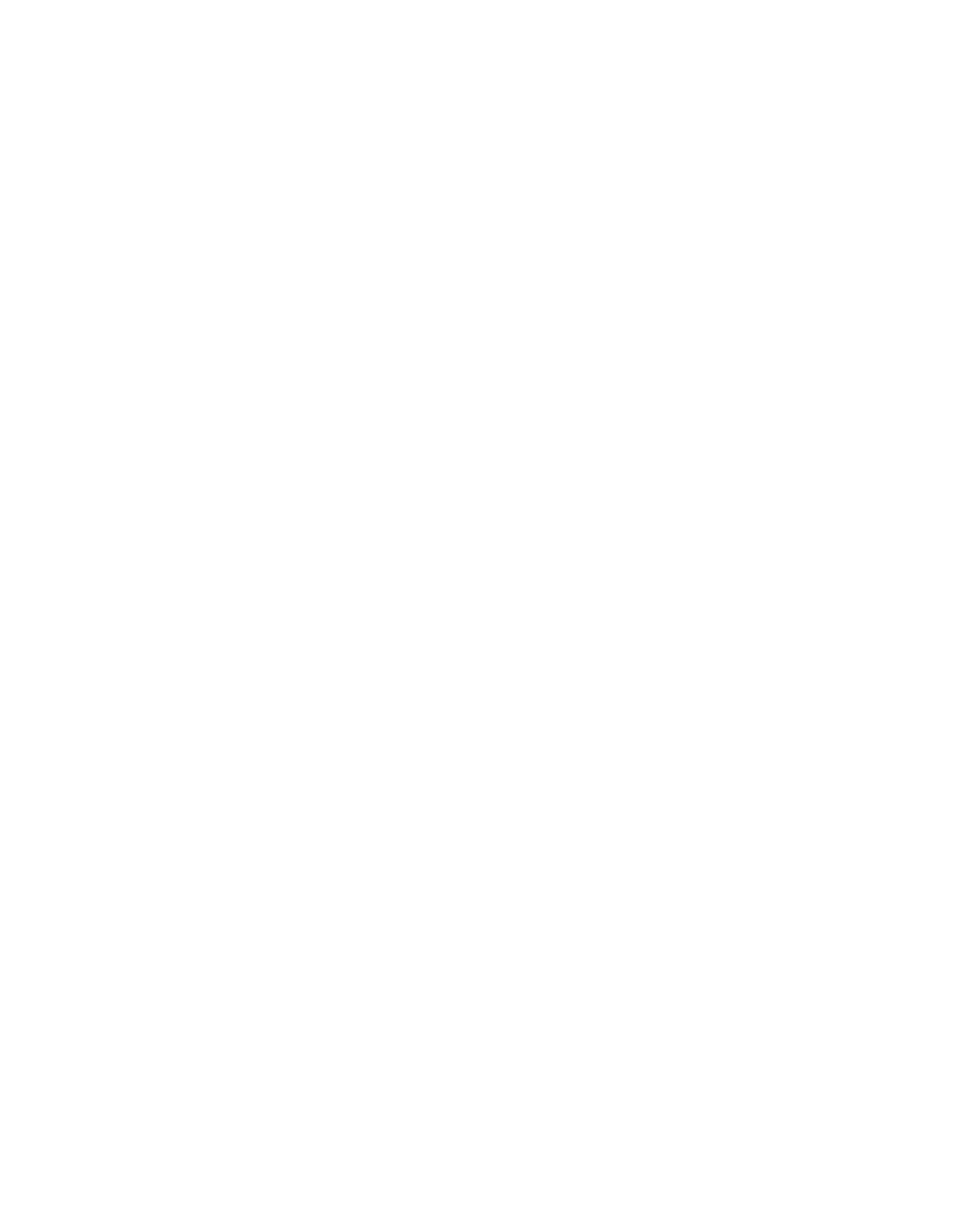# Shipbuilding Section



U.S. Navy, Airman Konstandinos Goumenidis

The shipbuilding industry in the United States supports both military and commercial interests. The data in this chapter portray U.S. shipbuilding and repair activities and the world orderbook.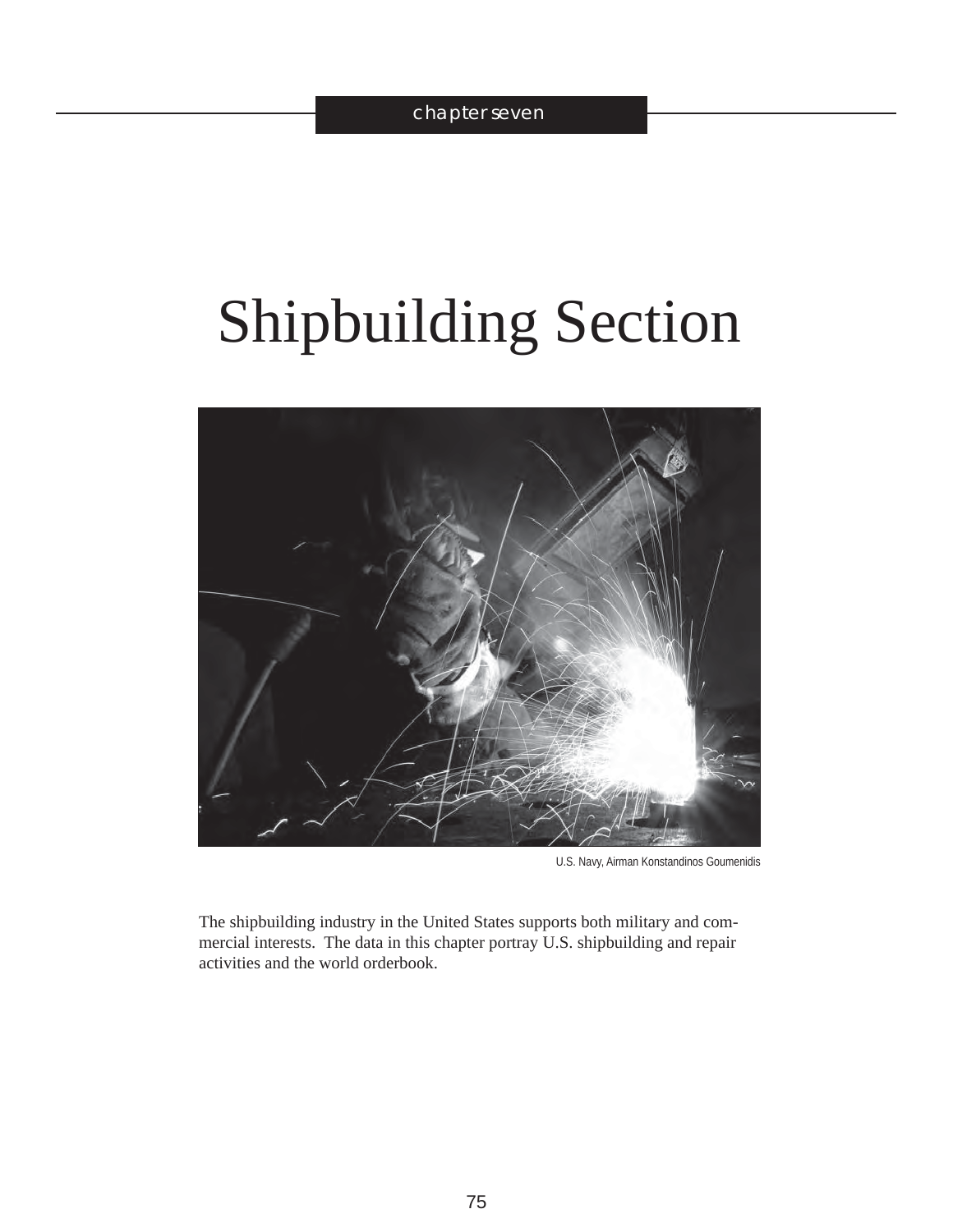### **TABLE 7-1 U.S. Private Shipyards Major Shipbuilding and Repair Base (78)**

#### **East Coast**

#### **Active shipbuilding yards (4)**

Aker Philadelphia Shipyard—Philadelphia, PA Bath Iron Works Corp.—Bath, ME Electric Boat Corp.—Groton, CT Northrop Grumman Newport News—Newport News, VA

## **Other shipyards with building positions (1)**

Atlantic Dry Dock Corp.—Jacksonville, FL

#### **Repair yards with drydock facilities (11)**

BAE Systems Norfolk Ship Repair, Inc.—Norfolk, VA Bayonne Dry Dock & Repair Corp.—Bayonne, NJ Boston Ship Repair, Inc.—Boston, MA Caddell Dry Dock & Repair Co., Inc.—Staten Island, NY Colonna's Shipyard, Inc.—Norfolk, VA Detyens Shipyards, Inc., Main Yard—North Charleston, SC Detyens Shipyards, Inc., Wando Division—Mt. Pleasant, SC GMD Shipyard Corp.—Brooklyn, NY Metro Machine Corp.—Norfolk, VA Norfolk Shiprepair & Drydock Corp.—Norfolk, VA North Florida Shipyard, Inc.—Jacksonville, FL

#### **Topside repair yards (10)**

Associated Naval Architects, Inc.—Portsmouth, VA Earl Industries, LLC—Portsmouth, VA Kerney Service Group, Inc.—Norfolk, VA Marine Hydraulics Int., Inc.—Norfolk, VA Metal Trades, Inc.—Hollywood, SC Newport Shipyard Co., LLC—Newport, RI Promet Marine Services Corp.—Providence, RI Steel Style, Inc.—Newburgh, NY The General Ship Repair Corp.—Baltimore, MD The Hinckley Co.— Portsmouth, RI

#### **East Coast Total = 26 yards**

#### **Gulf Coast**

#### **Active shipbuilding yards (4)**

Bender Shipbuilding and Repair Co., Inc.—Mobile, AL Northrop Grumman Ship Systems, Avondale Operations—Avondale, LA Northrop Grumman Ship Systems, Ingalls Operations—Pascagoula, MS VT Halter Marine—Pascagoula Operations—Pascagoula, MS

#### **Other shipyards with building positions (7)**

Alabama Shipyard—Mobile, AL Austal USA—Mobile, AL Keppel AmFELS, Inc.—Brownsville, TX Signal Int., LLC—East Yard—Pascagoula, MS Tampa Bay Shipbuilding & Repair Co.—Tampa, FL United Marine Shipyard, Inc., Port Arthur Shipyard—Beaumont, TX VT Halter Marine—Halter Moss Point Operations—Moss Point, MS

#### **Repair yards with drydock facilities (5)**

Atlantic Marine—Mobile—Mobile, AL Bollinger Gulf Repair, LLC—New Orleans, LA Gulf Marine Repair Corp.—Tampa, FL Int. Ship Repair & Marine Services, Inc.—Tampa, FL Signal Int. Texas, LP—D.O.C. Yard—Port Arthur, TX

#### **Topside repair yards (12)**

Boland Marine & Mfg. Co., Inc.—New Orleans, LA Bollinger Algiers, LLC—New Orleans, LA Bollinger Calcasieu, LLC—Sulphur, LA Bollinger Lockport, LLC—Lockport, LA Bollinger Texas City, L.P.—Texas City, TX Buck Kreihs Co., Inc.—New Orleans, LA CBH Services, Inc.—Orange, TX Dixie Machine Welding & Metal Works, Inc.—New Orleans, LA Gulf Copper & Manufacturing Corp.—Port Arthur, TX Orange Shipbuilding Co., Inc.—Orange, TX PPL Marine—Sabine Pass, TX Signal Int. Texas, LP—Orange Yard—Orange, TX

## **Gulf Coast Total = 28 yards**

*continued on next page*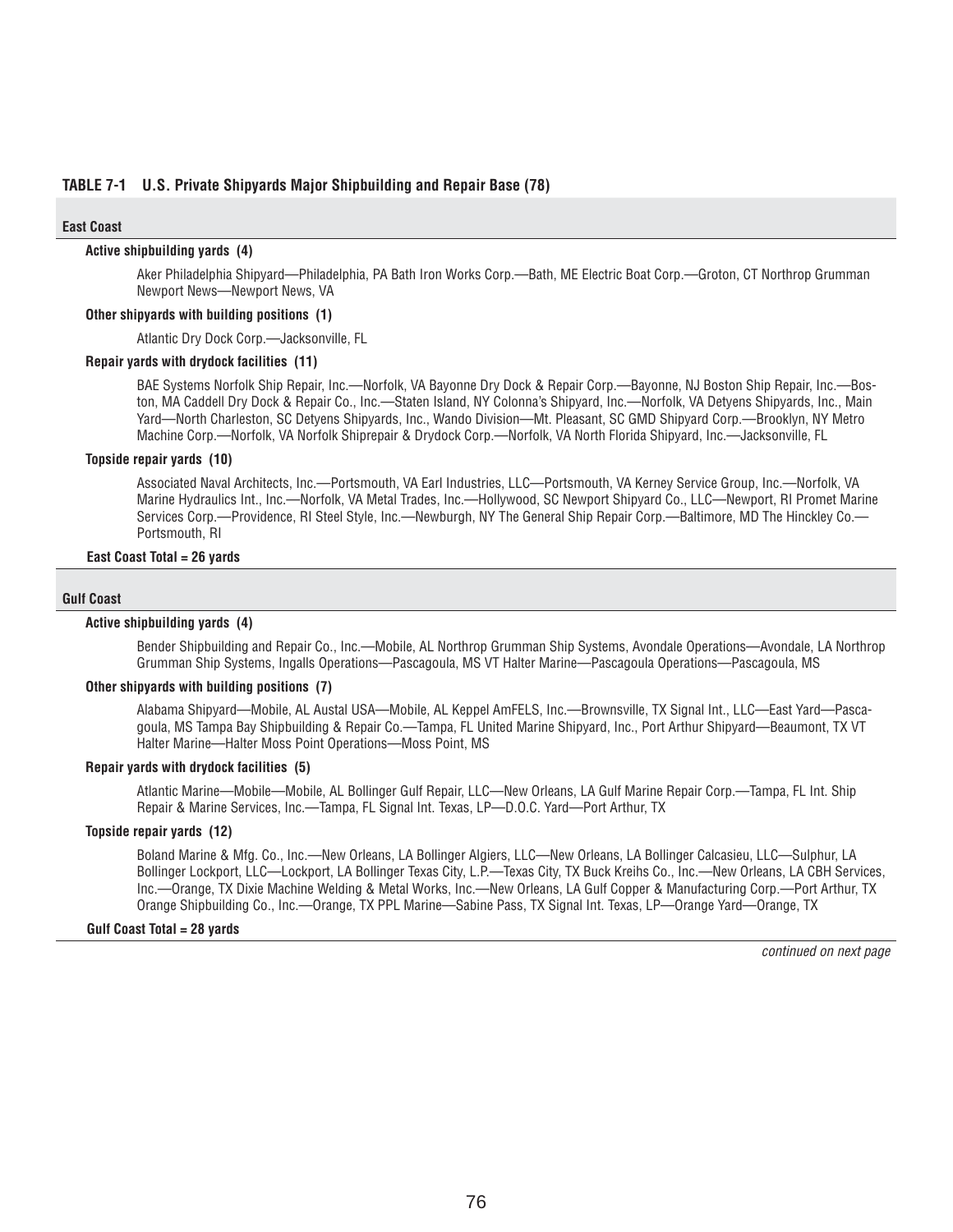### **TABLE 7-1 U.S. Private Shipyards Major Shipbuilding and Repair Base (78)** *(continued)*

#### **West Coast**

## **Active shipbuilding yards (1)**

General Dynamics NASSCO—San Diego, CA

## **Other shipyards with building positions (1)**

Gunderson, Inc.—Portland, OR

## **Repair yards with drydock facilities (6)**

BAE Systems San Diego Ship Repair, Inc.—San Diego, CA BAE Systems San Francisco Ship Repair—San Francisco, CA Cascade General, Inc.—Portland, OR Lake Union Drydock Co.—Seattle, WA Puglia Engineering, Inc. dba Fairhaven Shipyard—Bellingham, WA Todd Pacific Shipyards Corp.-Seattle, WA

#### **Topside repair yards (6)**

Bay Marine Boatworks, Inc.—Richmond, CA Bay Ship & Yacht Co., Alameda—Alameda, CA Continental Maritime of San Diego, Inc.— San Diego, CA Dakota Creek Industries, Inc.—Anacortes, WA Everett Shipyard, Inc.—Everett, WA Foss Shipyard dba Foss Maritime Co.—Seattle, WA

#### **West Coast Total = 14 yards**

#### **Great Lakes**

### **Other shipyards with building positions (5)**

 Bay Shipbuilding Co.—Sturgeon Bay, WI Erie Shipbulding, LLC—Erie, PA Fraser Shipyards, Inc.—Superior, WI Ironhead Marine, Inc.—Toledo, OH Marinette Marine Corp.—Marinette, WI

#### **Topside repair yards (2)**

H. Hansen Industries—Toledo, OH Nicholson Terminal & Dock Co.—River Rouge, MI

## **Great Lakes Total = 7 yards**

#### **Non-Conus**

### **Repair yards with drydock facilities (3)**

Alaska Ship & Drydock, Inc.—Ketchikan, AK Guam Shipyard—Santa Rita, Guam Pacific Shipyards Int.—Honolulu, HI

#### **Non-Conus Total = 3 yards**

SOURCE: U.S. DOT, Maritime Administration, Office of Shipbuilding and Repair, 2007.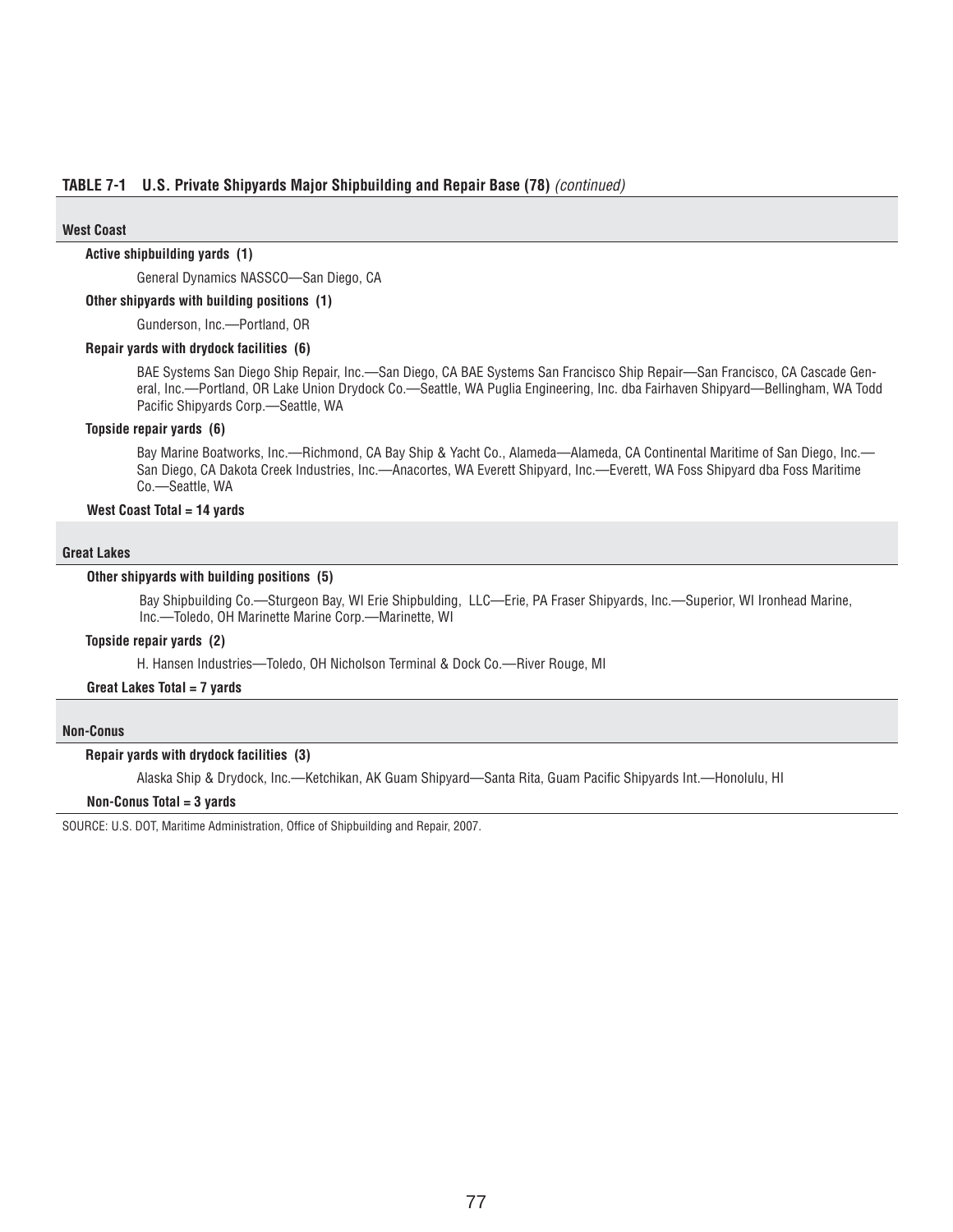| TABLE 7-2 World Orderbook Summary, Dec. 30, 2006 |  |  |  |
|--------------------------------------------------|--|--|--|
|                                                  |  |  |  |

| <b>IADLL 1-2</b> WUTH UNGINUUN SUIIIIIIAI Y, DEL. 30, ZUUU |                  |                   |                             |                |
|------------------------------------------------------------|------------------|-------------------|-----------------------------|----------------|
| <b>Leading countries</b>                                   |                  | <b>Total</b>      |                             |                |
|                                                            | <b>Number</b>    | <b>Gross tons</b> | Percentage of gross tonnage | Ranking        |
| Korea (South)                                              | 1,413            | 77,265,016        | 36.991%                     | 1              |
| Japan                                                      | 1,313            | 56,933,128        | 27.257%                     | $\overline{c}$ |
| China (Peoples Republic)                                   | 1,650            | 44,777,712        | 21.438%                     | 3              |
| Germany                                                    | 199              | 4,150,951         | 1.987%                      | $\overline{4}$ |
| China (Republic of Taiwan)                                 | 58               | 2,377,552         | 1.138%                      | 5              |
| Poland                                                     | 116              | 2,322,109         | 1.112%                      | 6              |
| Italy                                                      | 96               | 2,174,834         | 1.041%                      | $\overline{7}$ |
| Vietnam                                                    | 122              | 2,122,620         | 1.016%                      | 8              |
| Philippines                                                | 60               | 1,896,408         | 0.908%                      | 9              |
| Croatia                                                    | 61               | 1,878,714         | 0.899%                      | 10             |
| Romania                                                    | 127              | 1,680,998         | 0.805%                      | 11             |
| Turkey                                                     | 247              | 1,615,337         | 0.773%                      | 12             |
| Denmark                                                    | 11               | 1,423,970         | 0.682%                      | 13             |
| France                                                     | 15               | 851,410           | 0.408%                      | 14             |
| Finland                                                    | 11               | 850,527           | 0.407%                      | 15             |
| India                                                      | 148              | 779,747           | 0.373%                      | 16             |
| Spain                                                      | 143              | 744,265           | 0.356%                      | 17             |
| Russia                                                     | 79               | 726,684           | 0.348%                      | 18             |
| <b>United States</b>                                       | 126              | 724,339           | 0.347%                      | 19             |
| Netherlands                                                | 232              | 621,549           | 0.298%                      | 20             |
| Ukraine                                                    | 54               | 476,957           | 0.228%                      | 21             |
| Indonesia                                                  | 91               | 462,402           | 0.221%                      | 22             |
| Iran                                                       | 21               | 375,481           | 0.180%                      | 23             |
| Norway                                                     | 81               | 347,406           | 0.166%                      | 24             |
| Singapore                                                  | 77               | 259,442           | 0.124%                      | 25             |
| <b>Bulgaria</b>                                            | 31               | 207,843           | 0.100%                      | 26             |
| <b>Brazil</b>                                              | 31               | 189,144           | 0.091%                      | 27             |
| Argentina                                                  | 11               | 143,441           | 0.069%                      | 28             |
| Slovakia                                                   | 36               | 84,792            | 0.041%                      | 29             |
| Malaysia                                                   | 94               | 68,883            | 0.033%                      | 30             |
| Portugal                                                   | $\boldsymbol{9}$ | 60,201            | 0.029%                      | 31             |
| Canada                                                     | 12               | 39,914            | 0.019%                      | 32             |
| Australia                                                  | 13               | 32,712            | 0.016%                      | 33             |
| Sweden                                                     | $\overline{4}$   | 27,480            | 0.013%                      | 34             |
| <b>Czech Republic</b>                                      | 11               | 25,396            | 0.012%                      | 35             |
| <b>United Arab Emirates</b>                                | 16               | 20,163            | 0.010%                      | 36             |
| Greece                                                     | $\overline{c}$   | 16,998            | 0.008%                      | 37             |
| Chile                                                      | $\overline{7}$   | 13,624            | 0.007%                      | 38             |
| Thailand                                                   | $6\,$            | 13,456            | 0.006%                      | 39             |
| Egypt                                                      | 14               | 12,865            | 0.006%                      | 40             |

*continued on next page*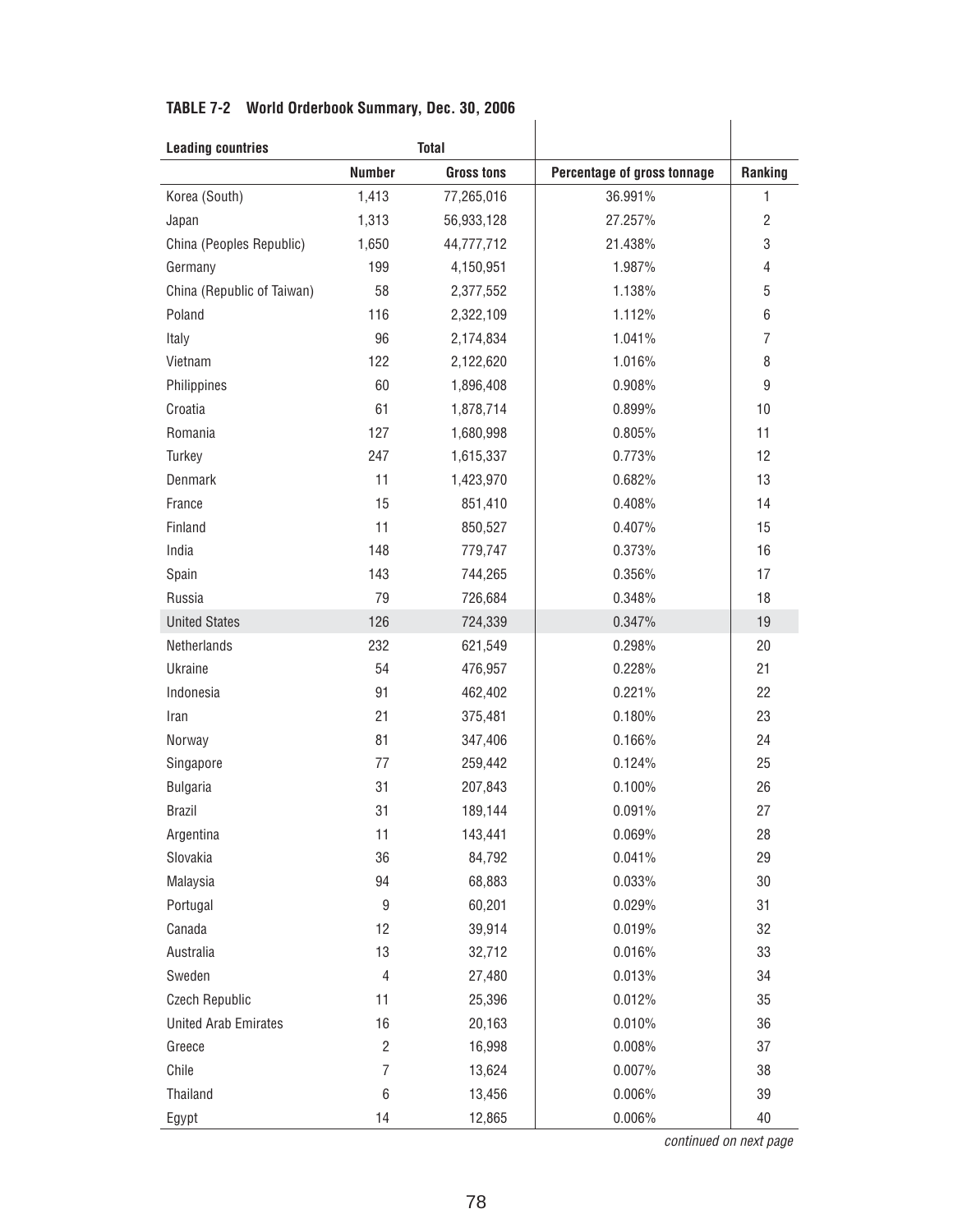| $\frac{1}{1000}$ . The motive of an above outlinearly, boot. Out, Loud (commodal) |                |                   |                             |         |
|-----------------------------------------------------------------------------------|----------------|-------------------|-----------------------------|---------|
| <b>Leading countries</b>                                                          |                | <b>Total</b>      |                             |         |
|                                                                                   | <b>Number</b>  | <b>Gross tons</b> | Percentage of gross tonnage | Ranking |
| Lithuania                                                                         | 6              | 9,806             | 0.005%                      | 43      |
| Yugoslavia                                                                        | 3              | 8,995             | 0.004%                      | 44      |
| Latvia                                                                            | 5              | 8,150             | 0.004%                      | 45      |
| Serbia                                                                            | 1              | 6,300             | 0.003%                      | 46      |
| Peru                                                                              | 14             | 6,260             | 0.003%                      | 47      |
| Sri Lanka                                                                         | 5              | 4,300             | 0.002%                      | 48      |
| Saudi Arabia                                                                      | $\overline{2}$ | 3,242             | 0.002%                      | 49      |
| Bangladesh                                                                        | 3              | 2,930             | 0.001%                      | 50      |
| United Kingdom                                                                    | 4              | 1,648             | 0.001%                      | 51      |
| Mexico                                                                            | $\overline{2}$ | 1,436             | 0.001%                      | 52      |
| Hong Kong                                                                         | $\overline{2}$ | 740               | $0.000\%$                   | 53      |
| New Zealand                                                                       | 1              | 568               | $0.000\%$                   | 54      |
| South Africa                                                                      | 1              | 530               | $0.000\%$                   | 55      |
| Syria                                                                             | 1              | 233               | $0.000\%$                   | 56      |
| <b>Total (all countries)</b>                                                      | 6,908          | 208,875,004       | 100.00%                     |         |

**TABLE 7-2 World Orderbook Summary, Dec. 30, 2006** *(continued***)**

**SOURCE:** Lloyds World Shipbuilding Statistics.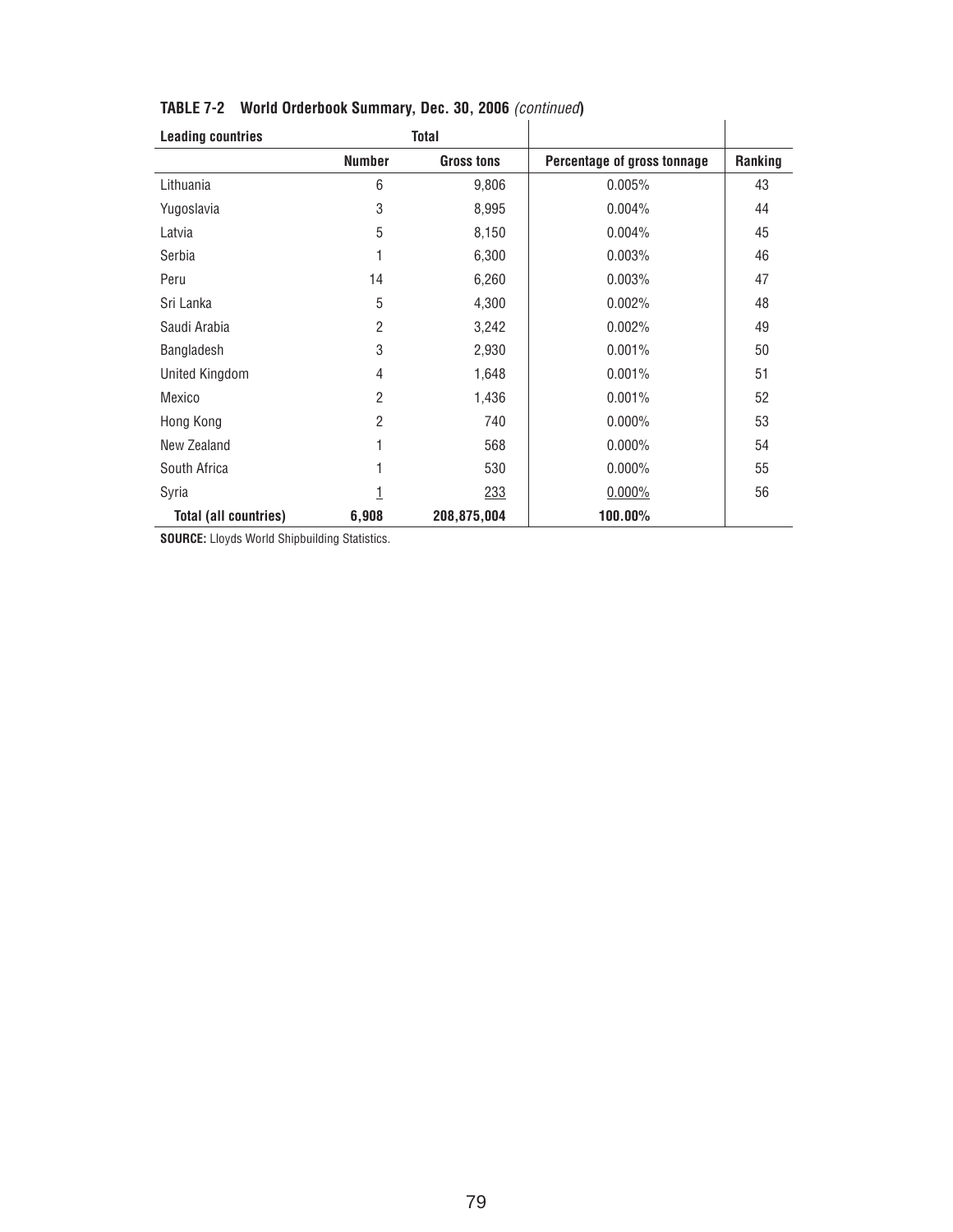|                |                             |       | <b>Tanker</b> |       | Dry bulk    |                | Containership |             |                | Roll-on/Roll-off |                | <b>General Cargo</b> |        | <b>Total</b> |
|----------------|-----------------------------|-------|---------------|-------|-------------|----------------|---------------|-------------|----------------|------------------|----------------|----------------------|--------|--------------|
|                | <b>Flag of Registry</b>     | No.   | <b>DWT</b>    | No.   | <b>DWT</b>  | No.            | <b>TEU</b>    | <b>DWT</b>  | No.            | <b>DWT</b>       | No.            | <b>DWT</b>           | No.    | <b>DWT</b>   |
| $\overline{1}$ | Panama                      | 672   | 61,267,978    | 1,718 | 112,676,858 | 541            | 1,601,251     | 22,132,290  | 244            | 3,852,650        | 240            | 3,507,351            | 3,415  | 203,437,127  |
| $\overline{2}$ | Liberia                     | 565   | 50,608,159    | 331   | 19,936,853  | 415            | 1,253,420     | 16,727,439  | 37             | 565,767          | 62             | 994,530              | 1,410  | 88,832,748   |
| 3              | Greece                      | 235   | 30,139,575    | 269   | 19,437,133  | 44             | 159,450       | 2,215,783   | $\mathbf{1}$   | 10,270           | 6              | 97,195               | 555    | 51,899,956   |
| $\overline{4}$ | Hong Kong                   | 87    | 11,426,647    | 496   | 32,532,381  | 81             | 272,804       | 3,636,167   | 5              | 83,780           | 52             | 1,060,788            | 721    | 48,739,763   |
| 5              | <b>Bahamas</b>              | 235   | 26,413,600    | 319   | 16,175,530  | 68             | 190,795       | 2,692,249   | 30             | 609,661          | 77             | 1,020,756            | 729    | 46,911,796   |
| 6              | Marshall Is.                | 335   | 31,943,749    | 153   | 9,264,175   | 118            | 293,241       | 3,860,304   | 5              | 77,182           | 32             | 903,724              | 643    | 46,049,134   |
| $\overline{7}$ | Singapore                   | 289   | 26,223,289    | 180   | 12,336,140  | 177            | 352,390       | 5,029,292   | 30             | 586,127          | 23             | 457,200              | 699    | 44,632,048   |
| 8              | Malta                       | 185   | 13,370,377    | 438   | 19,482,921  | 48             | 85,324        | 1,311,048   | 8              | 94,947           | 66             | 1,094,436            | 745    | 35,353,729   |
| 9              | Cyprus                      | 93    | 6,241,801     | 373   | 18,742,535  | 139            | 285,967       | 3,910,717   | 6              | 96,956           | 85             | 1,461,497            | 696    | 30,453,506   |
| 10             | China P.R.                  | 127   | 6,333,829     | 372   | 14,551,392  | 87             | 229,053       | 3,224,260   | $\overline{7}$ | 95,225           | 210            | 3,291,531            | 803    | 27,496,237   |
| 11             | Norwegian Int'l             | 215   | 10,578,951    | 104   | 7,222,535   | $\mathbf{1}$   | 2,835         | 33,855      | 48             | 1,025,810        | 2              | 22,140               | 370    | 18,883,291   |
| 12             | Isle of Man                 | 112   | 8,828,365     | 42    | 3,466,291   | 15             | 38,315        | 549,409     | $\pmb{0}$      | $\pmb{0}$        | 8              | 133,232              | 177    | 12,977,297   |
| 13             | <b>United States</b>        | 93    | 5,418,247     | 62    | 2,391,658   | 75             | 226,185       | 3,065,859   | 55             | 1,386,308        | 8              | 186,473              | 293    | 12,448,545   |
| 14             | India                       | 118   | 8,704,380     | 76    | 3,575,699   | $\overline{4}$ | 6,233         | 99,612      | $\mathbf 0$    | $\mathbf{0}$     | 3              | 61,020               | 201    | 12,440,711   |
| 15             | Germany                     | 18    | 659,091       | 5     | 502,546     | 248            | 825,787       | 10,896,410  | 3              | 36,200           | 3              | 53,316               | 277    | 12,147,563   |
| 16             | Italy                       | 125   | 5,109,928     | 40    | 3,126,922   | 25             | 67,811        | 926,928     | 52             | 977,020          | 6              | 69,787               | 248    | 10,210,585   |
| 17             | South Korea                 | 10    | 571,390       | 122   | 8,313,809   | 35             | 78,868        | 1,125,888   | 3              | 67,559           | $\overline{7}$ | 102,512              | 177    | 10,181,158   |
| 18             | Japan                       | 48    | 5,310,415     | 48    | 3,961,802   | 11             | 35,180        | 518,994     | 15             | 227,094          | $\mathbf{1}$   | 10,756               | 123    | 10,029,061   |
| 19             | Iran                        | 35    | 6,170,089     | 40    | 1,789,317   | 11             | 30,748        | 408,942     | $\pmb{0}$      | $\pmb{0}$        | 32             | 654,009              | 118    | 9,022,357    |
| 20             | <b>United Kingdom</b>       | 53    | 2,105,500     | 21    | 1,587,552   | 104            | 350,641       | 4,609,620   | 20             | 289,489          | 10             | 148,245              | 208    | 8,740,406    |
| 21             | Danish Int'l                | 41    | 2,680,880     | 4     | 321,829     | 78             | 380,913       | 5,473,985   | 4              | 41,299           | 7              | 101,085              | 134    | 8,619,078    |
| 22             | St. Vincent & G.            | 12    | 620,961       | 119   | 5,106,973   | 4              | 3,374         | 50,173      | $\overline{2}$ | 40,929           | 79             | 1,522,081            | 216    | 7,341,117    |
| 23             | Belgium                     | 22    | 4,308,245     | 16    | 2,285,998   | 5              | 11,186        | 161,820     | $\pmb{0}$      | $\mathbf{0}$     | $\mathbf{0}$   | $\mathbf 0$          | 43     | 6,756,063    |
| 24             | Bermuda                     | 23    | 2,121,524     | 26    | 3,626,865   | 19             | 41,961        | 620,046     | $\overline{2}$ | 28,015           | 15             | 187,772              | 85     | 6,584,222    |
| 25             | Malaysia                    | 65    | 4,811,853     | 24    | 856,210     | 27             | 43,827        | 660,157     | 1              | 11,179           | 5              | 73,485               | 122    | 6,412,884    |
|                | <b>Top 25</b><br>registries | 3,813 | 331,968,823   | 5,398 | 323,271,924 | 2,380          | 6,867,559     | 93,941,247  | 578            | 10,203,467       | 1,039          | 17,214,921           | 13,208 | 776,600,382  |
|                | <b>All registries</b>       | 4,457 | 368,119,651   | 6,327 | 357,806,857 | 2,837          | 7,748,373     | 106,234,517 | 703            | 12,427,776       | 1,495          | 24, 144, 412         | 15,819 | 868,733,213  |
|                | Top 25 % of total           | 85.6% | 90.2%         | 85.3% | 90.3%       | 83.9%          | 88.6%         | 88.4%       | 82.2%          | 82.1%            | 69.5%          | 71.3%                | 83.5%  | 89.4%        |

**TABLE 7-3 World Merchant Fleet, 10,000 Deadweight Tons and Above by Top 25 Flag and Type, 2006**

**KEY**: DWT = deadweight ton; TEU = twenty-foot equivalent unit.

**SOURCE**: Clarkson Research Studies, Vessel Registers, London: Clarkson Shipbrokers.

- Panama and Liberia have open registry fleets. An open registry is type of registry offered by a country to foreign nationals or corporations that provides favorable tax, regulatory, and other incentives.
- The United States ranks 13th in terms of flag of registry. Thirty-two percent of the U.S.-flag are tankers while 26% are containerships.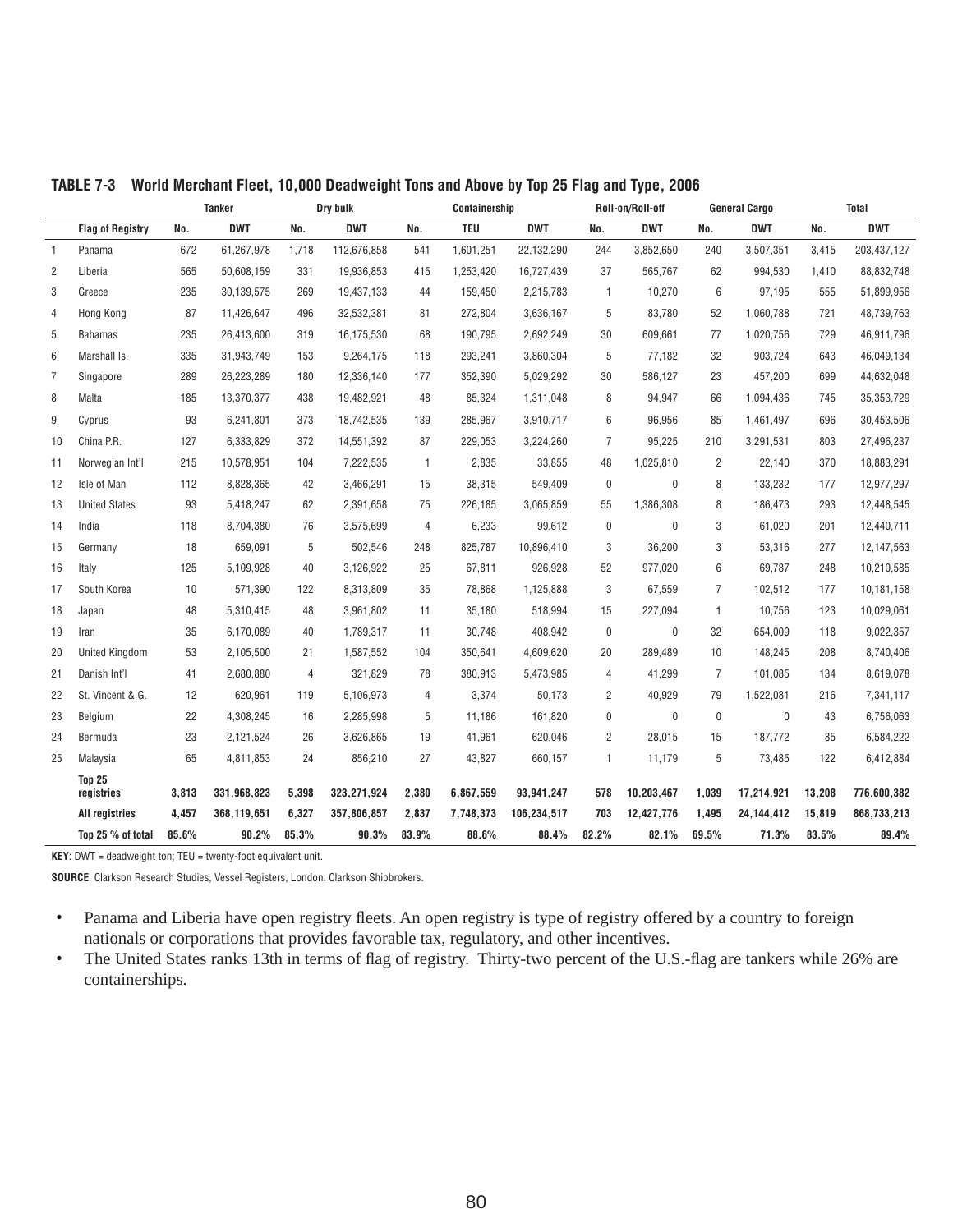|                |                            |       | <b>Tanker</b> |       | Dry bulk    |       | Containership |             |                | Roll on/Roll off |                | General cargo |        | <b>Total</b> |
|----------------|----------------------------|-------|---------------|-------|-------------|-------|---------------|-------------|----------------|------------------|----------------|---------------|--------|--------------|
|                | <b>Country Owner</b>       | No.   | <b>DWT</b>    | No.   | <b>DWT</b>  | No.   | <b>TEU</b>    | <b>DWT</b>  | No.            | <b>DWT</b>       | No.            | <b>DWT</b>    | No.    | <b>DWT</b>   |
| $\mathbf{1}$   | Greece                     | 759   | 71,854,799    | 1,346 | 77,970,940  | 157   | 426,150       | 6,177,452   | 19             | 303,732          | 148            | 2,329,651     | 2,429  | 158,636,574  |
| $\overline{2}$ | Japan                      | 472   | 45,729,398    | 1,041 | 75,233,695  | 209   | 652,976       | 8,953,126   | 251            | 3,923,119        | 86             | 1,147,608     | 2,059  | 134,986,946  |
| 3              | China P.R.                 | 203   | 16,444,797    | 985   | 51,978,278  | 198   | 587,090       | 8,068,427   | 10             | 140.797          | 342            | 5,976,615     | 1,738  | 82,608,914   |
| 4              | Germany                    | 136   | 7,488,584     | 188   | 11,207,987  | 978   | 2,616,827     | 34,673,539  | 5              | 88,722           | 105            | 1,948,837     | 1,412  | 55,407,669   |
| 5              | <b>United States</b>       | 322   | 26,029,195    | 209   | 10,759,166  | 53    | 129,200       | 1,782,273   | 69             | 1,758,069        | 37             | 727,146       | 690    | 41,055,849   |
| 6              | Singapore                  | 246   | 23,815,284    | 180   | 10,145,605  | 101   | 194,798       | 2,883,664   | $\overline{2}$ | 35,640           | 32             | 596,066       | 561    | 37,476,259   |
| $\overline{7}$ | <b>United Kingdom</b>      | 189   | 18,993,812    | 143   | 10,216,661  | 100   | 300,921       | 4,199,788   | 14             | 228,399          | 37             | 550,506       | 483    | 34,189,166   |
| 8              | Norway                     | 319   | 20,600,027    | 202   | 10,343,341  | 8     | 18,722        | 290,894     | 72             | 1.486.793        | 37             | 427,515       | 638    | 33,148,570   |
| 9              | South Korea                | 70    | 8,695,015     | 224   | 15,881,106  | 73    | 181,261       | 2,543,570   | 29             | 492,011          | 18             | 277,137       | 414    | 27,888,839   |
| 10             | Taiwan                     | 46    | 5,794,204     | 212   | 14,520,545  | 202   | 538,666       | 7,302,591   | $\mathbf{1}$   | 15,922           | 14             | 162,088       | 475    | 27,795,350   |
| 11             | Bermuda                    | 76    | 17,374,161    | 13    | 1,506,173   | 0     | 0             | 0           | 0              | 0                | $\overline{2}$ | 21,122        | 91     | 18,901,456   |
| 12             | Denmark                    | 92    | 6,010,180     | 24    | 1,139,730   | 139   | 580,516       | 8,175,829   | 24             | 328,630          | 11             | 168,024       | 290    | 15,822,393   |
| 13             | India                      | 124   | 9,274,693     | 106   | 4,998,474   | 3     | 5,607         | 86,814      | $\mathbf 0$    | $\mathbf 0$      | 11             | 182,658       | 244    | 14,542,639   |
| 14             | Italy                      | 161   | 7,002,027     | 77    | 4,988,595   | 17    | 48,361        | 644,258     | 52             | 988,303          | 17             | 334,792       | 324    | 13,957,975   |
| 15             | Monaco                     | 56    | 4,420,463     | 73    | 5,062,019   | 44    | 172,827       | 2,302,964   | 3              | 65,588           | $\overline{2}$ | 30,406        | 178    | 11,881,440   |
| 16             | Saudi Arabia               | 62    | 11,056,299    | 0     | 0           | 0     | 0             | 0           | 4              | 170,400          | 4              | 77,962        | 70     | 11,304,661   |
| 17             | Cyprus                     | 63    | 5,060,966     | 89    | 3,422,913   | 50    | 91,170        | 1,219,045   | 7              | 109,936          | 28             | 457,034       | 237    | 10,269,894   |
| 18             | Russia                     | 112   | 7,485,125     | 72    | 1,627,737   | 15    | 18,180        | 263,050     | 0              | $\mathbf 0$      | 21             | 373,108       | 220    | 9,749,020    |
| 19             | Switzerland                | 31    | 1,484,077     | 26    | 1,281,236   | 153   | 458,480       | 6,509,817   | $\overline{2}$ | 44,276           | 26             | 417,664       | 238    | 9,737,070    |
| 20             | Iran                       | 37    | 6,352,744     | 48    | 2,260,368   | 11    | 30,748        | 408,942     | $\mathbf 0$    | 0                | 31             | 636,979       | 127    | 9,659,033    |
| 21             | Canada                     | 53    | 4,732,396     | 93    | 3,183,545   | 14    | 64.702        | 771.500     | $\mathbf{1}$   | 15.175           | 4              | 86,122        | 165    | 8,788,738    |
| 22             | Turkey                     | 31    | 1,662,970     | 147   | 5,664,450   | 23    | 26,526        | 334,055     | 10             | 133,796          | 19             | 292,539       | 230    | 8,087,810    |
| 23             | Malaysia                   | 66    | 4,339,861     | 8     | 269,400     | 28    | 49,254        | 744,761     | 2              | 25,531           | 4              | 61,135        | 108    | 5,440,688    |
| 24             | U.A.E.                     | 60    | 2,989,794     | 38    | 1,778,868   | 11    | 12,519        | 212,501     | $\pmb{0}$      | $\mathbf 0$      | 12             | 200,250       | 121    | 5,181,413    |
| 25             | France                     | 36    | 1,479,318     | 12    | 793,790     | 53    | 171,842       | 2,294,334   | $\overline{I}$ | 159,717          | $\overline{3}$ | 51,008        | 111    | 4,778,167    |
|                | <b>Top 25</b><br>countries | 3,822 | 336,170,189   | 5,556 | 326,234,622 | 2,640 | 7,377,343     | 100,843,194 | 584            | 10,514,556       | 1,051          | 17,533,972    | 13,653 | 791,296,533  |
|                | <b>Total countries</b>     | 4,457 | 368,119,651   | 6,327 | 357,806,857 | 2,837 | 7,748,373     | 106,234,517 | 703            | 12,427,776       | 1,495          | 24, 144, 412  | 15,819 | 868,733,213  |
|                | Top 25 % of total          | 85.8% | 91.3%         | 87.8% | 91.2%       | 93.1% | 95.2%         | 94.9%       | 83.1%          | 84.6%            | 70.3%          | 72.6%         | 86.3%  | 91.1%        |
|                |                            |       |               |       |             |       |               |             |                |                  |                |               |        |              |

**TABLE 7-4 World Merchant Fleet, 10,000 Deadweight Tons and Above by Top 25 Country of Owner and Type, 2006**

**KEY**: DWT = deadweight ton; TEU = twenty-foot equivalent unit.

**SOURCE**: Clarkson Research Studies, Vessel Registers, London: Clarkson Shipbrokers.

• Greek owners account for about 18% of the total world fleet in terms of deadweight tons.

• German owners account for the largest national share of the world containership about 33% (up from about 24% in 2000).

• The United States ranks fifth as in fleet ownership (down from 4th in 2000).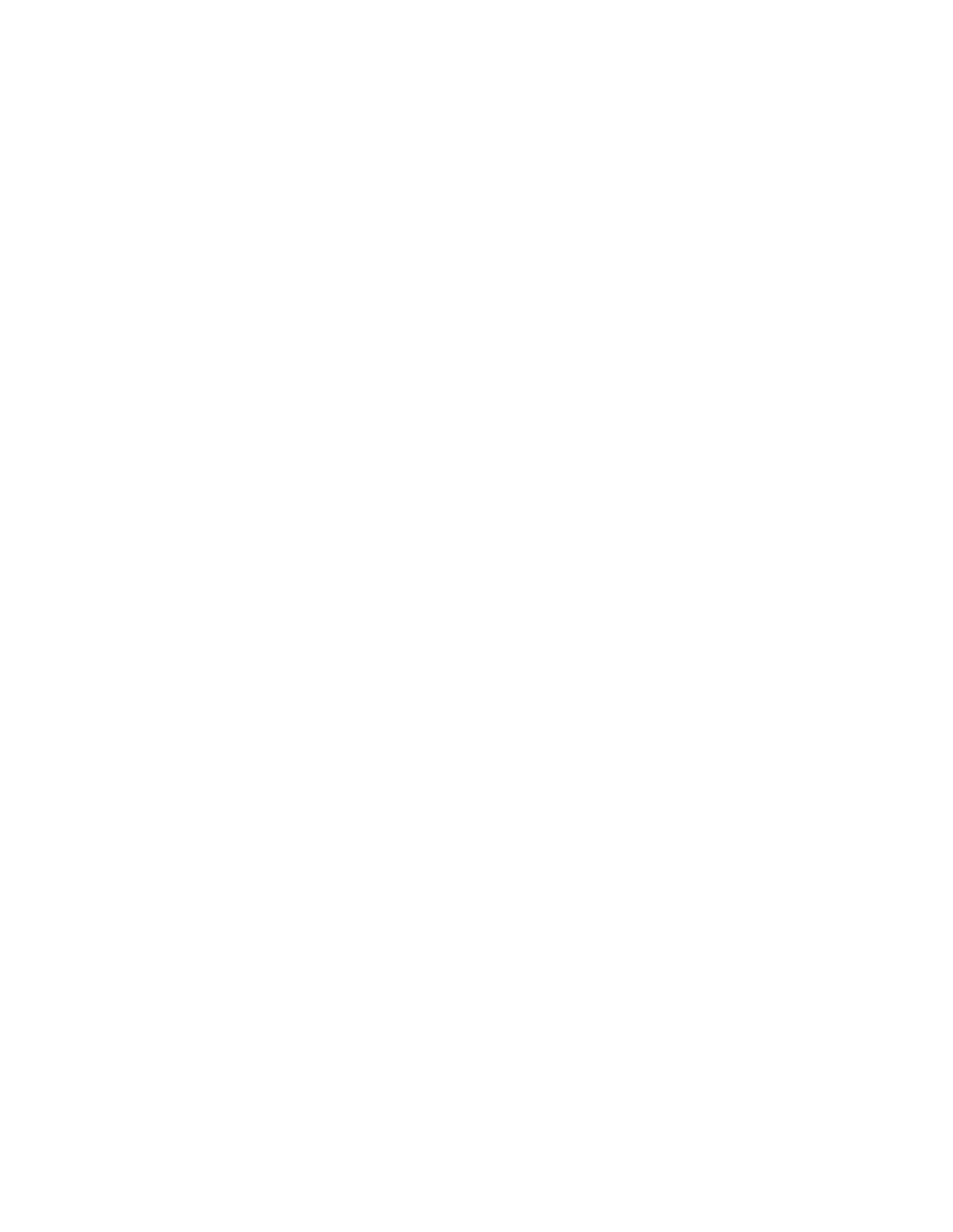# special section

# St. Lawrence Seaway



Great Lakes St. Lawrence Seaway System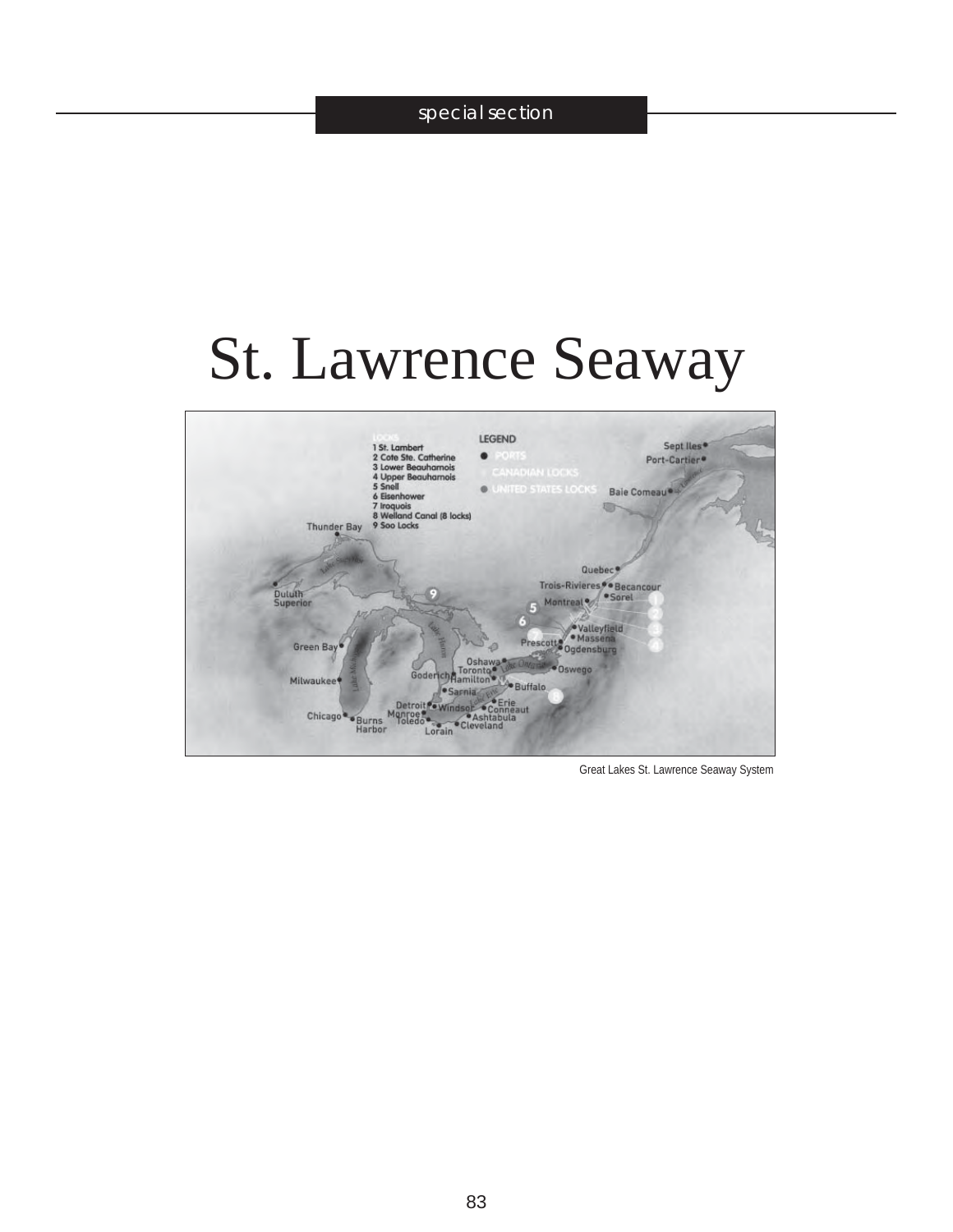Since 1959, the Great Lakes St. Lawrence Seaway System (Great Lakes Seaway System or System) has been a vital waterborne transportation link for moving goods between the heartland of North America and international markets. The Seaway System, a binational waterway operated jointly by the United States. and Canada, encompasses the St. Lawrence River and the five Great Lakes, and extends 2,300 miles from the Gulf of the St. Lawrence at the Atlantic Ocean to the Western end of Lake Superior at the twin ports of Duluth, Minnesota, and Superior, Wisconsin.

The U.S. St. Lawrence Seaway Development Corporation (SLSDC), an operating administration of the U.S. Department of Transportation and a wholly owned government corporation, is responsible for the operations and maintenance of the U.S. portion of the St. Lawrence Seaway between Montreal and Lake Erie. This responsibility includes maintaining and operating the two U.S. Seaway locks in Massena, New York, and vessel traffic control areas of the St. Lawrence River and Lake Ontario. In addition, the SLSDC performs trade development functions designed to enhance Seaway System utilization.

The SLSDC coordinates its activities with its Canadian counterpart, the St. Lawrence Seaway Management Corporation (SLSMC), particularly with respect to rules and regulations, overall day-to-day operations, traffic management, navigation aids, safety, environmental programs, operating dates, and trade development programs. The unique binational nature of the Seaway System requires 24-hour, year-round coordination between the two Seaway entities.

This chapter discusses many of the activities and programs of the SLSDC as well as a review of recent studies and analyses. Additional information on the Great Lakes St. Lawrence Seaway System can be found at http://www.greatlakes-seaway.com.

# **U.S. GREAT LAKES SEAWAY SYSTEM ECONOMIC BENEFITS**

- Since opening in 1959, more than 2.4 billion metric tons of cargo has moved on the binational waterway, valued at more than \$400 billion.
- A 2001 economic impact study conducted by Martin Associates of Lancaster, PA., found that maritime commerce on the Great Lakes St. Lawrence Seaway System annually sustains 150,000 U.S. jobs, \$4.3 billion in personal income, \$3.4 billion in business revenues, and \$1.3 billion in federal, state, and local taxes.
- A 2007 economic analysis conducted as part of the U.S. and Canadian, multiagency Great Lakes St. Lawrence Seaway Study concluded that the maritime commerce on the binational Seaway System provides approximately \$2.7 billion in annual transportation cost savings compared to competing rail and highway routes and that the economic impact of a shutdown of either of the two U.S. locks would range from \$1.3 to \$2.3 million per day, depending on the length of the delay.
- The Great Lakes Seaway System directly serves an eight-state, two-province region that accounts for 60% of Canada's gross domestic product (GDP), 26% of the U.S. GDP, 55% of North America's manufacturing and services industries, and is home to one-quarter of the continent's population.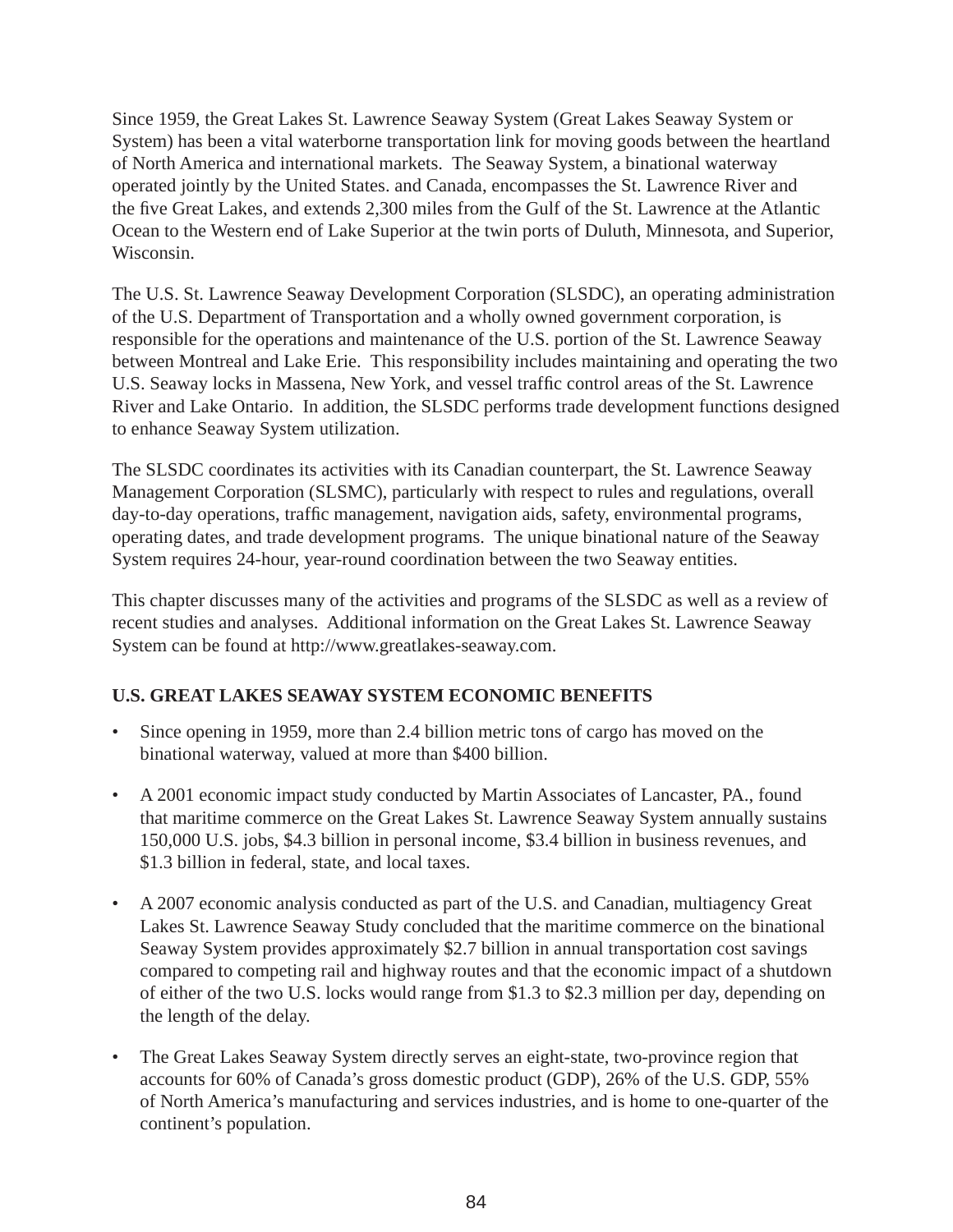# **2006 ST. LAWRENCE SEAWAY CARGO TONNAGE RESULTS**

|                      |        |        | Change               |                |
|----------------------|--------|--------|----------------------|----------------|
| <b>Commodities</b>   | 2006   | 2005   | <b>Tons/transits</b> | <b>Percent</b> |
| Grain                | 11,538 | 9,773  | 1,765                | 18             |
| Government aid       | 11     | 0      | 11                   | 100            |
| Iron ore             | 11,010 | 11,010 | 0                    | 0              |
| Coal                 | 3,714  | 3,693  | 21                   |                |
| Other bulk           | 16,327 | 15,548 | 779                  | 5              |
| General cargo        | 4,545  | 3,259  | 1,286                | 39             |
| Containers           | 19     | 17     | 2                    | 12             |
| Cargo total          | 47.164 | 43,301 | 3,863                | 9              |
| Vessel transit total | 4,613  | 4,361  | 252                  | 6              |

## **TABLE 1 2006 St. Lawrence Seaway Commodity and Transit Results**

(volume in thousands of metric tons)

SOURCE: 2006 St. Lawrence Seaway Traffic Report, produced by the U.S. St. Lawrence Seaway Development Corp. and Canadian St. Lawrence Seaway Management Corp..

- Significant increases in the St. Lawrence Seaway's traditional cargoes of grain and steel, during the 2006 navigation season resulted in 47.2 million metric tons of cargo moving through the binational waterway, its highest overall tonnage level since 1999. The increase of 3.9 million metric tons represented a 9% increase compared to the 2005 season.
- Lower prices for imported steel products; drought conditions in Australia's agricultural region; and increased highway, rail, and border crossing congestion in North America were all factors in the Seaway posting its second busiest shipping year in terms of vessel transits in 20 years. Vessel transits in 2006 were 4,612, the second highest amount since 1984.
- Grain exports totaled 11.5 million metric tons (18% increase), serving both traditional markets and those impacted by a lack of sufficient Australian grain exports. General cargoes were also up significantly (4.5 million metric tons, up 39%), led by imports of manufactured iron and steel and steel slabs.
- In addition to increases in the Seaway's "bread-and-butter" commodities of grain and steel, the binational waterway also enjoyed increases in several new and diversified cargoes, including imports of wind turbine components for several U.S. Great Lakes communities and mining-petroleum machinery destined for Canada's tar oil sands megaproject in Alberta.
- The St. Lawrence Seaway also established a new record for the longest shipping season in the waterway's 48th year. With the waterway's opening on March 23 and the passage of the *Kathryn Spirit* on December 30, the Seaway recorded a 283-day season, exceeding by 2 days the previous record set in 2004.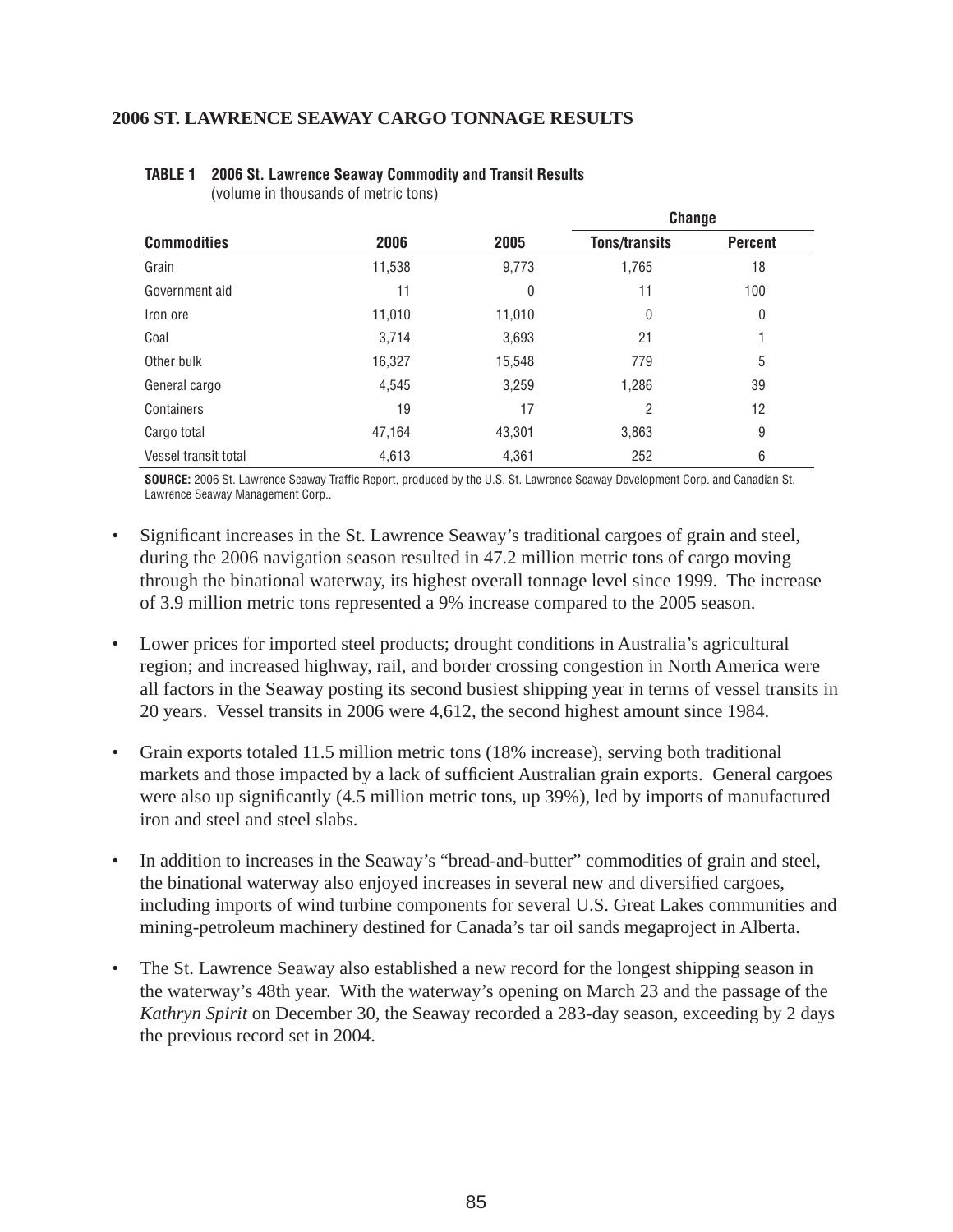|      | <b>Montreal-Lake Ontario section</b> |                 | <b>Welland Canal section</b> |          | <b>Total Seaway<sup>1</sup></b> |                 |  |
|------|--------------------------------------|-----------------|------------------------------|----------|---------------------------------|-----------------|--|
|      | Tonnage                              | <b>Transits</b> | Tonnage                      | Transits | <b>Tonnage</b>                  | <b>Transits</b> |  |
| 2002 | 30,002,292                           | 3.016           | 32.108.170                   | 2.612    | 41.388.250                      | 3,891           |  |
| 2003 | 28.900.440                           | 2.579           | 31.870.466                   | 3.027    | 40.847.809                      | 3,886           |  |
| 2004 | 30.800.380                           | 2.683           | 34.284.816                   | 3.185    | 43.481.570                      | 4,090           |  |
| 2005 | 31.273.322                           | 2.695           | 34.149.554                   | 3.443    | 43.301.146                      | 4.361           |  |
| 2006 | 35,571,985                           | 2.942           | 37.419.664                   | 3.673    | 47.164.160                      | 4,613           |  |

## **TABLE 2 St. Lawrence Seaway Five-Year Tonnage and Transit Levels** (tonnage in metric tons)

1 The "Total Seaway" column represents tonnage and transits through each section (Montreal-Lake Ontario and Welland Canal), but only counting them once if moved through both sections.

**SOURCE:** 2006 St. Lawrence Seaway Traffic Report, produced by the U.S. St. Lawrence Seaway Development Corp. and Canadian St. Lawrence Seaway Management Corp..

# **ST. LAWRENCE SEAWAY VESSEL TRANSIT PROFILE**

| Year | Ocean vessel transits | Laker vessel transits | Non-cargo transits | <b>Total vessel transits</b> |
|------|-----------------------|-----------------------|--------------------|------------------------------|
| 2002 | 1.145                 | 2,011                 | 735                | 3,891                        |
| 2003 | 937                   | 2,159                 | 790                | 3,886                        |
| 2004 | 1.028                 | 2,211                 | 851                | 4.090                        |
| 2005 | 1.044                 | 2.374                 | 943                | 4.361                        |
| 2006 | 365. ا                | 2,265                 | 983                | 4,613                        |

## **TABLE 3 St. Lawrence Seaway Vessel Transits by Type**

**SOURCE:** St. Lawrence Seaway Traffic Reports, 2002-2006, produced by the U.S. St. Lawrence Seaway Development Corp. and Canadian t. Lawrence Seaway Management Corp..

- Laker vessels that transit the Seaway lock system are primarily Canadian-flagged domestic self-unloader bulk vessels. There are approximately 80 vessels in the Canadian domestic fleet. Because the Canadian lakers are much smaller than U.S.-flagged lakers, they are able to visit ports throughout each of the five Great Lakes, and in some cases, Canadian ports outside the Great Lakes Seaway System. In general, Canadian lakers carry coal, iron ore, and limestone, accounting for nearly two-thirds of the cargo carried. Other cargoes carried include tanker products, grain, salt, miscellaneous bulk, and cement. The primary pattern for Canadian lakers is to transport grain from Thunder Bay and Duluth-Superior to ports along the St. Lawrence River.
- The transoceanic vessel fleet that uses the Seaway System comprises approximately 220 vessels flagged in more than 30 countries. The vast majority of vessels are bulk carriers, though there are also a small number of general cargo carriers, heavy lift ships, and tankers in service. With the exception of barges, ocean vessels are by far the smallest vessels operating on the Lakes, with most vessels approximately 180 meters in length. This smaller size enables them to enter the lakes from overseas, transit the St. Lawrence Seaway, Welland Canal, and all five Great Lakes. Ocean vessels generally follow a "steel in–grain out" trade pattern, whereby iron and steel, and other high value cargoes generally arrive from Europe, and are discharged in a series of lower Great Lakes ports.
- Noncargo vessels include passenger, military, and other noncommercial ships.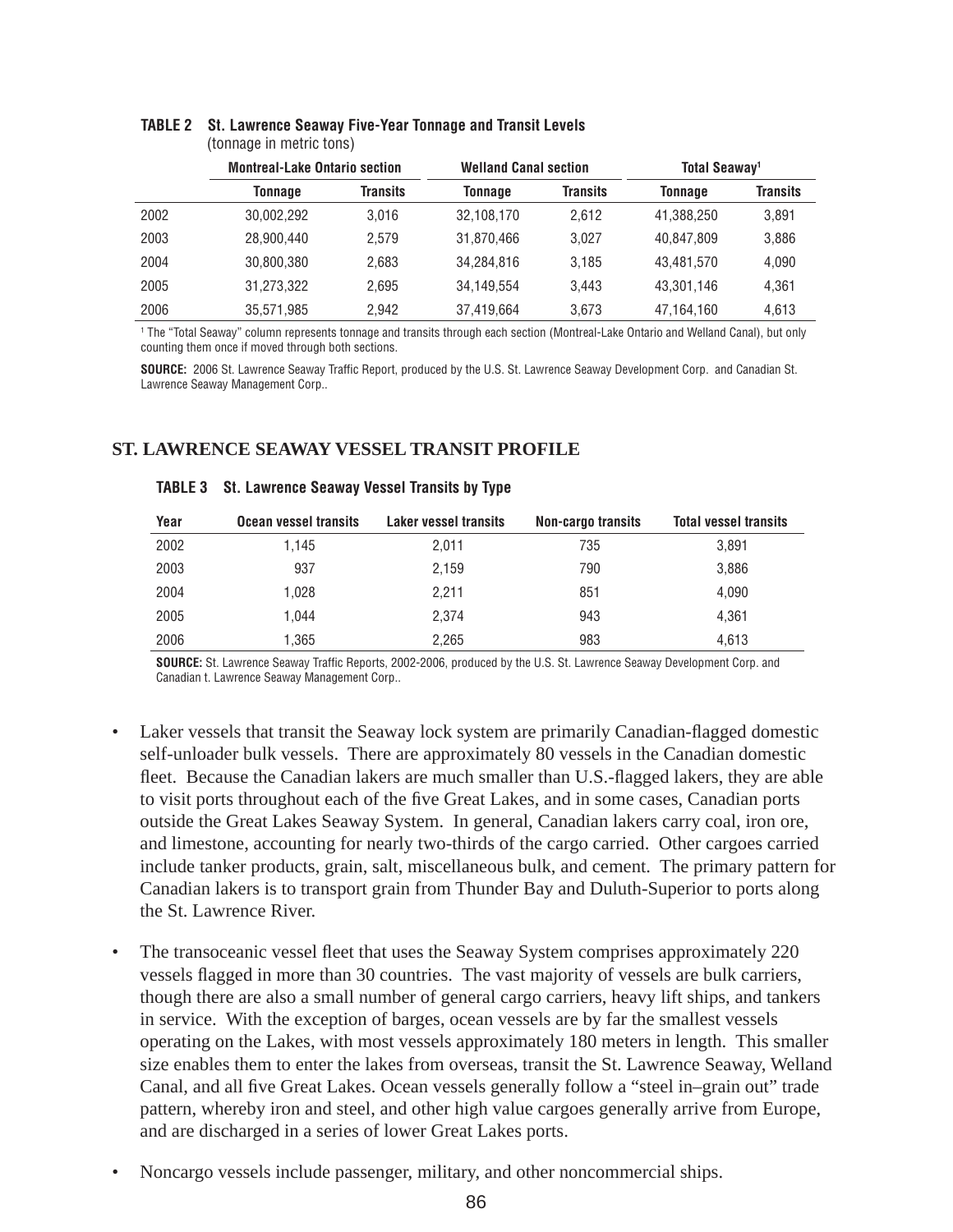# **SEAWAY SYSTEM RELIABILITY AND PERFORMANCE**

• Since opening in 1959, the St. Lawrence Seaway has enjoyed a high reliability rate in serving its commercial customers. The SLSDC maintains an annual reliability performance target of 99% for the U.S. sector of the Seaway, including the two U.S. locks in Massena, NY. During the 2006 navigation season, the SLSDC met its target with a reliability rate of 99.1%.

| <b>Cause of delay</b>               | 2002  | 2003  | 2004  | 2005  | 2006  | 5-year<br>average |
|-------------------------------------|-------|-------|-------|-------|-------|-------------------|
| Weather, poor visibility            | 36.8  | 39.3  | 32.5  | 15.2  | 16.3  | 28                |
| Weather, high wind/ice              | 4.3   | 18.3  | 11.3  | 1.7   | 2.8   | 7.7               |
| Water levels/flows                  | 0.0   | 0.0   | 0.0   | 0.0   | 0.0   | 0.0               |
| Vessel incident                     | 16.9  | 15.9  | 15    | 12.1  | 34.5  | 18.9              |
| Civil interference                  | 2.0   | 0.0   | 1.0   | 0.0   | 0.0   | 0.6               |
| Pilotage                            | 0.0   | 0.0   | 0.0   | 3.3   | 0.0   | 0.7               |
| Lock equipment malfunction          | 3.1   | 0     | 6.2   | 2.7   | 2.5   | 2.9               |
| Other                               | 0.0   | 0.0   | 0.0   | 0.0   | 6.3   | 1.3               |
| Total delay (hours)                 | 63.1  | 73.5  | 66    | 35    | 62.4  | 60                |
| Equivalent days                     | 2.6   | 3.1   | 2.8   | 1.5   | 2.6   | 2.5               |
| Duration of season (days)           | 276   | 273   | 281   | 280   | 283   | 279               |
| Percent of U.S. System availability | 99.1% | 98.9% | 99.0% | 99.5% | 99.1% | 99.1%             |

## **TABLE 4 U.S. Seaway System Downtime/Availability in Hours**

**SOURCE**: St. Lawrence Seaway Development Corp. Lock Operations Records

• Of those delay elements that affect system availability, the SLSDC is most responsible for lock equipment malfunction. In 2006, lock equipment-related delays totaled 2.5 hours, representing four one-hundredths of 1% of the entire navigation season.

## **TABLE 5 U.S. Lockage Equipment Malfunction by Type in Hours**

|                            |      |      |      |             |      | 5-year     |
|----------------------------|------|------|------|-------------|------|------------|
| <b>Type of Malfunction</b> | 2002 | 2003 | 2004 | 2005        | 2006 | average    |
| Electrical                 |      |      |      |             |      |            |
| Fender Boom                | 2.8  | 0    | 0    | $\mathbf 0$ | 0.7  | 0.7        |
| Gates                      | 0.0  | 0.0  | 0.0  | 1.4         | 0.7  | 0.4        |
| Valves                     | 0.3  | 0.0  | 0.0  | 0.0         | 0.0  | 0.1        |
| Lock Equipment             | 0.0  | 0.0  | 0.0  | 0.0         | 0.4  | 0.1        |
| <b>Subtotal</b>            | 3.1  | 0.0  | 0.0  | 1.4         | 1.8  | 1.3        |
| Mechanical                 |      |      |      |             |      |            |
| Fender Boom                | 0.0  | 0.0  | 0.0  | 1.3         | 0.0  | 0.2        |
| Gates                      | 0.0  | 0.0  | 0.0  | 0.0         | 0.0  | 0.0        |
| Valves                     | 0.0  | 0.0  | 0.0  | 0.0         | 0.0  | 0.0        |
| Lock Equipment             | 0.0  | 0.0  | 6.2  | 0.0         | 0.7  | <u>1.4</u> |
| <b>Subtotal</b>            | 0.0  | 0.0  | 6.2  | 1.3         | 0.7  | 1.6        |
| <b>Grand Total</b>         | 3.1  | 0.0  | 6.2  | 2.7         | 2.5  | 2.9        |

**SOURCE**: St. Lawrence Seaway Development Corp. Lock Operations Records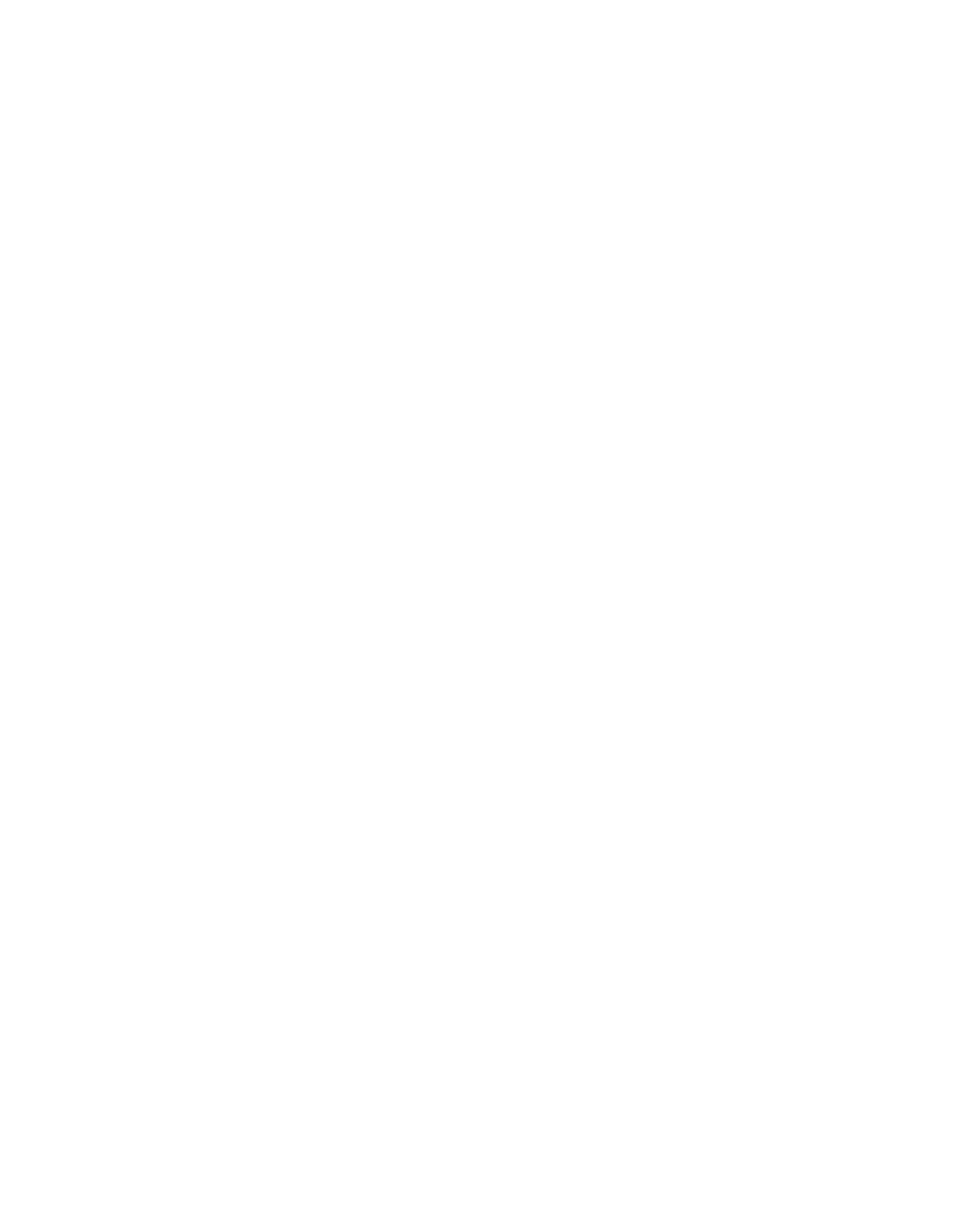# U.S. Coast Guard



U.S. Coast Guard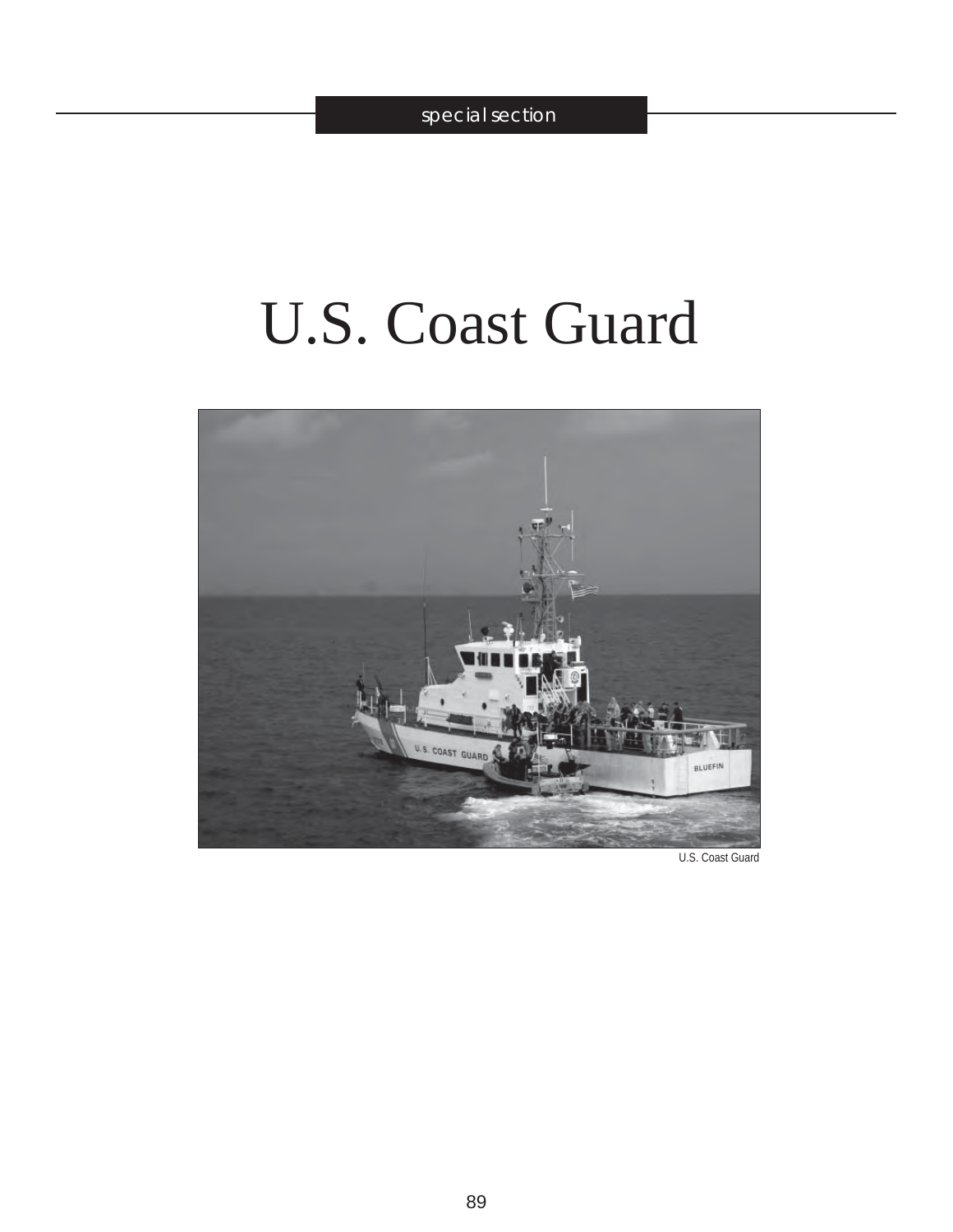# **U.S. COAST GUARD ROLES AND MISSIONS**

# **Maritime Security**

Maritime law enforcement and border control are the oldest of the U.S. Coast Guard's (USCG) numerous responsibilities, dating back to its founding as the Revenue Cutter Service in 1790. Congress established the Revenue Cutter Service specifically to patrol the nation's coasts and seaports to frustrate smuggling and enforce the customs laws of the fledgling Republic.

Two centuries have passed, and that early challenge has evolved into a full open ocean responsibility for the maritime sovereignty of our nation. The USCG maritime law enforcement role and the task of interdicting ships at sea provide the foundation on which the much broader and complex present-day mission set has been built.

As the nation's primary maritime law enforcement service, the USCG enforces or assists in enforcing federal laws, treaties, and other international agreements on the high seas and waters under U.S. jurisdiction. The USCG possesses the authority to board any vessel subject to U.S. jurisdiction to make inspections, searches, inquiries, and arrests. This law enforcement authority is primarily used to suppress violations of our drug, immigration, fisheries, and environmental laws.

As the designated lead agency for maritime drug interdiction under the National Drug Control Strategy and the co-lead agency with the U.S. Customs Service for air interdiction operations, the USCG defends America's seaward frontier against illegal drug trafficking. For more than two decades USCG cutters and aircraft deployed off South America and in the transit zone have intercepted tons of cocaine, marijuana, and other illegal drugs that otherwise would have found their way to America's streets.

USCG alien migrant interdiction operations (AMIO) are also law enforcement missions with a significant humanitarian dimension. Migrants typically take great risks and endure significant hardships in their attempts to flee their countries and enter the United States. In many cases, migrant vessels interdicted at sea are overloaded and unseaworthy, lack basic safety equipment, and are operated by inexperienced mariners. The majority of alien migrant interdiction cases handled actually begin as search and rescue cases. Between 1980 and 2000, the USCG interdicted 290,000 migrants, mostly from Cuba, Dominican Republic, People's Republic of China, and Haiti.

## **Maritime Safety**

One of the most basic responsibilities of the U.S. Government is to protect the lives and safety of Americans. In the maritime realm, that lead responsibility falls to the USCG. In partnership with other federal agencies, state and local governments, marine industries, and individual mariners, the USCG preserves safety at sea through a focused program of prevention, response, and investigation. Prevention activities include developing commercial and recreational vessel standards, enforcing compliance with these standards, licensing commercial mariners, operating the International Ice Patrol to protect ships transiting the North Atlantic shipping lanes, and educating the public.

The USCG develops operating and construction criteria for many types of vessels, from commercial ships to recreational boats. The USCG represents the United States in the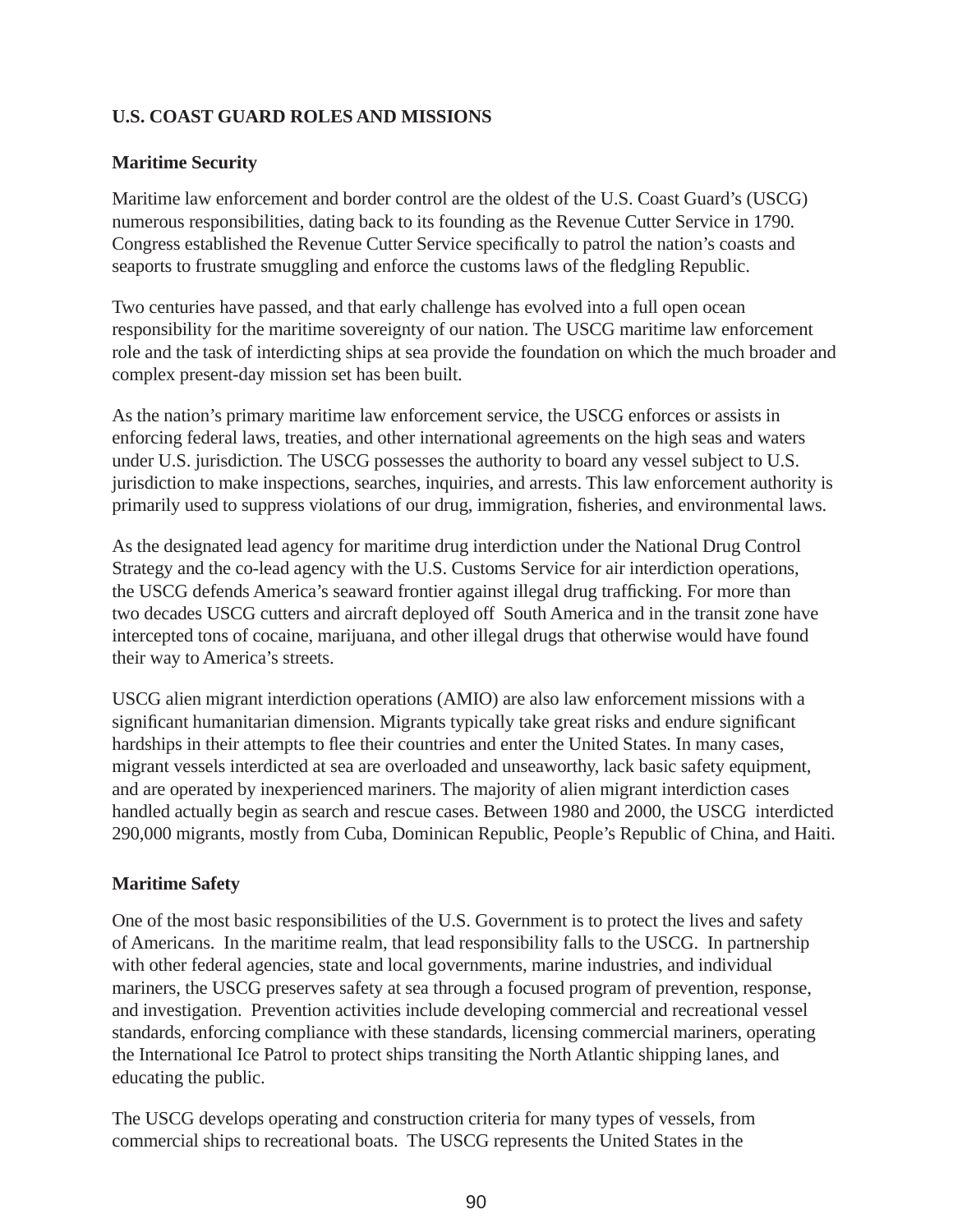International Maritime Organization (IMO), which promulgates measures to improve shipping safety, pollution prevention, mariner training, and certification standards.

Also, the USCG is the agency primarily responsible for developing domestic shipping and navigation regulations. The USCG inspects U.S. flag vessels, mobile offshore drilling units, and marine facilities; examines foreign-flag vessels based on the potential safety and pollution risk they pose; reviews and approves plans for vessel construction, repair, and alteration; and documents and measures U.S.-flag vessels.

The Port State Control program, which is aimed at eliminating substandard vessels from U.S. ports and waterways, is a key element in the USCG's safety enforcement program because 95% of passenger ships and 75% of cargo ships operating in U.S. waters are foreign-flagged.

As National Recreational Boating Safety Coordinator, the USCG works to minimize loss of life, personal injury, property damage, and environmental harm associated with recreational boating. Their boating safety program involves public education programs, regulation of boat design and construction, approval of boating safety equipment, and courtesy marine examinations of boats for compliance with federal and state safety requirements. The all-volunteer USCG Auxiliary plays a central role in this program.

USCG prevention activities in pursuit of maritime safety are often inseparable from those it performs to protect the marine environment or police the U.S. marine transportation system. Actions in one area often reinforce those required for other roles and missions. As a result, the USCG's accident-prevention efforts save many lives and contribute to the economic and environmental health of the nation. As the lead agency for maritime search and rescue (SAR) in U.S. waters, it coordinates the SAR efforts of sea and airborne USCG units, as well as those of federal, state, and local responders. It also leverages the world's merchant fleet to rescue mariners in distress around the globe through the Automated Mutual-assistance Vessel Rescue (AMVER) system.

Finally, in addition to responding to a wide variety of time-critical maritime emergencies and accidents, the USCG investigates their causes and determines whether laws have been violated or whether changes should be made to improve safety through our prevention programs.

# **Protection of Natural Resources**

America's marine waters and their ecosystems are vital to the health, well being, and economy of the nation. The USCG's protection of natural resources role dates back to the 1820s, when Congress tasked the Revenue Cutter Service to protect federal stocks of Florida live oak. As the exploitation of the nation's valuable marine resources—whales, fur-bearing animals, and fish increased, the USCG was given the duty to protect these resources as well. The USCG's role has expanded over the last few decades to include enforcing laws intended to protect the environment as a public good. As a result, it now actively protects sensitive marine habitats, marine mammals, and endangered marine species, and enforces laws protecting U.S. waters from the discharge of oil and other hazardous substances.

The Coast Guard conducts a wide range of activities— education and prevention, enforcement, response and containment, and recovery— in support of its primary environmental protection mission areas: maritime pollution enforcement, offshore lightering zone enforcement, domestic